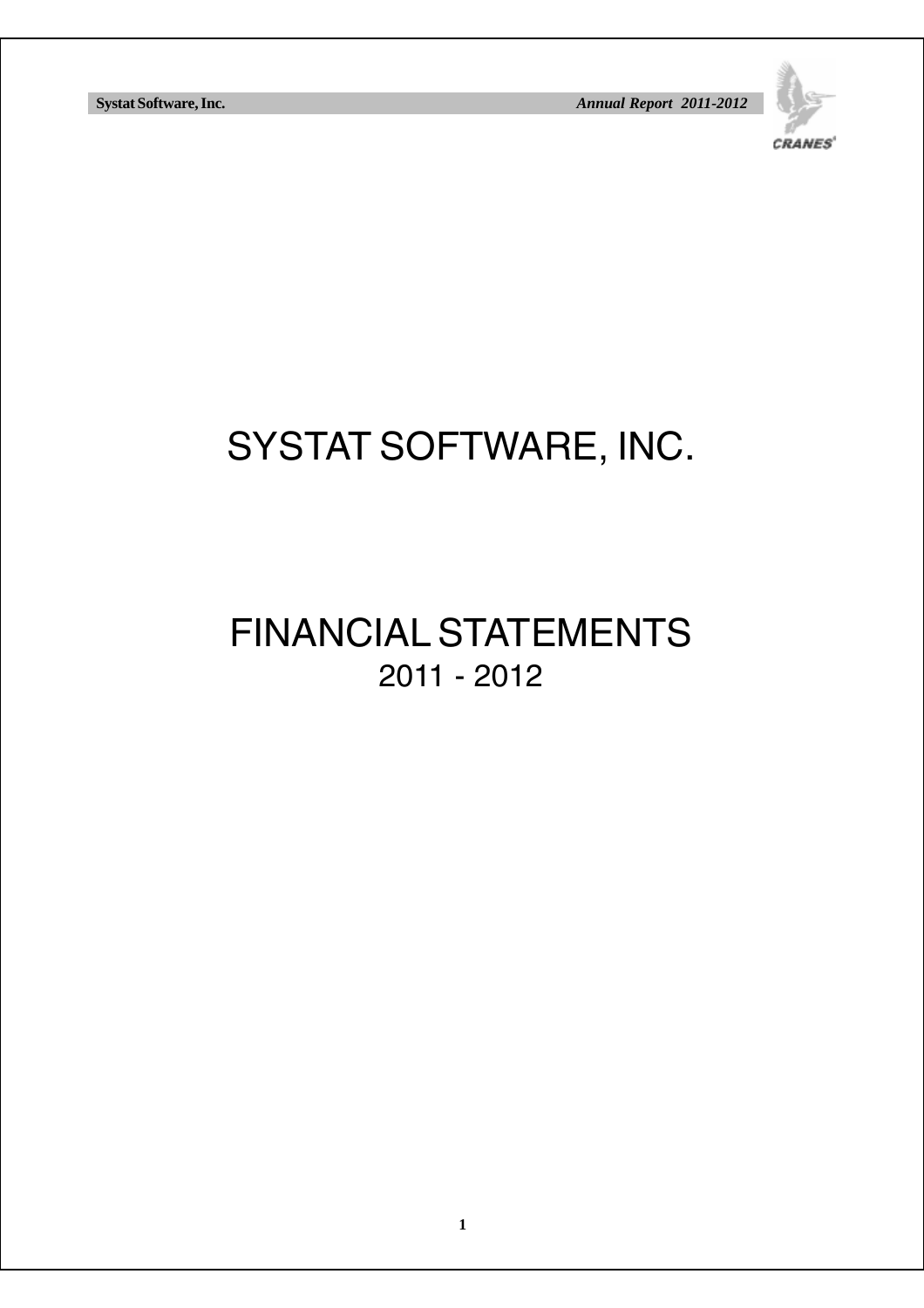

**Systat Software, Inc.**

# *CRANES* **INDEPENDENT AUDITOR'S REPORT**

To

# The Board of Directors **Systat Software, Inc.**

We have audited the balance sheets of **Systat Software, Inc.,** as of March 31, 2012, and 2011 and the related statements of income, retained earnings and cash flows for the years then ended. These financial statements are the responsibility of the Company's management. Our responsibility is to express an opinion on these financial statements based on our audit.

We conducted our audit in accordance with auditing standards generally accepted in the United States of America. Those standards require that we plan and perform the audit to obtain reasonable assurance about whether the financial statements are free of material misstatement. An audit includes examining, on a test basis, evidence supporting the amounts and disclosures in the financial statements. An audit also includes assessing the accounting principles used and significant estimates made by management, as well as evaluating the overall financial statements presentation. We believe that our audit provides a reasonable basis for our opinion.

In our opinion, the financial statements referred to above present fairly, all material respects, the financial position of Systat Software, Inc., as of March 31,2012 and March 31, 2011 and the results of its operations and its cash flows for the years then ended in conformity with accounting principles generally accepted in the United States of America.

Continental Accounting Solutions, Inc. May 29th, 2012.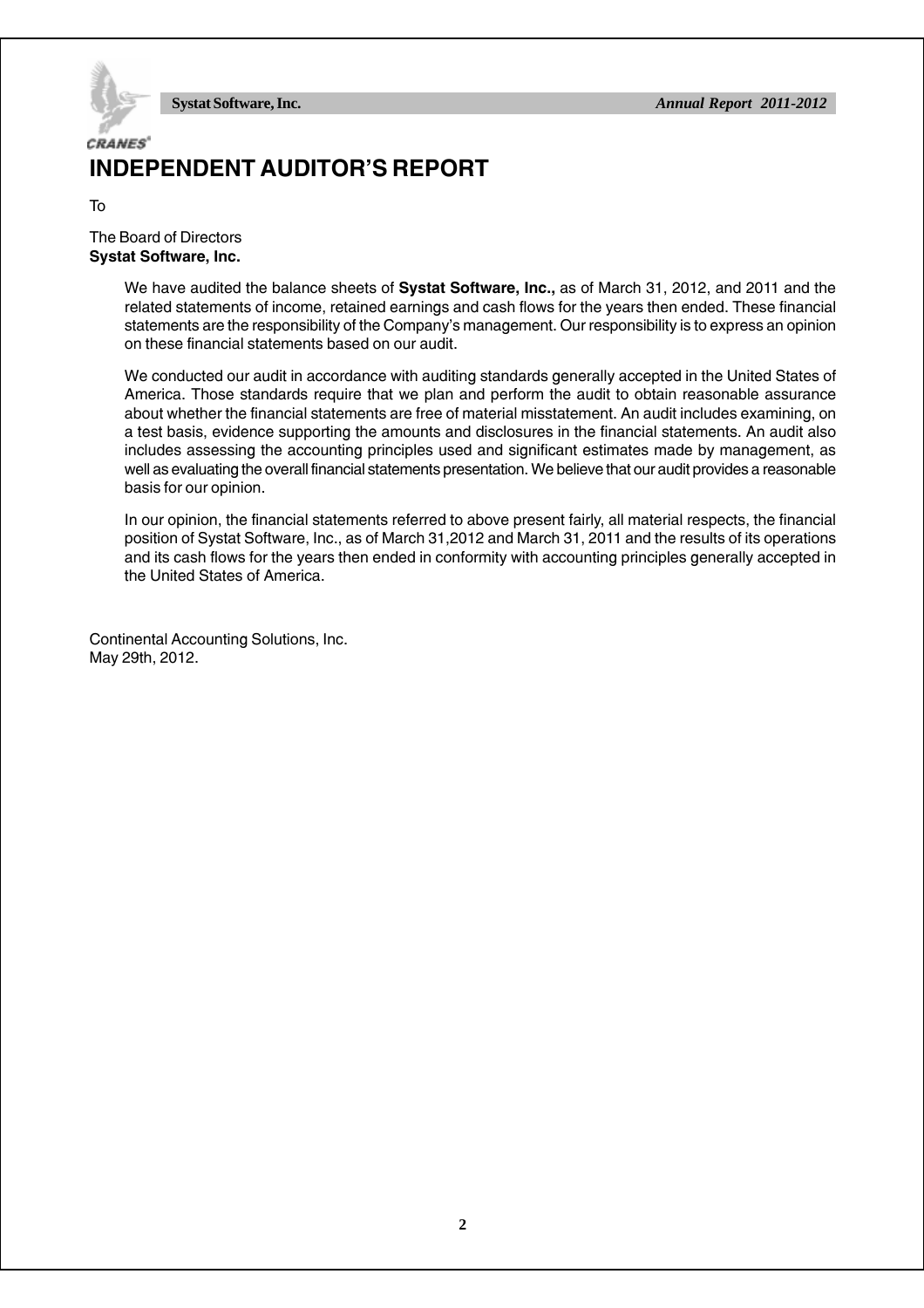

(Amount in Dollars)

# **BALANCE SHEET**

**AS AT MARCH 31, 2012**

| <b>PARTICULARS</b>                                                                                                                                                                                                                                               |                                        | <b>AS AT</b><br>March 31, 2012<br>\$                 | <b>AS AT</b><br>March 31, 2011<br>\$                |
|------------------------------------------------------------------------------------------------------------------------------------------------------------------------------------------------------------------------------------------------------------------|----------------------------------------|------------------------------------------------------|-----------------------------------------------------|
| <b>ASSETS</b>                                                                                                                                                                                                                                                    |                                        |                                                      |                                                     |
| <b>CURRENT ASSETS</b><br>Cash and Cash Equivalents<br>Accounts Receivable - Net<br>Inter Company Receivable<br>Inventory<br>Prepaid Expenses & Other Current Assets                                                                                              | Note 2<br>Note 3<br>Note 4<br>Note 5   | 122,247<br>407,956<br>3,661,171<br>32,956<br>100,744 | 253,620<br>421,168<br>1,274,277<br>13,632<br>88,056 |
| <b>Total Current Assets</b>                                                                                                                                                                                                                                      |                                        | 4,325,074                                            | 2,050,753                                           |
| <b>PROPERTY &amp; EQUIPMENT - Net</b><br><b>INTANGIBLE ASSETS - Net</b><br><b>OTHER ASSET</b>                                                                                                                                                                    | Note <sub>6</sub><br>Note <sub>7</sub> | 16,650,361                                           | 18,494,469                                          |
| Deferred Tax Asset                                                                                                                                                                                                                                               | Note 1                                 | 1,304,456                                            | 858,058                                             |
| <b>TOTAL ASSETS</b>                                                                                                                                                                                                                                              |                                        | 22,279,891                                           | 21,403,280                                          |
| <b>LIABILITIES &amp; SHAREHOLDERS' EQUITY</b>                                                                                                                                                                                                                    |                                        |                                                      |                                                     |
| <b>CURRENT LIABILITIES</b><br><b>Accounts Payable</b><br><b>Accrued Liabilities</b><br>Inter Company Payable                                                                                                                                                     | Note 8<br>Note 9                       | 96,530<br>229,563<br>21,551,281                      | 149,830<br>257,423<br>20,402,399                    |
| <b>Total Current Liabilities</b>                                                                                                                                                                                                                                 |                                        | 21,877,374                                           | 20,809,652                                          |
| LONG TERM LIABILITIES<br>Loan Payable to Affiliated Company                                                                                                                                                                                                      | Note 10                                | 1,199,290                                            |                                                     |
| <b>SHAREHOLDERS' EQUITY</b><br>Common Stock: \$1.00 par value; 1,000,000<br>Shares Authorized: 974,166 shares issued and<br>outstanding at March 31, 2012.<br><b>Additional Paid in Capital</b><br><b>Retained Earnings</b><br><b>Total Shareholders' Equity</b> |                                        | 974,166<br>2,920,830<br>(4,691,769)                  | 974,166<br>2,920,830<br>(3,301,368)<br>593,628      |
| <b>TOTAL LIABILITIES &amp; SHAREHOLDERS' EQUITY</b>                                                                                                                                                                                                              |                                        | (796, 773)<br>22,279,891                             | 21,403,280                                          |
|                                                                                                                                                                                                                                                                  |                                        |                                                      |                                                     |

# Per our report attached For and on behalf of the Board

| <b>Continental Accounting Solutions, Inc.</b> | <b>Richard H. Gall</b> | <b>Mueed Khader</b> | <b>Asif Khader</b> |
|-----------------------------------------------|------------------------|---------------------|--------------------|
| Auditor                                       | President              | Director            | Treasurer          |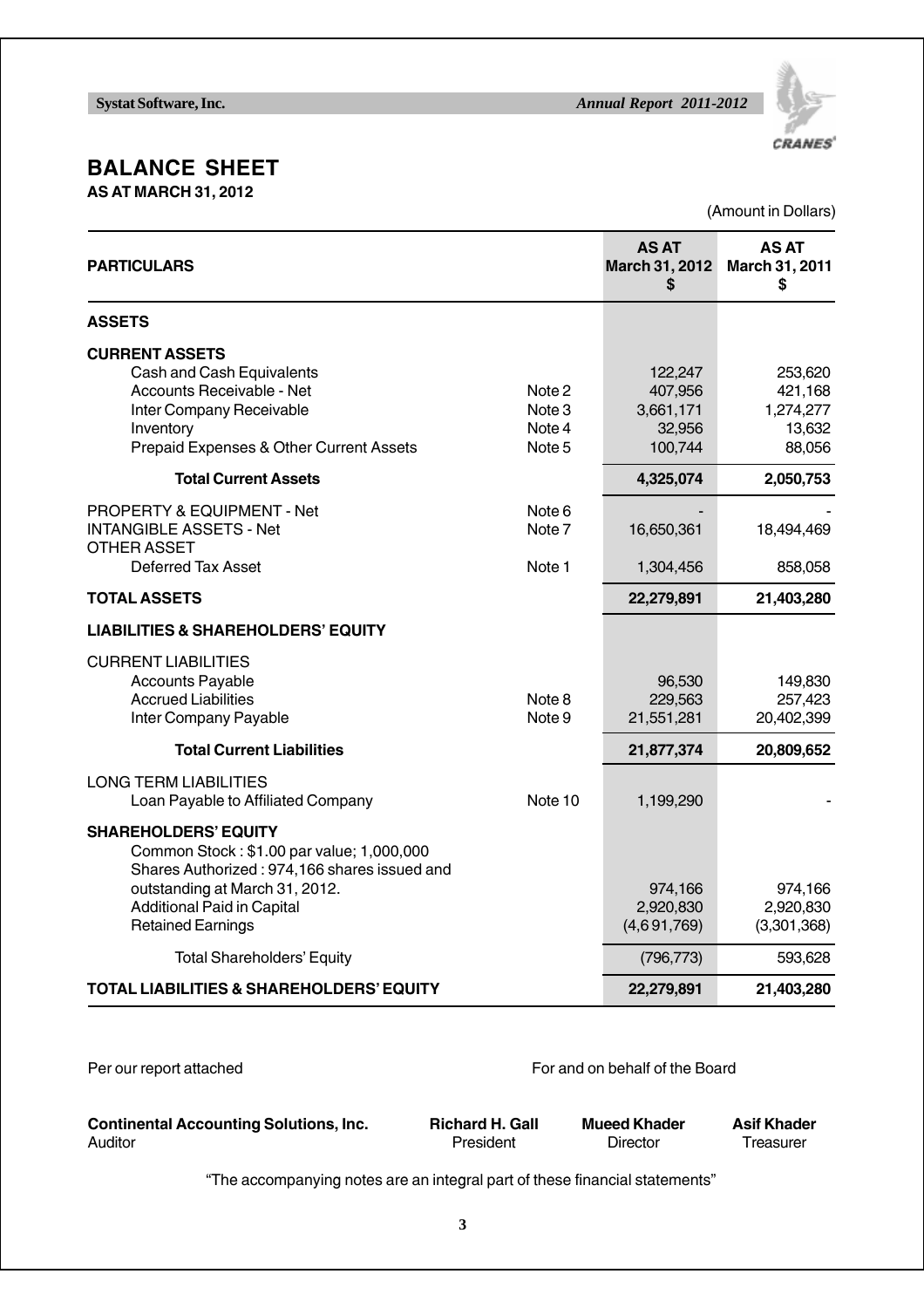**Systat Software, Inc.**

# **CRANES**<sup>\*</sup>

# **STATEMENT OF INCOME AND RETAINED EARNINGS**

**FOR THE YEAR ENDED MARCH 31, 2012**

(Amount in Dollars)

| <b>PARTICULARS</b>                                                    |         | March 31, 2012<br>S    | March 31, 2011         |
|-----------------------------------------------------------------------|---------|------------------------|------------------------|
| <b>REVENUE</b>                                                        | Note 11 | 4,971,732              | S<br>5,969,393         |
| <b>COST OF REVENUE</b>                                                |         | 1,301,147              | 1,495,801              |
| <b>GROSS PROFIT</b>                                                   |         | 3,670,585              | 4,473,592              |
| <b>OPERATING EXPENSES</b>                                             |         |                        |                        |
| <b>Personnel Expenses</b><br>Sales, General & Administrative Expenses | Note 12 | 2,568,203<br>2,927,742 | 2,685,177<br>2,897,957 |
| <b>Total Operating Expenses</b>                                       |         | 5,495,945              | 5,583,134              |
| <b>OPERATING INCOME / (LOSS)</b>                                      |         | (1,825,360)            | (1, 109, 542)          |
| <b>OTHER INCOME / EXPENSES</b>                                        |         |                        |                        |
| Other Income / (Expenses)                                             | Note 13 | (11, 439)              | (2,019)                |
| INCOME / (LOSS) BEFORE INCOME TAXES                                   |         | (1,836,799)            | (1, 111, 561)          |
| Income Tax<br>Deferred Tax                                            |         | 446,398                | (4,845)<br>576,272     |
| <b>NET INCOME / (LOSS)</b>                                            |         | (1,390,401)            | (540, 134)             |
| <b>Beginning Retained Earnings</b>                                    |         | (3,301,368)            | (2,761,234)            |
| <b>Ending Retained Earnings</b>                                       |         | (4,691,769)            | (3,301,368)            |

Per our report attached For and on behalf of the Board

| <b>Continental Accounting Solutions, Inc.</b> | <b>Richard H. Gall</b> | <b>Mueed Khader</b> | Asif Khader |
|-----------------------------------------------|------------------------|---------------------|-------------|
| Auditor                                       | President              | Director            | Treasurer   |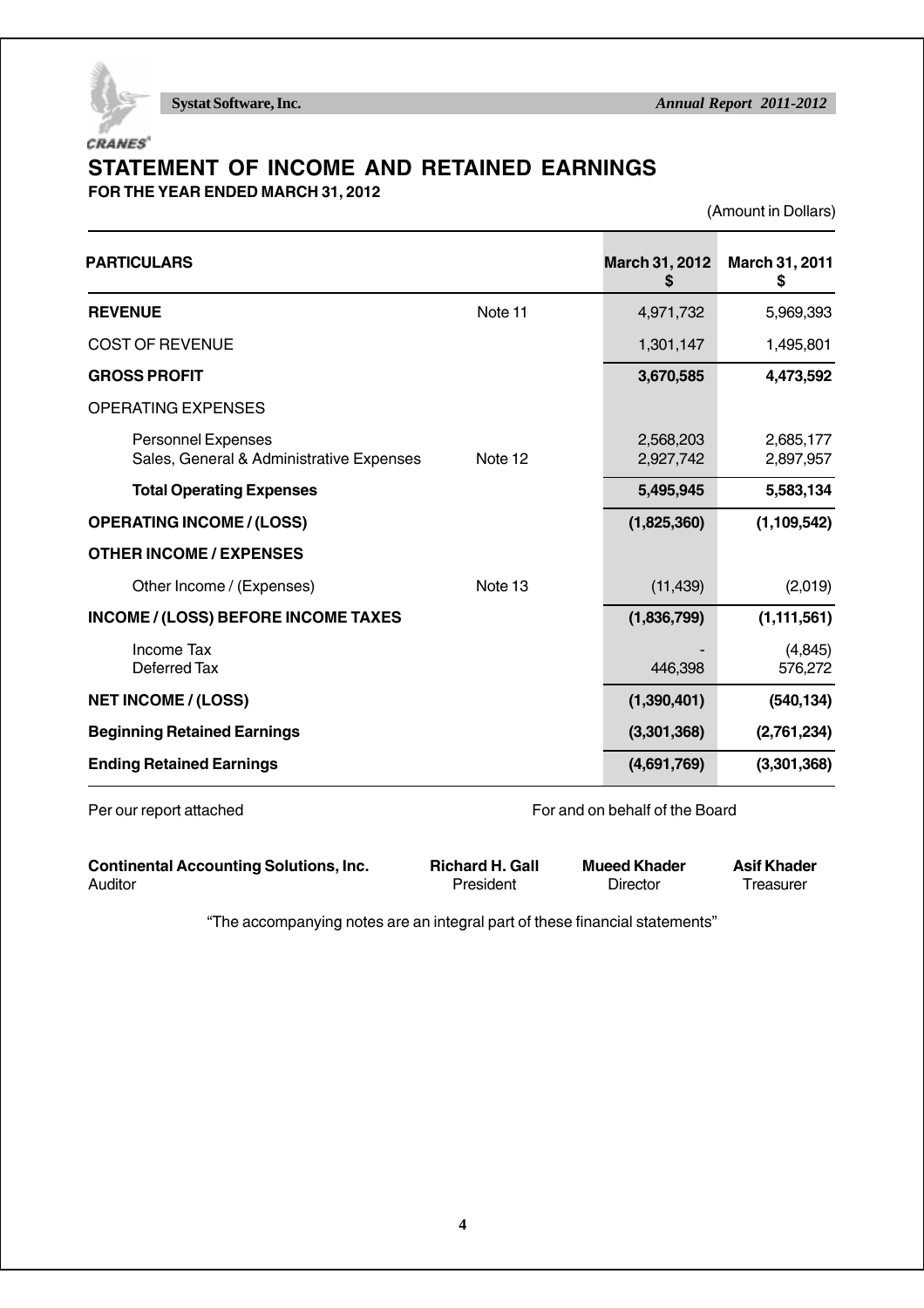

# **STATEMENT OF CASH FLOW AS AT MARCH 31, 2012**

(Amount in Dollars)

| <b>PARTICULARS</b>                                                                                                                                                                                                                                                                                                                                                                                                                                                      | S                                                                                    | March 31, 2012 March 31, 2011<br>S                                                     |
|-------------------------------------------------------------------------------------------------------------------------------------------------------------------------------------------------------------------------------------------------------------------------------------------------------------------------------------------------------------------------------------------------------------------------------------------------------------------------|--------------------------------------------------------------------------------------|----------------------------------------------------------------------------------------|
| <b>CASH FLOW FROM OPERATING ACTIVITIES:</b>                                                                                                                                                                                                                                                                                                                                                                                                                             |                                                                                      |                                                                                        |
| Net income (loss)                                                                                                                                                                                                                                                                                                                                                                                                                                                       | (1,390,401)                                                                          | (540, 134)                                                                             |
| Adjustment to reconcile net Income (loss) to net cash<br>used in operating activities:                                                                                                                                                                                                                                                                                                                                                                                  |                                                                                      |                                                                                        |
| Increase in deferred tax asset<br>Depreciation and amortization                                                                                                                                                                                                                                                                                                                                                                                                         | (446,398)<br>1,844,108                                                               | (576, 272)<br>1,845,759                                                                |
| <b>Changes in current assets and liabilities:</b><br>(Increase) / Decrease in accounts receivable<br>(Increase) / Decrease in inter company receivables<br>(Increase) / Decrease in inventory<br>(Increase) / Decrease in prepaid expenses & other current assets<br>Increase / (Decrease) in accounts payable<br>Increase / (Decrease) in accrued liabilities<br>Increase / (Decrease) in corporate tax liabilities<br>Increase / (Decrease) in inter company payables | 13,212<br>(2,386,894)<br>(19, 324)<br>(12,688)<br>(53,300)<br>(27, 860)<br>1,148,882 | (4,584)<br>(127, 521)<br>29,004<br>(19, 164)<br>(22, 671)<br>31,678<br>(340)<br>53,885 |
| Net cash (used) / provided in operating activities                                                                                                                                                                                                                                                                                                                                                                                                                      | (1,330,663)                                                                          | 669,640                                                                                |
| <b>CASH FLOW FROM INVESTING ACTIVITIES:</b>                                                                                                                                                                                                                                                                                                                                                                                                                             |                                                                                      |                                                                                        |
| Software & Development                                                                                                                                                                                                                                                                                                                                                                                                                                                  |                                                                                      | (545,216)                                                                              |
| Net cash used in investing activities                                                                                                                                                                                                                                                                                                                                                                                                                                   |                                                                                      | (545, 216)                                                                             |
| <b>CASH FLOW FROM FINANCING ACTIVITIES:</b>                                                                                                                                                                                                                                                                                                                                                                                                                             |                                                                                      |                                                                                        |
| Affiliated company loan                                                                                                                                                                                                                                                                                                                                                                                                                                                 | 1,199,290                                                                            |                                                                                        |
| Net cash provided in financing activities                                                                                                                                                                                                                                                                                                                                                                                                                               | 1,199,290                                                                            |                                                                                        |
| Net increase / (net decrease) in cash and cash equivalents                                                                                                                                                                                                                                                                                                                                                                                                              | (131, 373)                                                                           | 124,424                                                                                |
| Cash and cash equivalents at beginning of year                                                                                                                                                                                                                                                                                                                                                                                                                          | 253,620                                                                              | 129,196                                                                                |
| Cash and cash equivalents at end of year                                                                                                                                                                                                                                                                                                                                                                                                                                | 122,247                                                                              | 253,620                                                                                |
| Per our report attached                                                                                                                                                                                                                                                                                                                                                                                                                                                 | For and on behalf of the Board                                                       |                                                                                        |

| <b>Continental Accounting Solutions, Inc.</b> | <b>Richard H. Gall</b> | <b>Mueed Khader</b> | Asif Khader |
|-----------------------------------------------|------------------------|---------------------|-------------|
| <b>Auditor</b>                                | President              | Director            | Treasurer   |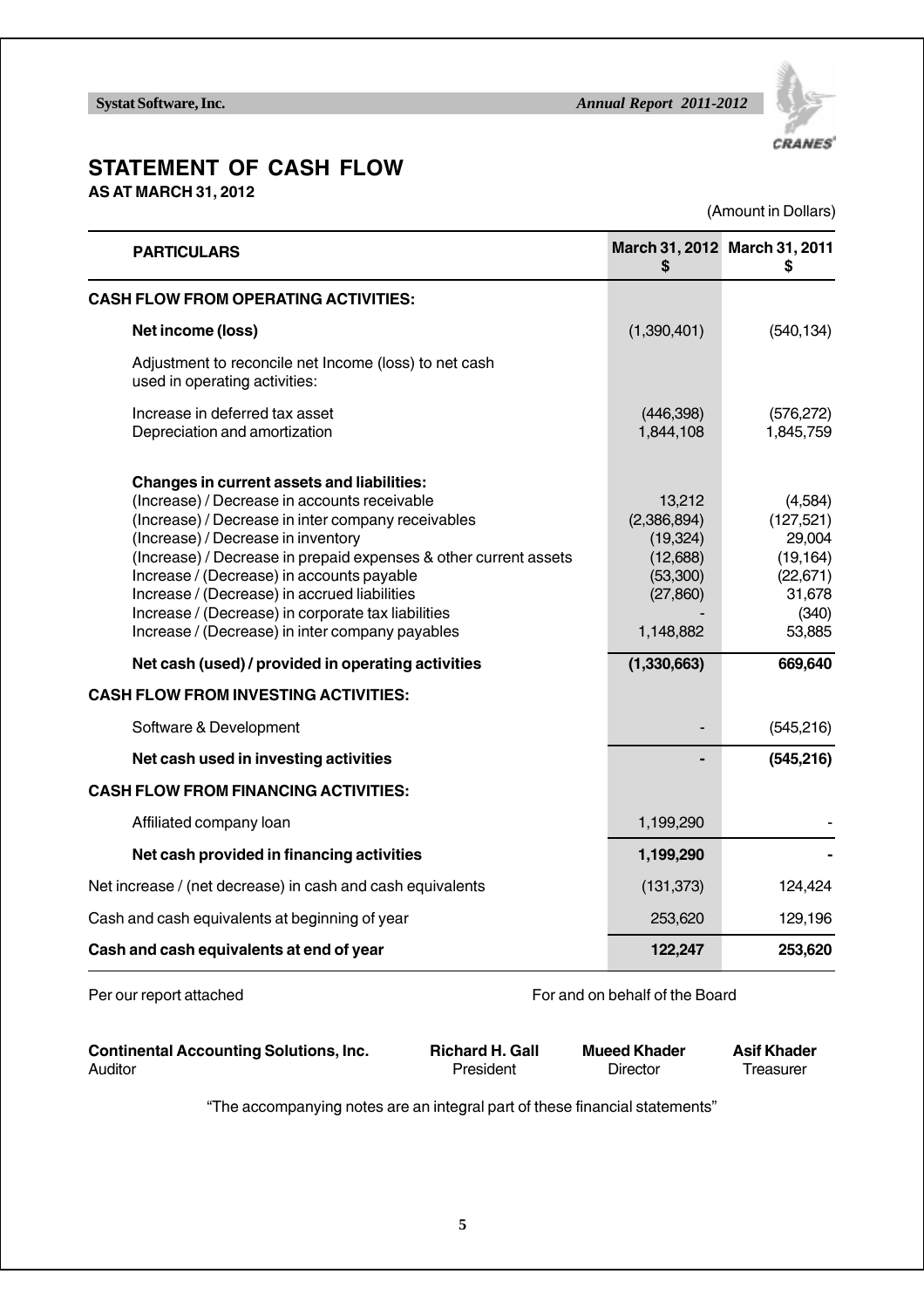

# **NOTES TO FINANCIAL STATEMENTS**

# **FOR THE YEAR ENDED MARCH 31, 2012**

# **Note No. 1. SUMMARY OF SIGNIFICANT ACCOUNTING POLICIES**

# **The Company**

Systat Software Inc., ("Systat" or the Company) was incorporated in September 18, 2000 as a Delaware Corporation, and was subsequently qualified and authorized to transact intrastate business in the state of California on October 12, 2001. Systat is a wholly owned subsidiary of Cranes Software International Limited ("CSIL" or Cranes"), located in India. The Company's products are primarily used by organizations to integrate and analyze operational data in the process of formulating strategies more effectively. This process is commonly known as "data mining" or "data analysis using advanced analytical techniques". Analytical solutions include products and services sold for customer relationship management, business intelligence and general purpose statistical analysis.

The Company acquired marketing and other rights under various agreements to own, use modify, enhance and sell certain software products primarily from two companies namely, AISN and SPSS. The Company's research and development activities and core technology are managed by Cranes located in India.

The Company is fully owned and managed by Cranes Software International Limited, Bangalore, India. Accordingly, the Company's future success or failure is largely dependant upon the management decisions of, and continued support by the parent company. The U.S. office functions as a sales outfit to sell in the United States. All sales overseas are channeled through the affiliated entities; namely Systat Software GmbH and Cranes Software International Ltd., Bangalore, India.

On December 18, 2003, CSIL acquired a series of product lines called Sigma Plot from SPSS, Inc. Following the acquisition, the Company commenced the marketing and distribution of these products.

On November 30, 2006, Systat Software, Inc., registered a branch in UK to facilitate its operations and accordingly the operations of the UK branch is combined with the operations of Systat Software, Inc.

# **Use of Estimates**

The preparation of financial statements inconformity with generally accepted accounting principles in the United States requires management to make estimates and assumptions that affect the reported amounts of assets & liabilities and disclosures of contingent assets & liabilities at the date of the financial statements and the reported amounts of revenue and expenses during the reported period. Actual results could differ from those estimates.

# **Revenue Recognition**

The Company recognizes revenue when a particular product is sold or a related service is rendered, which is in accordance with generally accepted accounting principles. (GAAP)

# **Software Development and Acquisitions Costs**

Software development and acquisition costs incurred by Systat in connection with the Company's longterm development projects are capitalized in accordance with Generally Accepted Accounting Principles. In accordance with Generally Accepted Accounting Principles, Research and Development cost are written off when incurred.

Per our report attached For and on behalf of the Board

| <b>Continental Accounting Solutions, Inc.</b> | <b>Richard H. Gall</b> | <b>Mueed Khader</b> | <b>Asif Khade</b> |
|-----------------------------------------------|------------------------|---------------------|-------------------|
| Auditor                                       | President              | Director            | Treasurer         |

**Continent Accounting Continues Accounting Accounting Accounting Accounting Accounting Accounting Muercy Accounting Muercy Accounting Muercy Accounting Muega Accounting Muele Accounting Muele Accounting Muele Accounting Mu**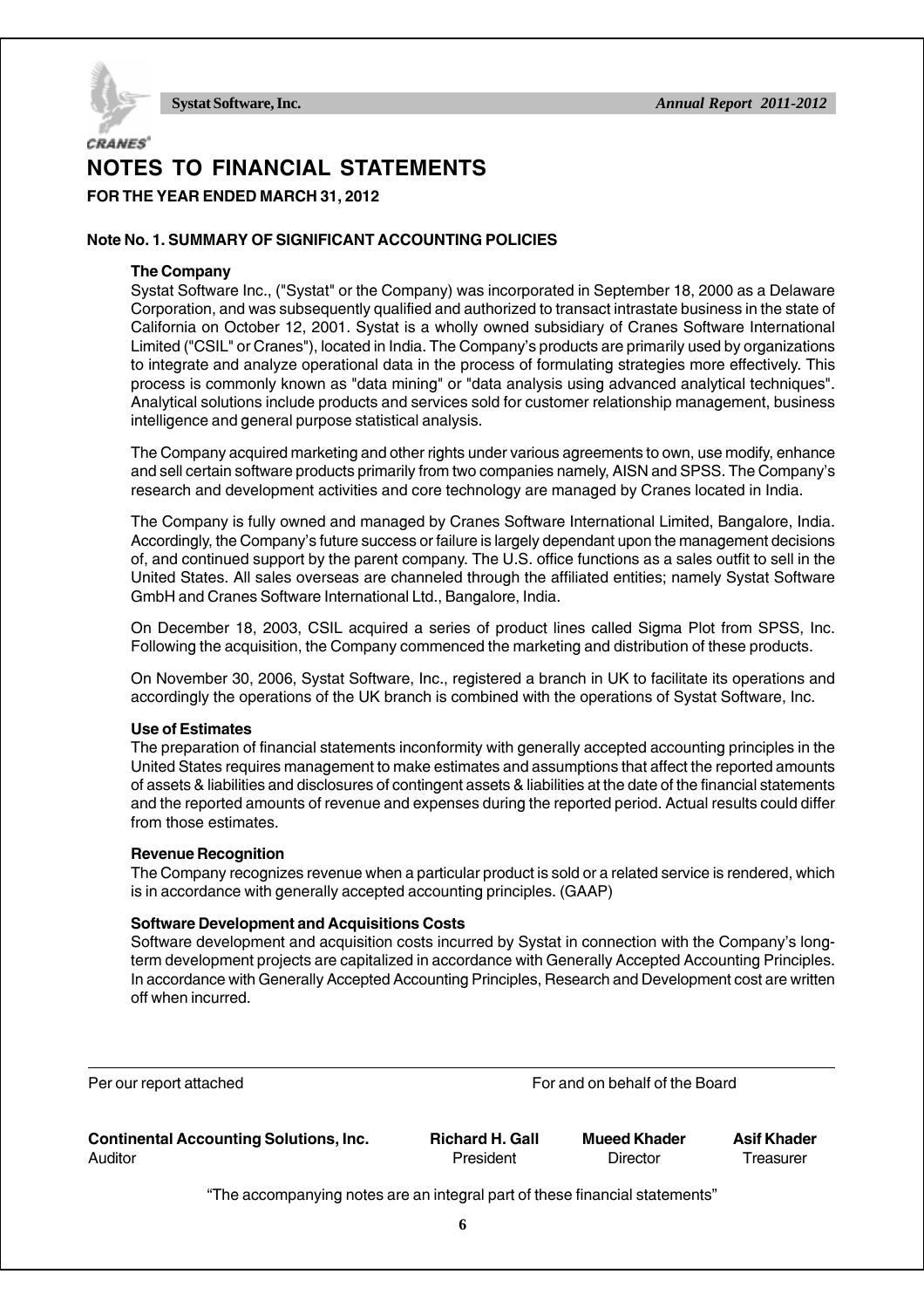#### **Systat Software, Inc.**

*Annual Report 2011-2012*



# **Cash & Cash Equivalents**

The Company considers all highly liquid investments with an original maturity of three months or less to be cash equivalents. The Company deposits cash and cash equivalents with high credit quality financial institutions.

# **Concentration of Credit risk**

The financial instruments that subject the Company to a potential credit risk are cash and accounts receivable.

**Cash :** The Company's cash is held at financial institutions, each of which provides Federal Deposit Insurance coverage up-to \$ 250,000. However as of March 31, 2012 the cash balance at these financial institutions did not exceed this amount.

**Trade Accounts Receivable :** The Company provides goods and services to its customers based on the evaluation of the customers' credit worthiness without requiring any collateral. However a reasonable allowance in the amount of \$ 15,000 is provided on the financial statements to mitigate the risk of any anticipated losses.

# **Advertising & Marketing**

It is the policy of the Company to expense all advertising and marketing costs (if any) during the periods to which such advertising costs pertain. The Company does not capitalize any advertising or marketing costs. During the year ended March 31, 2012 the company incurred \$326,417 in advertising and marketing costs.

# **Property and Equipment**

Property and equipment are carried at cost less accumulated depreciation. Depreciation is provided over the estimated useful lives of the related assets using the Straight Line method of Depreciation. Maintenance and repairs are charged to operations when incurred. Renewals and betterments of a nature considered to materially extend the useful lives, efficiency or value of the assets are capitalized. It is the policy of the Company to capitalize any acquired asset which has cost of \$ 1,000 or more, and provide for a full year's depreciation in the year of purchase and no depreciation in the year of sale. The Company has the following estimated useful lives for the following categories of assets.

| <b>Description</b>                              | Useful Life                                              | <b>Method</b>                                |
|-------------------------------------------------|----------------------------------------------------------|----------------------------------------------|
| Computers & Equipment<br>Leasehold Improvements | 3 years<br>Shorter of 5 years or remaining<br>Lease term | <b>Straight Line</b><br><b>Straight Line</b> |
| Software<br><b>Furniture &amp; Fittings</b>     | $3 - 15$ years<br>7 years                                | <b>Straight Line</b><br><b>Straight Line</b> |

# **Income Tax**

The Company is a "C" Corporation under the Internal Revenue Code and is taxed at graduated rates based on its Taxable income for Federal and State Income Tax. However there will not be any income tax liability due to the operating loss sustained for the year ended March 31, 2012.

# **Deferred Tax**

Generally Accepted Accounting Principles requires recognition of deferred tax liabilities and assets for the expected future tax consequences of temporary differences between the book and tax basis of assets and

Per our report attached For and on behalf of the Board

| <b>Continental Accounting Solutions, Inc.</b> | <b>Richard H. Gall</b> | <b>Mueed Khader</b> | <b>Asif Khader</b> |
|-----------------------------------------------|------------------------|---------------------|--------------------|
| Auditor                                       | President              | Director            | Treasurer          |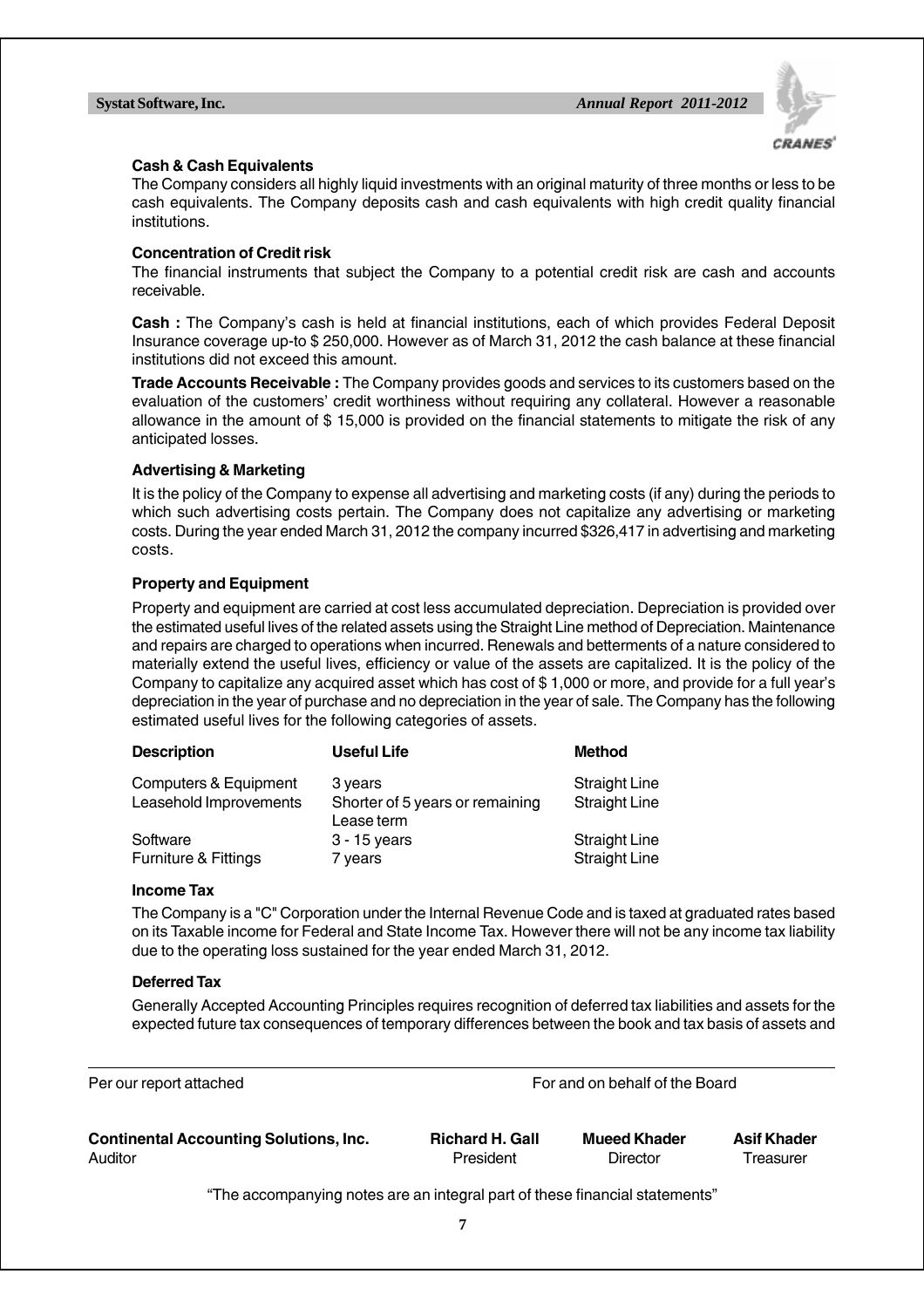

**Systat Software, Inc.**

# *CRANES*

liabilities. Under this method deferred tax assets and liabilities are determined using the current applicable enacted tax rates and provisions of the enacted tax law. A deferred tax asset in the amount of \$ 1,304,456 has been provided on the financial statements due to the net operating losses of the Company. The deferred tax asset essentially is an income tax benefit the Company would be entitled to receive on all future income taxes the Company would incur on future taxable profits.

# **Common Stock**

As of March 31, 2012 the Company had issued an aggregate of 974,166 shares of common stock with par value of \$ 1.00 each.

# **Software Products**

The Company acquired marketing and other rights to own, use, modify, enhance and sell certain product lines primarily for two major software companies, AISN and SPSS. These product lines, considered to be long-lived assets, amortized to 15 years. Long lived assets are reviewed for impairment whenever events or changes in circumstances indicate that the carrying amount should be evaluated. Factors leading to impairment include a combination of historical losses; anticipate future losses and inadequate cash flow. The assessment of recoverability is based on management's estimate. The management has determined that as of March 31, 2012 there has been no impairment in the carrying values of long-lived assets.

# **Note No. 2 ACCOUNTS RECEIVABLE**

Trade accounts receivable consists for balances due from account holders, net of a provision for estimated returns as follows.

|                                                                    |                     | March 31, 2012 March 31, 2011 |
|--------------------------------------------------------------------|---------------------|-------------------------------|
| Trade Accounts Receivable<br>Less: Allowance for Doubtful Accounts | 422.956<br>(15,000) | 436.168<br>(15,000)           |
| <b>Accounts Receivable - Trade (net)</b>                           | 407,956             | 421,168                       |

# **Note No. 3. INTER COMPANY RECEIVABLE**

|                                | March 31, 2012 March 31, 2011 |           |  |
|--------------------------------|-------------------------------|-----------|--|
|                                |                               |           |  |
| Due from Cranes Software, Inc. | 3,637,027                     | 1,274,277 |  |
| Due from Systat Germany-UK     | 24.144                        |           |  |
| <b>Net Balance Due</b>         | 3,661,171                     | 1,274,277 |  |

# **Note No. 4. INVENTORY**

The inventory as of March 31, 2012 was valued at cost or net realizable value whichever is lower. The inventory cost includes the cost of software replication, manuals and other related costs incurred in the

Per our report attached For and on behalf of the Board **Continental Accounting Solutions, Inc.** Richard H. Gall Mueed Khader Auditor Auditor Auditor Auditor Auditor Auditor<br>President Director Treasurer Auditor **President Director Director** President Director President Director President Auditor President Automobili "The accompanying notes are an integral part of these financial statements"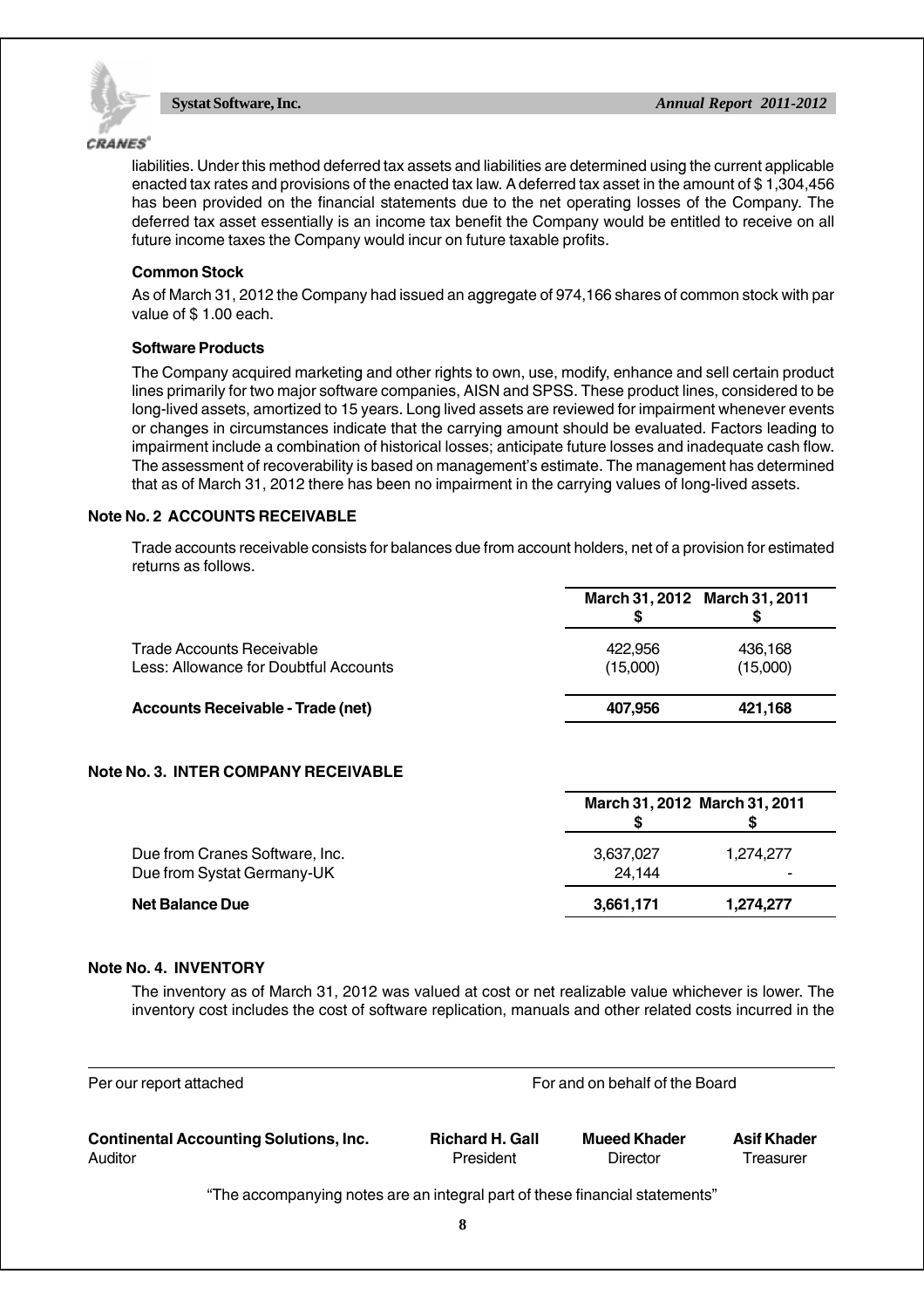

process of making the software available for sale, excluding the amortization of the acquired software product costs.

Management has determined that all inventories shown on the balance sheet are recoverable for the value shown. The inventory is held at a third party software replication and fulfillment center.

# **Note No. 5. PREPAID EXPENSES AND OTHER CURRENT ASSETS**

Prepaid expenses and other current assets consist of the following as of March 31, 2012.

|                                                       | March 31, 2012 March 31, 2011<br>æ |                  |
|-------------------------------------------------------|------------------------------------|------------------|
| <b>Refundable Deposits</b><br><b>Prepaid Expenses</b> | 36,833<br>63,911                   | 24,130<br>63.926 |
| <b>Total</b>                                          | 100.744                            | 88,056           |

|  | Per our report attached |
|--|-------------------------|
|--|-------------------------|

**Systat Software, Inc.**

For and on behalf of the Board

| <b>Continental Accounting Solutions, Inc.</b> | <b>Richard H. Gall</b> | <b>Mueed Khader</b> | <b>Asif Khader</b> |
|-----------------------------------------------|------------------------|---------------------|--------------------|
| Auditor                                       | President              | Director            | Treasurer          |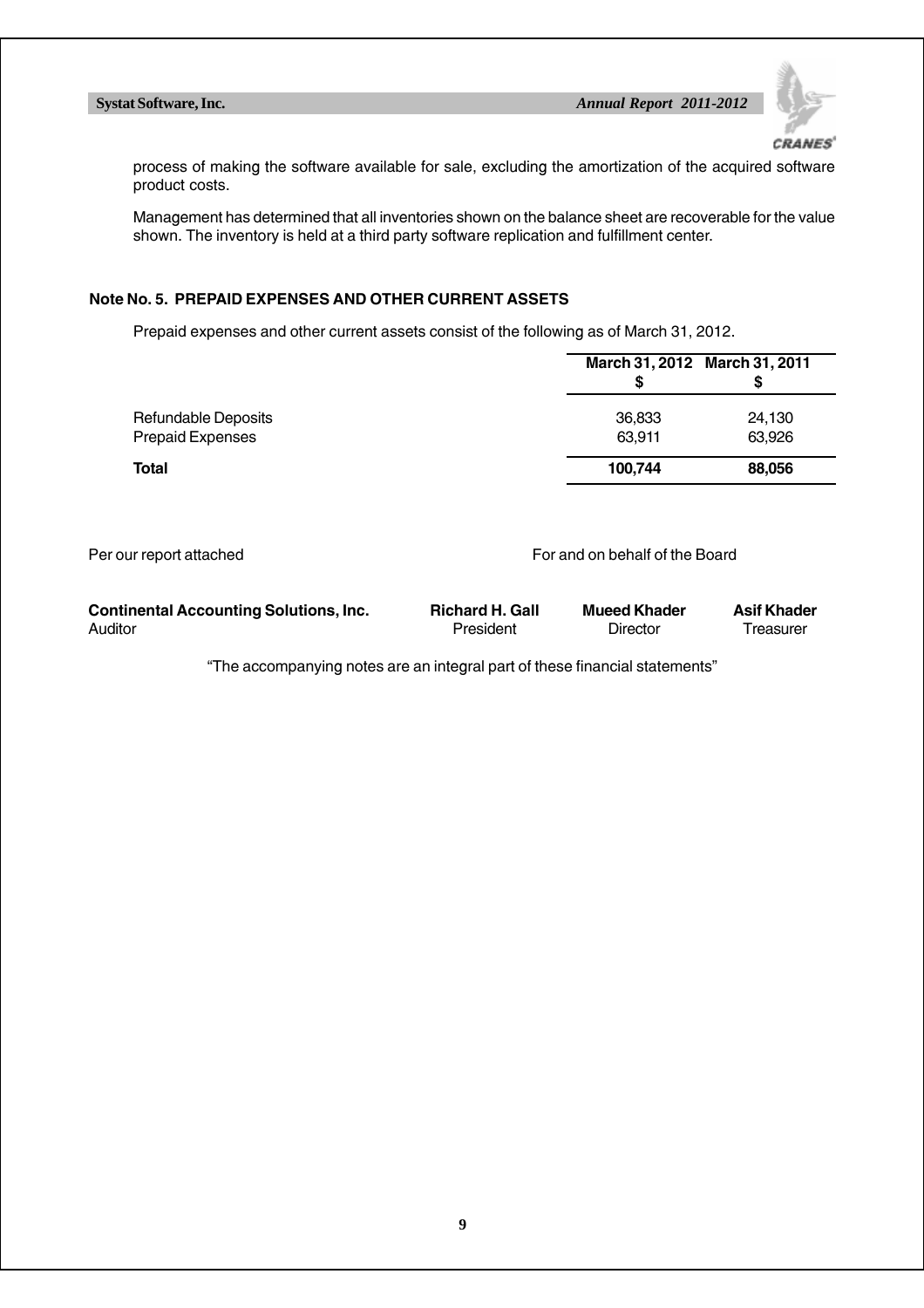| ŗ |
|---|
| Ï |
|   |
|   |
|   |
| ē |
|   |
|   |
|   |
|   |
|   |
|   |
|   |
|   |
|   |
|   |
|   |
|   |
|   |
|   |
|   |
|   |
|   |
|   |
|   |

|                                           | Property and equipment consist of the following as of March 31, 2012 |                  |          |            |            |                     |                       |            |                       |
|-------------------------------------------|----------------------------------------------------------------------|------------------|----------|------------|------------|---------------------|-----------------------|------------|-----------------------|
|                                           | 01.04.2011                                                           | <b>Additions</b> | isposals | 31.03.2012 | 01.04.2011 | Dep.For The<br>Year | Jisposals<br>Acc.Dep. | 31.03.2012 | 31.03.2012<br>ี<br>2ี |
|                                           |                                                                      |                  |          |            |            |                     |                       | <u>မ</u>   |                       |
|                                           | 9,470                                                                |                  |          | 9,470      | 9,470      |                     |                       | 9,470      |                       |
| iquipment                                 | 65,575                                                               |                  |          | 65,575     | 65,575     |                     |                       | 65,575     |                       |
| Software                                  | 87,026                                                               |                  |          | 87,026     | 87,026     |                     |                       | 87,026     |                       |
| <b>Jurniture &amp;</b><br><b>Fixtures</b> | 14,103                                                               |                  |          | 14,103     | 14,103     |                     |                       | 14,103     |                       |
| Total                                     | 176,174                                                              |                  |          | 176,174    | 176,174    |                     |                       | 176,174    |                       |
|                                           |                                                                      |                  |          |            |            |                     |                       |            |                       |

**Systat Software, Inc.**

**CRANES** 

# Note No. 7. INTANGIBLE ASSETS **Note No. 7. INTANGIBLE ASSETS**

**10**

As of March 31, 2012, the company had the following intangible assets as a result of various purchases and consulting agreements entered into between<br>Systat, AISN and SPSS. As of March 31, 2012, the company had the following intangible assets as a result of various purchases and consulting agreements entered into between Systat, AlSN and SPSS.

|                         |            |           |              |            |              | Amortizatiion | cc.<br>Ac                      |            |            |
|-------------------------|------------|-----------|--------------|------------|--------------|---------------|--------------------------------|------------|------------|
|                         |            |           |              |            | Amortization | For The       | Amortization                   |            | ี<br>2ี    |
|                         | 01.04.2011 | Additions | sposals<br>ō | 31.03.2012 | 01.04.2011   | Year          | <b>Disposals</b>               | 31.03.2012 | 31.03.2012 |
| <b>AISN</b>             |            |           |              |            |              |               |                                |            |            |
| <b>Auto Signal</b>      | 90,000     |           |              | 90,000     | 90,000       |               |                                | 90,000     |            |
| TC 2D; TC               |            |           |              |            |              |               |                                |            |            |
| 3D - PeakFit            | 360,016    |           |              | 360,016    | 360,016      |               |                                | 360,016    |            |
| SPSS Systat             |            |           |              |            |              |               |                                |            |            |
| Software                | 27,661,638 | 545,216   |              | 27,661,638 | 9,167,169    | 1,844,108     |                                | 11,011,277 | 16,650,361 |
| Total                   | 27,566,438 | 545.216   |              | 28,111,654 | 9,617,185    | 1,844,108     |                                | 11,461,293 | 16.650.361 |
|                         |            |           |              |            |              |               |                                |            |            |
| Per our report attached |            |           |              |            |              |               | For and on behalf of the Board |            |            |
|                         |            |           |              |            |              |               |                                |            |            |

Per our report attached

For and on behalf of the Board

**Continental Accounting Solutions, Inc. Richard H. Gall Mueed Khader Asif Khader** Auditor President Director Treasurer Continental Accounting Solutions, Inc.<br>Auditor

**Richard H. Gall**<br>President

"The accompanying notes are an integral part of these financial statements"

"The accompanying notes are an integral part of these financial statements"

**Mueed Khader**<br>Director

**Asif Khader**<br>Treasurer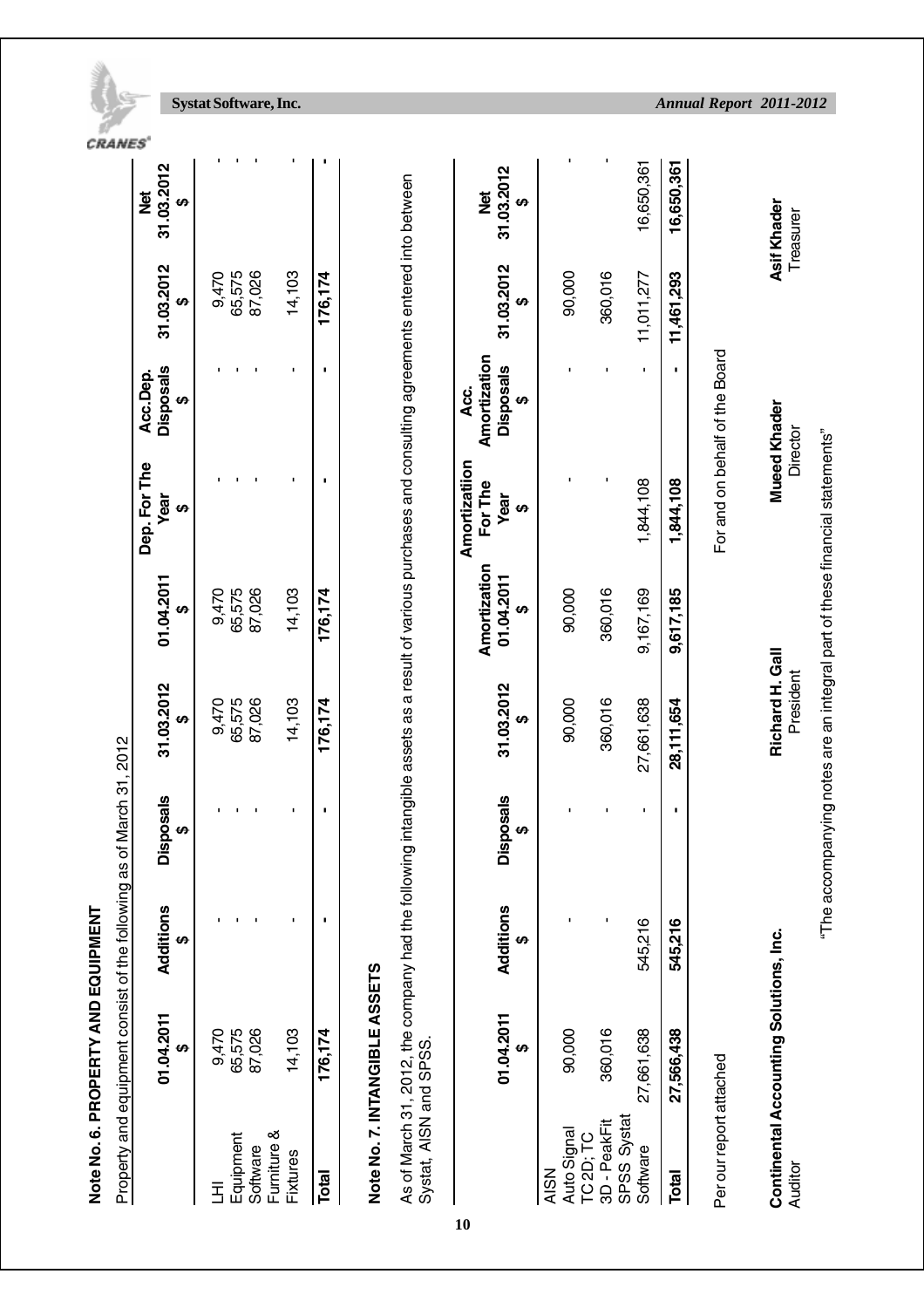

# **Note No. 8 ACCRUED LIABILITIES**

Accrued liabilities consist of the following as of March 31, 2012

|                                | March 31, 2012 | March 31, 2011 |
|--------------------------------|----------------|----------------|
|                                |                | Φ              |
| Sales Tax Payable              | 4,566          | 4,214          |
| <b>Accrued Vacation</b>        | 189.654        | 200,955        |
| <b>Advances From Customers</b> |                | 4,393          |
| <b>Commissions Payable</b>     | 2.000          | 3.000          |
| Royalties Payable              | 7.147          | 8,193          |
| <b>Transport Payable</b>       | 605            | 492            |
| Payroll Tax Payable - UK       | 8,122          | 4,957          |
| Value Added Tax - UK           | 10.315         | 2,155          |
| Accrued Expenses - UK          | 7.154          | 25,019         |
| Income Tax Payable - UK        |                | 4.045          |
| <b>Total</b>                   | 229,563        | 257,423        |

# **Note No. 9 INTER COMPANY PAYABLE**

This represents the balance owed by Systat Software, Inc. to Cranes Software International Limited and Systat Software GmbH for payments made on behalf of the Company.

|                             | March 31, 2012 | <b>March 31, 2011</b> |
|-----------------------------|----------------|-----------------------|
| Due to Cranes, India        | 21,417,311     | 20,350,550            |
| Due to Systat Software GmbH | 133.970        | 51.849                |
| Total                       | 21,551,281     | 20,402,399            |

# **Note No. 10 LOAN PAYABLE TO AFFILIATED COMPANY**

Loan payable to affiliated company in the amount of  $$1,199,290$  represents a loan given by an affiliated company to Systat Software, Inc for operational purposes. The loan has a 6% annual rate of interest and at this time there is no fixed term, or any security.

| Per our report attached                                                     |                                     | For and on behalf of the Board  |                                 |
|-----------------------------------------------------------------------------|-------------------------------------|---------------------------------|---------------------------------|
| <b>Continental Accounting Solutions, Inc.</b><br>Auditor                    | <b>Richard H. Gall</b><br>President | <b>Mueed Khader</b><br>Director | <b>Asif Khader</b><br>Treasurer |
| "The accompanying notes are an integral part of these financial statements" |                                     |                                 |                                 |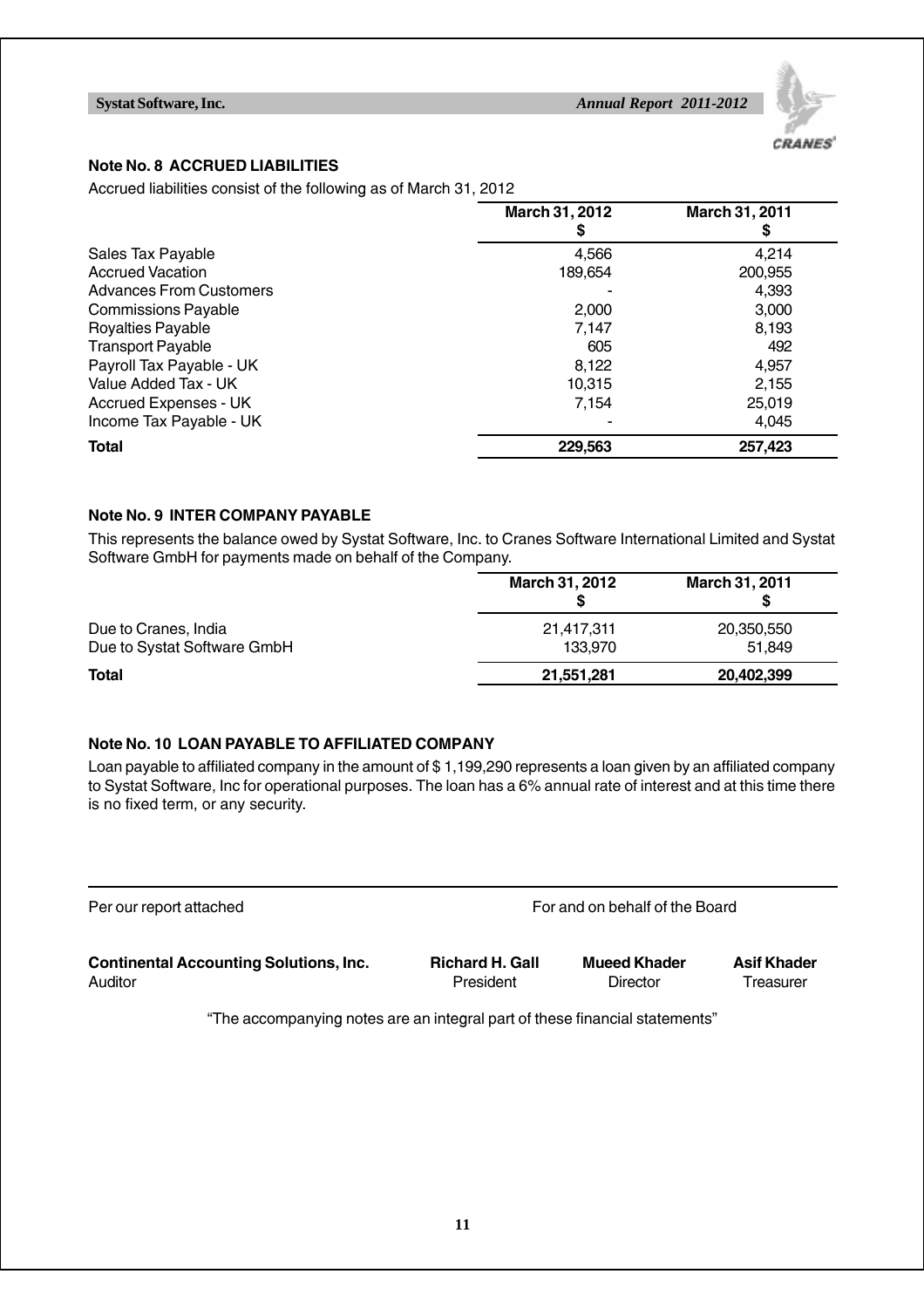**Systat Software, Inc.**

*Annual Report 2011-2012*

# **CRANES**

# **Note No. 11 REVENUE**

|                              | March 31, 2012 | March 31, 2011 |
|------------------------------|----------------|----------------|
|                              | Φ              | Ψ              |
| Auto signal                  | 10,048         | 12,622         |
| Table Curve 2D & 3D          | 92.723         | 112,291        |
| Peakfit                      | 32,568         | 30,845         |
| <b>Systat Product Line</b>   | 589,228        | 684,667        |
| Sigma Plot                   | 2,856,624      | 3,064,791      |
| Sigma Scan                   | 6,758          | 27,661         |
| Genomatix                    | 1.240          |                |
| Inter-Company Sales (GmbH)   | 35,541         | 28,203         |
| Inter Company Sales (Cranes) | 40,513         | 66,111         |
| Inter Company Sales (SS UK)  | 9.176          | 17.846         |
| <b>UK Branch Sales</b>       | 692,544        | 770,729        |
| <b>Freight Recovered</b>     | 63,997         | 65,787         |
| Miscellaneous                | 772            | 7.840          |
| <b>Management Fees</b>       | 540,000        | 1,080,000      |
| <b>Total</b>                 | 4,971,732      | 5,969,393      |

# **Note No. 12 SALES, GENERAL AND ADMINISTRATIVE EXPENSES**

The following consists of the sales, general and administrative expenses.

|                                    | March 31, 2012<br>S            | March 31, 2011<br>S |
|------------------------------------|--------------------------------|---------------------|
| Audit & Accounting Fee             | 13,250                         | 14,000              |
| <b>Outside Services</b>            |                                | 7,800               |
| Freight, Postage & Delivery        | 2,104                          | 4,246               |
| Internet / Website Expenses        | 14,180                         | 21,405              |
| Rent                               | 271,331                        | 249,113             |
| <b>Utilities</b>                   | 2.228                          | 2,186               |
| <b>Telephone</b>                   | 106,574                        | 97,658              |
| Repairs and Maintenance            | 6,847                          | 997                 |
| Printing                           |                                | 293                 |
| <b>Advertising &amp; Promotion</b> | 326,417                        | 389,181             |
| Insurance                          | 9,381                          | 3,013               |
| Travel & Lodging                   | 90,349                         | 49,375              |
| Property & Other Taxes             | 18,646                         | 13,405              |
| <b>Permits and Licenses</b>        | 14,342                         | 8,839               |
| <b>Credit Card Merchant Fees</b>   | 84,115                         | 76,835              |
| Interest & Finance Charges         | 17,163                         | 921                 |
| <b>Bank Charges</b>                | 11,451                         | 15,595              |
| Legal & Professional fees          | 5,400                          | 12,151              |
| <b>Sales Commissions</b>           | 27,645                         | 32,296              |
| <b>Office Expenses</b>             | 51.272                         | 41,419              |
| Amortization                       | 1,844,108                      | 1,844,109           |
| Depreciation                       |                                | 1,650               |
| <b>Meals and Entertainment</b>     |                                | 824                 |
| Payroll Expenses                   | 10,939                         | 10,085              |
| Miscellaneous Expenses             |                                | 561                 |
| <b>Total</b>                       | 2,927,742                      | 2,897,957           |
| Per our report attached            | For and on behalf of the Board |                     |

| <b>Continental Accounting Solutions, Inc.</b>                               | <b>Richard H. Gall</b> | Mueed Khader | <b>Asif Khader</b> |
|-----------------------------------------------------------------------------|------------------------|--------------|--------------------|
| Auditor                                                                     | President              | Director     | Treasurer          |
| "The accompanying notes are an integral part of these financial statements" |                        |              |                    |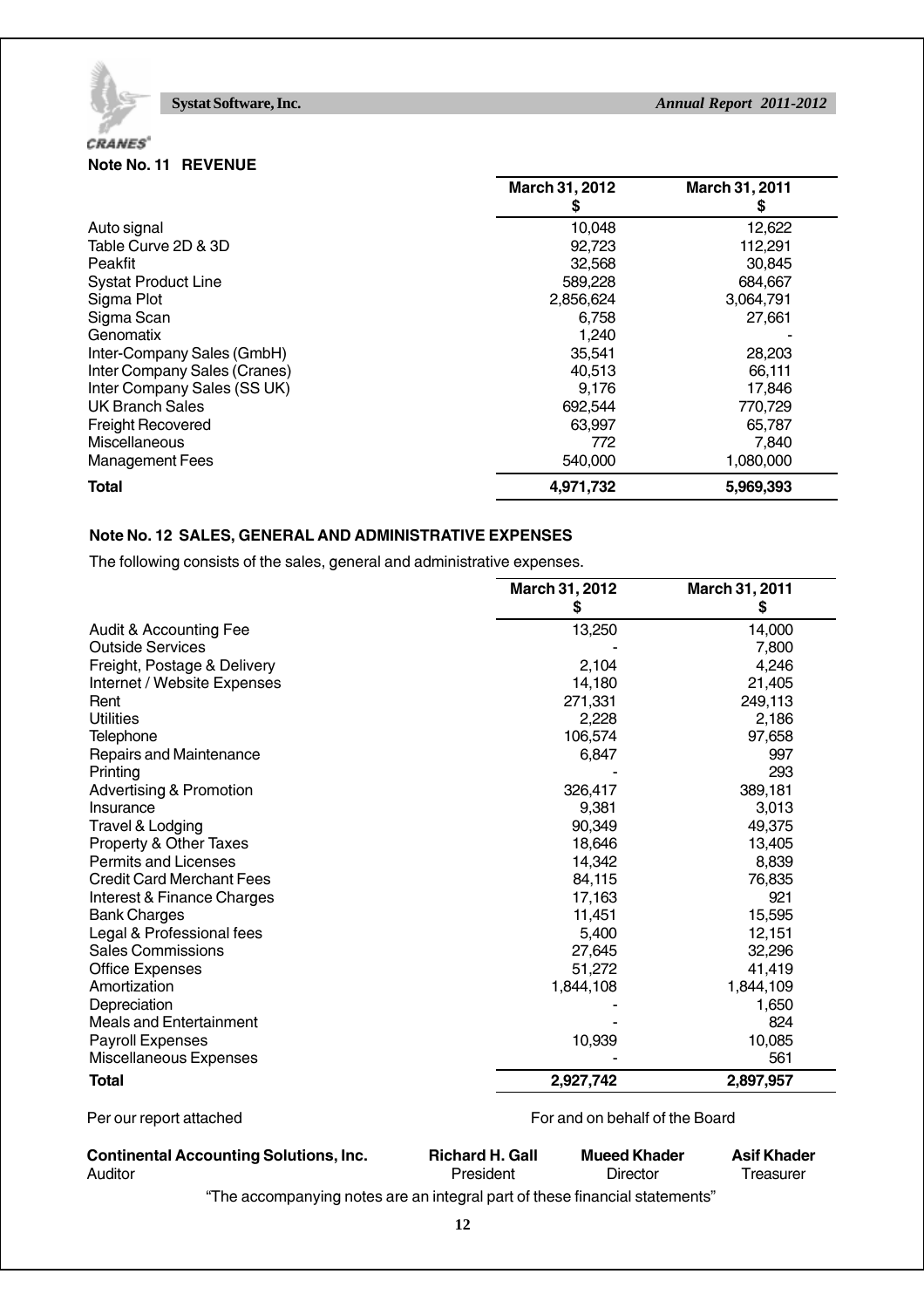

# **Note No. 13 OTHER INCOME / EXPENSES**

|                              | March 31, 2012 | March 31, 2011 |
|------------------------------|----------------|----------------|
| <b>Exchange Fluctuations</b> | (12, 307)      | (2,089)        |
| Other Expenses               | (270)          | (455)          |
| Interest Income              | 134            | 525            |
| Other Income                 | 1.004          | -              |
| <b>Total</b>                 | (11, 439)      | (2,019)        |

# **Note No. 14. LEASE COMMITMENTS**

The Company currently leases office space under three separate lease agreements in San Jose and Berkley, CA and Chicago, IL.

The San Jose office commenced on September 15<sup>th</sup> 2006 was renewed for a period of six years and calls for a minimum monthly base rent of \$9,073 for the period September 15th, 2010 to September 14th, 2012.

The Chicago office lease commenced on July 1, 2007 for a period of five years and calls for a minimum monthly base payment of \$ 3,786 for the period July 1st, 2011 to June 30th, 2012.

The Berkley office lease is on a month to month basis and calls for a monthly payment of \$ 945.

Future minimum lease payments under all office space leases for the year ended March 31, is as follows.

| Year | Amount   |
|------|----------|
| 2013 | \$56,723 |

# **Note No. 15. 401(K) PROFIT SHARING PLAN**

The Company has a 401 (K) plan to which eligible employees can contribute. The plan also provides for discretionary match by the employer. During the year ended March 31, 2012 the company contributed \$45,710 to the 401 (K) plan.

# **Note No. 16. SUBSEQUENT EVENTS**

Generally accepted accounting principles defines subsequent events as events or transactions that occur after the statement of financial position date, but before the financial statements are issued or are available to be issued. Management has evaluated subsequent events through May 29th, 2012, the date on which the financial statements were available to be issued.

Per our report attached For and on behalf of the Board

| <b>Continental Accounting Solutions, Inc.</b> | <b>Richard H. Gall</b> | <b>Mueed Khader</b> | Asif Khader |
|-----------------------------------------------|------------------------|---------------------|-------------|
| Auditor                                       | President              | Director            | Treasurer   |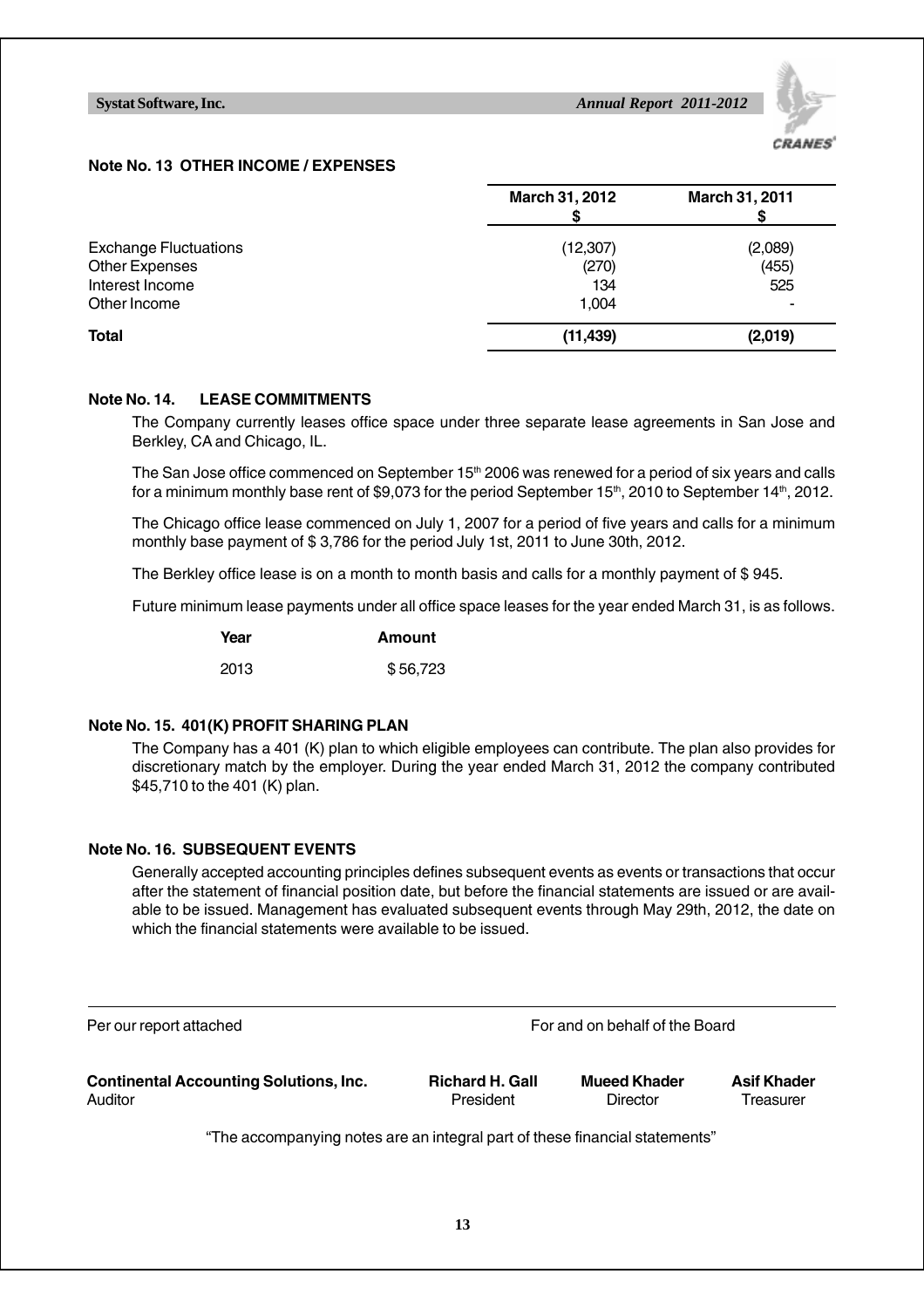

**Cranes Software International Pte Limited**

*Annual Report 2011-2012*

# CRANES SOFTWARE INTERNATIONAL PTE LIMITED

# FINANCIAL STATEMENTS 2011 - 2012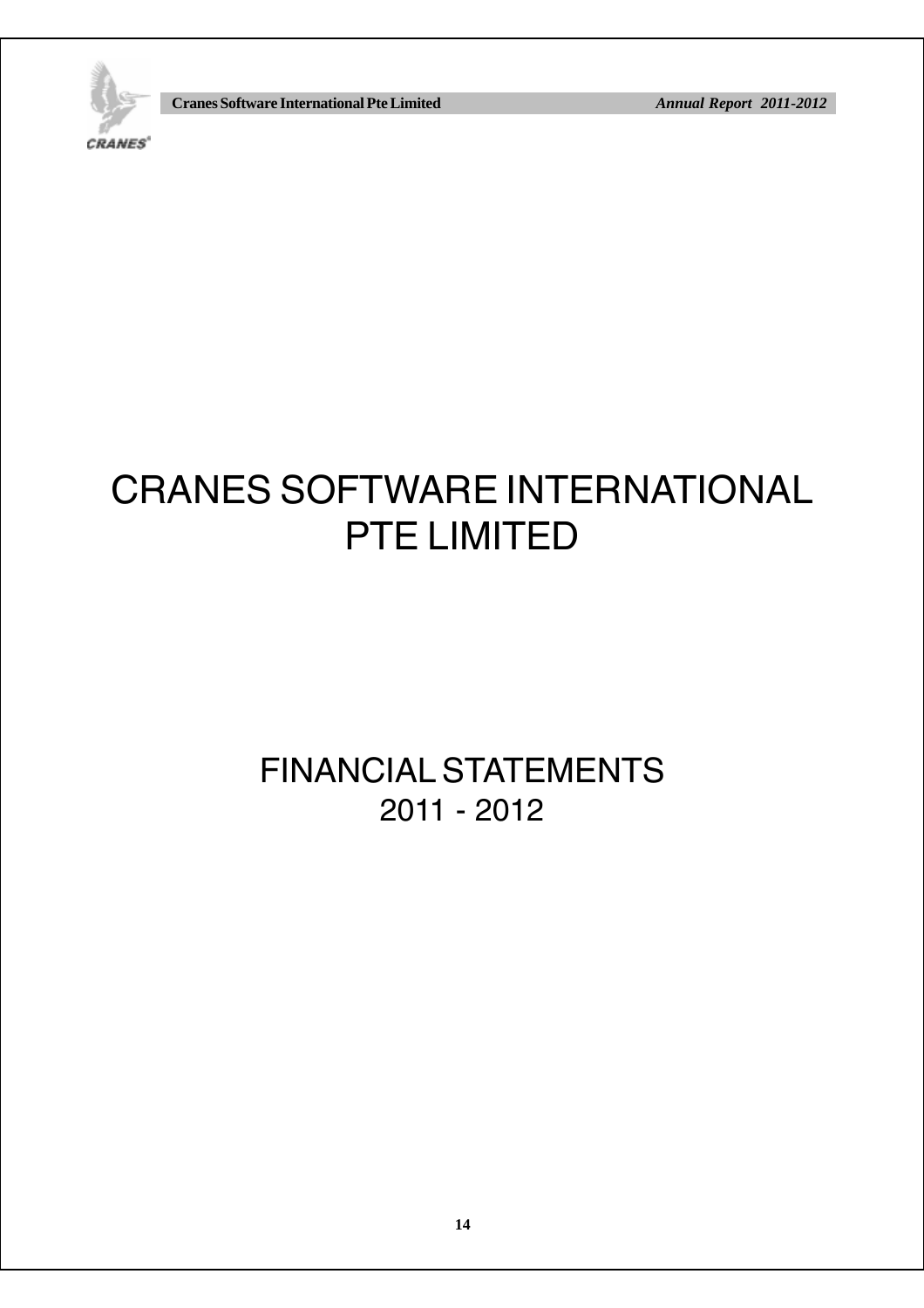

# **BALANCE SHEET**

AS AT MARCH 31, 2012

|                                                                                                                                                                                                                                                                                                                                |                                                | <b>MARCH 31, 2012</b>                                                                                                                             |                                              |
|--------------------------------------------------------------------------------------------------------------------------------------------------------------------------------------------------------------------------------------------------------------------------------------------------------------------------------|------------------------------------------------|---------------------------------------------------------------------------------------------------------------------------------------------------|----------------------------------------------|
| <b>PARTICULARS</b>                                                                                                                                                                                                                                                                                                             | <b>Notes</b>                                   | \$                                                                                                                                                | \$                                           |
| <b>NON-CURRENT ASSETS</b><br>Intangible Assets<br>Amortisation of intangible asset                                                                                                                                                                                                                                             | B                                              | \$4,761,001.75<br>(\$2,160,687.10)                                                                                                                |                                              |
| Deferred Revenue Expenditure<br><b>Total NON-CURRENT ASSETS</b>                                                                                                                                                                                                                                                                |                                                |                                                                                                                                                   | \$2,600,314.65<br>438,337.55<br>3,038,652.20 |
| <b>Computer at Cost</b><br>Acc Depn - Computer<br><b>Total Computer</b>                                                                                                                                                                                                                                                        | A                                              | 6,142.34<br>(6, 142.34)                                                                                                                           |                                              |
| Office Equip at Cost<br>Acc Depn - Office Equipment<br><b>Total Office Equipment</b>                                                                                                                                                                                                                                           | A                                              | 203.25<br>(203.25)                                                                                                                                |                                              |
| <b>CURRENT ASSETS</b><br>Inventory<br><b>Trade Receivables</b><br>Allowance for doubtful debts<br>Prepayments<br>Deposits Paid<br>Deposits paid to supplier<br><b>Other Receivables</b><br><b>Indian Overseas Bank</b><br>Citibank - SGD<br>Citibank - USD<br>Petty Cash<br><b>Total CURRENT ASSETS</b><br><b>TOTAL ASSETS</b> | $\mathsf C$<br>D<br>E<br>F<br>G<br>G<br>H<br>I | \$119,498.74<br>\$1,268,500.64<br>(\$23,235.90)<br>169,362.07<br>714.00<br>1,106.21<br>250.63<br>1,258.25<br>\$1,125.18<br>\$245.22<br>(7,556.45) | 1,531,268.59<br>4,569,920.79                 |
| <b>EQUITY</b><br><b>Share Capital</b><br><b>Retained Earnings</b><br><b>Current Year Earnings</b><br><b>Total EQUITY</b>                                                                                                                                                                                                       |                                                | 165,692.00<br>(457, 508.75)<br>(\$833,774.40)                                                                                                     | (1, 125, 591.15)                             |
| <b>LONG TERM LIABILITIES</b><br><b>UPS Capital Loan</b>                                                                                                                                                                                                                                                                        | J                                              |                                                                                                                                                   | 2,898,936.99                                 |
| <b>CURRENT LIABILITIES</b><br><b>Trade Payables</b><br><b>GST Paid</b><br><b>Advance from Customer</b><br><b>Other Payables</b><br>Amount due to related co<br>Provision for taxation<br>Accrual<br><b>Total CURRENT LIABILITIES</b>                                                                                           | K<br>L<br>M<br>N<br>O                          | \$115,268.96<br>\$1,353.42<br>8,019.67<br>1,346.73<br>2,573,900.43<br>70,436.44<br>26,249.30                                                      | \$2,796,574.95                               |
| <b>TOTAL EQUITY &amp; LIABILITIES</b>                                                                                                                                                                                                                                                                                          |                                                |                                                                                                                                                   | 4,569,920.79                                 |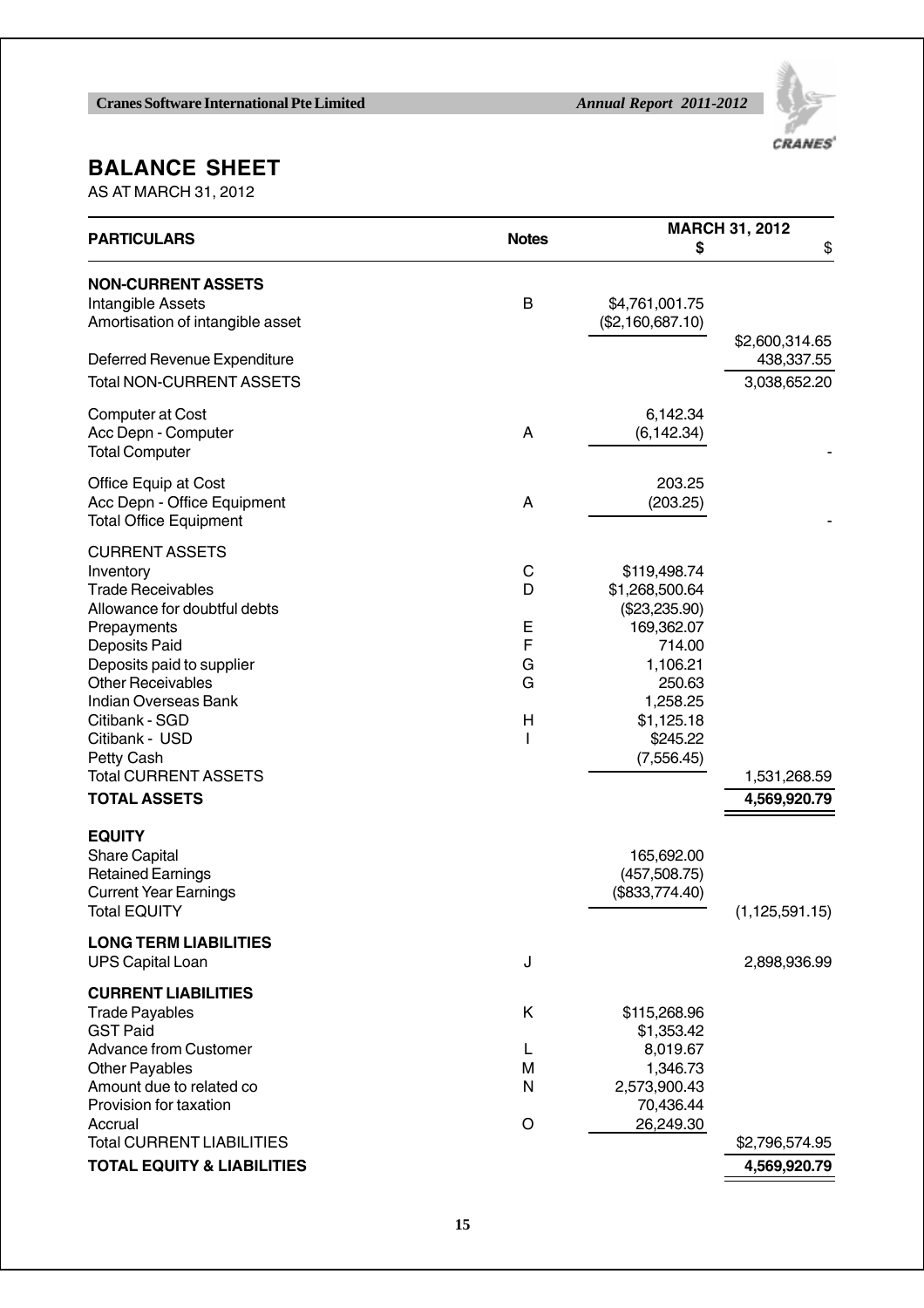

# **CRANES**

# **PROFIT & LOSS STATEMENT**

FOR THE YEAR ENDED MARCH 31, 2012

| <b>PARTICULARS</b>                           | <b>MARCH 31, 2012</b> |
|----------------------------------------------|-----------------------|
| <b>REVENUE</b>                               |                       |
| Sales                                        | \$189,222.06          |
| Miscellaneous Sales                          | \$167,406.96          |
| Freight & Insurance collected                | \$4,857.79            |
| Other Income                                 | \$5,000.00            |
| Subcontractor revenue                        | \$32,015.64           |
| <b>Total Revenue</b>                         | \$398,502.45          |
| <b>COST OF SALES</b>                         | \$274,284.05          |
| <b>Total Cost of Sales</b>                   | \$274,284.05          |
| <b>Gross Profit</b>                          | \$124,218.40          |
| <b>EXPENSES</b>                              |                       |
| Amortisation                                 | \$751,350.46          |
| <b>Administrative Expenses</b>               |                       |
| Directors' Fee                               | \$3,999.80            |
| Salaries & Allowance                         | \$80,936.00           |
| <b>CPF</b>                                   | \$9,044.00            |
| <b>Total Administrative Expenses</b>         | \$93,979.80           |
| <b>Advertising &amp; Promotion Exp</b>       |                       |
| Frieght & Handling charges                   | \$4,470.52            |
| <b>Total Advertising &amp; Promotion Exp</b> | \$4,470.52            |
| <b>Other Operating Expenses</b>              |                       |
| <b>Accountancy Fees</b>                      | \$4,800.00            |
| Depreciation                                 | \$1,603.74            |
| Difference in exchange                       | \$351.57              |
| Difference in ex h - Unrealise               | \$89,326.37           |
| Food & Refreshments                          | \$47.81               |
| <b>General Expenses</b>                      | \$800.54              |
| Late payment Fees                            | \$613.03              |
| Postage & Courier                            | \$147.60              |
| <b>Printing &amp; Stationery</b>             | \$565.18              |
| <b>Professional Fees</b>                     | \$0.00                |
| Rental                                       | \$10,464.00           |
| Secretarial fees                             | \$2,300.01            |
| Telecommunication                            | \$2,435.05            |
| Transport                                    | \$3,705.16            |
| Travelling expenses<br>Bank interest expense | \$1,380.84<br>\$4.99  |
| <b>Finance Costs</b>                         |                       |
| <b>Bank charges</b>                          | \$5,057.36            |
| <b>Total Finance Costs</b>                   | \$5,057.36            |
| <b>Employment Expenses</b>                   |                       |
| <b>Staff Welfare</b>                         | \$1,440.00            |
| Skill Development Levy                       | \$176.00              |
| <b>Total Employment Expenses</b>             | \$1,616.00            |
| <b>Total Expenses</b>                        | \$975,020.03          |
| <b>Operating Profit</b>                      | (\$850, 801.63)       |
| <b>Other Income</b>                          |                       |
| Discount received                            | \$17,027.23           |
| <b>The Other Inome</b>                       | \$17,027.23           |
| Net Profit / (Loss)                          | (\$833,774.40)        |
|                                              |                       |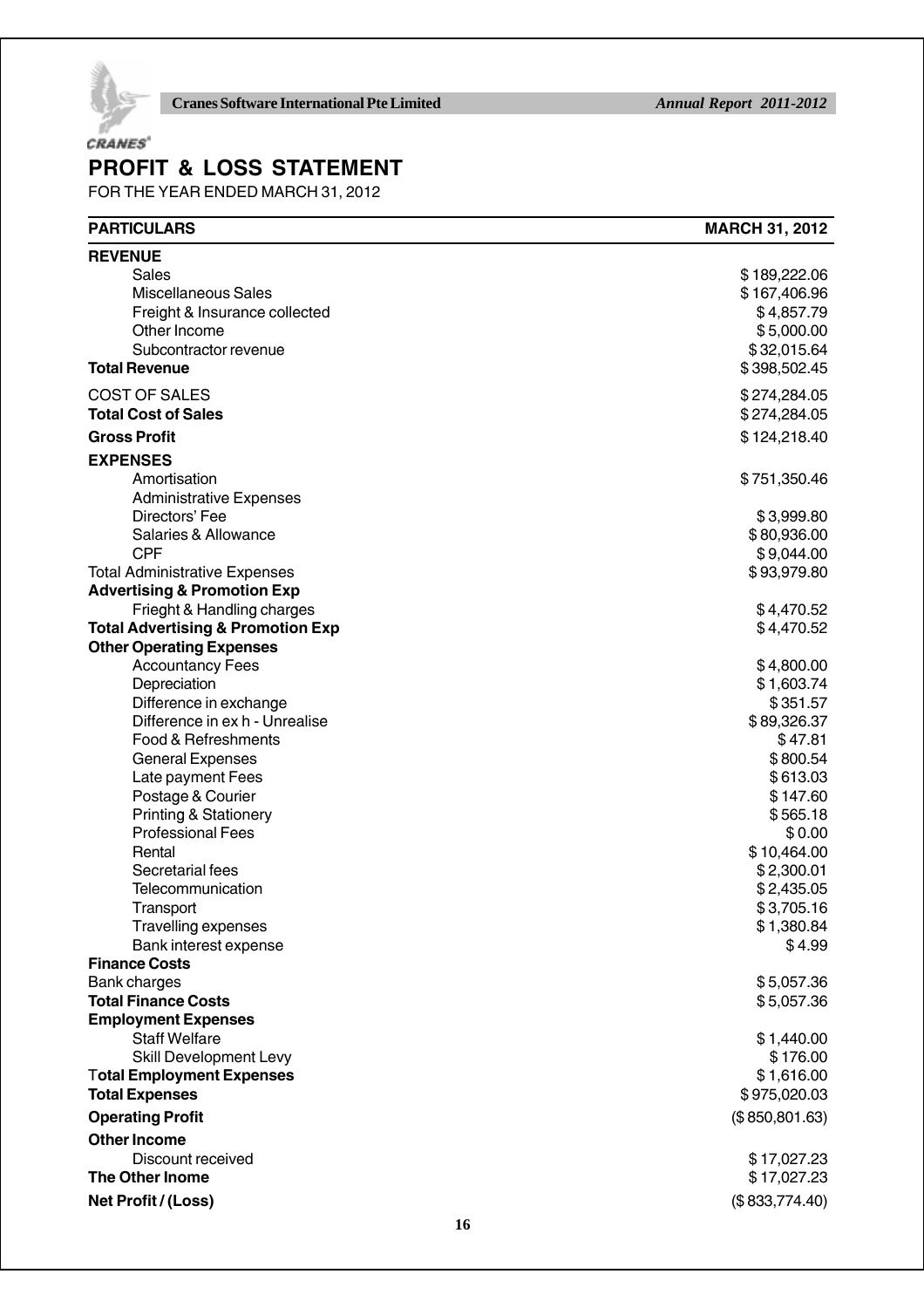*Annual Report 2011-2012*



# ENGINEERING TECHNOLOGY ASSOCIATES, INC.

# FINANCIAL STATEMENTS 2011 - 2012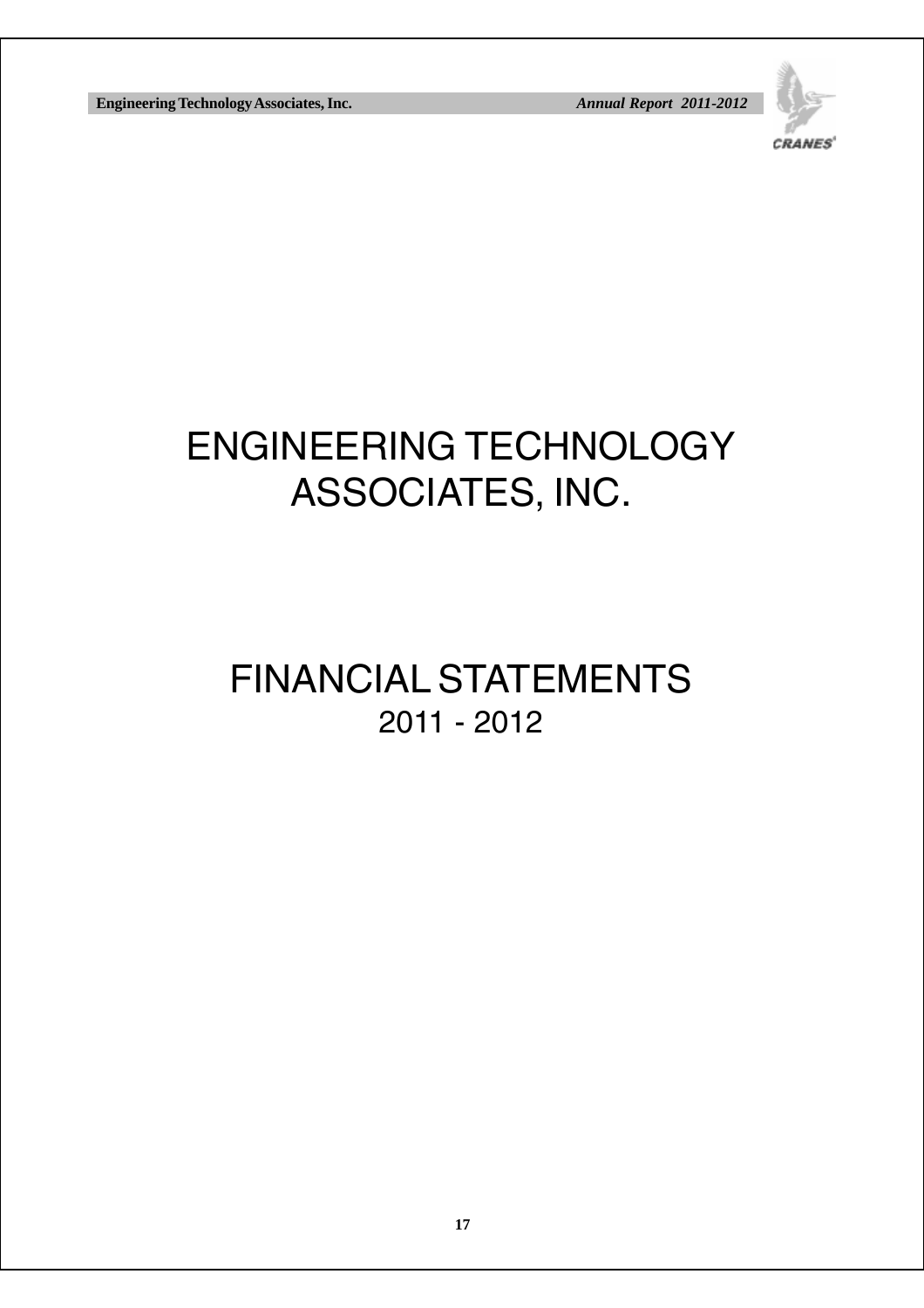

# **INDEPENDENT AUDITOR'S REPORT**

# To

# The Board of Directors and Stockholders **Engineering Technology Associates, Inc.**

We have audited the accompanying consolidated balace sheet of Engineering Technology Associates, Inc., (a Michigan C-Corporation) and subsidiaries as of March 31, 2012, and the related consolidated statements of income, retained earnings, and cash flows for the year then ended. These consolidated financial statements are the responsibility of the Company's management. Our responsibility is to express an opinion on these consolidated financial statements based on our audit. We did not audit the financial statements of Engineering Technology Associates (Shanghai), Inc, a wholly owned subsidiary, which statements reflect total assets of \$1,424,677 as of March 31, 2012, and total revenues of \$4,402,198 for the year then ended. Those statements were audited by other auditors whose report has been furnished to us, and our opinion, insofar as it relates to the amounts included for Engineering Technology Associates (Shanghai), Inc, is based solely on the report of other auditors.

We conducted our audit in accordance with auditing standards generally accepted in the United States of America. Those standards require that we plan and perform the audit to obtain reasonable assurance about whether the consolidated financial statements are free of material misstatement. An audit includes examining, on a test basis, evidence supporting the amounts and disclosures in the consolidated financial statements. An audit also includes assessing the accounting principles used and significant estimates made by management, as well as evaluating the overall financial statement presentation. We believe that our audit and the report of the other auditors provide a reasonable basis for our opinion.

In our opinion, based on our audit and the report of the other auditors, the consolidated financial statements referred to above present fairly, in all material respects, the financial position of Engineering Technology Associates, Inc and subsidiaries as of March 31, 2012, and the results of their operations and their cash flows for the year then ended in conformity with accounting principles generally accepted in the United States of America.

Our audit was conducted for the purpose of forming an opinion on the consolidated financial statements as a whole. The consolidating information in Schedule page 20 is presented for purposes of additional analysis of the consolidated financial statements rather than to present the financial position, results of operations, and cash flows of the individual companies, and it is not a required part of the consolidated financial statements. Such information is the responsibility of management and was derived from and relates directly to the underlying accounting and other records used to prepare the consolidated financial statements. The consolidating information has been subjected to the auditing procedures applied in the audit of the consolidated financial statements and certain additional procedures, including comparing and reconciling such information directly to the underlying accounting and other records used to prepare the consolidated financial statements or to the consolidated financial statements themselves, and other additional procedures in accordance with auditing standards generally accepts in the United States of America. In our opinion, which insofar as it relates to Engineering Technology Associates (Shanghai), Inc, is based on the report of other auditors, the consolidating informatioin is fairly stated in all material respects in relation to the consolidated financial statements as whole.

Premier Accounting Solutions, Inc. June 1st, 2012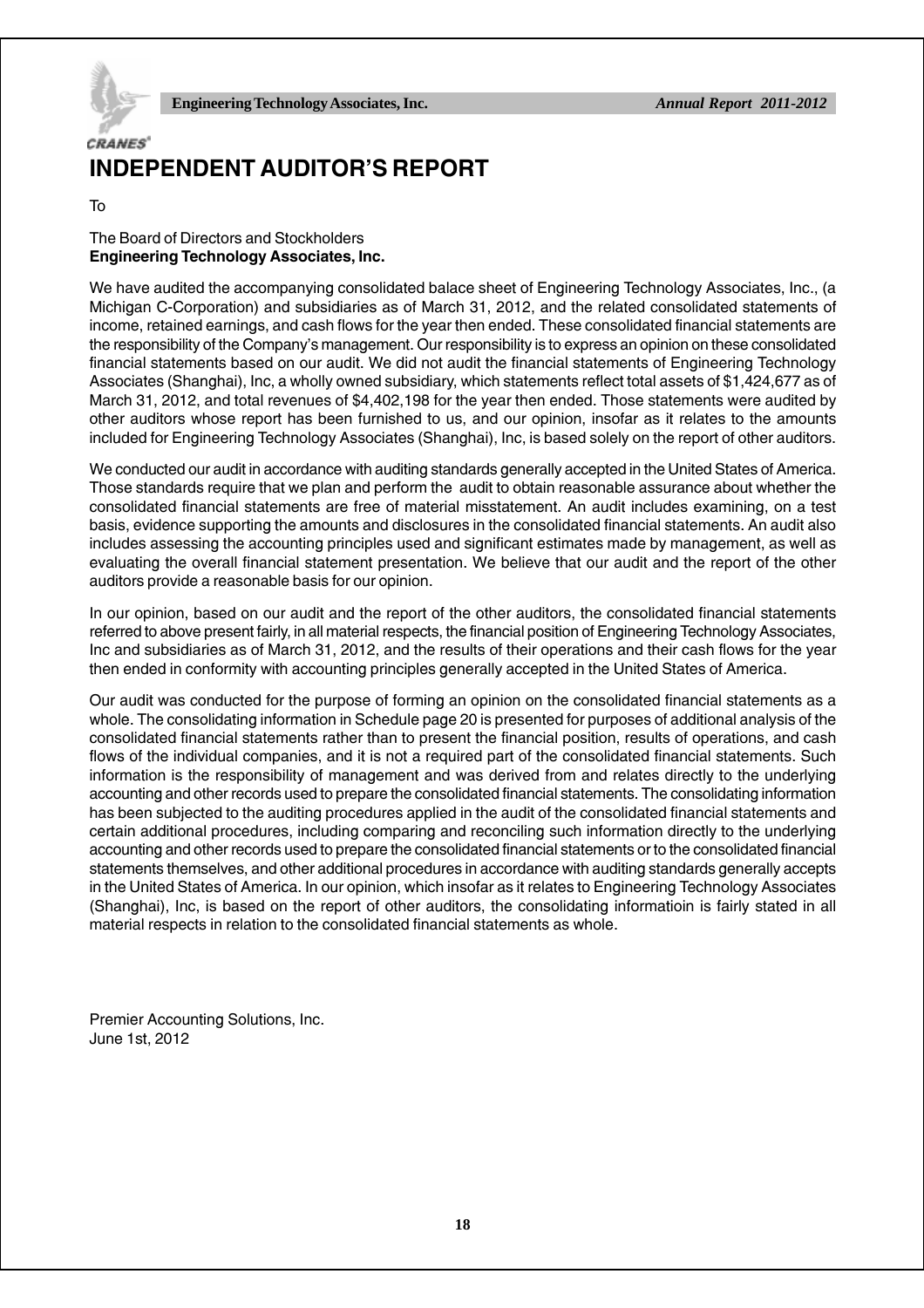*Annual Report 2011-2012*



# **CONSOLIDATED BALANCE SHEET AS AT MARCH 31, 2012**

|                                                                                                                                                                                                                |        |                            | (Amount in Dollars)                                  |
|----------------------------------------------------------------------------------------------------------------------------------------------------------------------------------------------------------------|--------|----------------------------|------------------------------------------------------|
| <b>PARTICULARS</b>                                                                                                                                                                                             |        |                            | <b>AS AT MARCH 31, 2012</b><br>\$                    |
| <b>ASSETS</b>                                                                                                                                                                                                  |        |                            |                                                      |
| <b>CURRENT ASSETS</b>                                                                                                                                                                                          |        |                            |                                                      |
| Cash & Cash Equivalents<br><b>Trade Accounts Receivable</b><br>Less: Allowance for Doubtful Accounts<br>Trade Accounts Receivable - Net<br>Affiliated Company Receivable<br>Inventory<br>Prepayment & Advances |        | 3,978,112<br>(61, 143)     | 399,119<br>3,916,969<br>129,128<br>258,700<br>34,910 |
| <b>Total Current Assets</b>                                                                                                                                                                                    |        |                            | 4,738,826                                            |
| <b>PROPERTY &amp; EQUIPMENT - Net</b>                                                                                                                                                                          | Note 4 |                            | 163,172                                              |
| <b>INTANGIBLE ASSETS Net</b>                                                                                                                                                                                   | Note 5 |                            | 31,309                                               |
| OTHER ASSETS                                                                                                                                                                                                   |        |                            |                                                      |
| Receivable from Employees<br><b>Deferred Expenses</b><br>Deferred Income Tax Asset                                                                                                                             |        | 3,884<br>99,942<br>104,734 |                                                      |
| <b>Total Other Assets</b>                                                                                                                                                                                      |        |                            | 208,560                                              |
| <b>TOTAL ASSETS</b>                                                                                                                                                                                            |        |                            | 5,141,867                                            |

Per our report attached For and on behalf of the Board

**Premier Accounting Solutions, Inc. Abraham N. Keisoglou Auditor Abraham N. Keisoglou**<br>Auditor **President** Auditor President (1999) and the contract of the contract of the contract of the contract of the contract of the contract of the contract of the contract of the contract of the contract of the contract of the contract of t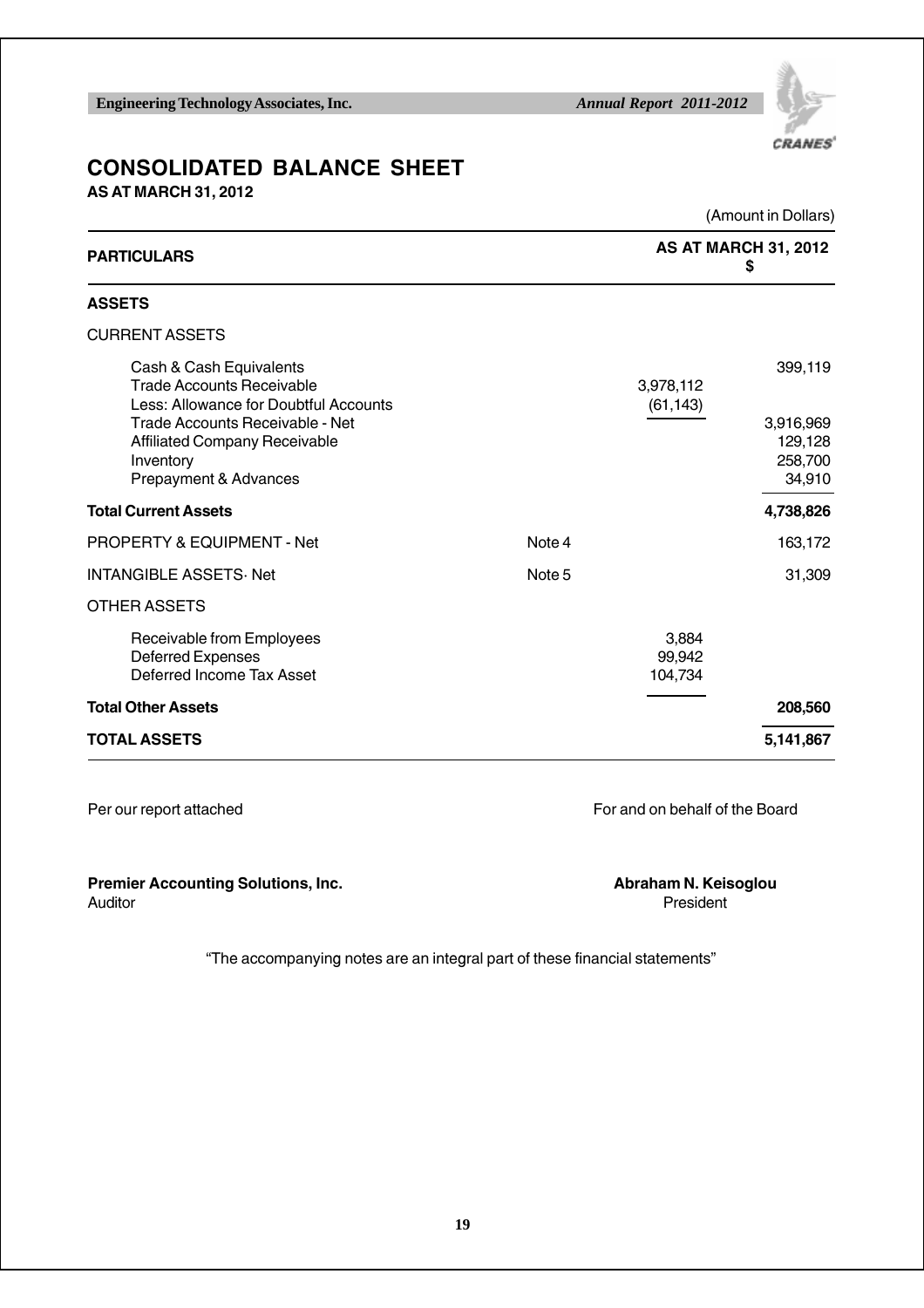

*Annual Report 2011-2012*

# **CRANES CONSOLIDATED BALANCE SHEET AS AT ENDED MARCH 31, 2012**

|                                                                                                                                                                                                    |                                                     | (Amount in Dollars)                                                      |                                   |
|----------------------------------------------------------------------------------------------------------------------------------------------------------------------------------------------------|-----------------------------------------------------|--------------------------------------------------------------------------|-----------------------------------|
| <b>PARTICULARS</b>                                                                                                                                                                                 |                                                     |                                                                          | <b>AS AT MARCH 31, 2012</b><br>\$ |
| <b>LIABILITIES &amp; STOCKHOLDER'S EQUITY</b>                                                                                                                                                      |                                                     |                                                                          |                                   |
| <b>CURRENT LIABILITIES</b>                                                                                                                                                                         |                                                     |                                                                          |                                   |
| <b>Trade Accounts Payable</b><br><b>Accrued Expenses</b><br>Loans Payable - Related Party<br>Loans Payable - Employee<br>Refundable Advance<br><b>Deferred Revenue</b><br>Revolving Line of Credit | Note <sub>6</sub>                                   | 670,187<br>927,577<br>70,000<br>435,000<br>16,884<br>21,010<br>1,373,000 | 3,513,658                         |
| <b>Total Current Liabilities</b>                                                                                                                                                                   |                                                     |                                                                          |                                   |
| <b>LONG TERM LIABILITIES</b>                                                                                                                                                                       |                                                     |                                                                          |                                   |
| <b>Total Long Term Liabilities</b>                                                                                                                                                                 |                                                     |                                                                          |                                   |
| <b>TOTAL LIABILITIES</b>                                                                                                                                                                           |                                                     |                                                                          | 3,513,658                         |
| STOCKHOLDER'S EQUITY                                                                                                                                                                               |                                                     |                                                                          |                                   |
| Common Stock-\$50,000 No Par shares authorized<br>4,200 shares Issued and Outstanding<br><b>Additional Paid in Capital</b><br><b>Retained Earnings</b><br>Gain Due to Exchange Fluctuation         |                                                     | 7,200<br>258,162<br>1,347,173<br>15,674                                  |                                   |
| <b>Total Stockholder's Equity</b>                                                                                                                                                                  |                                                     |                                                                          | 1,628,209                         |
|                                                                                                                                                                                                    | <b>TOTAL LIABILITIES &amp; STOCKHOLDER'S EQUITY</b> |                                                                          | 5,141,867                         |

Per our report attached For and on behalf of the Board

**Premier Accounting Solutions, Inc. Abraham N. Keisoglou**<br>Auditor **President** Auditor President (1999) and the contract of the contract of the contract of the contract of the contract of the contract of the contract of the contract of the contract of the contract of the contract of the contract of t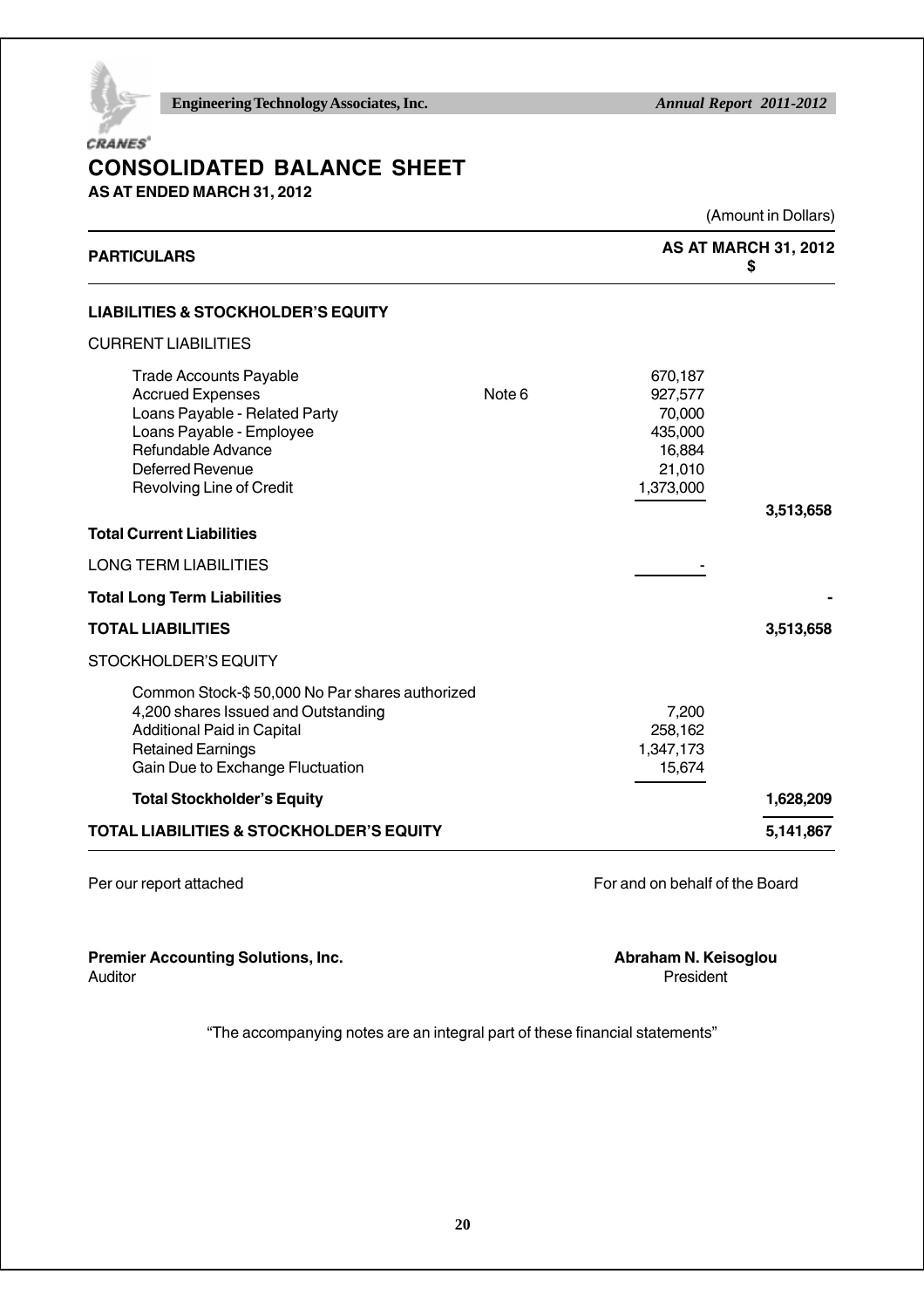

# **STATEMENT OF CONSOLIDATED INCOME & RETAINED EARNINGS FOR THE YEAR ENDED MARCH 31, 2012**

|                                                                                                                    | (Amount in Dollars)                          |
|--------------------------------------------------------------------------------------------------------------------|----------------------------------------------|
| <b>PARTICULARS</b>                                                                                                 | <b>MARCH 31, 2012</b><br>\$                  |
| <b>REVENUE</b>                                                                                                     | 22,914,556                                   |
| <b>COST OF REVENUE</b>                                                                                             | 17,339,585                                   |
| <b>GROSS PROFIT</b>                                                                                                | 5,574,971                                    |
| <b>OPERATING EXPENSES</b>                                                                                          |                                              |
| <b>Personnel Expenses</b><br>Sales, General & Administrative Expenses                                              | 337,805<br>4,888,931                         |
| <b>Total Operating Expenses</b>                                                                                    | 5,226,736                                    |
| <b>OPERATING INCOME</b>                                                                                            | 348,235                                      |
| OTHER INCOME / EXPENSES                                                                                            |                                              |
| Other Income<br>Interest Income<br><b>Currency Fluctuation</b><br><b>Other Expenses</b><br><b>Interest Expense</b> | 22,863<br>997<br>(1,020)<br>(6)<br>(116,098) |
| <b>INCOME BEFORE INCOME TAXES</b>                                                                                  | 254,971                                      |
| <b>INCOME TAX EXPENSE</b>                                                                                          |                                              |
| Foreign Income Tax<br>Deferred Income Tax                                                                          | (35,578)<br>(43,597)                         |
| <b>NET INCOME</b>                                                                                                  | 175,796                                      |
| RETAINED EARNINGS - Beginning of the Year                                                                          | 1,171,377                                    |
| <b>RETAINED EARNINGS - End of the Year</b>                                                                         | 1,347,173                                    |
|                                                                                                                    |                                              |

Per our report attached For and on behalf of the Board

**Premier Accounting Solutions, Inc. Abraham N. Keisoglou**<br>Auditor **President** Auditor President (1999) and the contract of the contract of the contract of the contract of the contract of the contract of the contract of the contract of the contract of the contract of the contract of the contract of t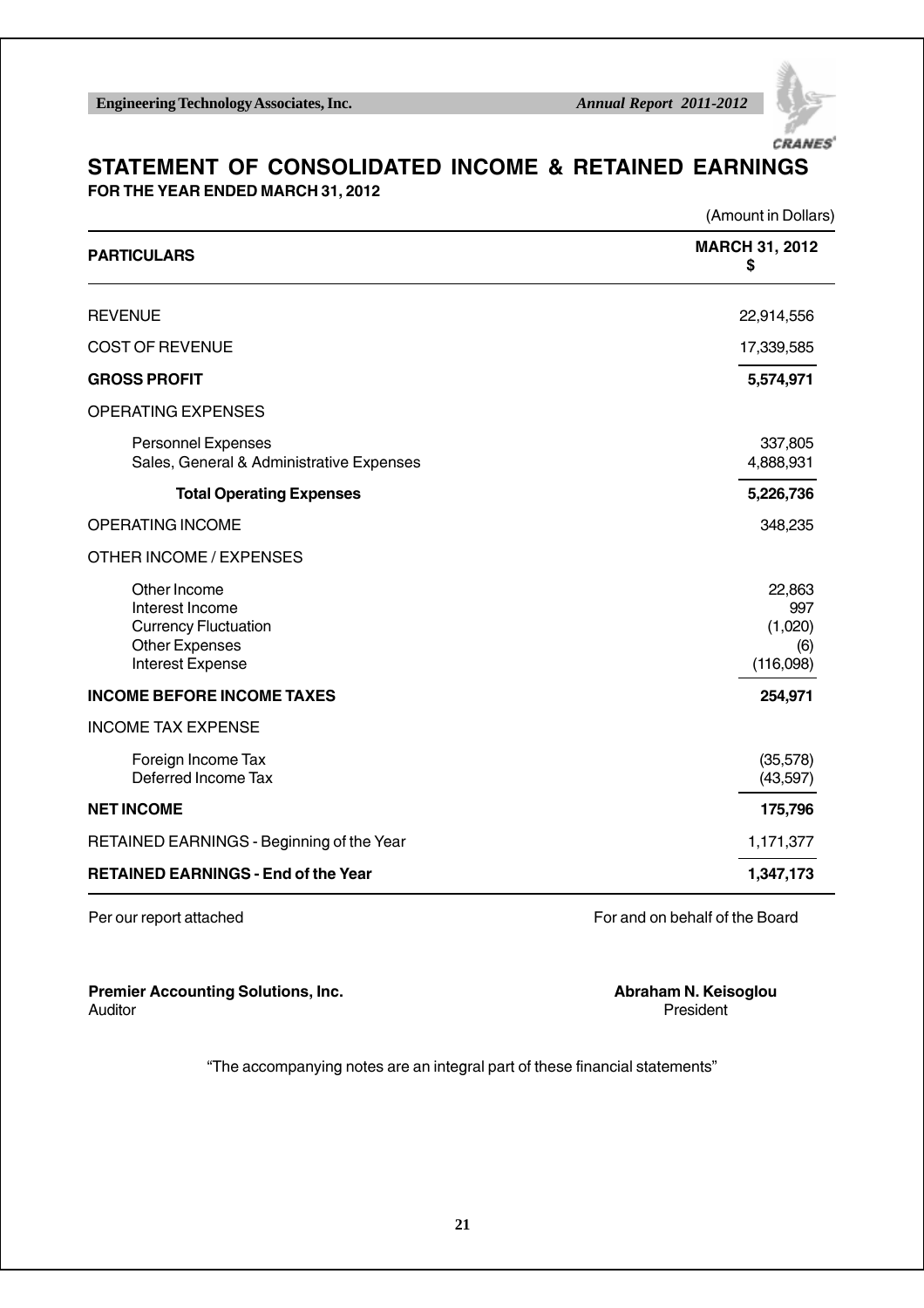

*Annual Report 2011-2012*

(Amount in Dollars)

# **STATEMENT OF CONSOLIDATED CASH FLOW AS AT MARCH 31, 2012**

| <b>PARTICULARS</b>                                                                                                                                                                                                                                                                                                                                                                                                                                                                   | <b>AS AT MARCH 31, 2012</b><br>\$                                                                                                    |
|--------------------------------------------------------------------------------------------------------------------------------------------------------------------------------------------------------------------------------------------------------------------------------------------------------------------------------------------------------------------------------------------------------------------------------------------------------------------------------------|--------------------------------------------------------------------------------------------------------------------------------------|
| <b>OPERATING ACTIVITIES:</b>                                                                                                                                                                                                                                                                                                                                                                                                                                                         |                                                                                                                                      |
| <b>NET INCOME</b>                                                                                                                                                                                                                                                                                                                                                                                                                                                                    | 175,796                                                                                                                              |
| <b>Adjustments to reconcile Net Income</b><br>to Net Cash provided by Operating Activities:                                                                                                                                                                                                                                                                                                                                                                                          |                                                                                                                                      |
| Depreciation & Amortization Expense                                                                                                                                                                                                                                                                                                                                                                                                                                                  | 50,106                                                                                                                               |
| <b>Changes in Assets &amp; Liabilities:</b><br>Increase in Accounts Receivable<br>Increase in Affiliated Company Receivable<br>Decrease in Inventory<br>Increase in Prepayment & Advances<br>Increase in Receivable from Employees<br>Decrease in Refundable Deposits<br>Decrease in Deferred Expenses<br>Decrease in Deferred Tax Asset<br>Decrease in Trade Accounts Payable<br>Decrease in Accrued Expenses<br>Increase in Refundable Advance<br>Decrease in Exchange Fluctuation | (357, 199)<br>(3,426)<br>24,511<br>(2,350)<br>(3,884)<br>10,845<br>39,794<br>43,597<br>(113, 825)<br>(124, 709)<br>8,884<br>(13,691) |
| <b>Net Cash Provided in Operating Activities</b>                                                                                                                                                                                                                                                                                                                                                                                                                                     | (265, 551)                                                                                                                           |
| <b>INVESTING ACTIVITIES:</b>                                                                                                                                                                                                                                                                                                                                                                                                                                                         |                                                                                                                                      |
| Purchase of Equipment                                                                                                                                                                                                                                                                                                                                                                                                                                                                | (15,090)                                                                                                                             |
| <b>Cash used in Investing Activities</b>                                                                                                                                                                                                                                                                                                                                                                                                                                             | (15,090)                                                                                                                             |
| <b>FINANCING ACTIVITIES</b>                                                                                                                                                                                                                                                                                                                                                                                                                                                          |                                                                                                                                      |
| Repayment of Capital Lease Obligations<br>Employee Loans<br>Repayment - Line of Credit                                                                                                                                                                                                                                                                                                                                                                                               | (11, 481)<br>225,000<br>(200,000)                                                                                                    |
| <b>Cash provided by Financing Activities</b>                                                                                                                                                                                                                                                                                                                                                                                                                                         | 13,519                                                                                                                               |
| NET DECREASE IN CASH                                                                                                                                                                                                                                                                                                                                                                                                                                                                 | (267, 122)                                                                                                                           |
| CASH-Beginning of the Year<br>CASH-End of the Year                                                                                                                                                                                                                                                                                                                                                                                                                                   | 666,241<br>399,119                                                                                                                   |
| SUPPLEMENTAL DISCLOSURES TO CASH FLOW STATEMENT                                                                                                                                                                                                                                                                                                                                                                                                                                      |                                                                                                                                      |
| <b>Interest Paid</b><br>Foreign Income Tax Paid                                                                                                                                                                                                                                                                                                                                                                                                                                      | 116,098<br>35,578                                                                                                                    |

Per our report attached For and on behalf of the Board

**Premier Accounting Solutions, Inc. Abraham N. Keisoglou Auditor Abraham N. Keisoglou**<br>Auditor **President** Auditor President (1999) and the contract of the contract of the contract of the contract of the contract of the contract of the contract of the contract of the contract of the contract of the contract of the contract of t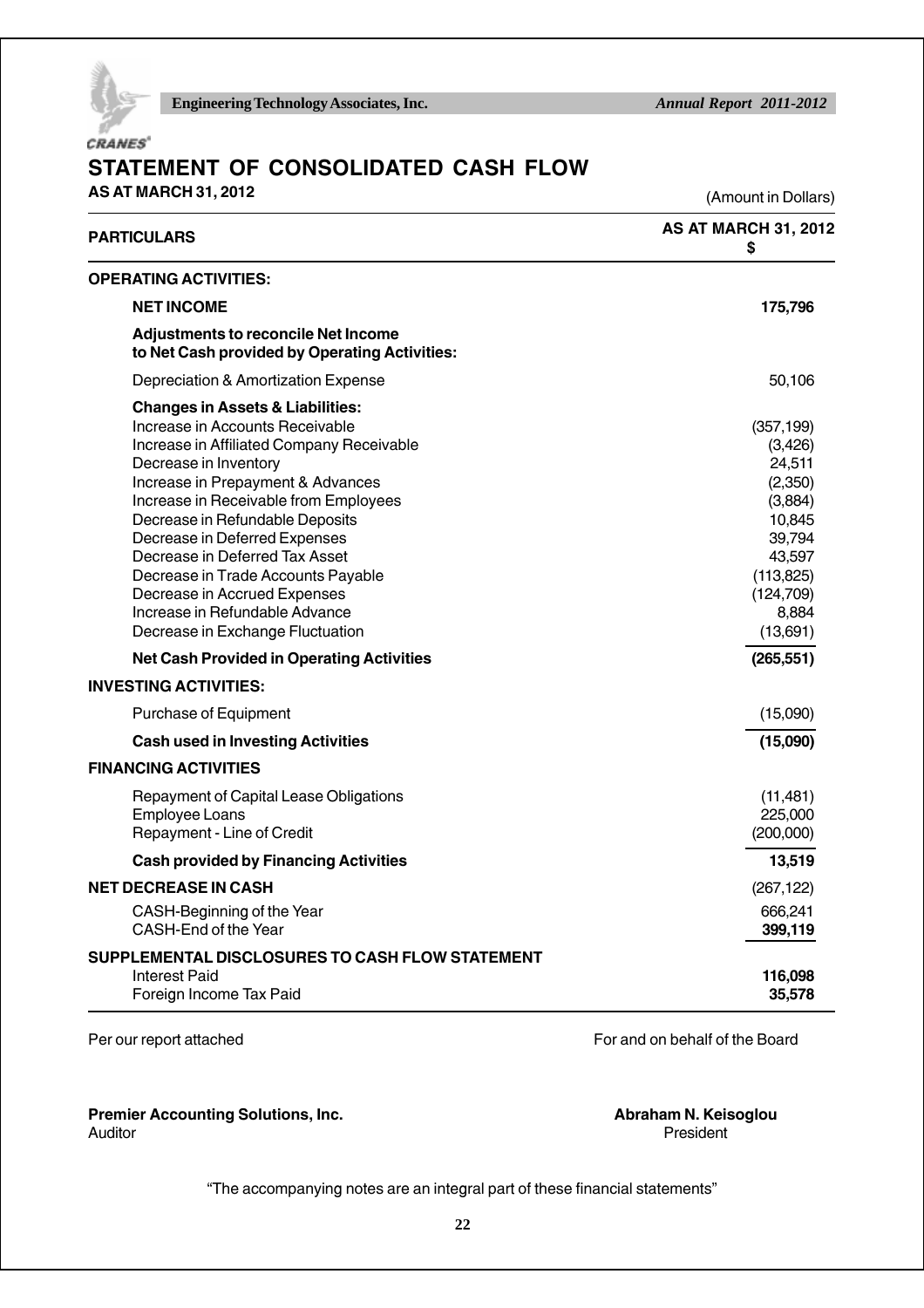*Annual Report 2011-2012*



# **BALANCE SHEET-PARENT CO AS AT MARCH 31, 2012**

(Amount in Dollars)

| <b>PPARTICULARS</b>                                                                                  |        | <b>AS AT MARCH 31, 2012</b><br>\$ |                                |
|------------------------------------------------------------------------------------------------------|--------|-----------------------------------|--------------------------------|
| <b>ASSETS</b>                                                                                        |        |                                   |                                |
| <b>CURRENT ASSETS</b>                                                                                |        |                                   |                                |
| Cash & Cash Equivalents<br><b>Trade Accounts Receivable</b><br>Less: Allowance for Doubtful Accounts |        | 3,562,098<br>(50,000)             | 29,969                         |
| Trade Accounts Receivable - Net<br>Affiliated Company Receivable<br>Prepayment                       |        |                                   | 3,512,098<br>129,128<br>48,478 |
| <b>Total Current Assets</b>                                                                          |        |                                   | 3,719,673                      |
| <b>INVESTMENT IN SUBSIDIARIES</b>                                                                    |        |                                   | 140,000                        |
| <b>PROPERTY &amp; EQUIPMENT - Net</b>                                                                | Note 1 |                                   | 85,672                         |
| <b>INTANGIBLE ASSETS - Net</b>                                                                       | Note 2 |                                   | 22,768                         |
| <b>OTHER ASSETS</b>                                                                                  |        |                                   |                                |
| Receivable from Employees<br>Deferred Expenses<br>Deferred Income Tax Asset                          |        | 7,658<br>99,942<br>123,244        |                                |
| <b>Total Other Assets</b>                                                                            |        |                                   | 230,844                        |
| <b>TOTAL ASSETS</b>                                                                                  |        |                                   | 4,198,957                      |

Per our report attached For and on behalf of the Board

**Premier Accounting Solutions, Inc. Abraham N. Keisoglou Auditor Abraham N. Keisoglou**<br>Auditor **President** Auditor President (1999) and the contract of the contract of the contract of the contract of the contract of the contract of the contract of the contract of the contract of the contract of the contract of the contract of t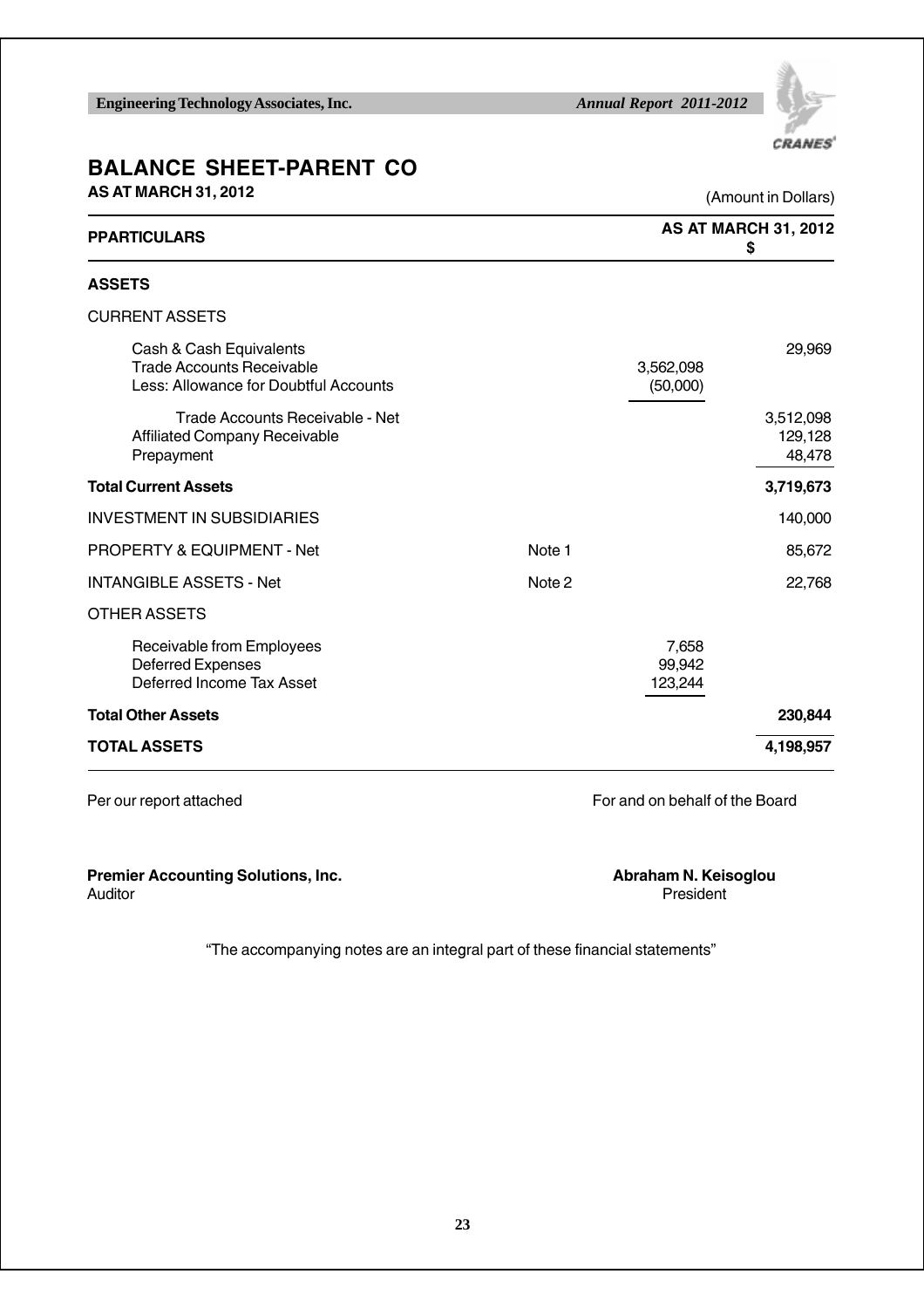

*Annual Report 2011-2012*

# **CRANES BALANCE SHEET-PARENT CO AS AT MARCH 31, 2012**

**PPARTICULARS**<br> **PPARTICULARS**<br>
S **\$ LIABILITIES & STOCKHOLDER'S EQUITY** CURRENT LIABILITIES Trade Accounts Payable<br>
Accrued Expenses<br>
Accrued Expenses<br>
20,453 Accrued Expenses **Accrued Expenses** 820,453<br>Loans Payable - Related Party **Note 3** 820,453 Loans Payable - Related Party<br>
Loans Payable - Employee<br>
135,000 435,000 Loans Payable - Employee 1999 12:35,000<br>
Revolving Line of Credit Revolving Line of Credit 1,373,000<br>Refundable Advance 16,884 Refundable Advance 16,884<br>Deferred Revenue 16,984<br>21,010 Deferred Revenue **3,314,413 Total Current Liabilities** LONG TERM LIABILITIES - **Total Long Term Liabilities TOTAL LIABILITIES 3,314,413** STOCKHOLDER'S EQUITY Common Stock - \$ 50,000 No Par Shares Authorized 4,200 Shares Issued and Outstanding<br>Additional Paid in Capital 1986 Additional Paid in Capital Additional Paid in Capital 258,162<br>
Retained Earnings
258,162<br>
258,162<br>
259,182 **Retained Earnings Total Stockholder's Equity 884,544 TOTAL LIABILITIES & STOCKHOLDER'S EQUITY 4,198,957** (Amount in Dollars)

Per our report attached For and on behalf of the Board

**Premier Accounting Solutions, Inc. Abraham N. Keisoglou Auditor Abraham N. Keisoglou**<br>Auditor **President** Auditor President (1999) - Auditor President (1999) - President (1999) - President (1999) - President (1999) -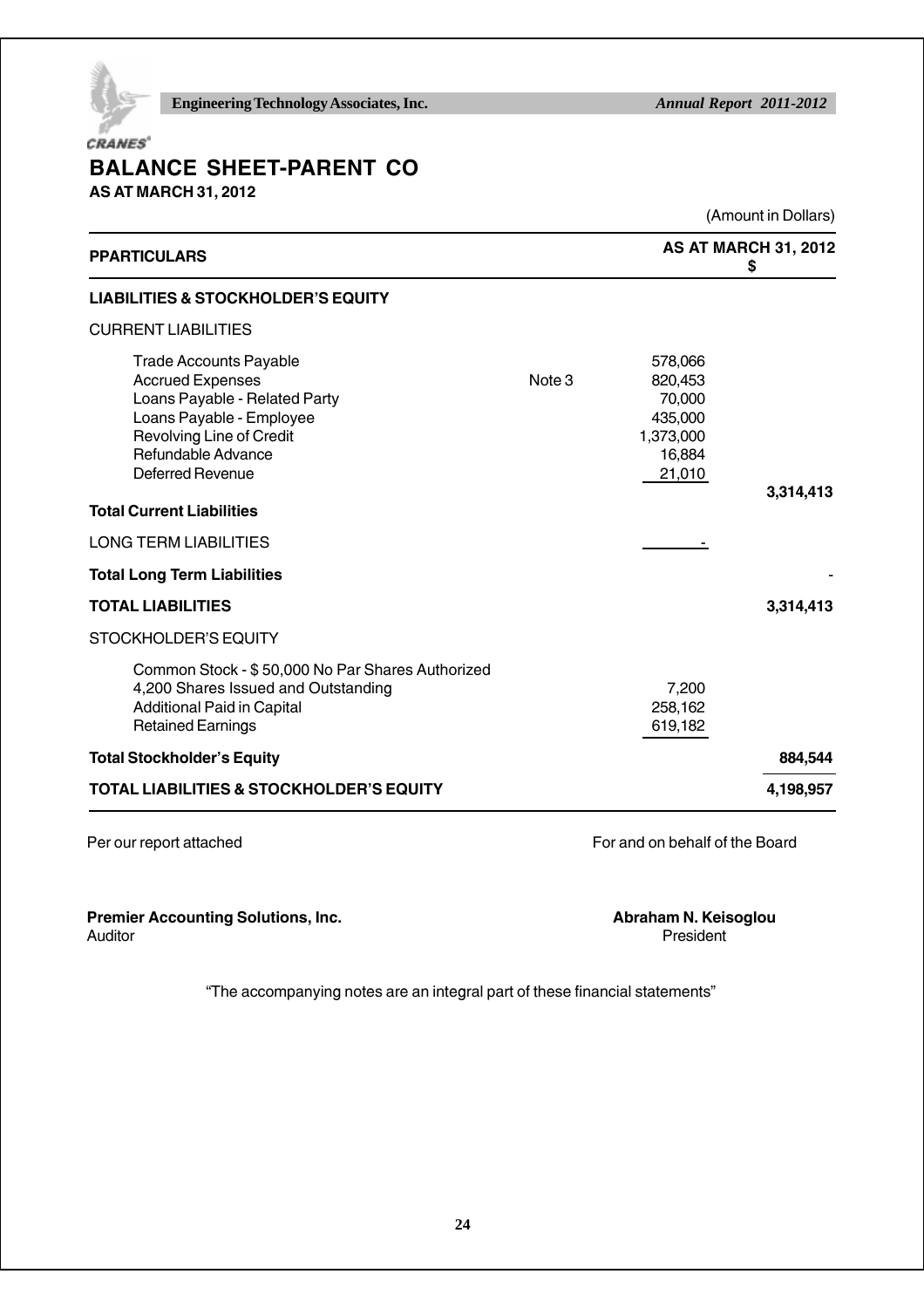# **STATEMENT OF INCOME AND RETAINED EARNINGS - PARENT CO FOR THE YEAR ENDED MARCH 31, 2012**

|                                                                 | (Amount in Dollars)         |
|-----------------------------------------------------------------|-----------------------------|
| <b>PPARTICULARS</b>                                             | <b>MARCH 31, 2012</b><br>\$ |
| <b>REVENUE</b>                                                  | 18,928,608                  |
| <b>COST OF REVENUE</b>                                          | 14,531,300                  |
| <b>GROSS PROFIT</b>                                             | 4,397,308                   |
| <b>OPERATING EXPENSES</b>                                       |                             |
| Sales, General & Administrative Expenses                        | 4,113,732                   |
| <b>Total Operating Expenses</b>                                 | 4,113,732                   |
| <b>OPERATING INCOME</b>                                         | 283,576                     |
| <b>OTHER INCOME / EXPENSES</b>                                  |                             |
| Other Income<br><b>Currency Fluctuation</b><br>Interest Expense | 6<br>(1,020)<br>(116,098)   |
| <b>INCOME BEFORE INCOME TAXES</b>                               | 166,464                     |
| <b>INCOME TAX EXPENSE</b>                                       |                             |
| Foreign Income Tax<br>Deferred Income Tax Benefit               | (8,772)<br>(47,308)         |
| <b>NET INCOME</b>                                               | 110,384                     |
| RETAINED EARNINGS-Beginning of the Year                         | 508,798                     |
| <b>RETAINED EARNINGS-End of the Year</b>                        | 619,182                     |

Per our report attached For and on behalf of the Board

**Premier Accounting Solutions, Inc. Abraham N. Keisoglou**<br>Auditor **President** Auditor President (1999) and the contract of the contract of the contract of the contract of the contract of the contract of the contract of the contract of the contract of the contract of the contract of the contract of t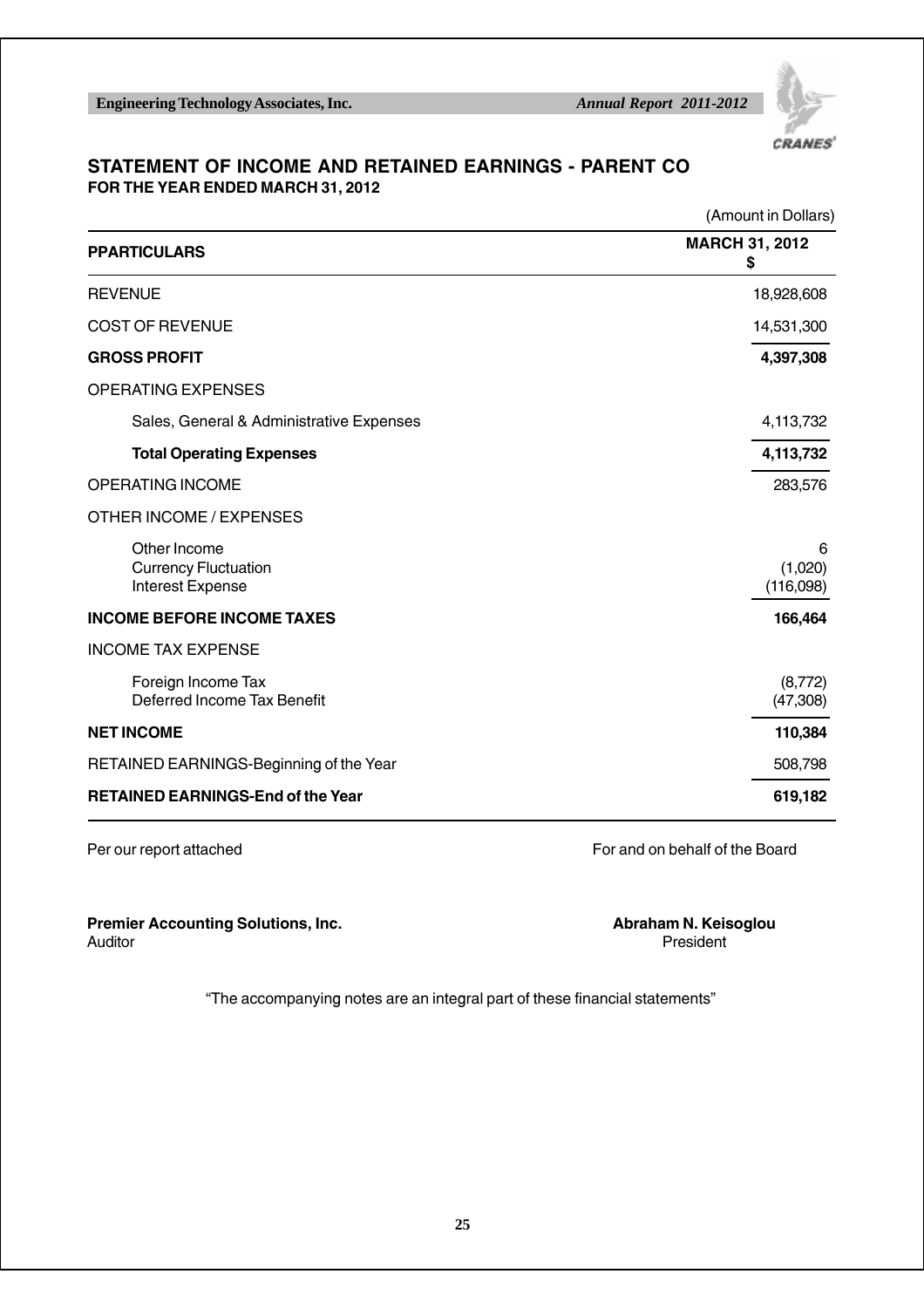

 $\mathbb{R}^2$ 

# **STATEMENT OF CASH FLOW - PARENT CO AS AT MARCH 31, 2012**

| <b>PARTICULARS</b><br><b>OPERATING ACTIVITIES:</b><br><b>NET INCOME</b><br><b>Adjustments to reconcile Net Income</b><br>to Net Cash provided by Operating Activities: | <b>AS AT MARCH 31, 2012</b><br>S<br>110,384<br>11,441 |
|------------------------------------------------------------------------------------------------------------------------------------------------------------------------|-------------------------------------------------------|
|                                                                                                                                                                        |                                                       |
|                                                                                                                                                                        |                                                       |
|                                                                                                                                                                        |                                                       |
|                                                                                                                                                                        |                                                       |
| Depreciation & Amortization Expenses                                                                                                                                   |                                                       |
| <b>Changes in Assets &amp; Liabilities:</b>                                                                                                                            |                                                       |
| Increase in Accounts Receivable                                                                                                                                        | (281, 955)                                            |
| Increase in Affiliated Company Receivable                                                                                                                              | (3,426)                                               |
| Increase in Receivable from employees                                                                                                                                  | (7,658)                                               |
| Increase in Prepayment & Advances<br>Decrease in Refundable Deposits                                                                                                   | (47, 504)<br>10,845                                   |
| Increase in Prepayments                                                                                                                                                |                                                       |
| Decrease in Deferred Expenses                                                                                                                                          | 39,794                                                |
| Decrease in Deferred Tax Assets                                                                                                                                        | 47,308                                                |
| Decrease in Trade Accounts Payable                                                                                                                                     | (112,096)                                             |
| Decrease in Accrued Expenses                                                                                                                                           | (149, 722)                                            |
| Decrease in Advance from Subsidiary                                                                                                                                    | (15, 210)                                             |
| Increase in Refundable Advance                                                                                                                                         | 8,884                                                 |
| <b>Net Cash Used in Operating Activities</b>                                                                                                                           | (388, 915)                                            |
| <b>INVESTING ACTIVITIES:</b>                                                                                                                                           |                                                       |
| Purchase of Equipment                                                                                                                                                  | (4,233)                                               |
| <b>Cash used in Investing Activities</b>                                                                                                                               | (4,233)                                               |
| <b>FINANCING ACTIVITIES</b>                                                                                                                                            |                                                       |
| Employee Loans                                                                                                                                                         | 225,000                                               |
| Repayment - Line of Credit                                                                                                                                             | (200,000)                                             |
| Payment of Capital Lease Obligation                                                                                                                                    | (11, 481)                                             |
| <b>Cash provided by Financing Activities</b>                                                                                                                           | 13,519                                                |
| <b>NET DECREASE IN CASH</b>                                                                                                                                            | (379, 629)                                            |
| CASH-Beginning of the Year                                                                                                                                             | 409,598                                               |
| CASH-End of the Year                                                                                                                                                   | 29,969                                                |
| SUPPLEMENTAL DISCLOSURES TO CASH FLOW STATEMENT                                                                                                                        |                                                       |
| <b>Interest Paid</b>                                                                                                                                                   | 116,098                                               |
| Foreign Income Tax Paid                                                                                                                                                | 8,772                                                 |

Per our report attached For and on behalf of the Board

# **Premier Accounting Solutions, Inc. Abraham N. Keisoglou**<br>Auditor **President** Auditor President (1999) and the contract of the contract of the contract of the contract of the contract of the contract of the contract of the contract of the contract of the contract of the contract of the contract of t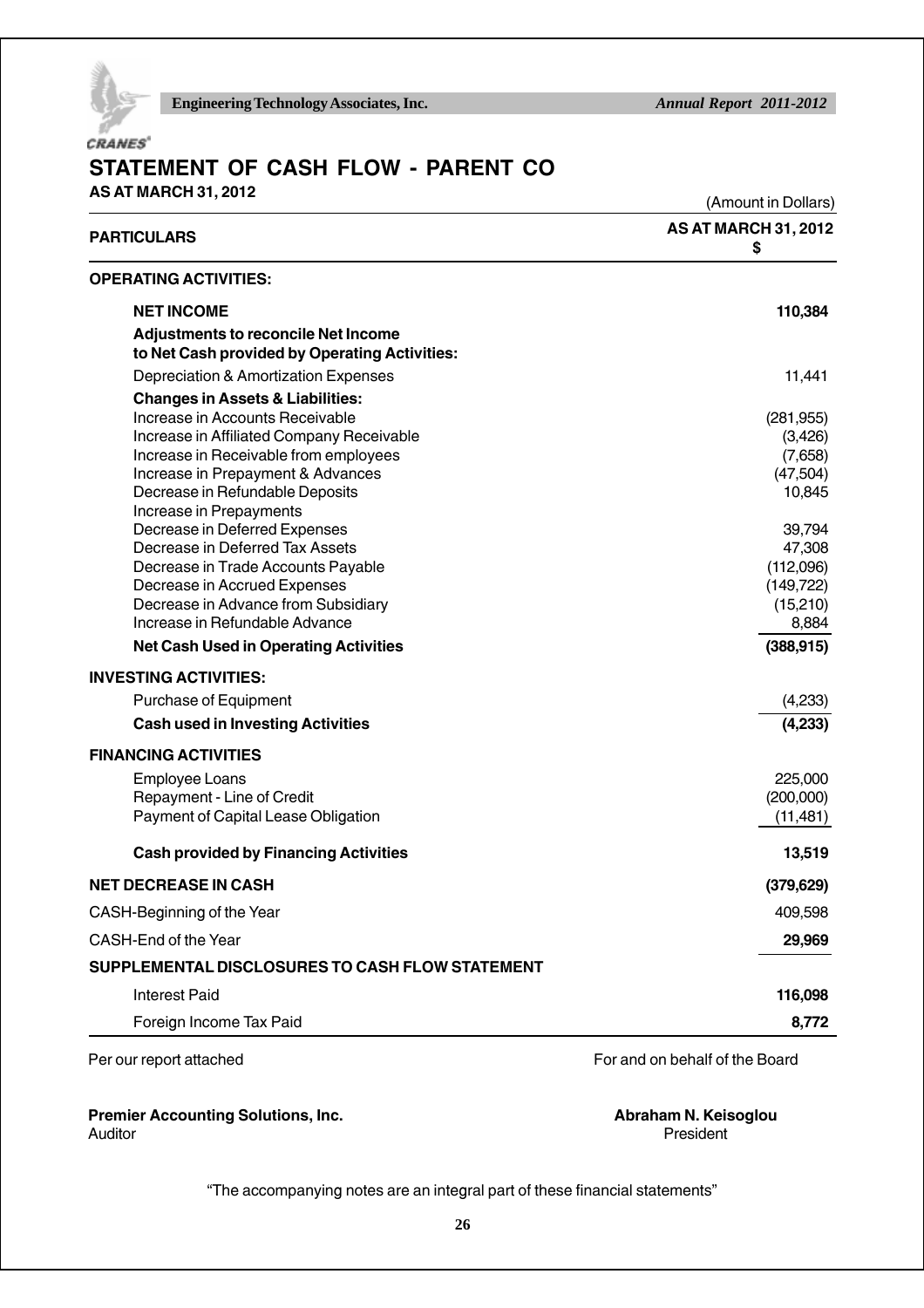

# **NOTES TO CONSOLIDATED FINANCIAL STATEMENTS**

# **FOR THE YEAR ENDED MARCH 31, 2012**

# **Note No. 1. SUMMARY OF SIGNIFICANT ACCOUNTING POLICIES**

# **Organization**

Engineering Technology Associates, Inc. (ETA) (The Company) was incorporated in February of 1983 in Michigan as a C-corporation and provides innovative Computer Aided Engineering (CAE) solutions to a variety of industries whereby enabling engineers to simulate the behavior of automobiles, trains, aircraft, household appliances, and consumer electronics during manufacture and use, to these products more safer, more durable and less expensive to develop. ETA is also the developer of the cutting edge software packages namely ETA-DYNAFORM and ETA-VPG. The Company has a branch office in China and also a fully owned subsidiary in China. The fully owned subsidiary was established on July 31, 2006 with initial investment of \$140,000. on April 1, 2007 100% of the ownership of the Company was acquired by a Nevada Corporation. On April, 2011, the Company established a 50% owned subsidiary in Germany with the total investment of \$11,191. During July, 2011, the Company established a 99% owned subsidiary in India with an initial investment of \$2,377. However there has not been any activity in the subsidiaries during the year ended March 31, 2012.

# **Management Estimates :**

The preparation of financial statements in accordance with generally accepted accounting principles requires management to make estimates and assumptions that affect the reported amounts of assets and liabilities and the disclossure of contingent assets and liabilities at the date of the financial statements, and the reported amounts of revenues and expenses during the reporting period. Actual results could differ from those estimates.

# **Revenue Recognition :**

In accordance with generally accepted accounting principles the Company recognizes revenue when a particular product is sold or when a particular service is rendered.

# **Disclosures Regarding Financial Instruments :**

The carrying value of cash, trade accounts receivables, accounts payable and accrued expenses are considered to approximate fair value due to the relatively short maturity of these instruments. The Company's borrowings are considered to approximate fair value based on current interest rates and terms.

# **Concentration of Credit risk :**

The financial instruments that subject the Company to a potential credit risk are cash and accounts receivable.

**Cash :** The Company's cash is held at financial institutions, each of which provides Federal Deposit Insurance coverage up-to \$250,000. However as of March 31, 2012 the cash balance at these financial institutions did not exceed this amount.

**Trade Accounts Receivable :** The Company provides goods and services to its customers based on the evaluation of the customers' credit worthiness without requiring any collateral. However a reasonable allowance in the amount of \$ 61,143 is provided on the financial statements to mitigate the risk of any anticipated losses.

# **Advertising & Marketing :**

It is the policy of the Company to expense all advertising and marketing costs (if any) during the periods to which such advertising costs pertain. The Company does not capitalize any advertising or marketing costs. During the year ended March 31, 2012 the company incurred \$ 75,847 in advertising and marketing costs.

Per our report attached For and on behalf of the Board

# **Premier Accounting Solutions, Inc. Abraham N. Keisoglou Auditor Abraham N. Keisoglou**<br>Auditor **President** Auditor President (1999) and the contract of the contract of the contract of the contract of the contract of the contract of the contract of the contract of the contract of the contract of the contract of the contract of t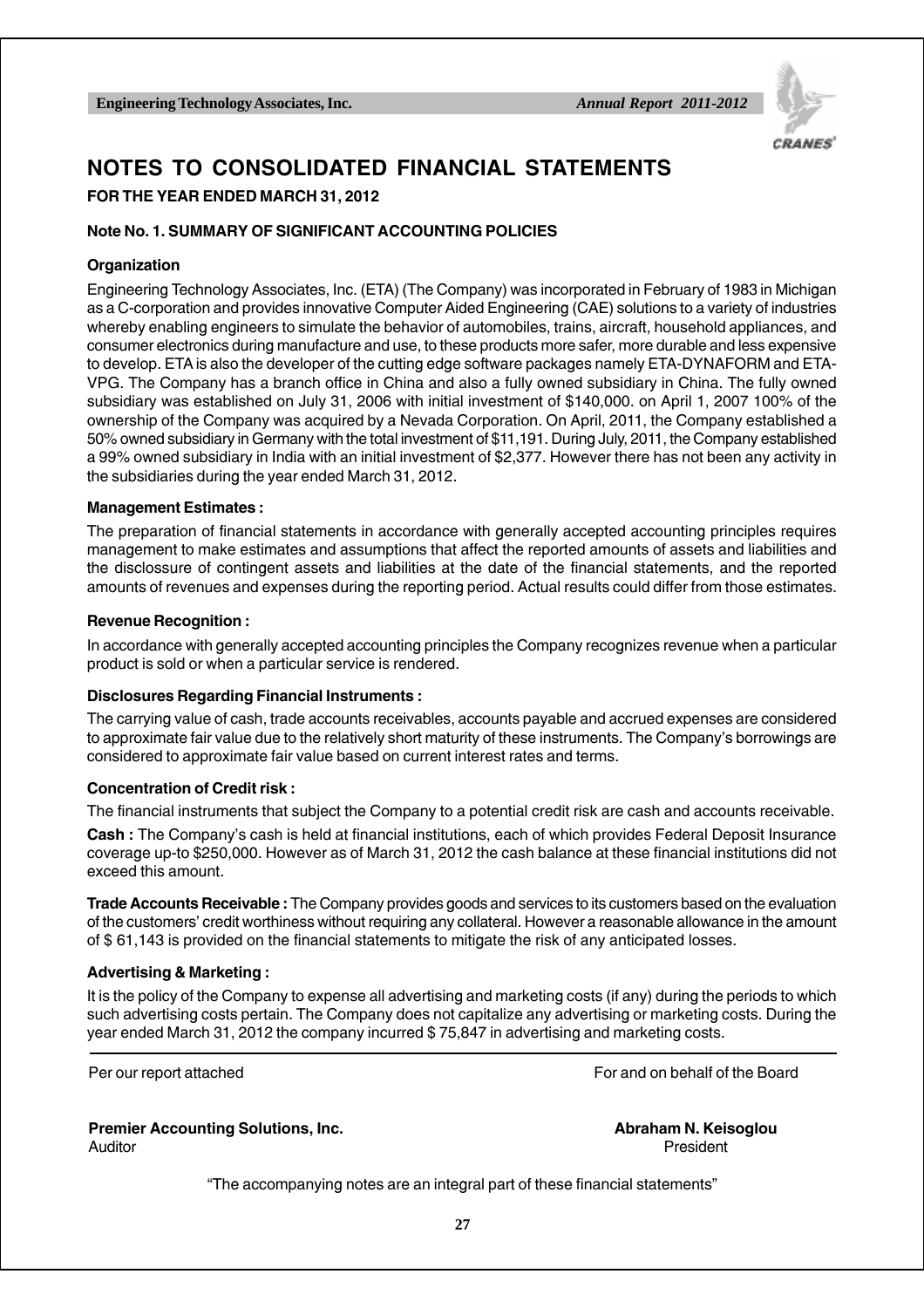

# *CRANES*

# **Cash & Cash Equivalents :**

For the purpose of the statement of cash flow, the Company considers all securities (if any) with maturity of three months or less to be cash equivalents.

# **Property Equipment :**

Property & Equipment is recorded at cost. Depreciation on property and equipment is computed using the straight line method of depreciation over the estimated useful life of the asset. Leasehold improvements are depreciated using the straight line method of depreciation. Effective April 1, 2007 it is the policy of the Company to capitalize any asset with a cost of \$ 1,000 or more with the exception of laptops and desktops, which are capitalized even if cost of such items are less than \$1,000, and provide for a full year's depreciation in the year of purchase and no depreciation in the year of disposal. The following class lives are used for the following categories of assets.

| 1-39 Years SL |      |
|---------------|------|
| 5-7 Years     | - SL |
| 5-7 Years     | - SL |
| 3-5 Years     | - SL |
| 3-5 Years     | - SL |
| 5 Years       | - SL |
| 5-7 Years     | - SL |
|               |      |

The Company provided \$ 45,421 in depreciation expense for the year ended March 31, 2012.

# **Intangible Assets**

The Intangible asset (customer list) is recorded at cost and is depreciated using the straight line method of depreciation over 15 years. The Company provided \$ 4,685 in amortization expense during the year ended March 31, 2012.

# **Income Taxes**

The Company is a "C Corporation" and is taxed at graduated rates based on its taxable income for federal and state income tax purposes. However there will not be any income tax liability for the year ended March 31, 2012 in the United States, due to prior net operating losses of the Company. However income tax in the amount of \$ 35,578 has been provided based on the Company's taxable income in China, which is payable to the appropriate authorities in China.

# **Deferred Tax**

Generally Accepted Accounting Principles requires recognition of deferred tax liabilities and assets for the expected future tax consequences of temporary differences between the book and tax basis of assets and liabilities. However the Company does not provide for deferred income tax for timing differences resulting from the amounts of assets & liabilities reported for financial reporting purposes and amounts reported for tax purposes as these amounts are immaterial mainly due to the Company being an accrual basis tax payer. However a deferred tax asset in the amount of \$ 104,734 has been recorded on the financial statements, calculated based on the Company's net operating losses. This deferred tax asset essentially is an income tax benefit the company would be entitled to receive on all future income taxes it would incur on future faxable profits in the United States.

# **Inventory :**

Inventory mainly consists of purchased software. The costs of inventory are stated at purchasing cost from suppliers, plus other pertinent cost such as transportation expenses, loading and unloading expenses, relevant customs duty etc. in bringing the inventory to the present location and condition. The inventory is calculated at lower of cost or market value.

Per our report attached For and on behalf of the Board

# **Premier Accounting Solutions, Inc. Abraham N. Keisoglou Auditor Abraham N. Keisoglou**<br>Auditor **President** Auditor President (1999) - Auditor President (1999) - President (1999) - President (1999) - President (1999) -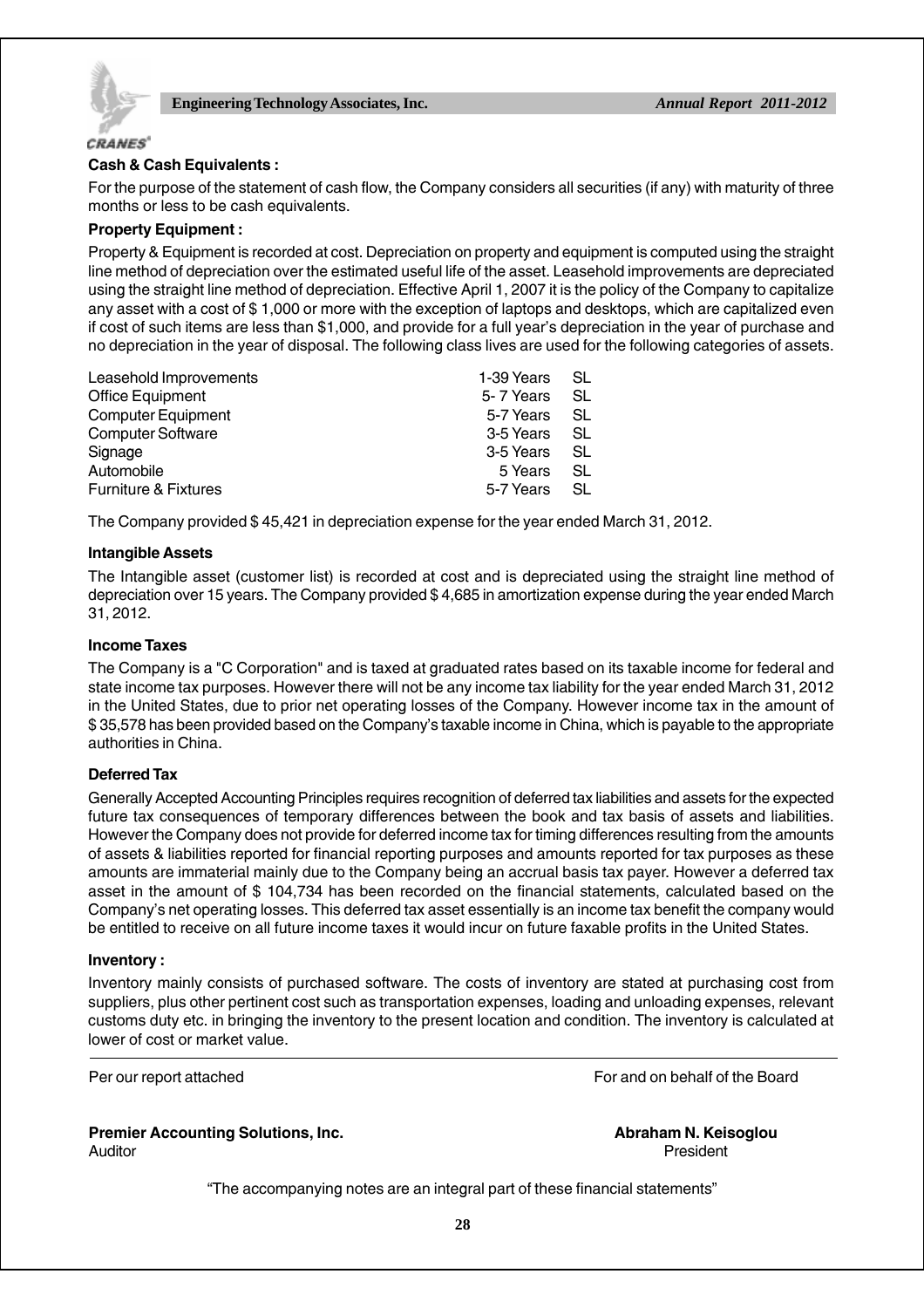*Annual Report 2011-2012*



# **Note No. 2. DEFERRED COMPENSATION PLAN**

The Company sponsors a deferred compensation plan (401 K plan) whereby all eligible employees can participate. The employee can contribute up-to the maximum statutory limit. The plan provides a discretionary employee match provision, which vests to the employee over 5 years. The plan also has a loan provision which enables the employee to borrow up-to 50% of the vested amount.

# **Note No. 3. COMMITMENTS**

# **Related Party Office Space Leases:**

The Company leases office space from a related party under 2 separate lease agreements which are described below.

- 1. A five year lease agreement which commenced July 1, 2010. This lease calls for a monthly base rent payment of \$ 14,080.
- 2. A month to month lease which calls for a monthly payment of \$ 800.

Future minimum lease payments under all office space leases for the years ended March 31, are as follows.

| \$<br>168.960 |
|---------------|
| 168.960       |
| 168.960       |
| 42.240        |
|               |

# **Operating leases :**

- 1. The Company leases copiers uner a 60 month lease agreement that commenced in May of 2007. This agreement calls for a monthly payment of \$ 403.
- 2. The Company leases computers under a 24 month lease agreement that commenced in April 1, 2011. This agreement calls for a montly payment of \$ 2,910.

Future minimum lease payments under all equipment leases for the years ended March 31, are as follows.

2013 \$ 35,323

Per our report attached For and on behalf of the Board

**Premier Accounting Solutions, Inc. Abraham N. Keisoglou Auditor Abraham N. Keisoglou**<br>Auditor **President** Auditor President (1999) and the contract of the contract of the contract of the contract of the contract of the contract of the contract of the contract of the contract of the contract of the contract of the contract of t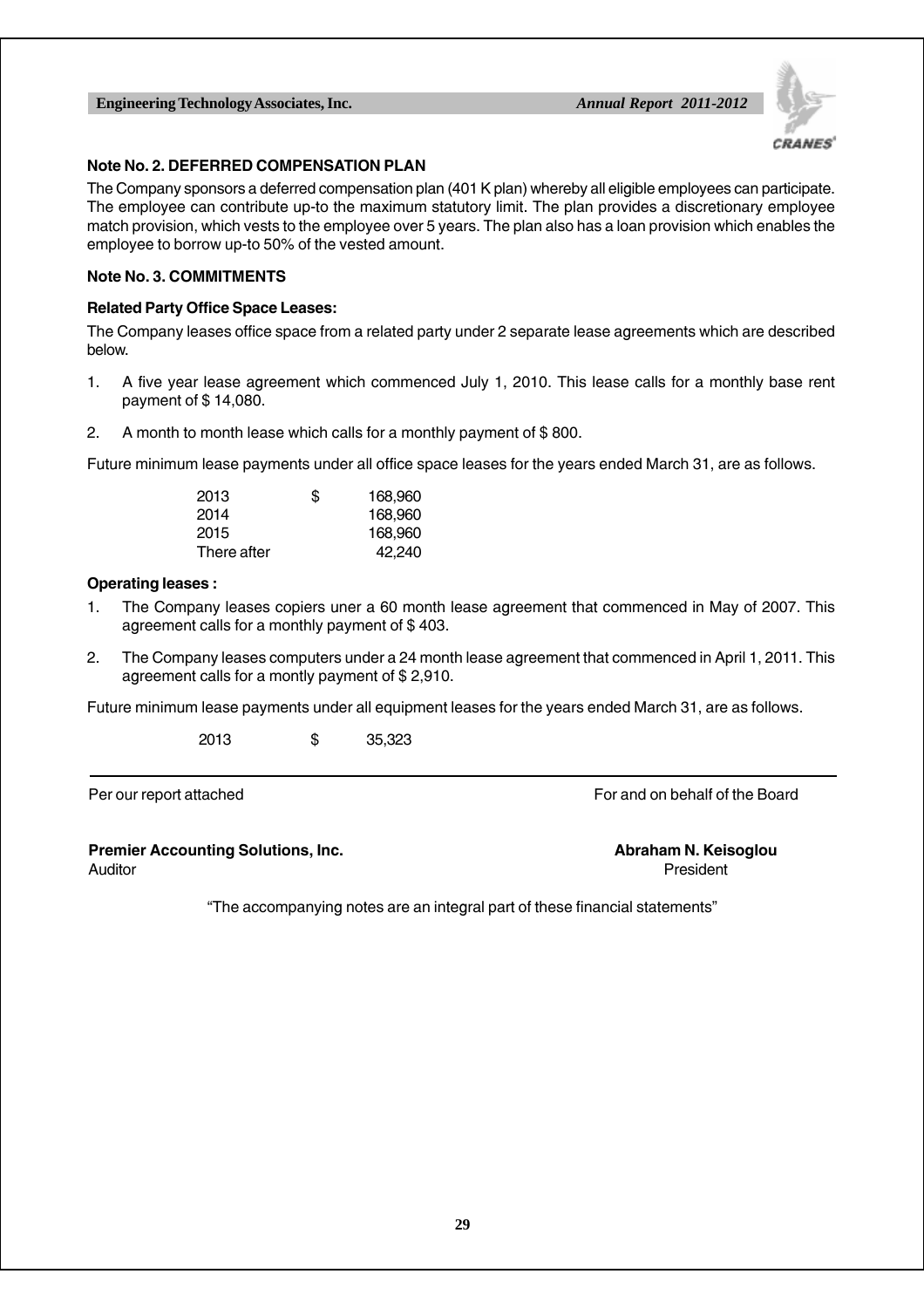|                               |                  | Note No. 4. PROPERTY & EQUIPMENT |                               |                  |                  |                 |                        |                  | <i><b>CRANES</b></i><br>(Amount in Dollars) |
|-------------------------------|------------------|----------------------------------|-------------------------------|------------------|------------------|-----------------|------------------------|------------------|---------------------------------------------|
|                               |                  |                                  | Cost                          |                  |                  |                 | Depreciation           |                  | <b>Net Book</b><br>Value                    |
|                               | 01.04.2011<br>မာ | Additions<br>မာ                  | <b>Disposals</b><br>$\bullet$ | 31.03.2012<br>မာ | 01.04.2011<br>ø  | Additions       | <b>Disposals</b><br>မာ | 31.03.2012<br>မာ | 31.03.2012<br>မာ                            |
| Auto & Sign                   | 7,471            |                                  |                               | 7,471            | 7,471            |                 |                        | 7,471            |                                             |
| Equipment                     | 442,666          | 15,090                           |                               | 457,756          | 353,659          | 30,213          |                        | 383,872          | 73,884                                      |
| Software                      | 47,743           |                                  |                               | 47,743           | 47,743           |                 |                        | 47,743           |                                             |
| Furn & Fixture                | 170,670          |                                  |                               | 170,670          | 166,172          | 1,125           |                        | 167,297          | 3,373                                       |
| Leasehold Imp                 | 143,350          | I.                               | ı                             | 143,350          | 43,352           | 14,083          |                        | 57,435           | 85,915                                      |
| Total                         | 811,900          | 15,090                           |                               | 826,990          | 618,397          | 45,421          |                        | 663,818          | 163,172                                     |
| Note No. 5. INTANGIBLE ASSETS |                  |                                  |                               |                  |                  |                 |                        |                  | (In Dollars)                                |
|                               |                  |                                  | Cost                          |                  |                  | Depreciation    |                        |                  | <b>Net Book</b><br>Value                    |
|                               | 01.04.2011<br>မာ | Additions<br>မာ                  | <b>Disposals</b><br>မာ        | 31.03.2012<br>မာ | 01.04.2011<br>မာ | Additions<br>မာ | <b>Disposals</b><br>မာ | 31.03.2012<br>မာ | 31.03.2012<br>မာ                            |
| Customer List                 | 50,000           |                                  |                               | 50,000           | 23,896           | 3,336           |                        | 27,232           | 22,768                                      |
| Software                      | 11,534           | ï                                |                               | 11,534           | 1,644            | 1,349           | ï                      | 2,993            | 9,541                                       |
| Total                         | 61,534           |                                  |                               | 61,534           | 25,540           | 4,685           |                        | 30,225           | 31,309                                      |

Per our report attached

For and on behalf of the Board Per our report attached For and on behalf of the Board

Premier Accounting Solutions, Inc.<br>Auditor

Abraham N. Keisoglou **Premier Accounting Solutions, Inc. Abraham N. Keisoglou** Auditor President

President<br>"The accompanying notes are an integral part of these financial statements" "The accompanying notes are an integral part of these financial statements"

# **Engineering Technology Associates, Inc.**

# *Annual Report 2011-2012*

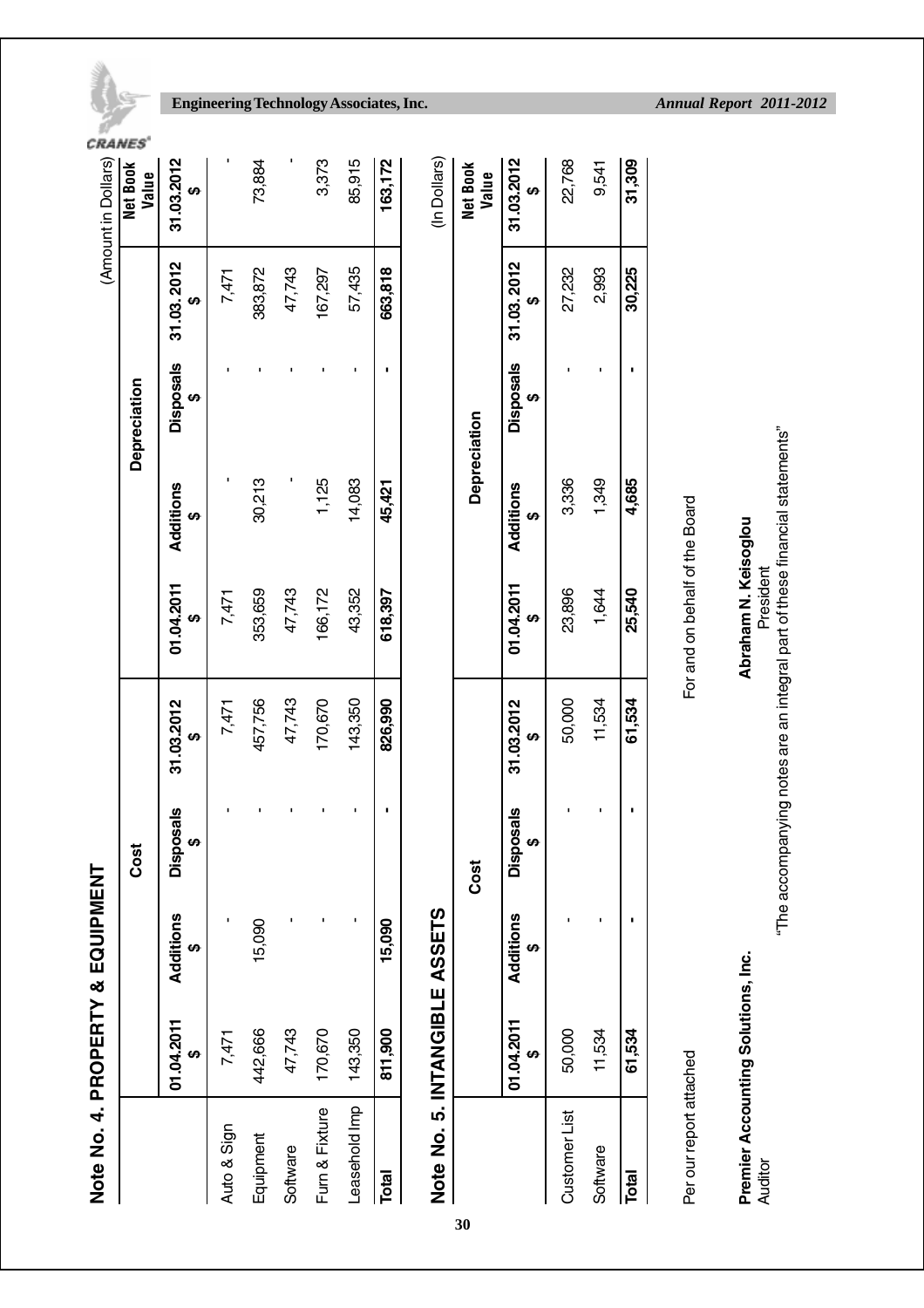*Annual Report 2011-2012*



# **Note No. 6. ACCRUED EXPENSES**

| 647,768<br>125,495 |
|--------------------|
|                    |
| 6,220              |
| 82,466             |
| 48,658             |
| 927,577            |
|                    |

# **Note No. 7. RELATED PARTY NOTES PAYABLE**

As of March 31, 2012 the Company had two related party demand notes payable amounting to \$ 70,000. The amount of the first note is \$ 50,000 and calls for an interest rate of 10% per annum and the interest is payable upon demand. The amount of the second note is for \$ 20,000 and calls for an interest rate of 10% per annum and the interest is payable on demand.

# **Note No. 8. EMPLOYEE NOTES PAYABLE**

As of March 31, 2012 the Company had three demand notes payable to employees, totaling \$ 435,000. Each of these notes calls for an interest rate of 10% per annum and interest is payable upon demand.

# **Note No. 9. REVOLVING LINE OF CREDIT**

The Company currently has a revolving line of credit with a financial institution with a maximum borrowing limit of \$ 2,000,000. The line has an interest rate of 2% above "Prime" Rate, matures on June 30, 2013 and is secured by all of the general assets of the Company. As of March 31, 2012 the outstanding balance on this line amounted \$ 1,373,000. The borrowing base on this line is limited to 80 % of eligible trade receivables not to exceed the maximum borrowing limit.

# **Note No. 10. INCOME TAX BENEFITS DERIVED AS A RESULT OF THE PARENT CO (CRANES SOFTWARE, INC) FILING A CONSOLIDATED TAX RETURN WITH SUBSIDIARY (ENGINEERING TECHNOLOGY ASSOCIATES, INC).**

For the year ended March 31, 2009 the Company had federal income tax benefit as a result of the Parent Co filing a consolidated tax return with its subsidiary. Therefore federal income taxes payable as of March 31, 2008, have been eliminated to the extant of the benefits derived and such benefits have been treated in accordance with the Generally Accepted Accounting Principles, as an equity transaction (additional paid in capital). As a result the additional paid in capital has been increased by the federal income tax benefits received which amounted to \$ 138,229.

# **Note No. 11. PENDING LITIGATION**

The Company is a defendant in patent infringement suit based on two patents owned by the Plaintiff. The Plaintiff asserts allegations of infringement against the Company (defendant) based on one or more claims of these patents for a method and computer software for designing a tool for deep drawing. Factual discovery closed in February 2012, but no date has been set for trial. The Company's management continues to aggressively pursue its defenses against the allegations of infringement.

# **Note No. 12. RELATED PARTY TRANSACTIONS - CRANES SOFTWARE INTERNATIONAL LTD.**

During the year ended March 31, 2012, the Company sold products (Dynaform) amounting to \$ 13,985 and paid dealer commission amounting to \$ 6,991 to Cranes Software International Ltd.

# **Note No. 13. SUBSEQUENT EVENTS**

Generally Accepted Accounting Principles defines subsequent events as events or transactions that occur after the statement of financial position date, but before the financial statements are issued or are available to be issued. Management has evaluated subsequent events through May 17th, 2012, the date on which the financial statements were available to be issued.

Per our report attached For and on behalf of the Board

**Premier Accounting Solutions, Inc. Abraham N. Keisoglou** 

Auditor President (1999) and the contract of the contract of the contract of the contract of the contract of the contract of the contract of the contract of the contract of the contract of the contract of the contract of t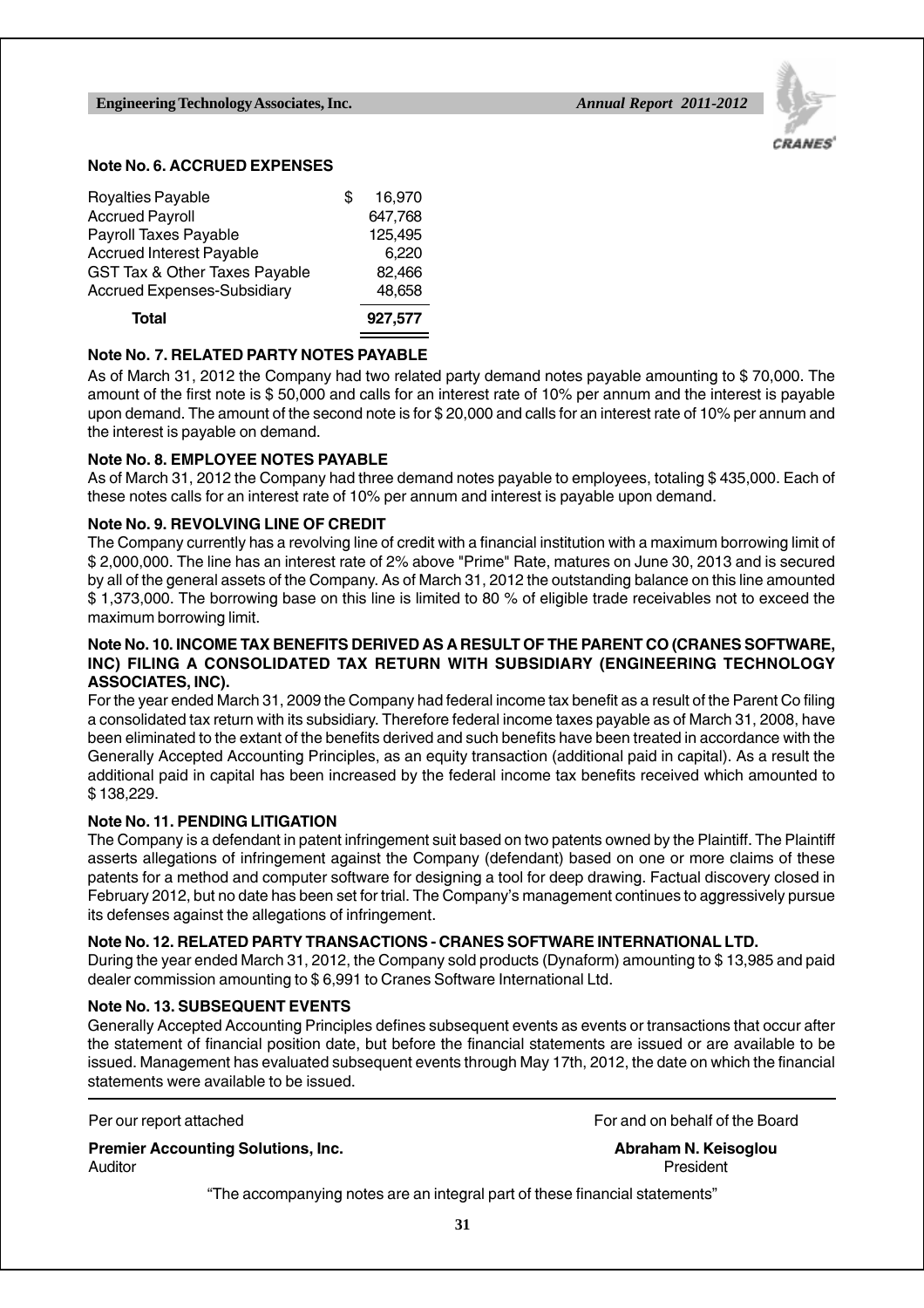| CC HING                |                      |
|------------------------|----------------------|
| STATEMENTS F           |                      |
| 5<br><b>NANCIA</b>     | ף רוף<br>ימוממי      |
| <br> <br> <br>こくト ひんとく | FOR THE YEAR FNDED N |
| $\frac{1}{2}$          |                      |

27.10

**CRANES** 

| Note No. 1. PROPERTY & EQUIPMENT |            |           |                  |                 |              |                |                  |                  | (Amount in Dollars)      |
|----------------------------------|------------|-----------|------------------|-----------------|--------------|----------------|------------------|------------------|--------------------------|
|                                  | Cost       |           |                  |                 | Depreciation |                |                  |                  | <b>Net Book</b><br>Value |
|                                  | 01.04.2011 | Additions | <b>Disposals</b> | 31.03.2012<br>S | 01.04.2011   | Additions<br>H | <b>Disposals</b> | 31.03.2012<br>မာ | 31.03.2012               |
| Auto & Sign                      | 7,471      |           |                  | 7,471           | 7,471        |                |                  | 7,471            |                          |
| Equipment                        | 308,991    | 4,233     |                  | 313,224         | 306,574      | 3,867          |                  | 310,441          | 2,783                    |
| Software                         | 47,743     |           |                  | 47,743          | 47,743       |                |                  | 47,743           |                          |
| Furn & Fixture                   | 170,670    |           |                  | 170,670         | 166,172      | 1,125          |                  | 167,297          | 3,373                    |
| _easehold Imp                    | 121,410    |           |                  | 121,410         | 38,781       | 3,113          |                  | 41,894           | 79,516                   |
| Total                            | 656,285    | 4.233     |                  | 660,518         | 566,741      | 8,501          |                  | 574,846          | 85,672                   |

**Engineering Technology Associates, Inc.**

# Note No. 2. INTANGIBLE ASSETS **Note No. 2. INTANGIBLE ASSETS**

|               | Note No. 2. INTANGIBLE ASSETS |           |                  |            |            |           |              |                      | (Amount in Dollars) |
|---------------|-------------------------------|-----------|------------------|------------|------------|-----------|--------------|----------------------|---------------------|
|               |                               |           | Cost             |            |            |           | Depreciation |                      | Net Book<br>Value   |
|               | 01.04.2011                    | Additions | <b>Disposals</b> | 31.03.2012 | 01.04.2011 | Additions |              | Disposals 31.03.2012 | 31.03.2012<br>s,    |
| Customer List | 50,000                        |           |                  | 50,000     | 23,896     | 3,336     |              | 27,232               | 22,768              |
|               | 50,000                        |           |                  | 50,000     | 23,896     | 3,336     |              | 27,232               | 22,768              |

Per our report attached

For and on behalf of the Board Per our report attached For and on behalf of the Board

**Premier Accounting Solutions, Inc. Abraham N. Keisoglou** Auditor President Premier Accounting Solutions, Inc.<br><sup>Auditor</sup>

Abraham N. Keisoglou<br>President

"The accompanying notes are an integral part of these financial statements" "The accompanying notes are an integral part of these financial statements"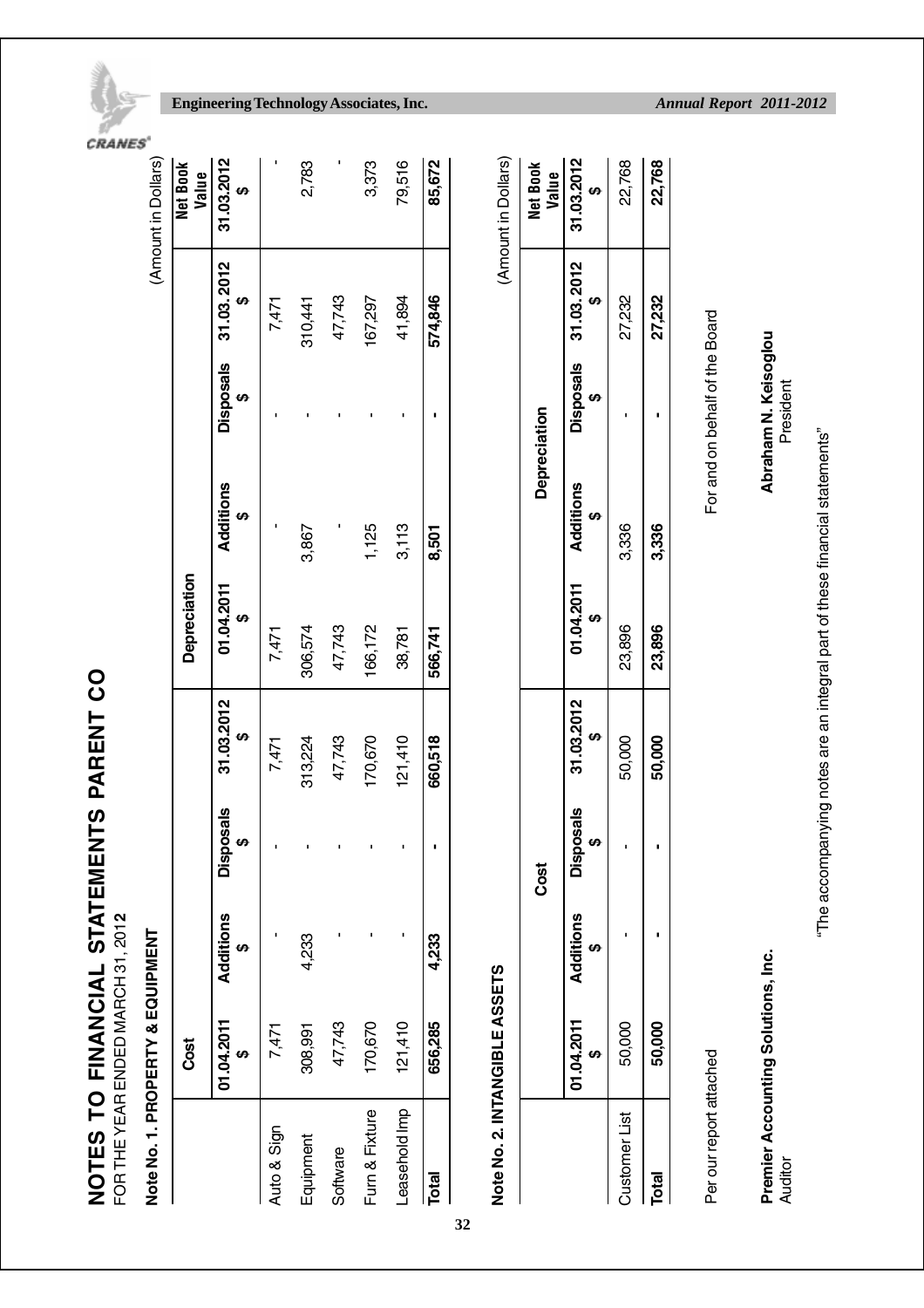*Annual Report 2011-2012*



# **Note No. 3. ACCRUED EXPENSES**

| Total                           | 820,453 |
|---------------------------------|---------|
| <b>Accrued Interest Payable</b> | 6,220   |
| Single Business Tax Payable     | 24,000  |
| Payroll Taxes Payable           | 125,495 |
| <b>Accrued Payroll</b>          | 647,768 |
| Royalties Payable               | 16.970  |
|                                 |         |

**Premier Accounting Solutions, Inc. Abraham N. Keisoglou**<br>Auditor **President** Auditor President (1999) and the contract of the contract of the contract of the contract of the contract of the contract of the contract of the contract of the contract of the contract of the contract of the contract of t

Per our report attached For and on behalf of the Board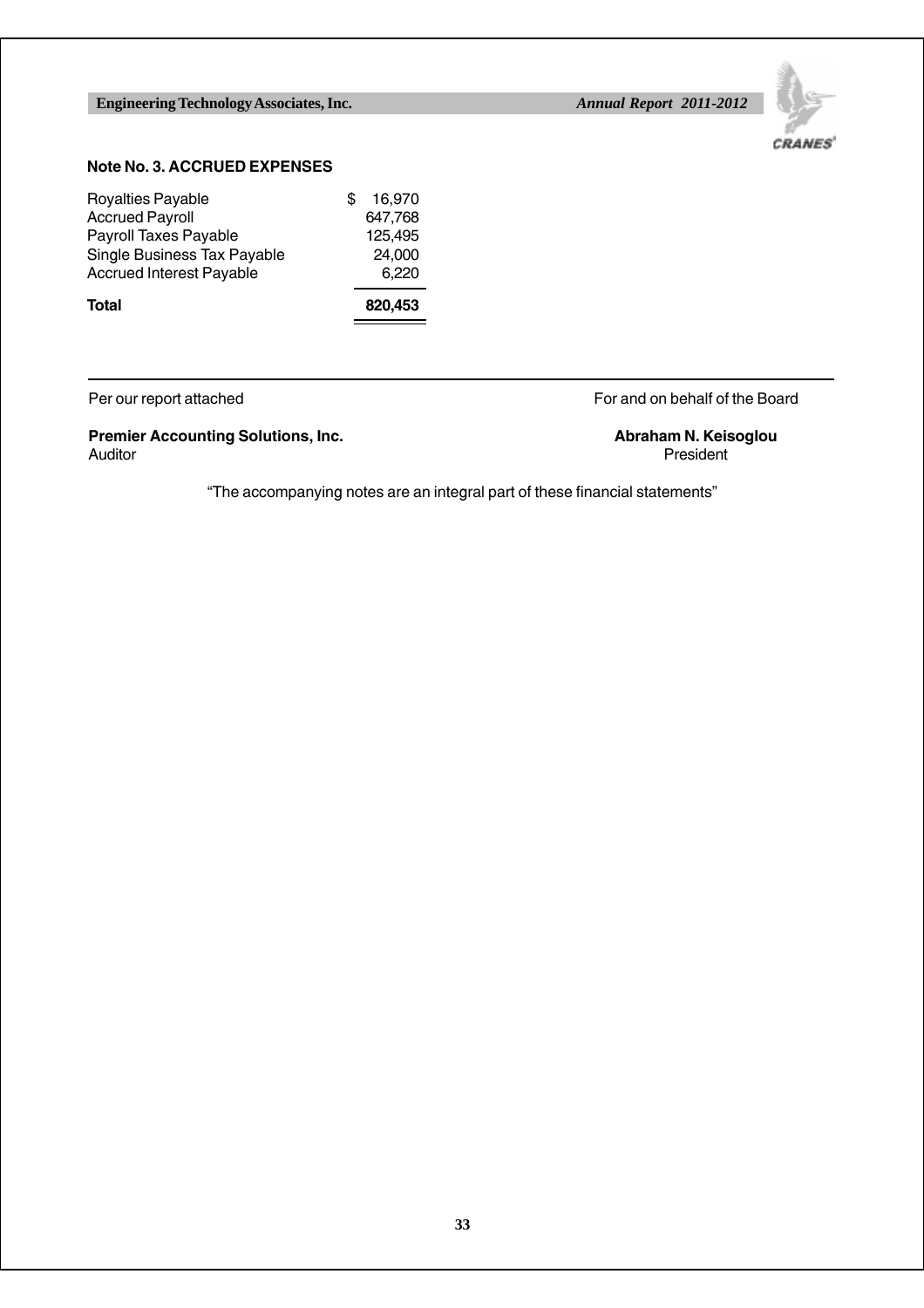

# **CRANES**

# **SCEHDULE OF CONSOLIDATED REVENUE, COST OF REVENUE AND SALES, GENERAL AND ADMINISTRATIVE EXPENSES**

**FOR THE YEAR ENDED MARCH 31, 2012** *CONDUCTER SERIES (Amount in Dollars)* 

| <b>PPARTICULARS</b>                                 | <b>MARCH 31, 2012</b><br>\$ |  |
|-----------------------------------------------------|-----------------------------|--|
| <b>REVENUE</b>                                      |                             |  |
| <b>Engineering Services</b>                         | 1,814,213                   |  |
| <b>Contract Labor &amp; Subcontractors</b>          | 10,350,119                  |  |
| Contract Labor - ETA                                | 4,402,198                   |  |
| S/W Other                                           | 6,413,522                   |  |
| Sales Returns & Discounts                           | (65, 496)                   |  |
|                                                     | 22,914,556                  |  |
| <b>COST OF REVENUE</b>                              |                             |  |
| <b>Salaries &amp; Related Taxes</b>                 | 2,251,399                   |  |
| <b>Contract Labor</b>                               | 7,847,085                   |  |
| Royalties                                           | 473,304                     |  |
| Products                                            | 2,808,285                   |  |
| Subcontractors                                      | 2,901,407                   |  |
| China                                               | 744,265                     |  |
| <b>Fringe Benefits</b>                              | 281,353                     |  |
| Miscellaneous Expenses                              | 32,487                      |  |
|                                                     | 17,339,585                  |  |
| <b>SALES, GENERAL &amp; ADMINISTRATIVE EXPENSES</b> |                             |  |
| <b>Salaries &amp; Related Taxes</b>                 | 1,212,967                   |  |
| <b>Staff Welfare</b>                                | 70,421                      |  |
| Commissions                                         | 137,850                     |  |
| Reseller's Commission                               | 1,358,175                   |  |
| Freight & Postage                                   | 21,550                      |  |
| <b>Office Expenses</b>                              | 96,102                      |  |
| Audit & Legal Fees                                  | 342,830                     |  |
| <b>Technology Service</b>                           | 348,512                     |  |
| Rent                                                | 283,549                     |  |
| <b>Utilities</b>                                    | 56,363                      |  |
| Property & Other Taxes                              | 40,335                      |  |
| Insurance                                           | 80,989                      |  |
| <b>Office Supplies</b>                              | 14,524                      |  |
| Printing                                            | 606                         |  |
| Depreciation & Amortization                         | 50,106                      |  |

# **Premier Accounting Solutions, Inc. Abraham N. Keisoglou Auditor Abraham N. Keisoglou**<br>Auditor **President** Auditor President (1999) and the contract of the contract of the contract of the contract of the contract of the contract of the contract of the contract of the contract of the contract of the contract of the contract of t

Per our report attached For and on behalf of the Board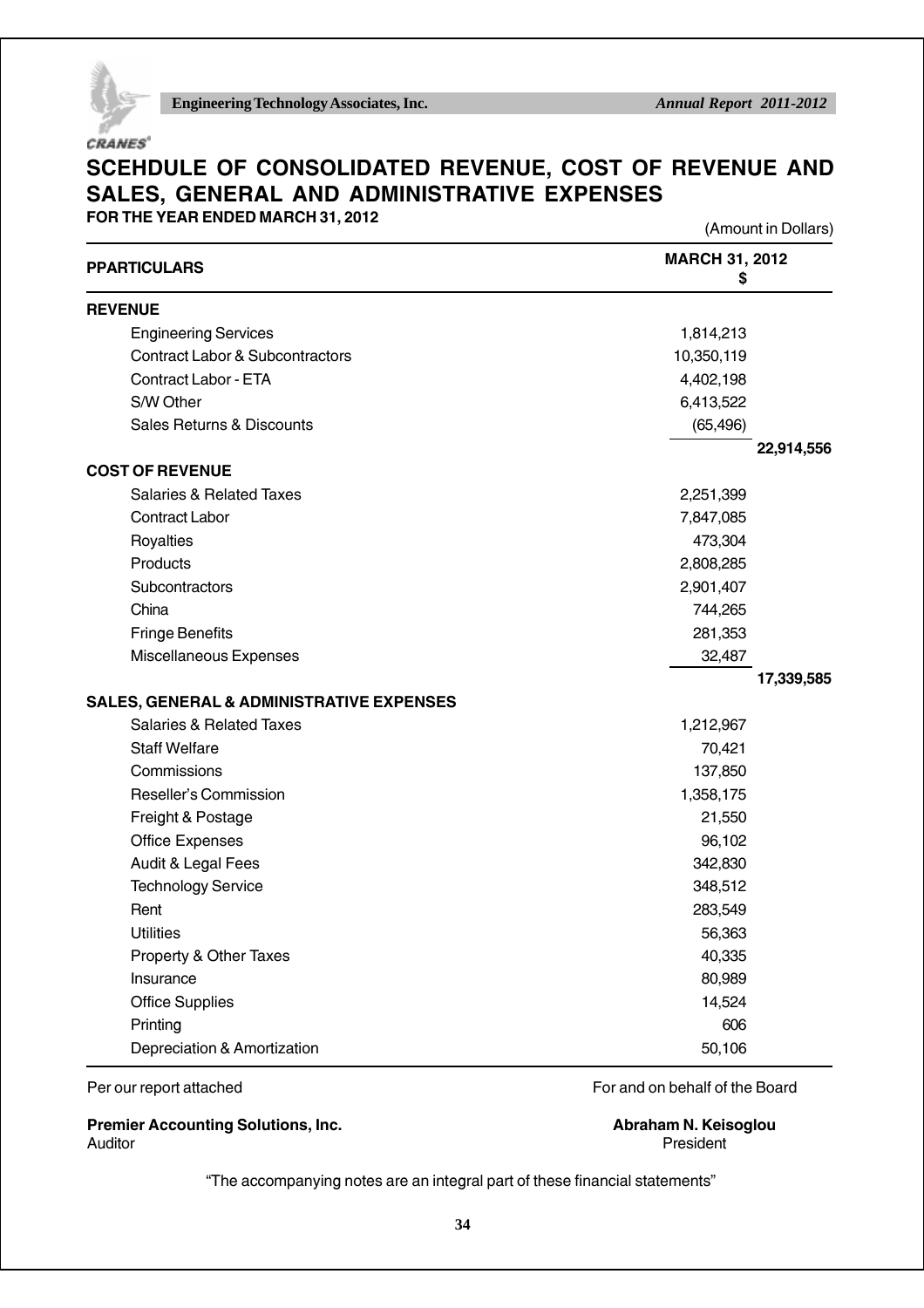*Annual Report 2011-2012*



| <b>PPARTICULARS</b>                | <b>MARCH 31, 2012</b><br>\$ |
|------------------------------------|-----------------------------|
| Travel                             | 358,903                     |
| Seminars & Training                | 2,641                       |
| Meals & Entertainment              | 127,318                     |
| <b>Equipment Leases</b>            | 19,648                      |
| Repairs & Maintenance              | 8,320                       |
| Auto Leases                        | 16,366                      |
| Auto Expenses                      | 30,897                      |
| Telephone                          | 53,469                      |
| <b>Outside Services</b>            | 22,713                      |
| <b>Advertising &amp; Promotion</b> | 75,847                      |
| Charitable Contributions & Gifts   | 3,846                       |
| <b>Recruiting Expenses</b>         | 3,567                       |
| Dues & Subscriptions               | 7,877                       |
| Licenses & Fees                    | 8,370                       |
| <b>Bad Debt Expenses</b>           | 4,286                       |
| <b>Profit Sharing Expenses</b>     | 6,975                       |
| <b>Bank Fees</b>                   | 22,587                      |
| Miscellaneous Expenses             | 422                         |
|                                    | 4,888,931                   |

Per our report attached For and on behalf of the Board

**Premier Accounting Solutions, Inc. Abraham N. Keisoglou**<br>Auditor **President** Auditor President Controller in the controller of the controller of the controller of the controller of the controller of the controller of the controller of the controller of the controller of the controller of the contro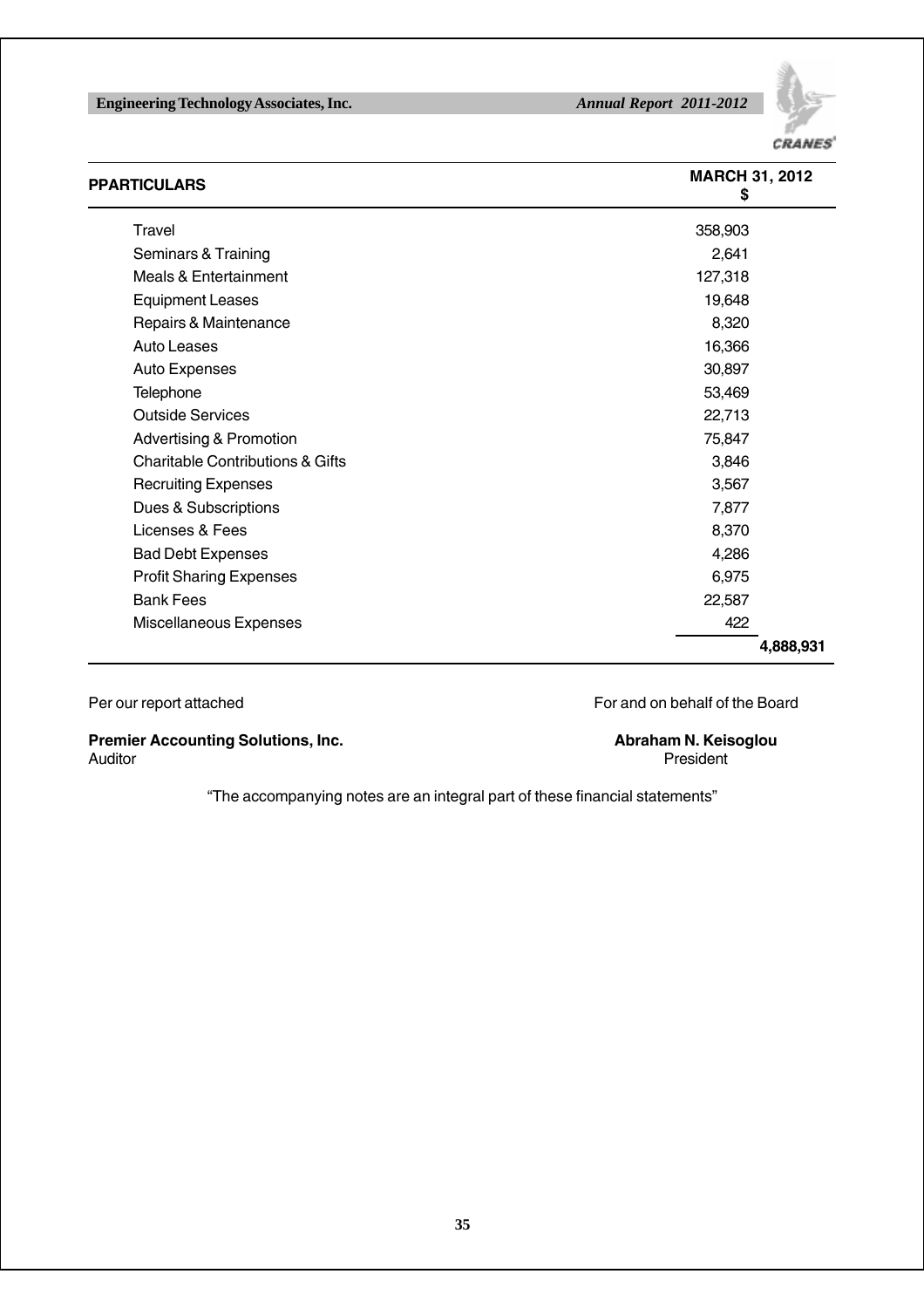

# **CRANES**

# **SCEHDULE OF REVENUE, COST OF REVENUE AND SALES, GENERAL AND ADMINISTRATIVE EXPENSES - PARENT CO**

**FOR THE YEAR ENDED MARCH 31, 2012**

(Amount in Dollars)

| <b>PPARTICULARS</b>                                 | <b>MARCH 31, 2012</b><br>\$ |            |
|-----------------------------------------------------|-----------------------------|------------|
| <b>REVENUE</b>                                      |                             |            |
| <b>Engineering Services</b>                         | 1,814,213                   |            |
| <b>Contract Labor &amp; Subcontractors</b>          | 10,350,119                  |            |
| S/W Other                                           | 6,829,772                   |            |
| Sales Returns & Discounts                           | (65, 496)                   |            |
|                                                     |                             | 18,928,608 |
| <b>COST OF REVENUE</b>                              |                             |            |
| <b>Salaries &amp; Related Taxes</b>                 | 2,251,399                   |            |
| <b>Contract Labor</b>                               | 7,847,085                   |            |
| Royalties                                           | 473,304                     |            |
| Subcontractors                                      | 2,901,407                   |            |
| China                                               | 744,265                     |            |
| <b>Fringe Benefits</b>                              | 281,353                     |            |
| Miscellaneous Expenses                              | 32,487                      |            |
|                                                     |                             | 14,531,300 |
| <b>SALES, GENERAL &amp; ADMINISTRATIVE EXPENSES</b> |                             |            |
| <b>Salaries &amp; Related Taxes</b>                 | 1,212,967                   |            |
| Commissions                                         | 137,850                     |            |
| Reseller's Commission                               | 1,564,150                   |            |
| Freight & Postage                                   | 20,836                      |            |
| Audit & Legal Fees                                  | 342,830                     |            |
| Rent                                                | 196,112                     |            |
| <b>Utilities</b>                                    | 39,416                      |            |
| Property & Business Taxes                           | 40,335                      |            |
| Insurance                                           | 80,989                      |            |
| <b>Office Supplies</b>                              | 14,521                      |            |
| Printing                                            | 606                         |            |
| Depreciation & Amortization                         | 11,441                      |            |
| Travel                                              | 137,862                     |            |
| Seminars & Training                                 | 2,641                       |            |
| Meals & Entertainment                               | 45,196                      |            |
| <b>Equipment Leases</b>                             | 19,648                      |            |
| Repairs & Maintenance                               | 8,320                       |            |
| Auto Leases                                         | 16,366                      |            |

# **Premier Accounting Solutions, Inc. Abraham N. Keisoglou**<br>Auditor **President** Auditor President (1999) and the contract of the contract of the contract of the contract of the contract of the contract of the contract of the contract of the contract of the contract of the contract of the contract of t

Per our report attached For and on behalf of the Board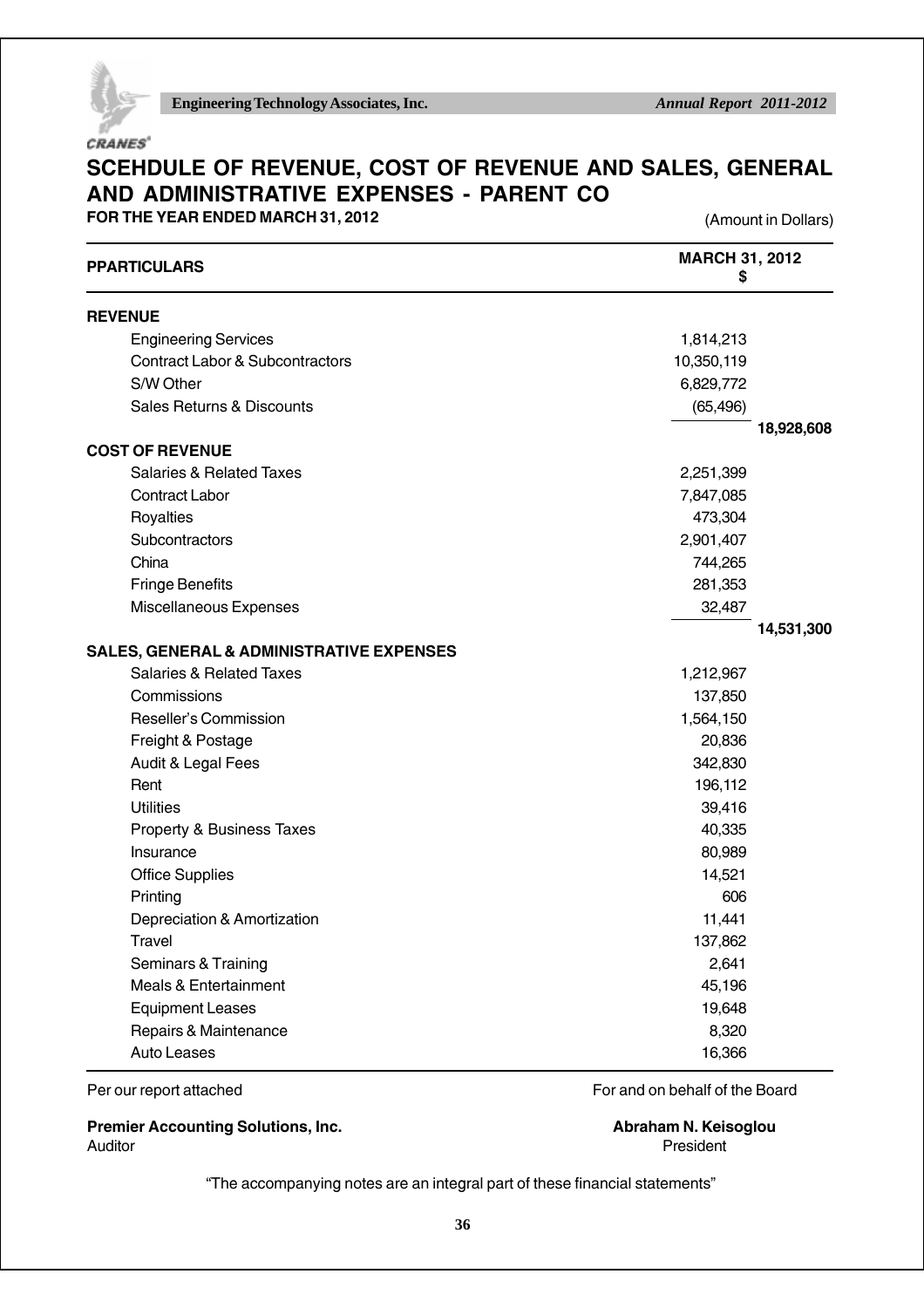**Engineering Technology Associates, Inc.**

*Annual Report 2011-2012*



| <b>PPARTICULARS</b>                | <b>MARCH 31, 2012</b><br>S     |
|------------------------------------|--------------------------------|
| Auto Expenses                      | 30,897                         |
| Telephone                          | 40,544                         |
| <b>Outside Services</b>            | 22,713                         |
| <b>Advertising &amp; Promotion</b> | 75,847                         |
| Charitable Contributions & Gifts   | 3,846                          |
| <b>Recruiting Expenses</b>         | 3,567                          |
| Dues & Subscriptions               | 7,877                          |
| Licenses & Fees                    | 8,370                          |
| <b>Profit Sharing Expenses</b>     | 6,975                          |
| <b>Bank Fees</b>                   | 20,956                         |
| Miscellaneous Expenses             | 54                             |
|                                    | 4,113,732                      |
| Per our report attached            | For and on behalf of the Board |

#### **Premier Accounting Solutions, Inc. Abraham N. Keisoglou Auditor Abraham N. Keisoglou**<br>Auditor **President** Auditor President (1999) and the contract of the contract of the contract of the contract of the contract of the contract of the contract of the contract of the contract of the contract of the contract of the contract of t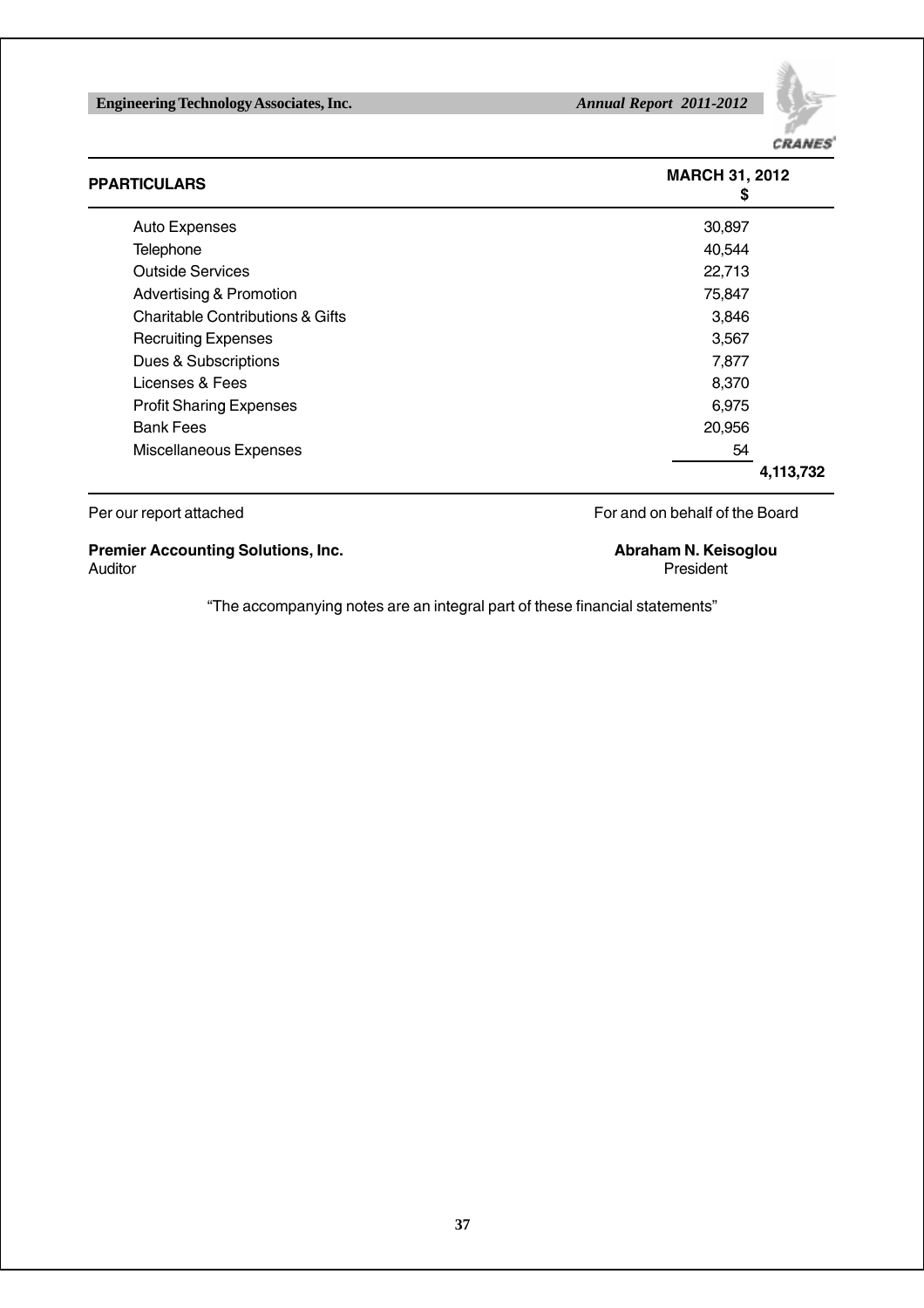

*Annual Report 2011-2012*

# DUNN SOLUTIONS GROUP, INC.

# FINANCIAL STATEMENTS 2011 - 2012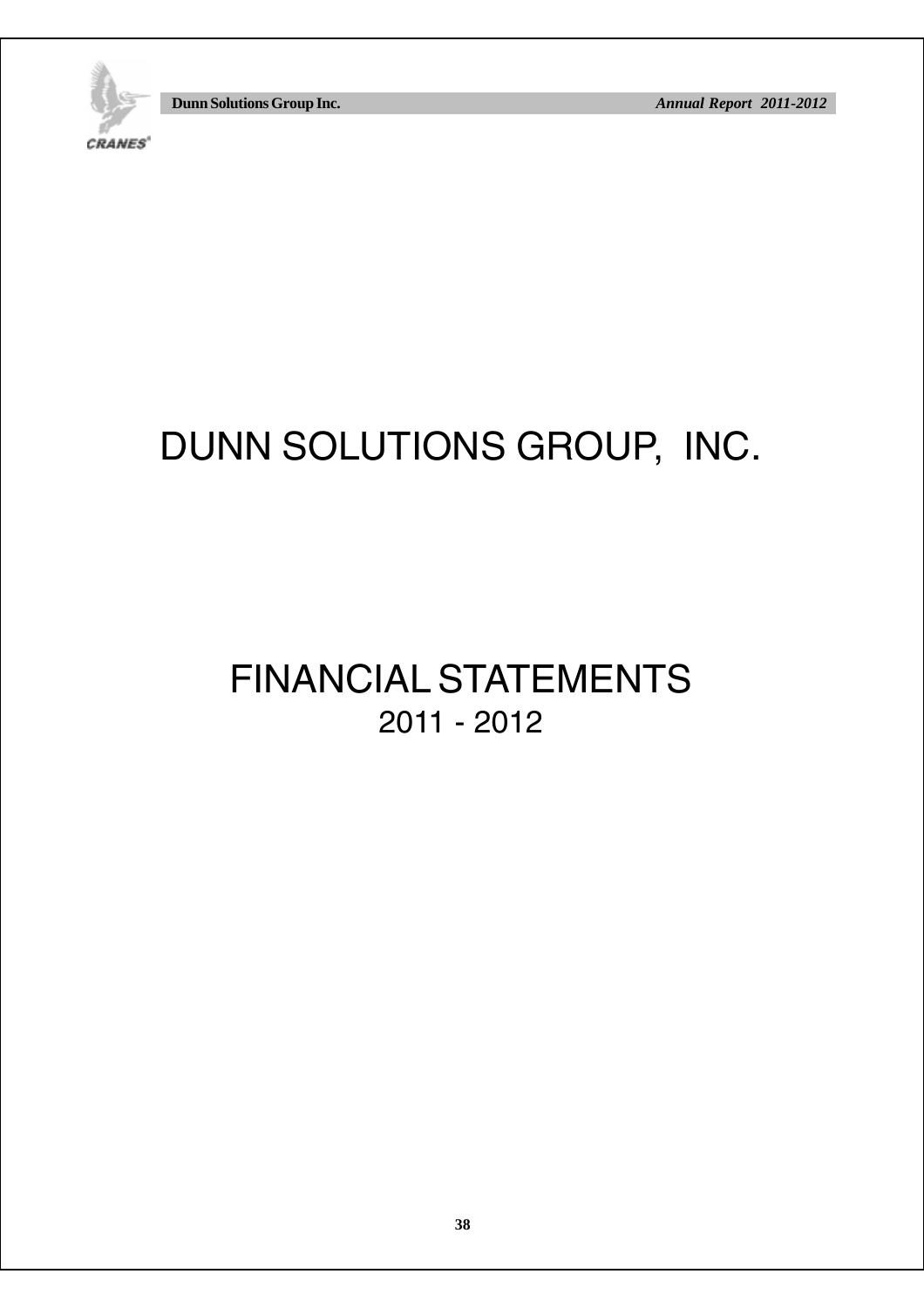

### **INDEPENDENT AUDITOR'S REPORT**

To

#### The Board of Directors and Stockholders **Dunn Solutions Group, Inc.**

We have audited the accompany consolidated balace sheet of Dunn Solutions Group, Inc., (a Illinois C-Corporation) and subsidiaries as of March 31, 2012, and the related consolidated statements of income, retained earnings, and cash flows for the year then ended. These consolidated financial statements are the responsibility of the Company's management. Our responsibility is to express an opinion on these consolidated financial statements based on our audit. We did not audit the financial statements of Dunn Solutions India Private Limited, a 99% owned subsidiary, which statements reflect total assets of \$24,805 as of March 31, 2012, and total revenues of \$93,989 for the year then ended. Those statements were audited by other auditors whose report has been furnished to us, and our opinion, insofar as it relates to the amounts included for Dunn Solutions India Private Limited as March 31, 2012, and for the year then ended, is based solely on the report of other auditors.

We conducted our audit in accordance with auditing standards generally accepted in the United States of America. Those standards require that we plan and perform the audit to obtain reasonable assurance about whether the consolidated financial statements are free of material misstatement. An audit includes examining, on a test basis, evidence supporting the amounts and disclosures in the consolidated financial statements. An audit also includes assessing the accounting principles used and significant estimates made by management, as well as evaluating the overall financial statement presentation. We believe that our audit and the report of the other auditors provide a reasonable basis for our opinion.

In our opinion, based on our audit and the report of the other auditors, the consolidated financial statements referred to above present fairly, in all material respects, the financial position of Dunn Solutions Group, Inc and subsidiaries as of March 31, 2012, and the results of their operations and their cash flows for the year then ended in conformity with accounting principles generally accepted in the United States of America.

Our audit was conducted for the purpose of forming an opinion on the consolidated financial statements as a whole. The consolidating informatioin in Schedule page 17 is presented for purposes of additional analysis of the consolidated financial statements rather than to present the financial position, results of operations, and cash flows of the individual companies, and it is not a required part of the consolidated financial statements. Such information is the responsibility of management and was derived from and relates directly to the underlying accounting and other records used to prepare the consolidated financial statements. The consolidating information has been subjected to the auditing procedures applied in the audit of the consolidated financial statements and certain additional procedures, including comparing and reconciling such information directly to the underlying accounting and other records used to prepare the consolidated financial statements or to the consolidated financial statements themselves, and other additional procedures in accordance with auditing standards generally accepts in the United States of America. In our opinion, which insofar as it relates to Dunn Solutions India Private Limited is based on the report of other auditors, the consolidating informatioin is fairly stated in all material respects in relation to the consolidated financial statements as whole.

Premier Accounting Solutions, Inc. May 30th, 2012.

Dublin, OH 43017<br>Tel: (614) 659-9999

**Columbus Office : Cincinnati Office :** 6063 Frantz road, Suite 203 4731 Sarah Drive Tel: (614) 659-9999 Toll Free Tel: 1-866-CPA-0333 Toll Free Fax: 1-877-623-9311 Website : www.premiercpa.com Email : premier@premiercpa.com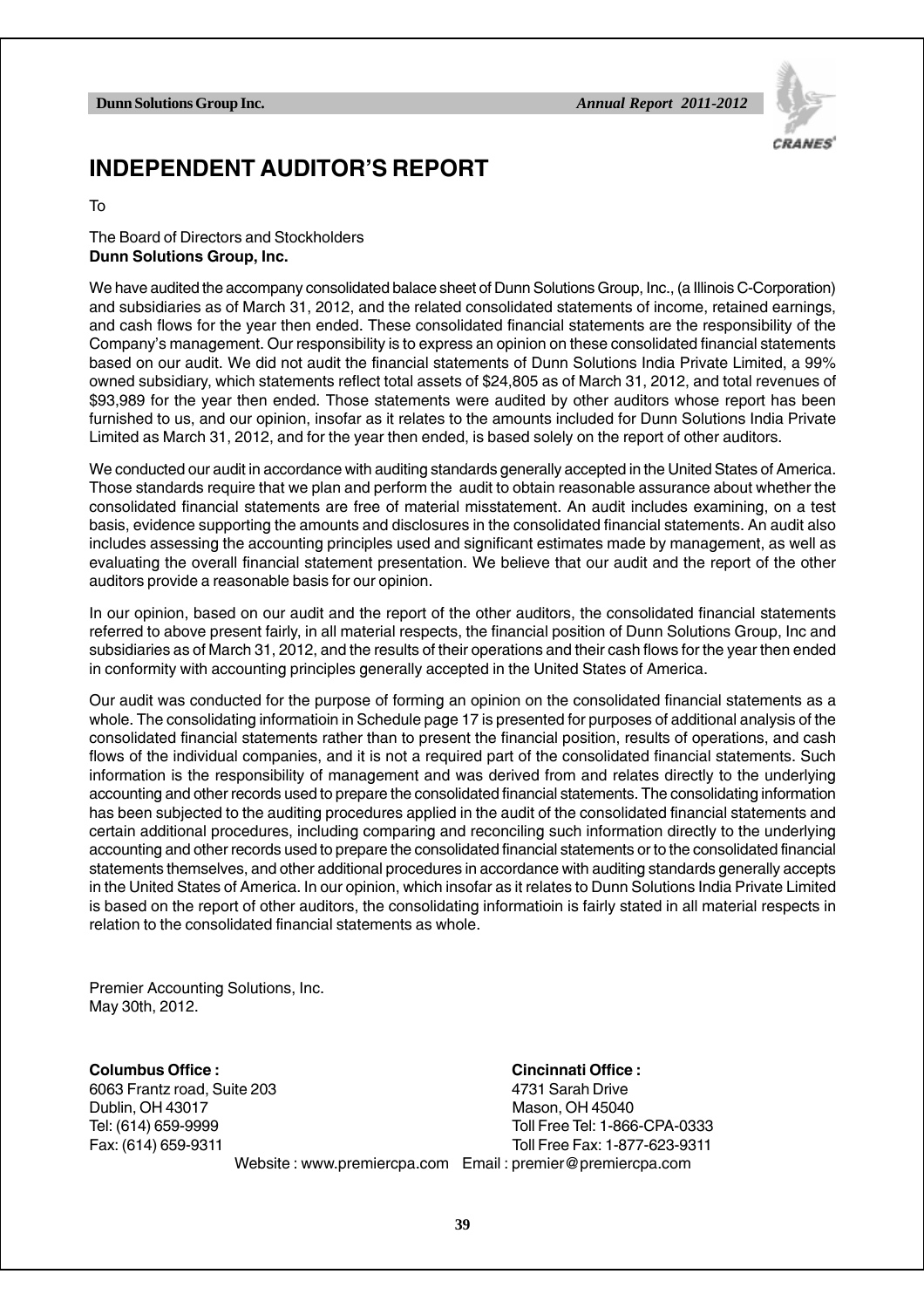

*Annual Report 2011-2012*

#### **CRANES CONSOLIDATED BALANCE SHEET AS AT MARCH 31, 2012**

|                                                                                                                  |                                           | (Amount in Dollars)         |
|------------------------------------------------------------------------------------------------------------------|-------------------------------------------|-----------------------------|
| <b>PARTICULARS</b>                                                                                               |                                           | March 31, 2012<br>\$        |
| <b>ASSETS</b>                                                                                                    |                                           |                             |
| <b>CURRENT ASSETS</b>                                                                                            |                                           |                             |
| Cash<br><b>Trade Accounts Receivable</b><br>Less: Allowance for Doubtful Accounts                                | 850,187<br>(22, 937)                      | 40,604                      |
| Trade Accounts Receivable - Net<br><b>Other Receivable</b><br><b>Prepaid Expenses</b>                            |                                           | 827,250<br>8,362<br>107,308 |
| <b>Total Current Assets</b>                                                                                      |                                           | 983,524                     |
| PROPERTY & EQUIPMENT                                                                                             |                                           |                             |
| <b>Computer Equipment</b><br><b>Office Furniture</b><br>Leasehold Improvements<br>Less: Accumulated Depreciation | 249,918<br>13,240<br>13,252<br>(227, 590) |                             |
| <b>Property &amp; Equipment-Net</b>                                                                              |                                           | 48,820                      |
| <b>INTANGIBLE ASSETS</b>                                                                                         |                                           |                             |
| <b>Customer List</b><br>Less: Accumulated Amortization                                                           | 5,000<br>(333)                            |                             |
| <b>Intangible Asset-Net</b>                                                                                      |                                           | 4,667                       |
| <b>OTHER ASSETS</b>                                                                                              |                                           |                             |
| <b>Refundable Deposits</b>                                                                                       | 36,984                                    |                             |
| Licenses Held for Future Sale                                                                                    | 28,984                                    |                             |
| Deferred Tax Asset                                                                                               | 527,930                                   |                             |
| <b>Total Other Assets</b>                                                                                        |                                           | 593,898                     |
| <b>TOTAL ASSETS</b>                                                                                              |                                           | 1,630,909                   |

Per our report attached For and on behalf of the Board

**Premier Accounting Solutions, Inc.** The Communications of the United States of the United States and Auditor Communications and President Auditor President (1999) and the contract of the contract of the contract of the contract of the contract of the contract of the contract of the contract of the contract of the contract of the contract of the contract of t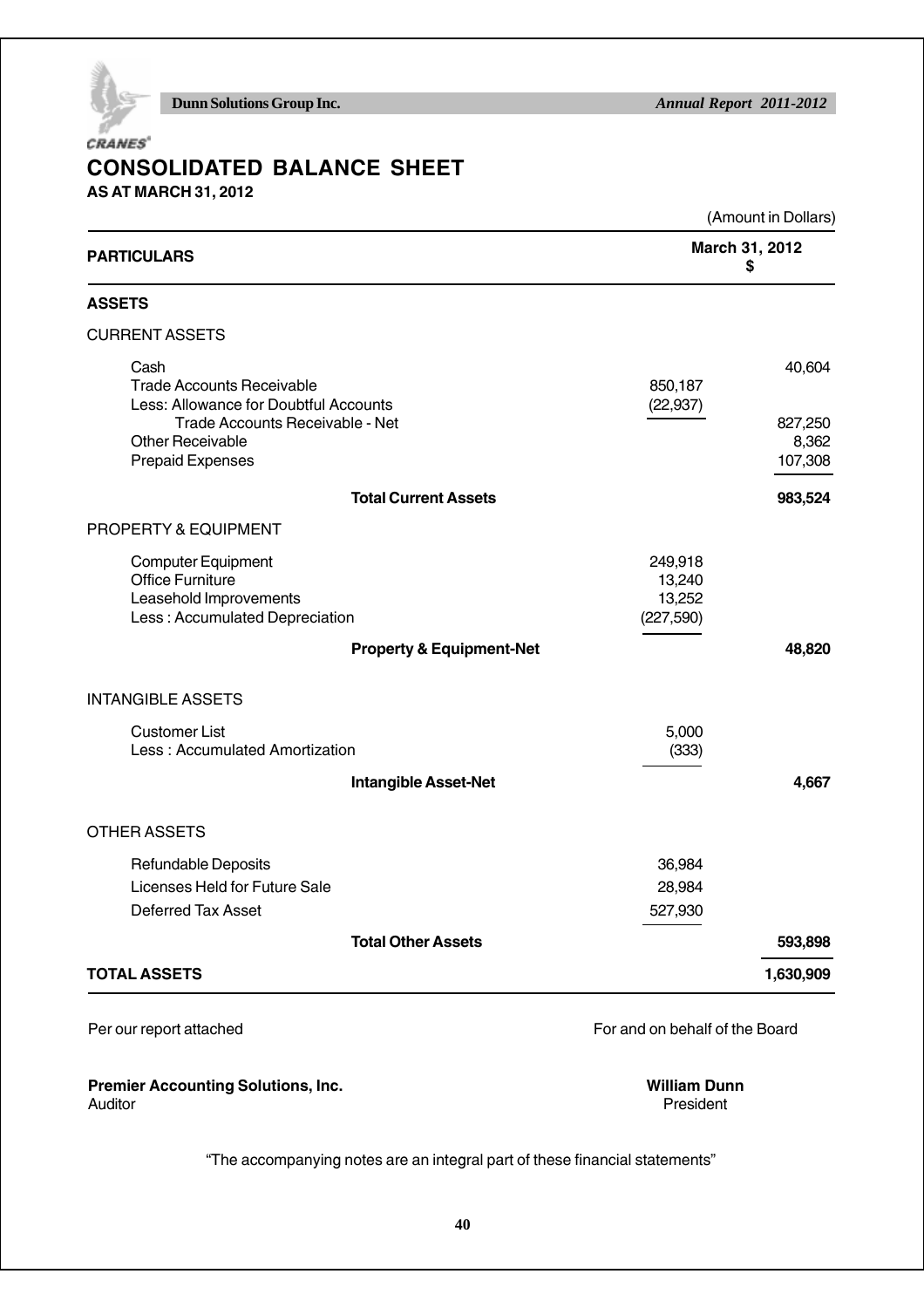

#### **CONSOLIDATED BALANCE SHEET AS AT MARCH 31, 2012**

|                                                     |                                | (Amount in Dollars)  |
|-----------------------------------------------------|--------------------------------|----------------------|
| <b>PARTICULARS</b>                                  |                                | March 31, 2012<br>\$ |
| <b>LIABILITIES &amp; STOCKHOLDER'S EQUITY</b>       |                                |                      |
| <b>CURRENT LIABILITIES</b>                          |                                |                      |
| <b>Trade Accounts Payable</b>                       | 246,144                        |                      |
| <b>Affiliated Company Payables</b>                  | 139,557                        |                      |
| <b>Accrued Vacation Expense</b>                     | 131,600                        |                      |
| Employee Loan                                       | 417,888                        |                      |
| Deferred Revenue                                    | 21,095                         |                      |
| <b>Other Accrued Expenses</b>                       | 26,986                         |                      |
| <b>Total Current Liabilities</b>                    |                                | 983,270              |
| <b>LONG TERM LIABILITIES</b>                        |                                |                      |
| <b>TOTAL LIABILITIES</b>                            |                                | 983,270              |
| <b>STOCKHOLDER'S EQUITY</b>                         |                                |                      |
| Common Stock No Par Value 5263 Shares               |                                |                      |
| Authorized, Issued and Outstanding                  | 41,000                         |                      |
| Additional Paid in Capital                          | 2,919,428                      |                      |
| <b>Retained Earnings</b>                            | (2,311,610)                    |                      |
| Non Controlling Interest                            | (899)                          |                      |
| Gain Due to Exchange                                | (280)                          |                      |
| <b>Total Stockholder's Equity</b>                   |                                | 647,639              |
| <b>TOTAL LIABILITIES &amp; STOCKHOLDER'S EQUITY</b> |                                | 1,630,909            |
| Per our report attached                             | For and on behalf of the Board |                      |

**Premier Accounting Solutions, Inc.** The Music of the Music William Dunn Auditor (Number 2015) 2014

Auditor President (1999) and the contract of the contract of the contract of the contract of the contract of the contract of the contract of the contract of the contract of the contract of the contract of the contract of t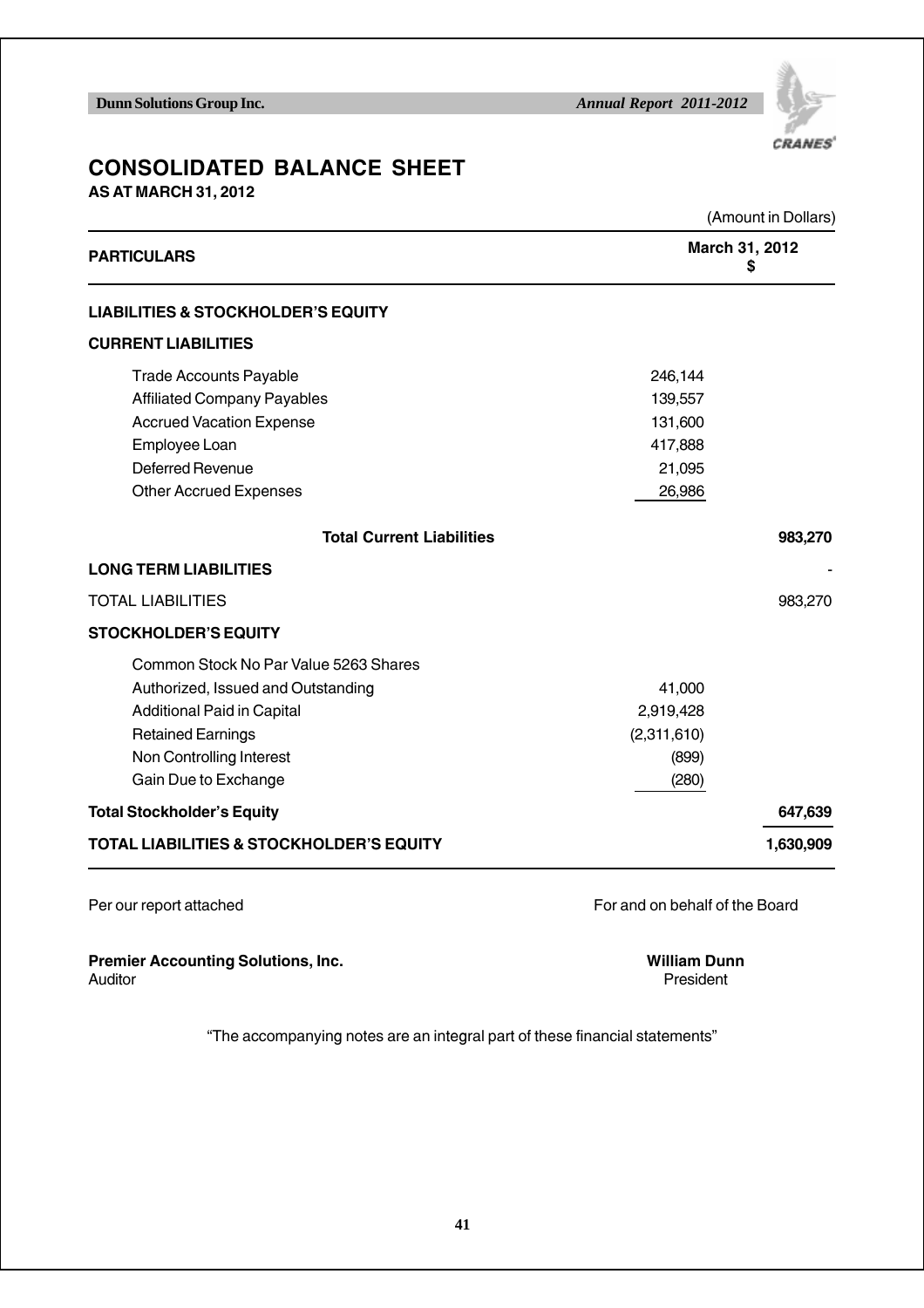

#### **CRANES**

### **STATEMENT OF CONSOLIDATED INCOME & RETAINED EARNINGS FOR THE YEAR ENDED MARCH 31, 2012**

|                                                   | (Amount in Dollars)  |
|---------------------------------------------------|----------------------|
| <b>PARTICULARS</b>                                | March 31, 2012<br>\$ |
| <b>REVENUE</b>                                    | 5,480,059            |
| <b>COST OF REVENUE</b>                            | 3,818,207            |
| <b>GROSS PROFIT</b>                               | 1,661,852            |
| <b>OPERATING EXPENSES</b>                         |                      |
| Sales, General & Administrative Expenses          | 2,310,024            |
| <b>Total Operating Expenses</b>                   | 2,310,024            |
| <b>OPERATING LOSS</b>                             | (648, 172)           |
| OTHER INCOME / EXPENSES                           |                      |
| <b>Currency Fluctuation</b><br>Interest Expense   | (6, 118)<br>(1, 417) |
| <b>LOSS BEFORE INCOME TAXES</b>                   | (655, 707)           |
| <b>INCOME TAX EXPENSE</b>                         |                      |
| Foreign Income Tax<br>Deferred Income Tax Benefit | (2,346)<br>197,416   |
| <b>NET LOSS</b>                                   | (460, 637)           |
| LOSS ATTRIBUTABLE TO NON CONTROLLING INTEREST     | 899                  |
| NET LOSS ATTRIBUTABLE TO PARENT CO                | (459, 738)           |
| RETAINED EARNINGS - Beginning of the Year         | (1,851,872)          |
| <b>RETAINED EARNINGS - End of the Year</b>        | (2,311,610)          |
|                                                   |                      |

Per our report attached For and on behalf of the Board

**Premier Accounting Solutions, Inc.** The Muslim of the Muslim Dunn Auditor Counting Solutions, Inc. The Muslim O<br>President Auditor President (1999) and the contract of the contract of the contract of the contract of the contract of the contract of the contract of the contract of the contract of the contract of the contract of the contract of t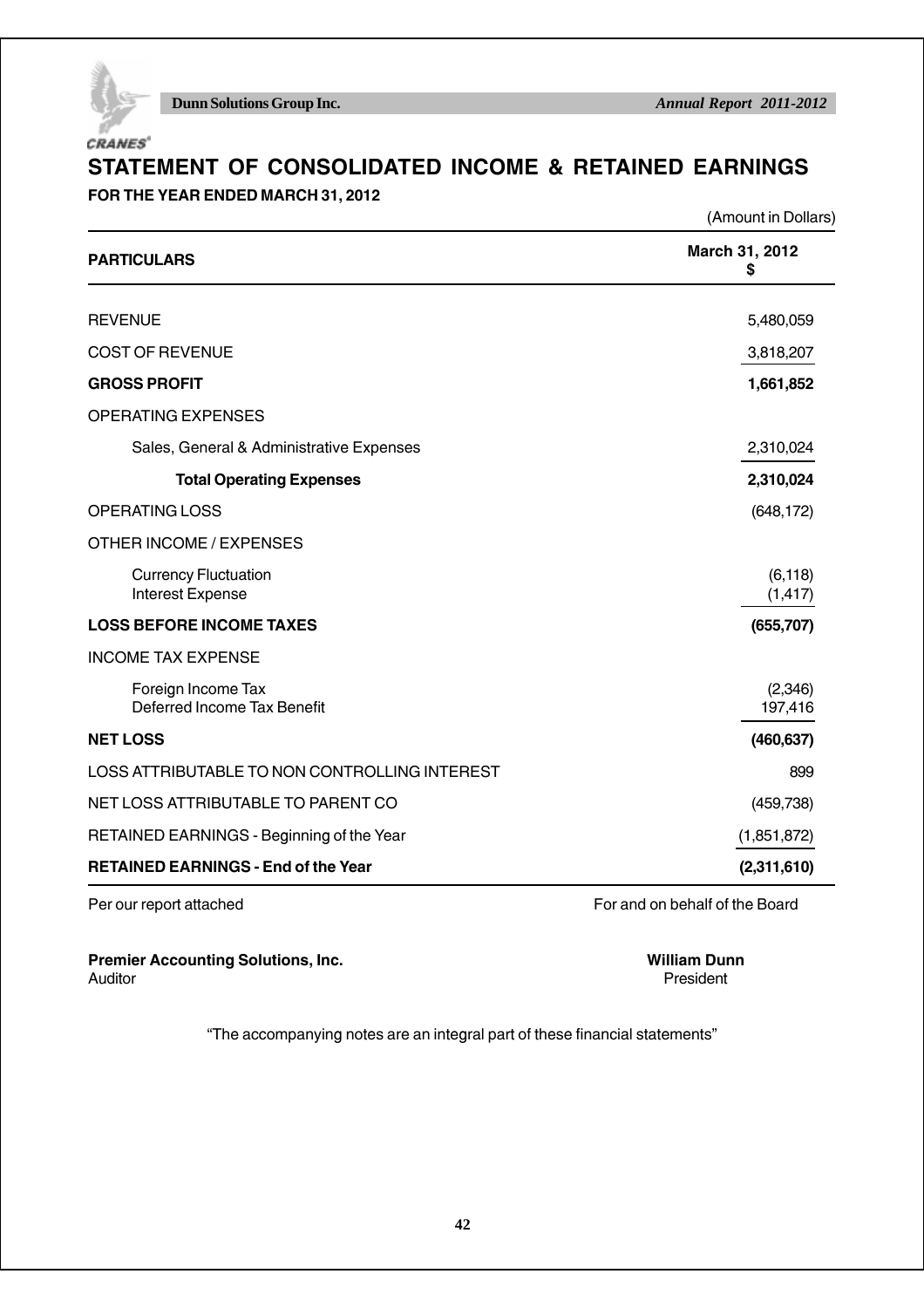

#### **STATEMENT OF CONSOLIDATED CASH FLOW FOR THE YEAR ENDED MARCH 31, 2012**

**PARTICULARS March 31, 2012 \$ OPERATING ACTIVITIES: NET LOSS (459,738) Adjustments to reconcile Net Income to Net Cash provided by Operating Activities:** Depreciation Expense 21 723 Non Controlling Interest in Subsidiary **Changes in Assets & Liabilities:** Decrease in Accounts Receivable<br>
Increase in Other Receivables<br>
(8,362) Increase in Other Receivables (8,362)<br>Increase in Prepaid Expenses (32,288) Increase in Prepaid Expenses (32,288)<br>Increase in Other Assets (1,128) Increase in Other Assets (1,128)<br>Increase in Deferred Tax Asset (197,416) Increase in Deferred Tax Asset (197,416)<br>Decrease in Trade Accounts Payable (81,391) Decrease in Trade Accounts Payable (81,391)<br>Increase in Deferred Revenue (81,391) Increase in Deferred Revenue<br>Increase in Affiliated Company Payables<br>29.050 Increase in Affiliated Company Payables<br>
Decrease in Accrued Expenses<br>
(58,935) Decrease in Accrued Expenses Decrease in Exchange Fluctuation (280) **Net Cash Used in Operating Activities (335,633) INVESTING ACTIVITIES:** Purchase of Fixed Assets (27,840)<br>Customer List (5.000) Customer List (5,000) **Cash used in Investing Activities (32,840) FINANCING ACTIVITIES** Employee Loan 417,888<br>Pay Down of Line of Credit and the control of the control of the control of the control of the control of the c Pay Down of Line of Credit **Net Cash Provided by Financing Activities 292,888 NET INCREASE IN CASH** CASH-Beginning of the Year 116,189<br>CASH-End of the Year 116,189<br>**40,604** 116,189 CASH-End of the Year **SUPPLEMENTAL DISCLOSURES TO CASH FLOW STATEMENT** Interest Expenses 1,417 (Amount in Dollars)

Per our report attached For and on behalf of the Board

### **Premier Accounting Solutions, Inc.** The Communication of the Milliam Dunn Auditor (State of the Milliam Dunn Auditor (State of the Milliam Dunn Auditor (State of the Milliam Dunn Auditor (State of the Milliam Dunn Auditor

Auditor President (1999) and the contract of the contract of the contract of the contract of the contract of the contract of the contract of the contract of the contract of the contract of the contract of the contract of t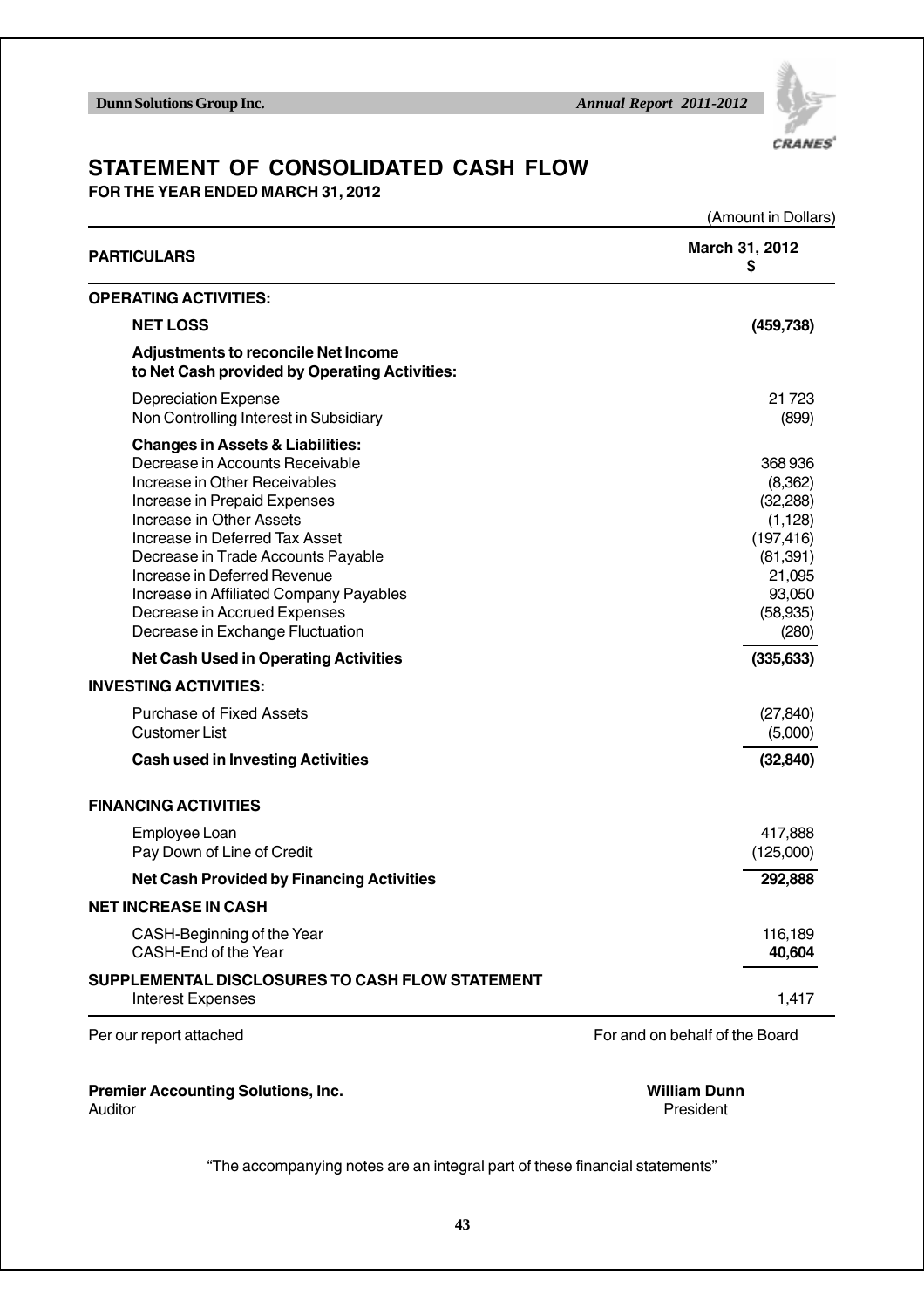

#### **CRANES BALANCE SHEET-PARENT CO AS AT MARCH 31, 2012**

(Amount in Dollars)

| <b>PARTICULARS</b>                                                                                               |                                           | March 31, 2012<br>S         |
|------------------------------------------------------------------------------------------------------------------|-------------------------------------------|-----------------------------|
| <b>ASSETS</b>                                                                                                    |                                           |                             |
| <b>CURRENT ASSETS</b>                                                                                            |                                           |                             |
| Cash<br><b>Trade Accounts Receivable</b><br>Less: Allowance for Doubtful Accounts                                | 850,187<br>(22, 937)                      | 33,517                      |
| Trade Accounts Receivable -<br><b>Net</b><br><b>Other Receivables</b><br>Prepaid Expenses                        |                                           | 827,250<br>8,362<br>107,308 |
| <b>Total Current Assets</b>                                                                                      |                                           | 976,437                     |
| <b>INVESTMENT IN SUBSIDIARY</b>                                                                                  |                                           | 2,235                       |
| PROPERTY & EQUIPMENT                                                                                             |                                           |                             |
| <b>Computer Equipment</b><br><b>Office Furniture</b><br>Leasehold Improvements<br>Less: Accumulated Depreciation | 249,918<br>13,240<br>13,252<br>(227, 590) |                             |
| <b>Property &amp; Equipment - Net</b>                                                                            |                                           | 48,820                      |
| <b>INTANGIBLE ASSETS</b>                                                                                         |                                           |                             |
| <b>Customer List</b><br>Less: Accumulated Amortization                                                           | 5,000<br>(333)                            |                             |
| <b>Intangible Asset-Net</b>                                                                                      |                                           | 4,667                       |
| <b>OTHER ASSETS</b>                                                                                              |                                           |                             |
| <b>Refundable Deposits</b><br>Licenses Held for Future Sale<br>Deferred Tax Asset                                | 36,984<br>28,984<br>529,156               |                             |
| <b>Total Other Assets</b>                                                                                        |                                           | 595,124                     |
| <b>TOTAL ASSETS</b>                                                                                              |                                           | 1,627,283                   |

Per our report attached For and on behalf of the Board

## **Premier Accounting Solutions, Inc.** The Muslim of the Muslim Dunn Auditor Counting Solutions, Inc. The Muslim O<br>President

Auditor President (1999) and the contract of the contract of the contract of the contract of the contract of the contract of the contract of the contract of the contract of the contract of the contract of the contract of t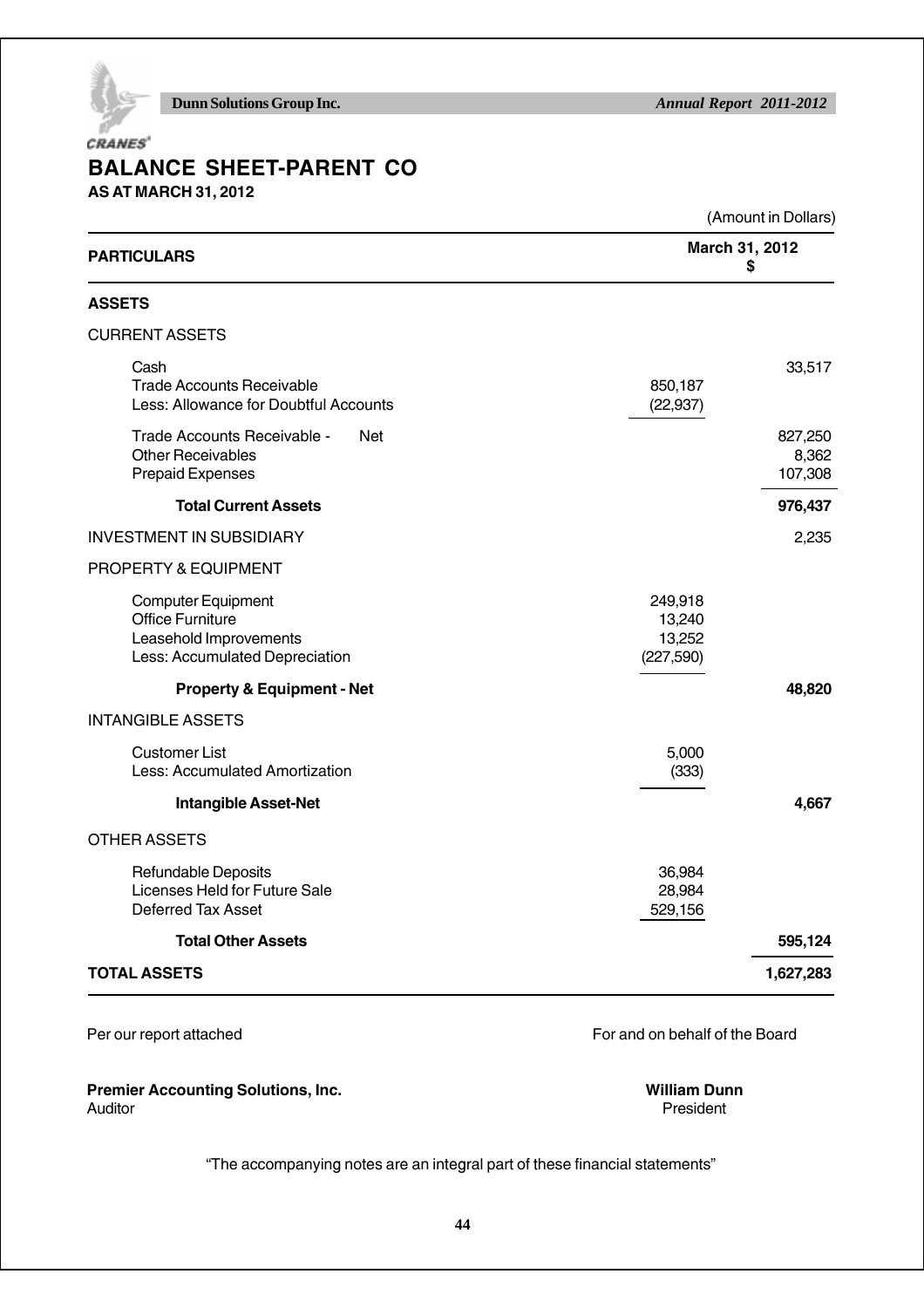

#### **BALANCE SHEET-PARENT CO AS AT MARCH 31, 2012**

|                                                                                                                                                                              |                                                              | (Amount in Dollars) |
|------------------------------------------------------------------------------------------------------------------------------------------------------------------------------|--------------------------------------------------------------|---------------------|
| <b>PARTICULARS</b>                                                                                                                                                           |                                                              | March 31, 2012<br>S |
| <b>LIABILITIES &amp; STOCKHOLDER'S EQUITY</b>                                                                                                                                |                                                              |                     |
| <b>CURRENT LIABILITIES</b>                                                                                                                                                   |                                                              |                     |
| <b>Trade Accounts Payable</b><br><b>Affiliated Company Payables</b><br><b>Accrued Vacation Expense</b><br>Employee Loan<br>Deferred Revenue<br><b>Other Accrued Expenses</b> | 245,099<br>139,557<br>131,600<br>417,888<br>21,095<br>26,986 |                     |
| <b>Total Current Liabilities</b>                                                                                                                                             |                                                              | 982,225             |
| <b>LONG TERM LIABILITIES</b>                                                                                                                                                 |                                                              |                     |
| <b>TOTAL LIABILITIES</b>                                                                                                                                                     |                                                              | 982,225             |
| <b>STOCKHOLDER'S EQUITY</b>                                                                                                                                                  |                                                              |                     |
| Common Stock No Par Value 5263 Shares<br>Authorized, Issued and Outstanding<br><b>Additional Paid in Capital</b><br><b>Retained Earnings</b>                                 | 41,000<br>2,919,428<br>(2,315,370)                           |                     |
| <b>Total Stockholder's Equity</b>                                                                                                                                            |                                                              | 645,058             |
| <b>TOTAL LIABILITIES &amp; STOCKHOLDER'S EQUITY</b>                                                                                                                          |                                                              | 1,627,283           |
| Per our report attached                                                                                                                                                      | For and on behalf of the Board                               |                     |

## **Premier Accounting Solutions, Inc.** The Muslim of the Muslim Dunn Auditor Counting Solutions, Inc. The Muslim O<br>President

Auditor President (1999) and the contract of the contract of the contract of the contract of the contract of the contract of the contract of the contract of the contract of the contract of the contract of the contract of t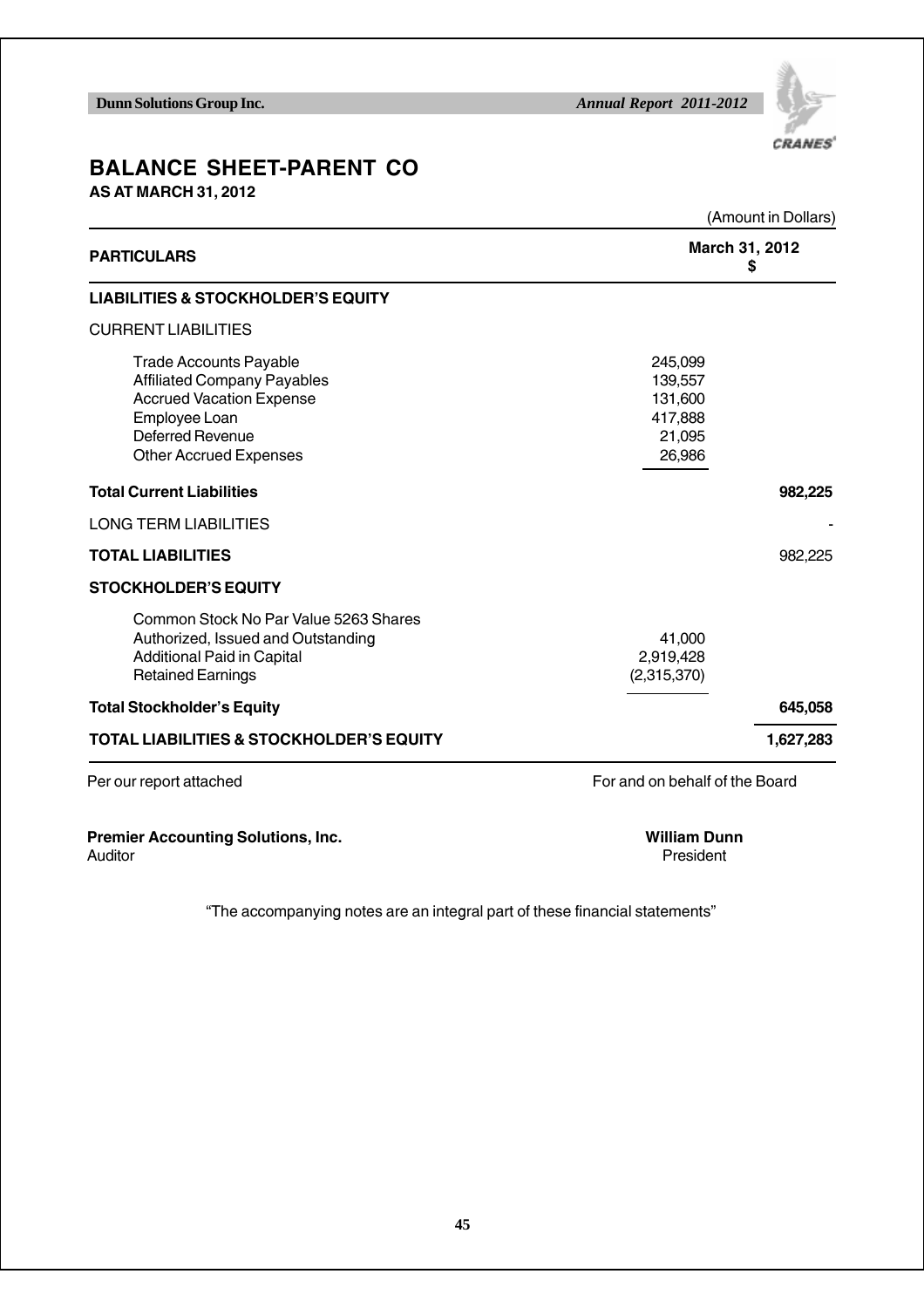

#### **CRANES**

#### **STATEMENT OF INCOME AND RETAINED EARNINGS - PARENT CO FOR THE YEAR ENDED MARCH 31, 2012**

|                                                           | (Amount in Dollars)  |
|-----------------------------------------------------------|----------------------|
| <b>PARTICULARS</b>                                        | March 31, 2012<br>\$ |
| <b>REVENUE</b>                                            | 5,480,059            |
| <b>COST OF REVENUE</b>                                    | 3,837,088            |
| <b>GROSS PROFIT</b>                                       | 1,642,971            |
| <b>OPERATING EXPENSES</b>                                 |                      |
| Sales, General & Administrative Expenses                  | 2,297,674            |
| <b>Total Operating Expenses</b>                           | 2,297,674            |
| <b>OPERATING LOSS</b>                                     | (654, 703)           |
| OTHER INCOME / EXPENSES                                   |                      |
| <b>Currency Fluctuation</b><br><b>Interest Expenses</b>   | (6,029)<br>(1,408)   |
| <b>LOSS BEFORE INCOME TAXES</b>                           | (662, 140)           |
| <b>INCOME TAX EXPENSE</b>                                 |                      |
| Federal & State Income Tax<br>Deferred Income Tax Benefit | 198,642              |
| <b>NET LOSS</b>                                           | (463, 498)           |
| RETAINED EARNINGS-Beginning of the Year                   | (1,851,872)          |
| <b>RETAINED EARNINGS-End of the Year</b>                  | (2,315,370)          |

Per our report attached For and on behalf of the Board

**Premier Accounting Solutions, Inc.** Number 2012 11:30 Number 2014 11:30 Number 2014 11:30 Number 2014 11:30 Number 2014 11:30 Number 2014 12:30 Number 2014 12:30 Number 2014 12:30 Number 2014 12:30 Number 2015 12:30 Numbe

Auditor President (1999) and the contract of the contract of the contract of the contract of the contract of the contract of the contract of the contract of the contract of the contract of the contract of the contract of t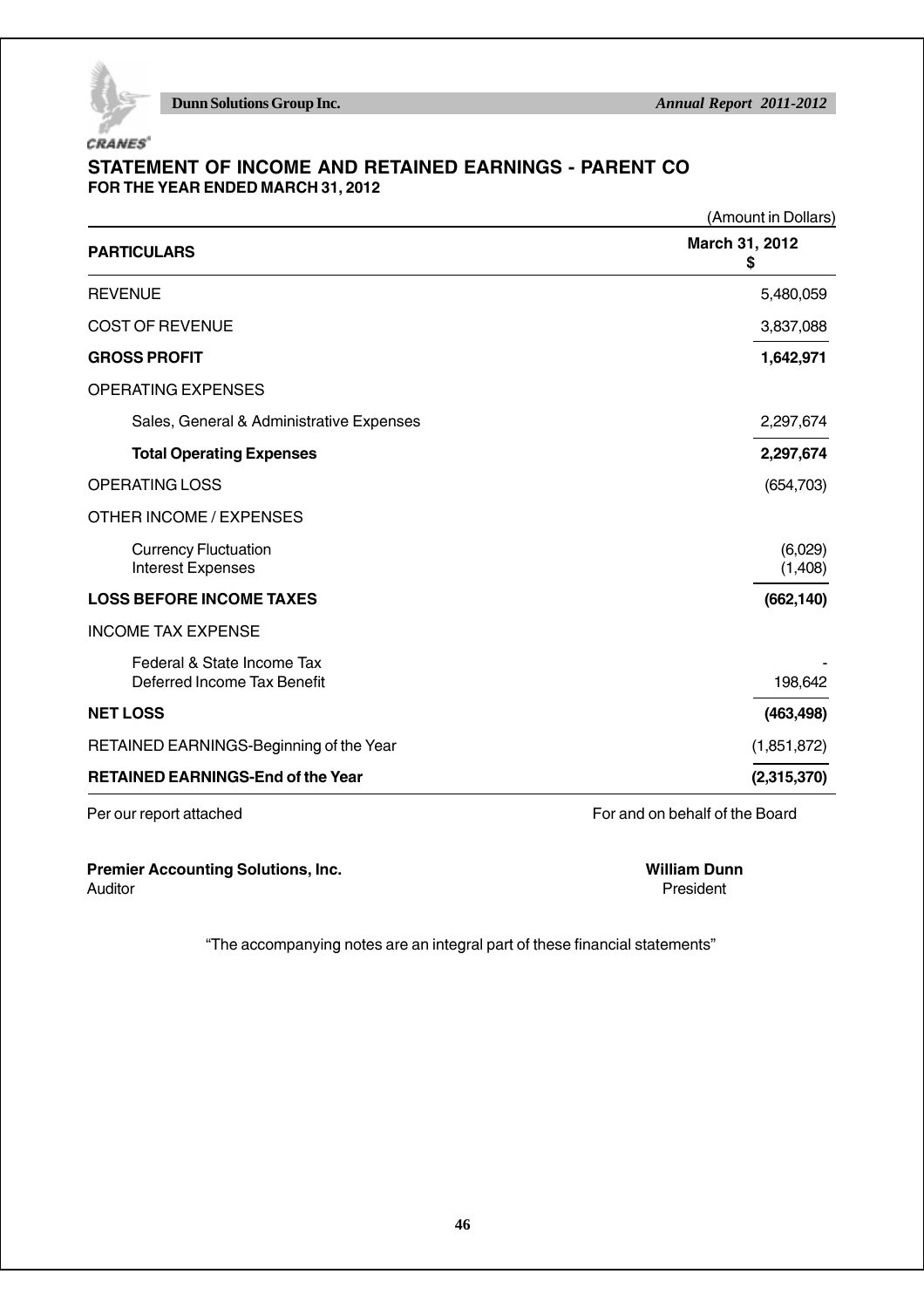

### **STATEMENT OF CASH FLOW - PARENT CO**

**FOR THE YEAR ENDED MARCH 31, 2012**

|                                                                                                                                                                                                                                                                                                                                                                | (Amount in Dollars)                                                                                      |
|----------------------------------------------------------------------------------------------------------------------------------------------------------------------------------------------------------------------------------------------------------------------------------------------------------------------------------------------------------------|----------------------------------------------------------------------------------------------------------|
| <b>PARTICULARS</b>                                                                                                                                                                                                                                                                                                                                             | March 31, 2012<br>\$                                                                                     |
| <b>OPERATING ACTIVITIES:</b>                                                                                                                                                                                                                                                                                                                                   |                                                                                                          |
| <b>NET LOSS</b>                                                                                                                                                                                                                                                                                                                                                | (463, 498)                                                                                               |
| <b>Adjustments to reconcile Net Income</b><br>to Net Cash provided by Operating Activities:                                                                                                                                                                                                                                                                    |                                                                                                          |
| <b>Depreciation Expense</b>                                                                                                                                                                                                                                                                                                                                    | 21,723                                                                                                   |
| <b>Changes in Assets &amp; Liabilities:</b><br>Decrease in Accounts Receivable<br>Increase in Other Receivables<br>Increase in Prepaid Expenses<br>Increase in Other Assets<br>Increase in Deferred Tax Asset<br>Decrease in Trade Accounts Payable<br>Increase in Deferred Revenue<br>Increase in Affiliated Company Payables<br>Decrease in Accrued Expenses | 368,936<br>(8, 362)<br>(32, 288)<br>(1, 128)<br>(198, 642)<br>(82, 436)<br>21,095<br>93,050<br>(58, 935) |
| <b>Net Cash Used in Operating Activities</b>                                                                                                                                                                                                                                                                                                                   | (340, 485)                                                                                               |
| <b>INVESTING ACTIVITIES:</b>                                                                                                                                                                                                                                                                                                                                   |                                                                                                          |
| <b>Purchase of Fixed Assets</b><br><b>Investments in Subsidiaries</b><br><b>Customer List</b>                                                                                                                                                                                                                                                                  | (27, 840)<br>(2,235)<br>(5,000)                                                                          |
| <b>Cash used in Investing Activities</b>                                                                                                                                                                                                                                                                                                                       | (35,075)                                                                                                 |
| <b>FINANCING ACTIVITIES</b>                                                                                                                                                                                                                                                                                                                                    |                                                                                                          |
| Employee Loan<br>Pay Down of Line of Credit                                                                                                                                                                                                                                                                                                                    | 417,888<br>(125,000)                                                                                     |
| <b>Net Cash Provided by Financing Activities</b>                                                                                                                                                                                                                                                                                                               | 292,888                                                                                                  |
| <b>NET INCREASE IN CASH</b>                                                                                                                                                                                                                                                                                                                                    |                                                                                                          |
| CASH-Beginning of the Year                                                                                                                                                                                                                                                                                                                                     | 116,189                                                                                                  |
| CASH-End of the Year                                                                                                                                                                                                                                                                                                                                           | 33,517                                                                                                   |
| SUPPLEMENTAL DISCLOSURES TO CASH FLOW STATEMENT                                                                                                                                                                                                                                                                                                                |                                                                                                          |
| <b>Interest Expenses</b>                                                                                                                                                                                                                                                                                                                                       | 1,408                                                                                                    |
| Per our report attached                                                                                                                                                                                                                                                                                                                                        | For and on behalf of the Board                                                                           |

## **Premier Accounting Solutions, Inc.** Number 2013 1994 2014 2015 2016 2014 2015 2016 2017 2018 2019 2016 2017 20<br>President

Auditor President (1999) and the contract of the contract of the contract of the contract of the contract of the contract of the contract of the contract of the contract of the contract of the contract of the contract of t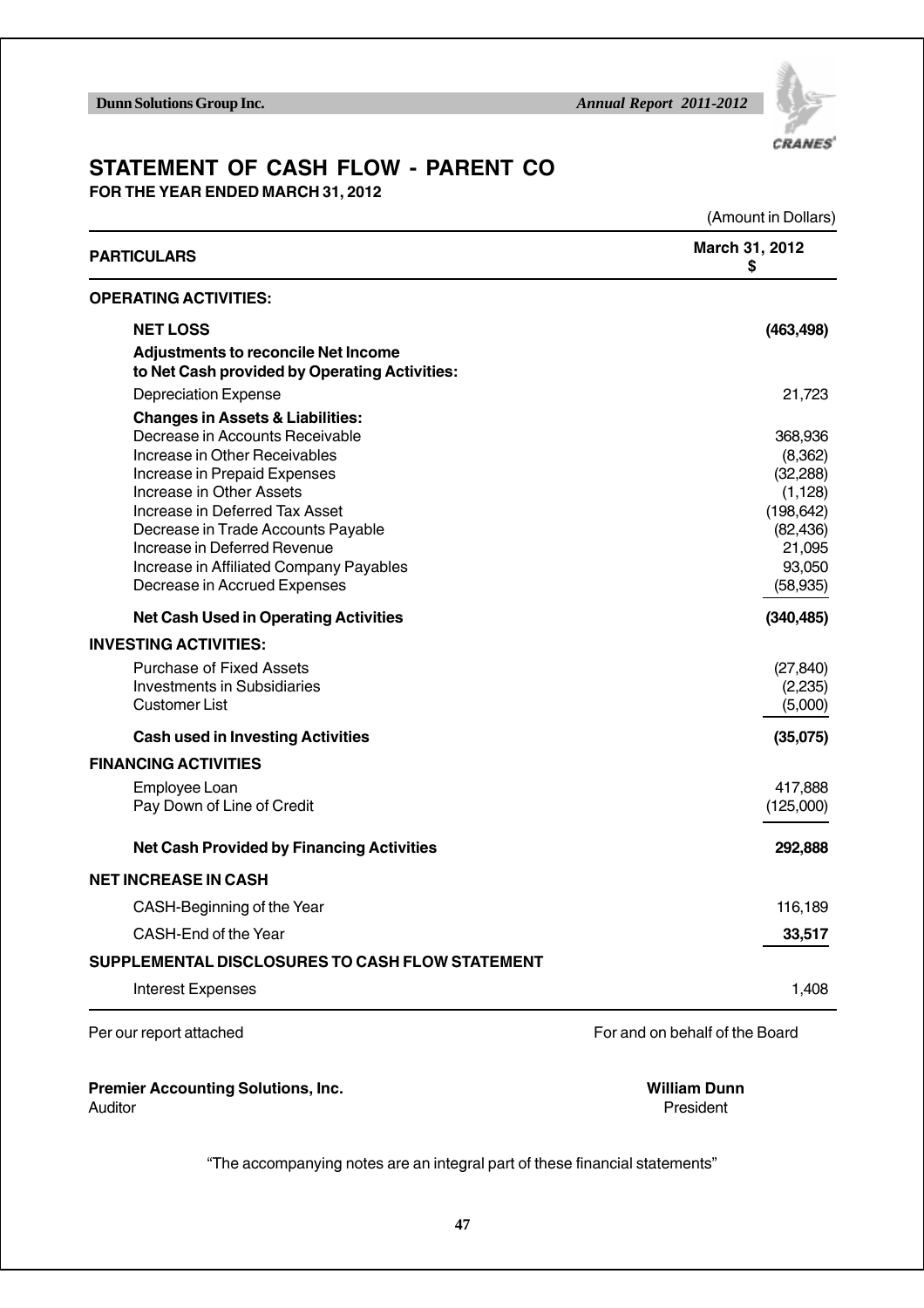

*CRANES* 

**Dunn Solutions Group Inc.**

### **NOTES TO FINANCIAL STATEMENTS**

**FOR THE YEAR ENDED MARCH 31, 2012**

#### **Note No. 1. SUMMARY OF SIGNIFICANT ACCOUNTING POLICIES**

#### **Organization**

Dunn Solutions Group Inc (The Company) was incorporated in September of 1990 in Illionis elected as S-Corporation status and provides business intelligence, transactional, and knowledge solutions to enterprise and mid market businesses in a cross section of industries such as information technology consultancy, government, finance, insurance, health care, manufacturing, media publishing, distribution, telecom and pharmaceuticals. The Company generates its revenue through consulting services, software product sales application development and training. On April 1, 2006 100% of the ownership of the Company was acquired by a Nevada Corporation and as a result of this acquisition the status of the Company changed from an S-Corporation to a C-corporation to be in conformity with the parent Company. During April, 2011, the Company established a 99% owned subsidiary in India with an initial investment of \$2,235 to extend its name globally for its software development and consulting services.

#### **Management Estimates :**

The preparation of financial statements in accordance with generally accepted accounting principles requires management to make estimates and assumptions that affect the reported amounts of assets and liabilities and the disclosure of contingent assets and liabilities at the date of the financial statements, and the reported amounts of revenues and expenses during the reporting period. Actual results could differ from those estimates.

#### **Revenue Recognition :**

In accordance with generally accepted accounting principles the Company recognizes revenue when a particular product is sold or when a particular service is rendered.

#### **Disclosures Regarding Financial Instruments :**

The carrying valued of cash, trade accounts receivables, accounts payable and accrued expenses are considered to approximate fair value due to the relatively short maturity of these instruments.

#### **Concentration of Credit risk :**

The financial instruments that subject the Company to a potential credit risk are cash and accounts receivable.

**Cash :** The Company's cash is held at a financial institution which provides Federal Deposit Insurance coverage up-to \$250,000. However as of March 31, 2012 the cash balance at this financial institution did not exceeded this amount.

**Trade Accounts Receivable :** The Company provides goods and services to its customers based on the evaluation of the customers' credit worthiness without requiring any collateral. However a reasonable allowance in the amount of \$ 22,937 is provided on the financial statements mitigate the risk of any unanticipated losses.

Per our report attached For and on behalf of the Board

**Premier Accounting Solutions, Inc.** No. 1996 and Milliam Dunn Auditor Resident Additional President Auditor President (1999) and the contract of the contract of the contract of the contract of the contract of the contract of the contract of the contract of the contract of the contract of the contract of the contract of t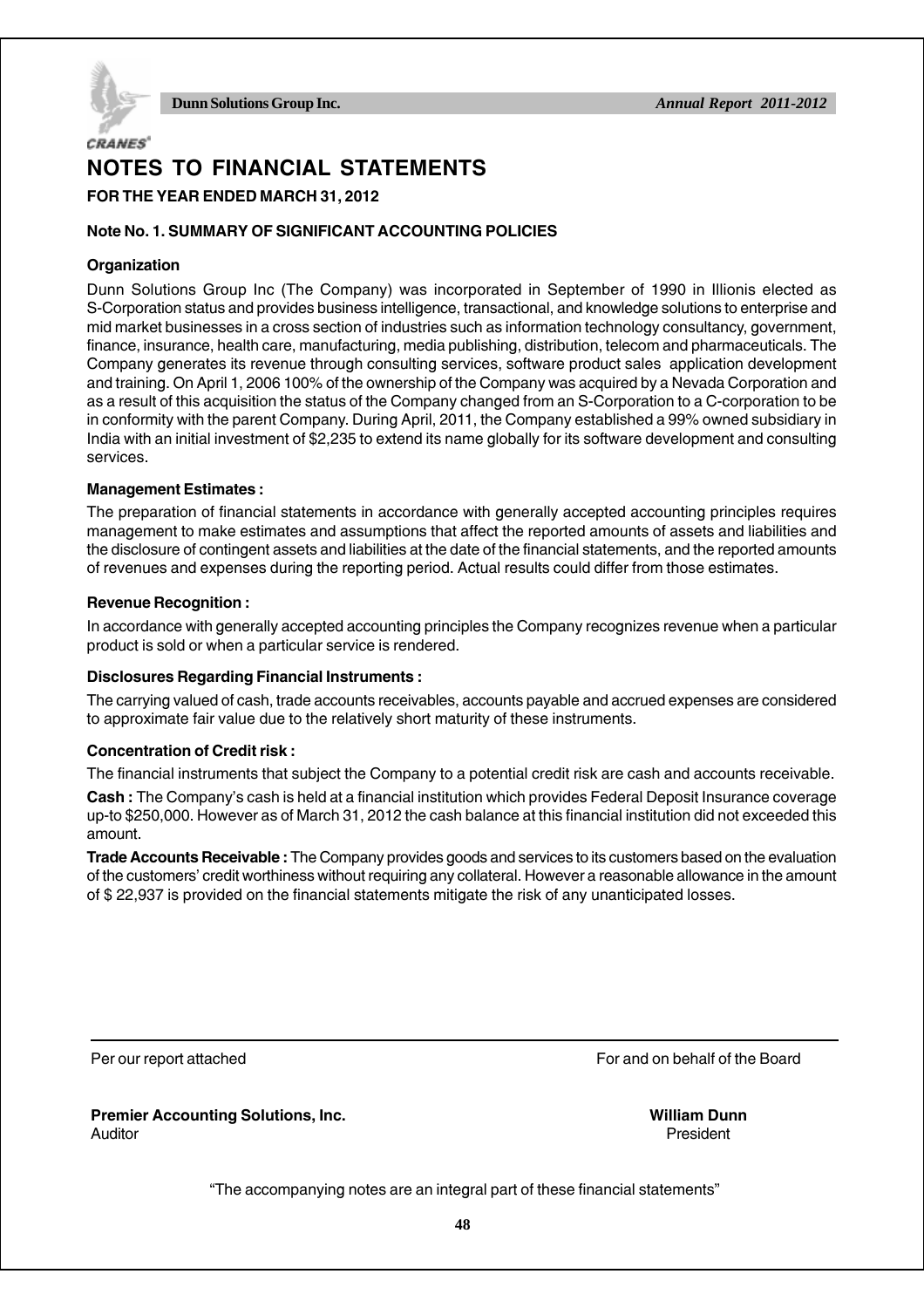

#### **Advertising & Marketing :**

It is the policy of the Company to expense all advertising and marketing costs (if any) during the periods to which such advertising costs pertain. The Company does not capitalize any advertising or marketing costs. During the year ended March 31, 2012 the company incurred \$ 41,974 in advertising and marketing costs.

#### **Cash & Cash Equivalents :**

For the purpose of the statement of cash flow, the Company considers all securities (if any) with maturity of three months or less to be cash equivalents.

#### **Property Equipment :**

Property & Equipment is recorded at cost. Depreciation on property and equipment is computed using the straight line method of depreciation over the estimated useful life of the asset. Effective April 1, 2007 it is the policy of the Company to capitalize any asset with a cost of \$ 1,000 or more with the exception of laptops and desktops, which are capitalized even if cost of such items are less than \$1,000, and provide for a full year's depreciation in the year of purchase and no depreciation in the year of disposal.

The following class lives are used for the following categories of assets.

| <b>Computer Equipment</b>       | 3 years                                     |
|---------------------------------|---------------------------------------------|
| <b>Furniture &amp; Fixtures</b> | 5 years                                     |
| Leasehold Improvements          | Shorter of estimated useful life of related |
|                                 | asset or remaining term of lease.           |

The Company provided \$ 25,807 in depreciation expense for the year ended March 31, 2012.

#### **Intangible Assets :**

The Intangible asset (customer list) is recorded at cost and is amortized using the straight line method of amortization over 15 years. The Company provided \$ 333 in amortization expense during the year ended March 31, 2012.

#### **Income Taxes**

The Company is a "C Corporation" and is taxed at graduated rates based on its taxable income for federal and state income tax purposes. However the Company most probably will not be liable for any federal or state income taxes for the year ended March 31, 2012 due to current year losses sustained.

#### **Deferred Tax**

Generally Accepted Accounting Principles requires recognition of deferred tax liabilities and assets for the expected future tax consequences of temporary differences between the book and tax basis of assets and liabilities. However the Company does not provide for deferred income tax for timing differences resulting from the amounts of assets & liabilities reported for financial reporting purposes and amounts reported for tax purposes as these amounts are immaterial mainly due to the Company being an accrual basis tax payer. However a deferred tax asset in the amount of \$ 527,930 has been recorded on the financial statements, calculated based on the Company's net operating losses. This deferred tax asset essentially is an income tax benefit the company would be entitled to receive on all future income taxes the Company would incur on future taxable profits.

Per our report attached For and on behalf of the Board

**Premier Accounting Solutions, Inc.** No. 1996 and the Mulliam Dunn of Mulliam Dunn and Mulliam Dunn and Mulliam Dunn Auditor President (1999) - Auditor President (1999) - President (1999) - President (1999) - President (1999) -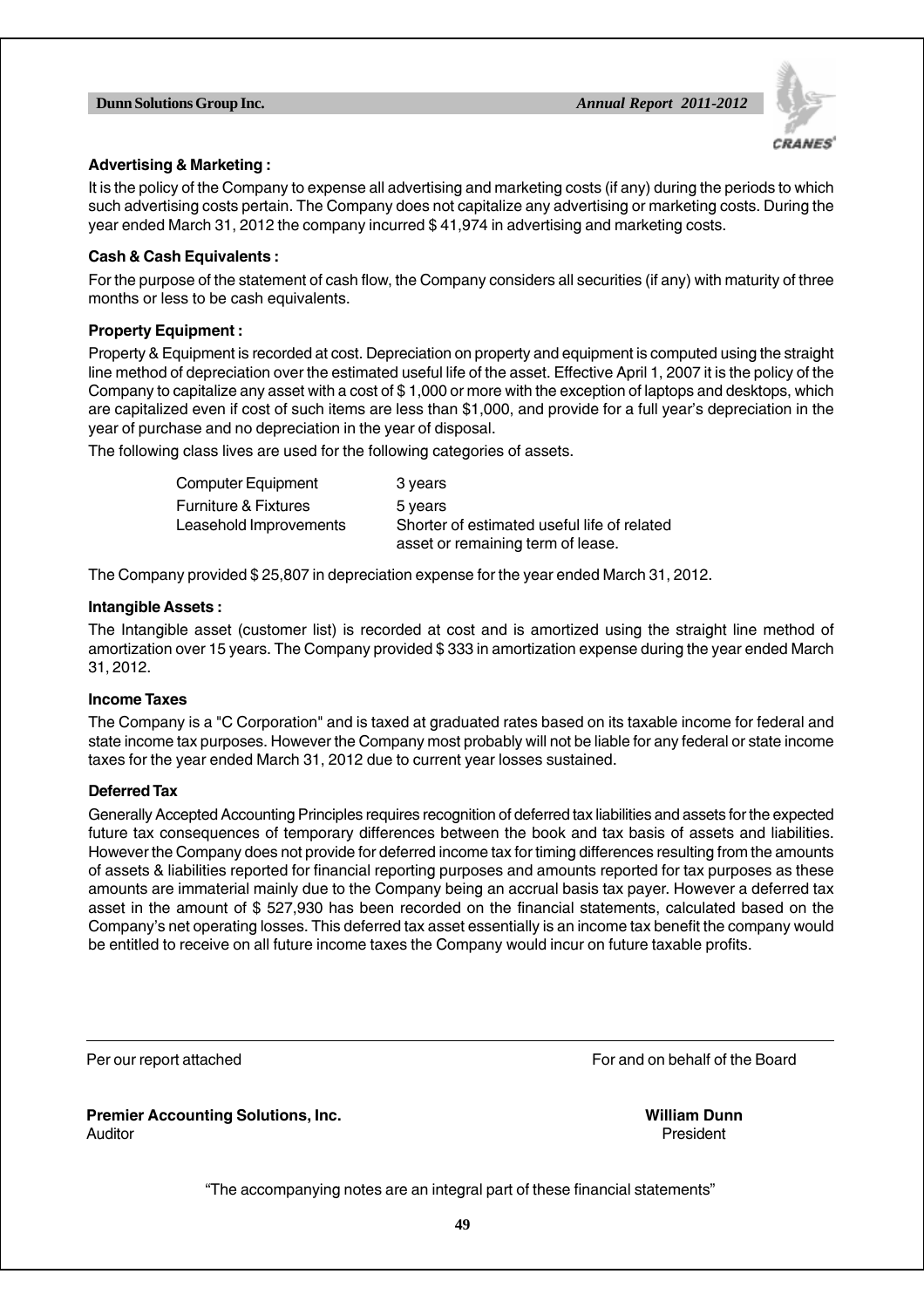

*Annual Report 2011-2012*

#### *CRANES*

#### **Note No. 2. DEFERRED COMPENSATION PLAN**

The Company sponsors a 401 (k) plan whereby all eligible employees can participate. The employee can contribute upto the maximum statutory limit. The plan also provides for an employer match after the employee has completed a year of service.

The match is limted to .50 cents for every dollar the employee contributes, up-to \$ 2,000 employer match limit and vests to the employee over fours years at the following percentages.

| Year 2 | 20%  |
|--------|------|
| Year 3 | 75%  |
| Year 4 | 100% |

For the year ended March 31, 2012, the employer contribution amounted to \$ 26,529.

#### **Note No. 3. COMMITMENTS**

#### **Operating Leases :**

The Company leases office space in Skokie IL, Raleigh, Raleigh NC, St. Louis MO & Golden Valle MN.

The lease for office space in Skokie IL commenced on January 1, 1998 for a period of 11 years and 8 months (140) months, and was extended commencing September 1, 2009 for additional term of 5 years. This lease calls for monthly base rent payment of \$ 20,705.

The lease for office space in Raleigh NC commenced on September 30, 2003 for 4 years 7 months (55 months) and was extended for an additional 5 years commencing October 1, 2007. This lease calls for a monthly base rent payment of \$ 9,759.

The lease for office space in St. Louis MO commenced on April 1, 2009 for 3 years and calls for a monthly rent of \$ 3,650.

The lease for office space in Golden Valle MN commenced on October, 1, 2009 for 39 months and calls for a monthly rent of \$ 4,128.

Future minimum lease payments under all operating office leases for the years ended March 31 is as follows :

| Year       | Amount  |
|------------|---------|
| 2013       | 355,116 |
| 2014       | 248,460 |
| Thereafter | 103.525 |

#### **Note No. 4. INCOME TAX BENEFITS DERIVED AS A RESULT OF THE PARENT CO FILING A CONSOLIDATED TAX RETURN**

For the year ended March 31, 2008 audit the company had federal and state income tax benefits as a result of the Parent Co filing a consolidated tax return. Therefore the income taxes payable as of March 31, 2007, have been eliminated to the extant of the benefits derived and such benefits have been treated in accordance with the Generally Accepted Accounting Principles, as an equity transaction (additional paid in capital). As a result the additional paid in capital has been increased by the federal and state income tax benefits received which amounted to \$ 247,554.

Per our report attached For and on behalf of the Board

**Premier Accounting Solutions, Inc.** No. 1996 and Number of Milliam Dunn Auditor (Number of Analytic President Auditor President (1999) and the contract of the contract of the contract of the contract of the contract of the contract of the contract of the contract of the contract of the contract of the contract of the contract of t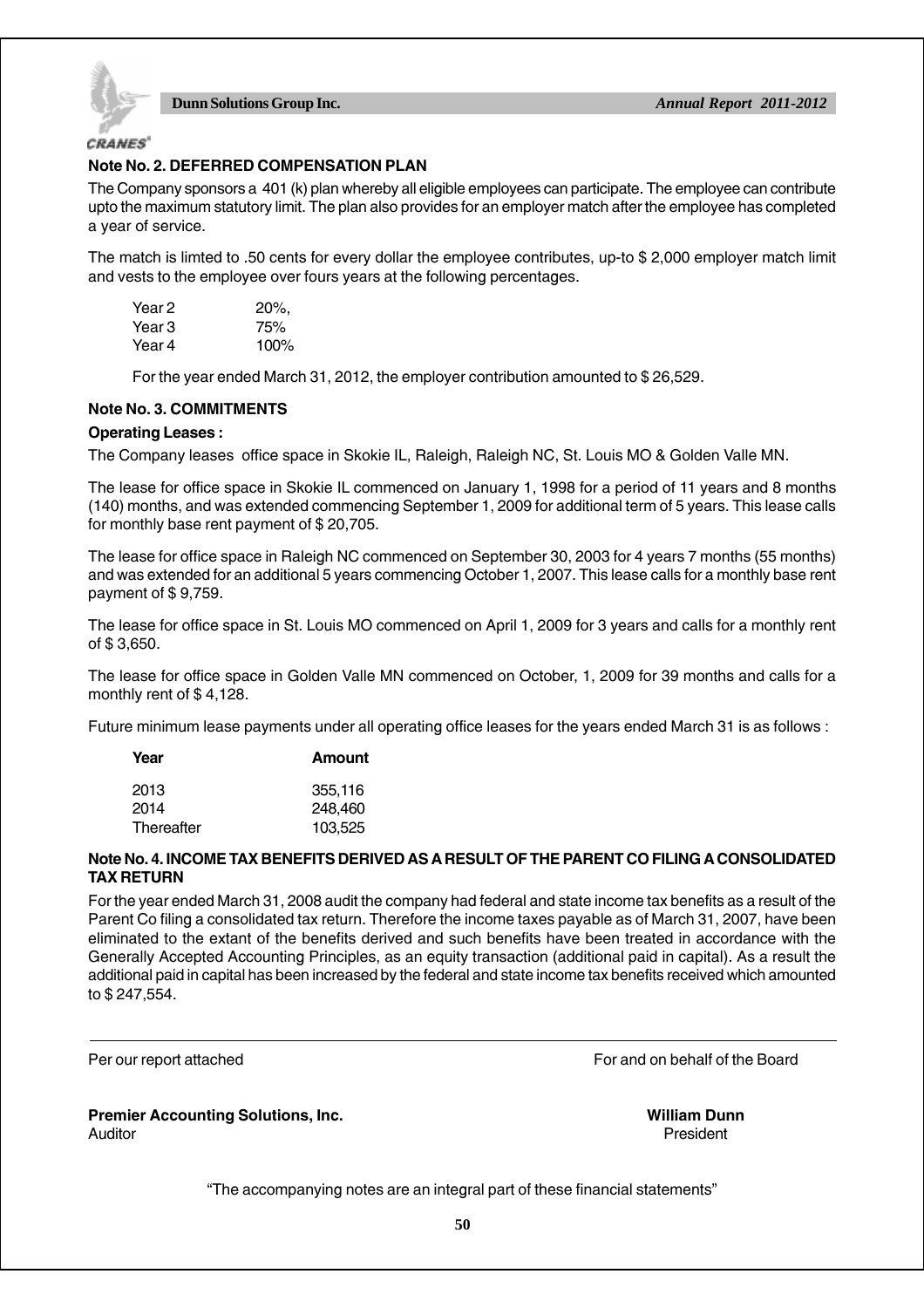| Note No. 5. PROPERTY & EQUIPMENT   |                 |                 |                                            |                  |                     |                        |                        |                                | (Amount in Dollars)   |
|------------------------------------|-----------------|-----------------|--------------------------------------------|------------------|---------------------|------------------------|------------------------|--------------------------------|-----------------------|
|                                    |                 |                 | Cost                                       |                  |                     | Depreciation           |                        |                                | <b>Net Book Value</b> |
|                                    | 01-4-2011<br>မာ | Additions<br>မာ | <b>Disposals</b><br>H                      | 31-3-2012<br>မှာ | 14-2011<br>မာ       | Additions<br>မာ        | <b>Disposals</b><br>မာ | 31-3-2012<br>မာ                | 313-2012<br>မာ        |
| Equipment                          | 222,078         | 27,840          |                                            | 249,918          | 182,356             | 18,742                 |                        | 201,098                        | 48,820                |
| Furn & Fixture                     | 13,240          |                 |                                            | 13,240           | 10,592              | 2,648                  |                        | 13,240                         |                       |
| Leasehold Imp                      | 13,252          | ٠               | f,                                         | 13,252           | 13,252              | ı                      |                        | 13,252                         |                       |
| Total                              | 248,510         | 27,840          | ٠                                          | 276,410          | 206,200             | 21,390                 | ٠                      | 227,590                        | 48,820                |
| Note No. 6. INTANGIBLE ASSETS      |                 |                 |                                            |                  |                     |                        |                        |                                |                       |
|                                    |                 |                 | Cost                                       |                  |                     |                        | Depreciation           |                                | <b>Net Book Value</b> |
|                                    | 01-4-2011<br>မာ | Additions<br>မာ | <b>Disposals</b><br>$\boldsymbol{\varphi}$ | 31-3-2012<br>မာ  | $1 - 4 - 2011$<br>↔ | Additions<br>$\bullet$ | <b>Disposals</b><br>မာ | 31-3-2012<br>မာ                | 313-2012<br>မာ        |
| Customer List                      | ı               | 5,000           | ı                                          | 5,000            | ı                   | 333                    | $\blacksquare$         | 333                            | 4,667                 |
| Total                              | п               | 5,000           | ٠                                          | 5,000            | ı                   | 333                    | ٠                      | 333                            | 4,667                 |
|                                    |                 |                 |                                            |                  |                     |                        |                        |                                |                       |
| Per our report attached            |                 |                 |                                            |                  |                     |                        |                        | For and on behalf of the Board |                       |
| Premier Accounting Solutions, Inc. | Auditor         |                 |                                            |                  |                     |                        |                        | William Dunn<br>President      |                       |

**Dunn Solutions Group Inc.**



"The accompanying notes are an integral part of these financial statements"

"The accompanying notes are an integral part of these financial statements"

**51**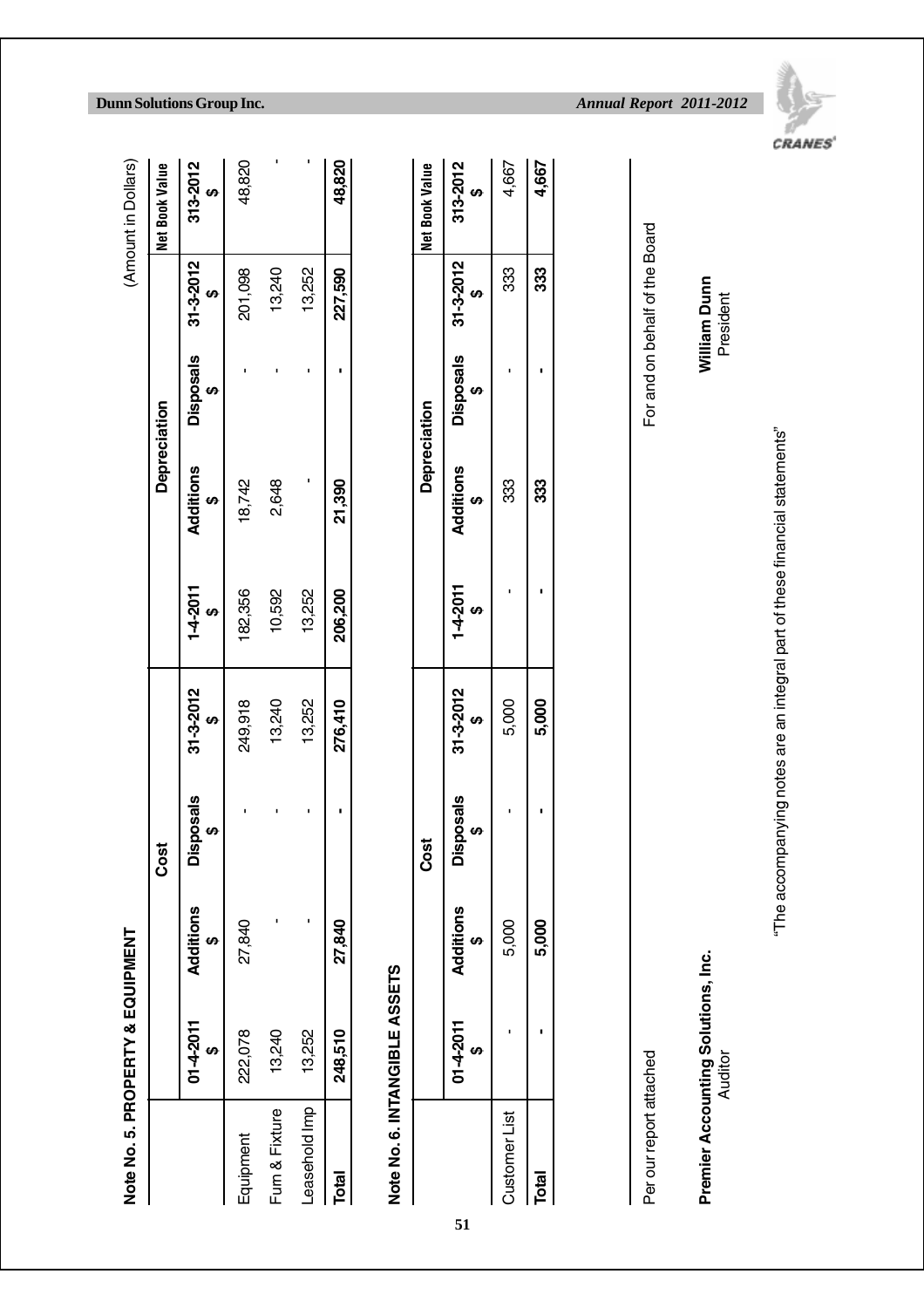

#### **CRANES**

#### **Note No. 7. EMPLOYEE NOTES PAYABLE**

Employee note payable as of March 31, 2012 in the amount of \$ 417,888 represents amounts loaned to the Company by an employee. The note calls for an annual interest rate of prime plus 3% and is secured by all general assets of the Company. This note matures on August 31, 2012

#### **Note No. 8. SUBSEQUENT EVENTS**

Generally Accepted Accounting Principles defines subsequent events as events or transactions that occur after the statement of financial position date, but before the financial statements are issued or are available to be issued. Management has evaluated subsequent events through May 30th, 2012, the date on which the financial statements were available to be issued.

Per our report attached For and on behalf of the Board

**Premier Accounting Solutions, Inc.** The Communication of the Communication of the Communication of the Communication<br>
President Auditor President (1999) and the contract of the contract of the contract of the contract of the contract of the contract of the contract of the contract of the contract of the contract of the contract of the contract of t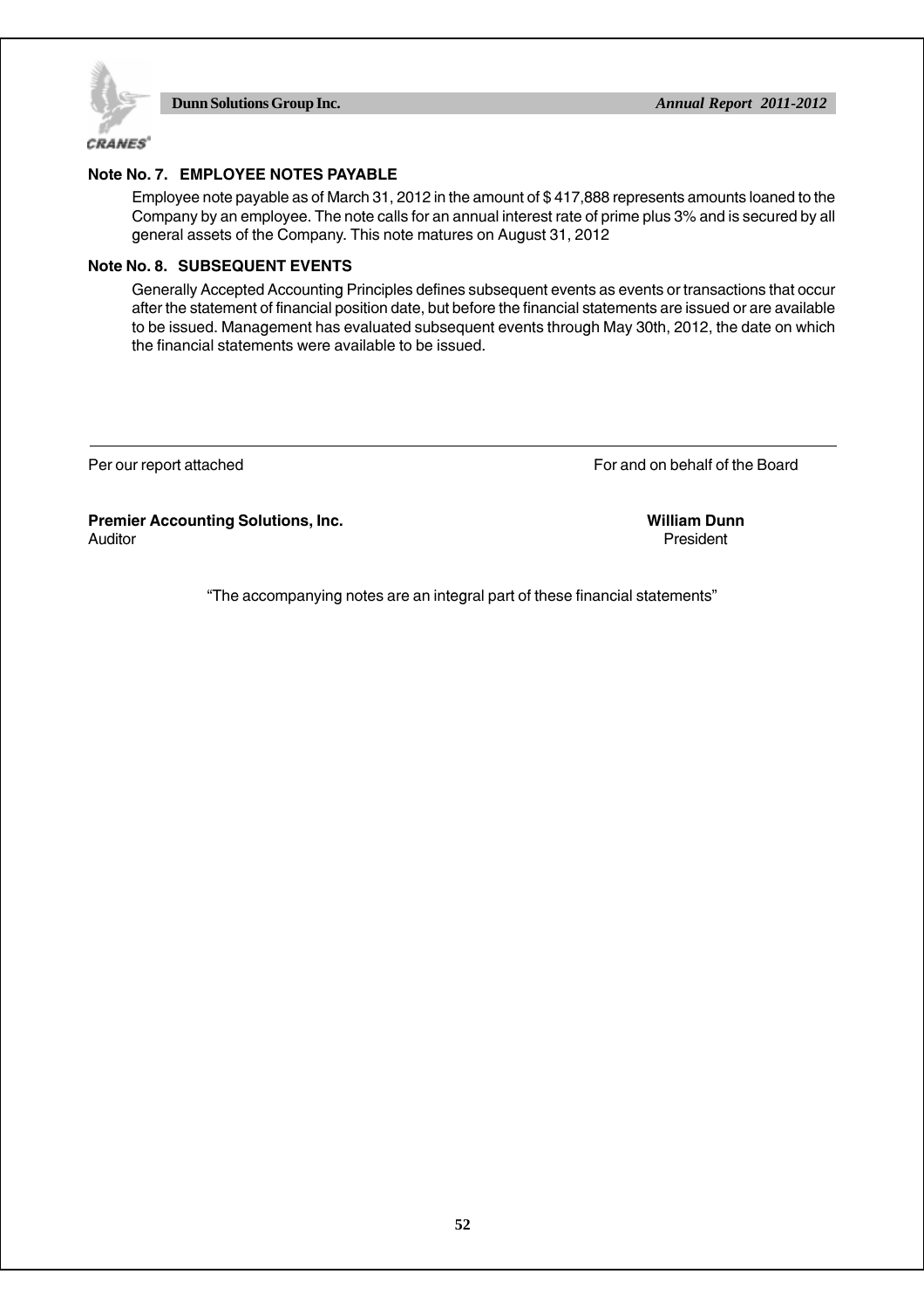

(Amount in Dollars)

#### **SCEHDULE OF CONSOLIDATED REVENUE, COST OF REVENUE AND SALES, GENERAL AND ADMINISTRATIVE EXPENSES**

FOR THE YEAR ENDED MARCH 31, 2012

| <b>PARTICULARS</b>                                  | March 31, 2012<br>\$ |
|-----------------------------------------------------|----------------------|
| <b>REVENUE</b>                                      |                      |
| <b>Consulting Services</b>                          | 4,676,122            |
| Products                                            | 473,298              |
| Training                                            | 297,588              |
| <b>Others</b>                                       | 33,051               |
|                                                     | 5,480,059            |
| <b>COST OF REVENUE</b>                              |                      |
| <b>Personnel Costs</b>                              | 3,073,994            |
| Contract Labor                                      | 163,344              |
| Products                                            | 337,102              |
| Training                                            | 138,381              |
| <b>Travel Expenses</b>                              | 99,861               |
| Miscellaneous Expenses                              | 5,525                |
|                                                     | 3,818,207            |
| <b>SALES, GENERAL &amp; ADMINISTRATIVE EXPENSES</b> |                      |
| <b>Personnel Costs</b>                              | 1,223,226            |
| <b>Recruiting Expenses</b>                          | 65,853               |
| Employer Match-Deferred Comp Plan                   | 26,529               |
| Repairs & Maintenance                               | 1,201                |
| Legal Fees                                          | 19,696               |
| Payroll & Deferred Comp Plan Fees                   | 6,956                |
| Postage                                             | 3,801                |
| Auto Expenses & Parking                             | 32,549               |
| Rent                                                | 417,885              |
| <b>Utilities</b>                                    | 12,467               |
| <b>Training Expenses</b>                            | 4,385                |
| Insurance                                           | 183,105              |
| <b>Computer Supplies</b>                            | 12,980               |
| <b>Office Supplies</b>                              | 13,396               |
| <b>Bank Charges</b>                                 | 8,028                |
| Depreciation & Amortization                         | 21,723               |
| Travel                                              | 38,666               |
| <b>Meals &amp; Entertainment</b>                    | 5,565                |
| <b>Business Taxes</b>                               | (5,705)              |
| <b>Charitable Contributions</b>                     | 735<br>15,537        |
| <b>Equipment Leases</b>                             |                      |
| Telephone<br><b>Outside Services</b>                | 64,794               |
| Licenses & Fees                                     | 21,877<br>3,659      |
| <b>Partner Fees</b>                                 | 24,808               |
| <b>Advertising &amp; Demo Expenses</b>              | 17,101               |
| <b>Bad Debts</b>                                    | 30,478               |
| <b>Marketing Expenses</b>                           | 41,974               |
| Miscellaneous Expenses                              | (3,245)              |
|                                                     | 2,310,024            |
|                                                     |                      |

Per our report attached For and on behalf of the Board

#### **Premier Accounting Solutions, Inc.** Number 2012 11:30 Number 2014 11:40 Number 2014 11:40 Number 2014 11:40 Number 2014 11:40 Number 2014 12:40 Number 2014 12:40 Number 2014 12:40 Number 2014 12:40 Number 2014 12:40 Numbe Auditor President (1999) and the contract of the contract of the contract of the contract of the contract of the contract of the contract of the contract of the contract of the contract of the contract of the contract of t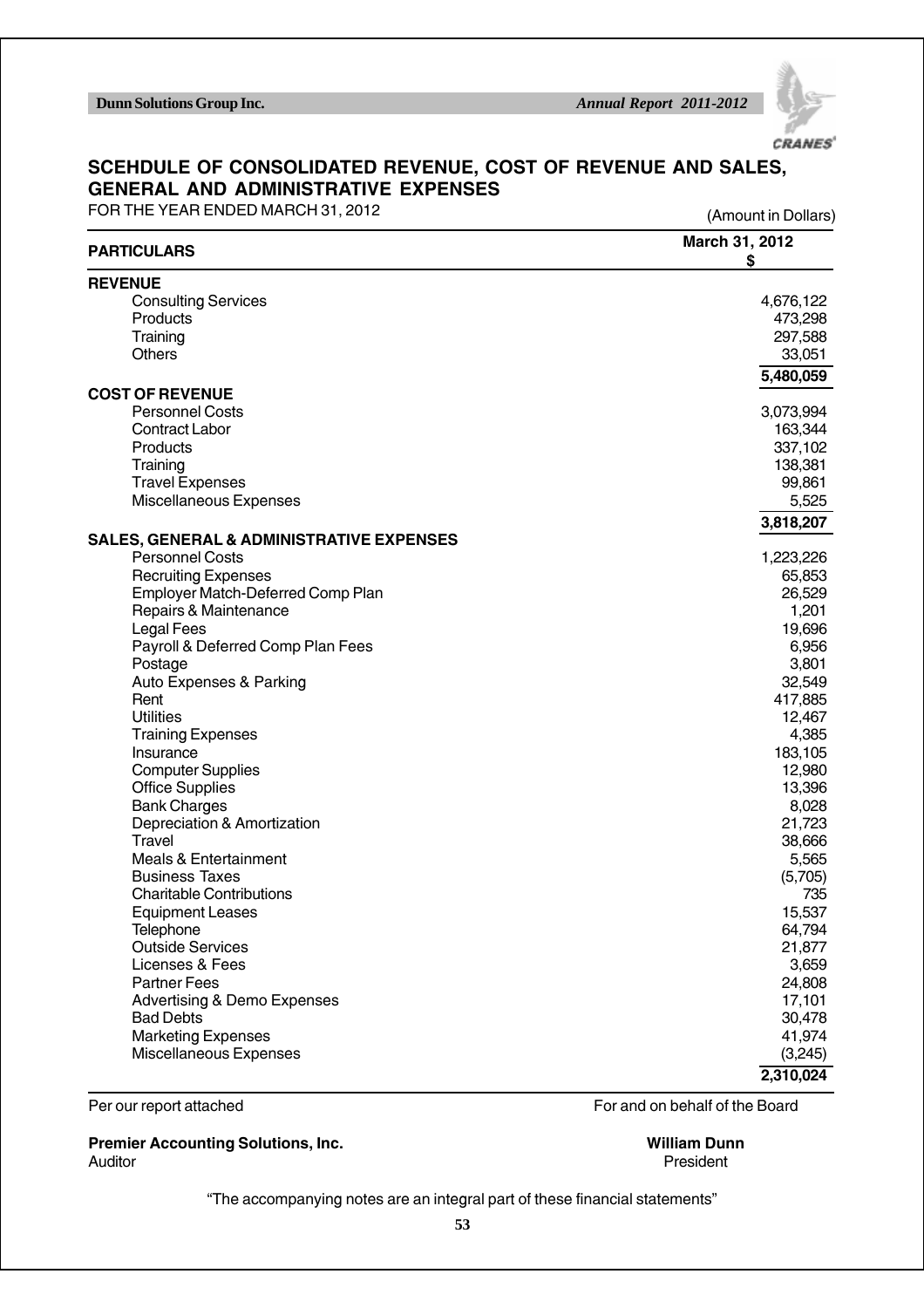

(Amount in Dollars)

#### **CRANES**

#### **SCEHDULE OF REVENUE, COST OF REVENUE AND SALES, GENERAL AND ADMINISTRATIVE EXPENSES - PARENT CO**

FOR THE YEAR ENDED MARCH 31, 2012

| <b>PARTICULARS</b>                                  | March 31, 2012<br>\$ |
|-----------------------------------------------------|----------------------|
| <b>REVENUE</b>                                      |                      |
| <b>Consulting Service</b>                           | 4,676,122            |
| Products                                            | 473,298              |
| Training                                            | 297,588              |
| <b>Others</b>                                       | 33,051               |
|                                                     | 5,480,059            |
| <b>COST OF REVENUE</b>                              |                      |
| <b>Personnel Costs</b>                              | 2,998,886            |
| Contract Labour                                     | 257,333              |
| Products                                            | 337,102              |
| Training                                            | 138,381              |
| <b>Travel Expenses</b>                              | 99,861               |
| Miscellaneous Expenses                              | 5,525                |
|                                                     | 3,837,088            |
| <b>SALES, GENERAL &amp; ADMINISTRATIVE EXPENSES</b> |                      |
| <b>Personnel Costs</b>                              | 1,223,226            |
| <b>Recruiting Expenses</b>                          | 63,500               |
| Employer Match-Deferred Comp Plan                   | 26,529               |
| Repairs & Maintenance                               | 1,201                |
| Legal Fees                                          | 19,696               |
| Payroll & Deferred Comp Plan Fees                   | 6,956                |
| Postage                                             | 3,709                |
| Auto Expenses & Parking                             | 32,549               |
| Rent<br><b>Utilities</b>                            | 412,021<br>12,467    |
| <b>Training Expenses</b>                            | 4,385                |
| Insurance                                           | 183,105              |
| <b>Computer Supplies</b>                            | 12,980               |
| <b>Office Supplies</b>                              | 13,396               |
| <b>Bank Charges</b>                                 | 7,727                |
| Depreciation & Amortization                         | 21,723               |
| Travel                                              | 38,666               |
| <b>Meals &amp; Entertainment</b>                    | 5,565                |
| <b>Business Taxes</b>                               | (5,728)              |
| <b>Charitable Contributions</b>                     | 735                  |
| <b>Equipment Leases</b>                             | 15,537               |
| Telephone                                           | 64,794               |
| <b>Outside Services</b>                             | 18,245               |
| Licenses & Fees                                     | 3,659                |
| Partner Fees                                        | 24,808               |
| <b>Advertising &amp; Demo Expenses</b>              | 17,101               |
| <b>Bad Debts</b>                                    | 30,478               |
| <b>Marketing Expenses</b>                           | 41,974               |
| Miscellaneous Expenses                              | (3,330)              |
|                                                     | 2,297,674            |

Per our report attached For and on behalf of the Board

**Premier Accounting Solutions, Inc.** The Control of the Counting Solutions, Inc. The Counting Solutions, Inc. The Counting Solutions, Inc. The Counting Solutions, Inc. The Counting Solution of the Counting Solution of the Auditor President (1999) and the contract of the contract of the contract of the contract of the contract of the contract of the contract of the contract of the contract of the contract of the contract of the contract of t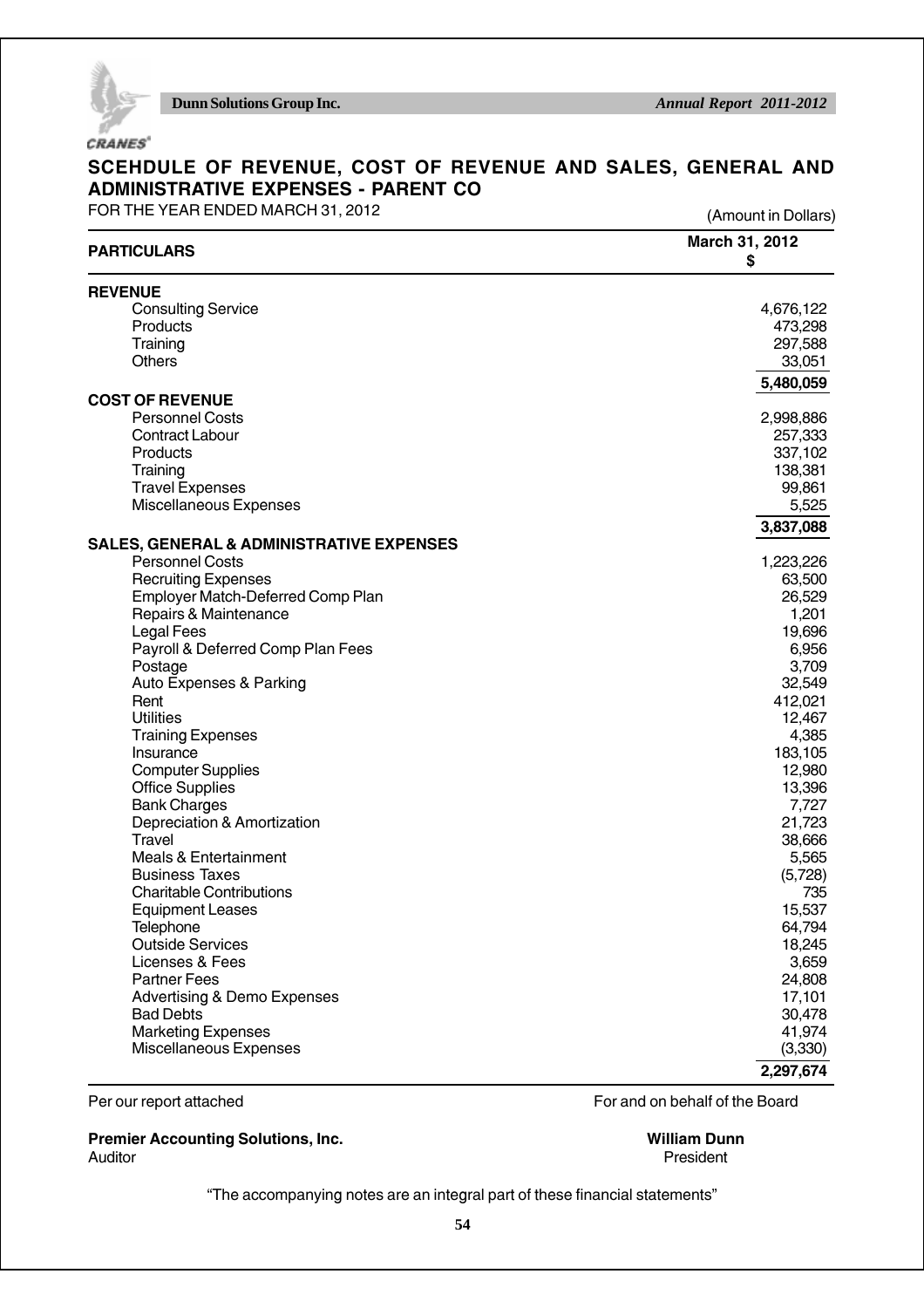

# SYSTAT SOFTWARE GmbH

## FINANCIAL STATEMENTS 2011 - 2012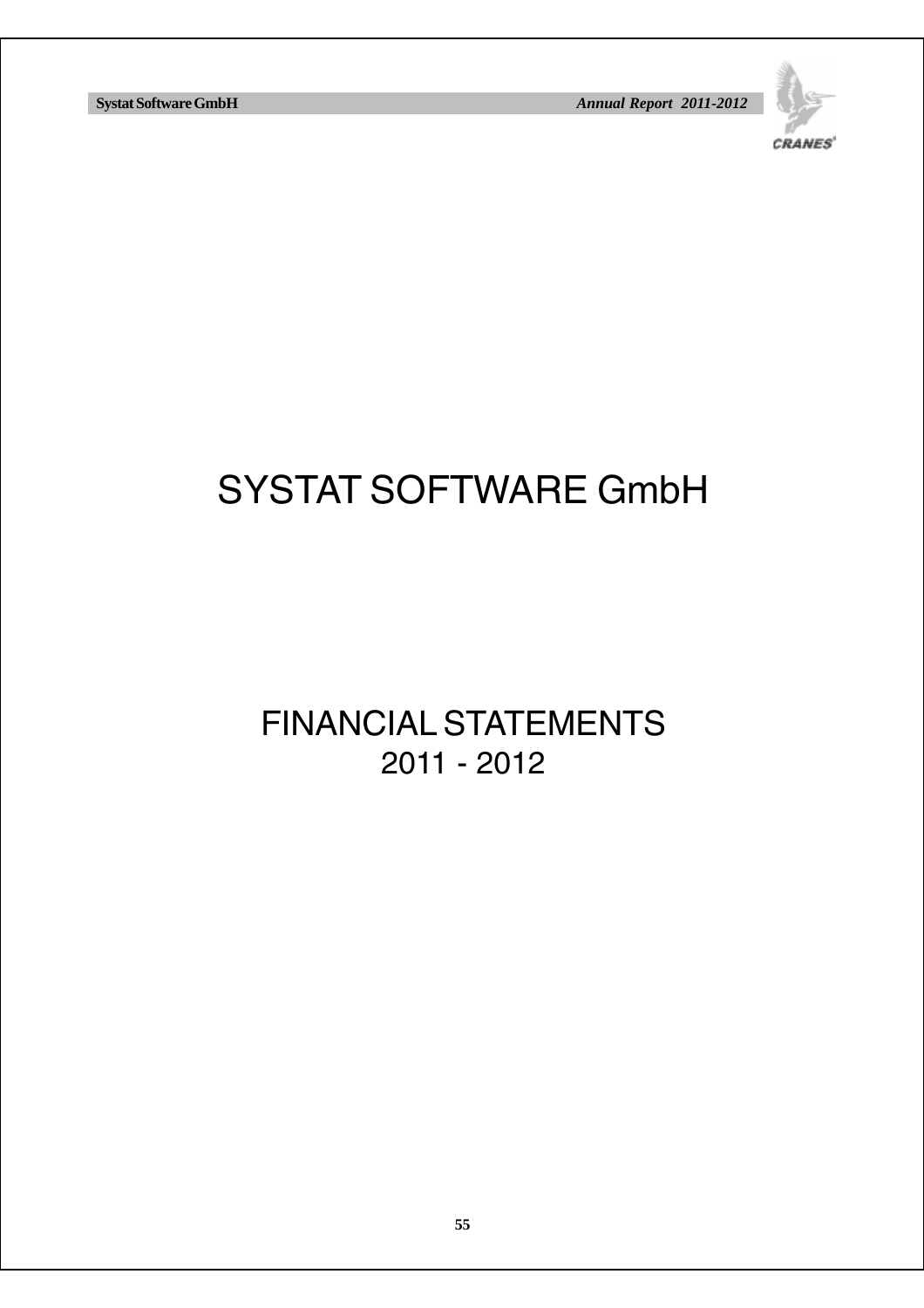

**CRANES** 

#### **A. Assignment and execution**

The General management of **Systat Software GmbH, Erkrath,** (hereinafter referred to as "Company")

engaged us to compile the annual financial statements as of March 31, 2012.

We have compiled the balance sheet and the statement of income and expenses from the books kept by us and prepared the notes to the financial Statements.

The performance of our engagement and our liability thereof including our liability in respect to third party claims, is based on the "General terms of Engagement for Wirtschaftsprüfer and WirtschaftsprüfungsgeseLschaften" dated January 1, 2002 and our special conditions dated January 1, 2001.

The company's management and the instructed staff have readily provided us with the necessary information and evidence requested. A letter of representation referring to the accounting and the consolidated financial statements has been provided to us.

#### **B. Certificate to the shareholder of Systat Software GmbH, Erkrath**

"We have compiled the accompanying statement of financial results of Systat Software GmbH, Erkrath, based on the books kept for the period ended March 31, 2012. This statement is the responsibility of the Company's Management and has been approved by the Board of Directors.

A review of the financial information contained in the accompanying statements consists principally of applying analytical procedures for financial data and making inquiries of persons responsible for financial and accounting matters. It is substantially less in scope than an audit conducted in accordance with the generally accepted auditing standards, the objective of which is the expression of an opinion regarding the financial statements taken as a whole. Accordingly, we do not express such an opinion.

Based on our compilation conducted as above, nothing has come to our notice that causes us to believe that the accompanying statement of financial results prepared in accordance with accounting standards and other recognised accounting practices and policies contains any material misstatement."

Düsseldorf, May 15, 2012

PricewaterhouseCoopers Aktiengesellschaft Wirtschaftsprüfungsgesellschaft

Eckard Winnacker **Ingeborg Steinbring**<br>
Steuerberater **Ingeborg Steuerberater** Steuerberaterin Steuerberaterin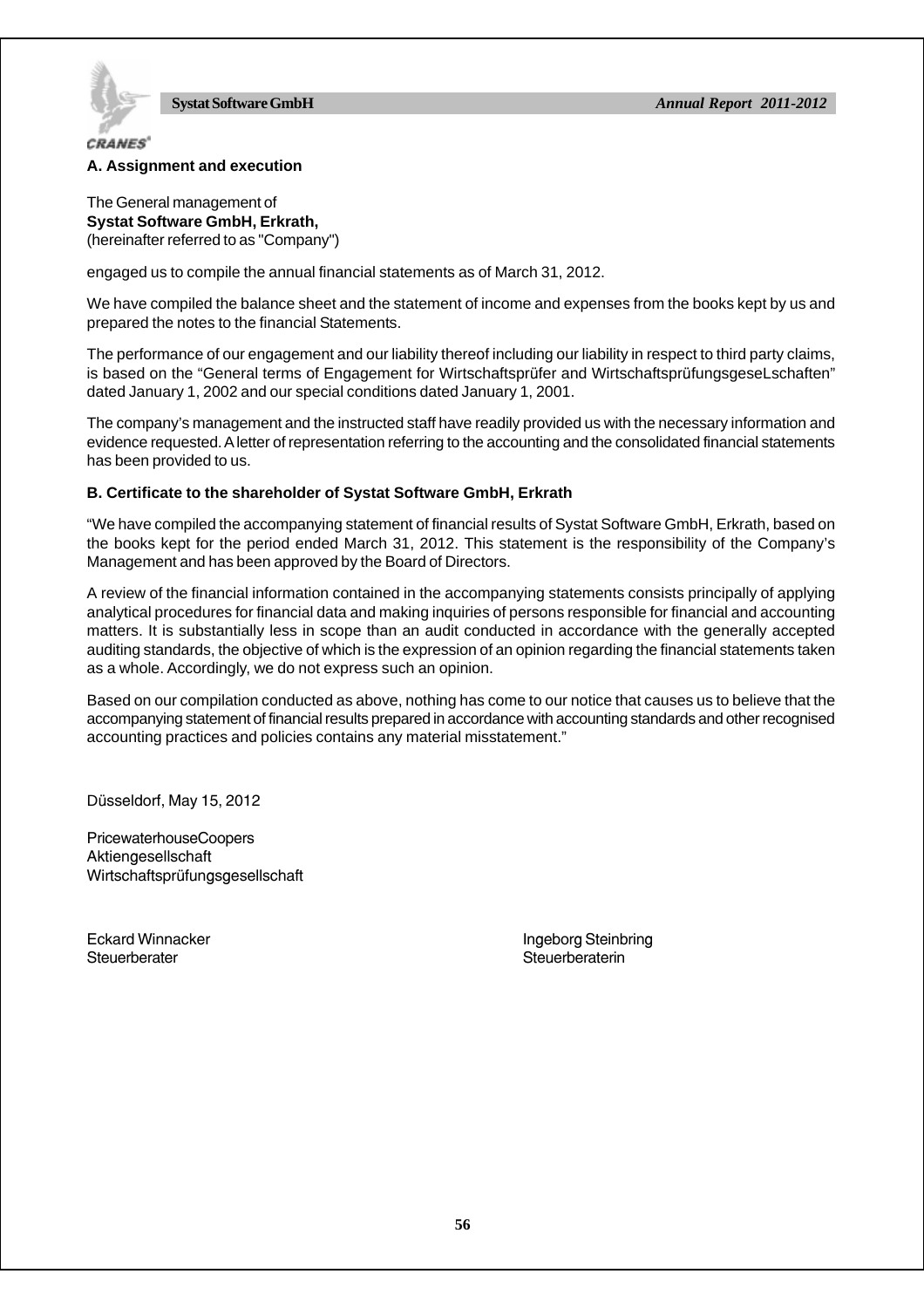

### **BALANCE SHEET**

**AS AT MARCH 31, 2012**

|           | <b>PARTICULARS</b>                                                                                                       | As at 31.03.2012 As at 31.03.2011 |               |
|-----------|--------------------------------------------------------------------------------------------------------------------------|-----------------------------------|---------------|
|           | <b>ASSETS</b>                                                                                                            |                                   |               |
| А.        | <b>Fixed assets</b>                                                                                                      | $\epsilon$                        | $\epsilon$    |
|           | Intangible assets<br>L.<br>Concessions, licences and similar rights and values and<br>licences to such rights and values | 6.00                              | 6.00          |
|           | II. Tangible assets<br>Other plant, factory and office equipment                                                         | 1,263.00                          | 660.00        |
|           | III. Financial assets<br>Participations                                                                                  | 18,433,137.39                     | 18,433,137.39 |
|           |                                                                                                                          | 18,434,406.39                     | 18,433,803.39 |
| <b>B.</b> | <b>Current assets</b>                                                                                                    |                                   |               |
|           | Receivables and other assets<br>$\mathbf{L}$                                                                             |                                   |               |
|           | 1. Trade receivables                                                                                                     | 241,525.34                        | 146,826.73    |
|           | 2. Receivables from affiliates                                                                                           | 937,984.24                        | 0.00          |
|           | 3. Other assets                                                                                                          | 56,480.09                         | 14,735.92     |
|           |                                                                                                                          | 1,235,989.67                      | 161,562.65    |
|           | II. Cash on hand, cash in banks                                                                                          | 16,253.92                         | 80,375.18     |
|           |                                                                                                                          | 1,252,243.59                      | 241,937.83    |
| C.        | <b>Prepaid expenses</b>                                                                                                  | 6,119.50                          | 5,944.67      |
|           | <b>TOTAL</b>                                                                                                             | 19,692,769.48                     | 18,681,685.89 |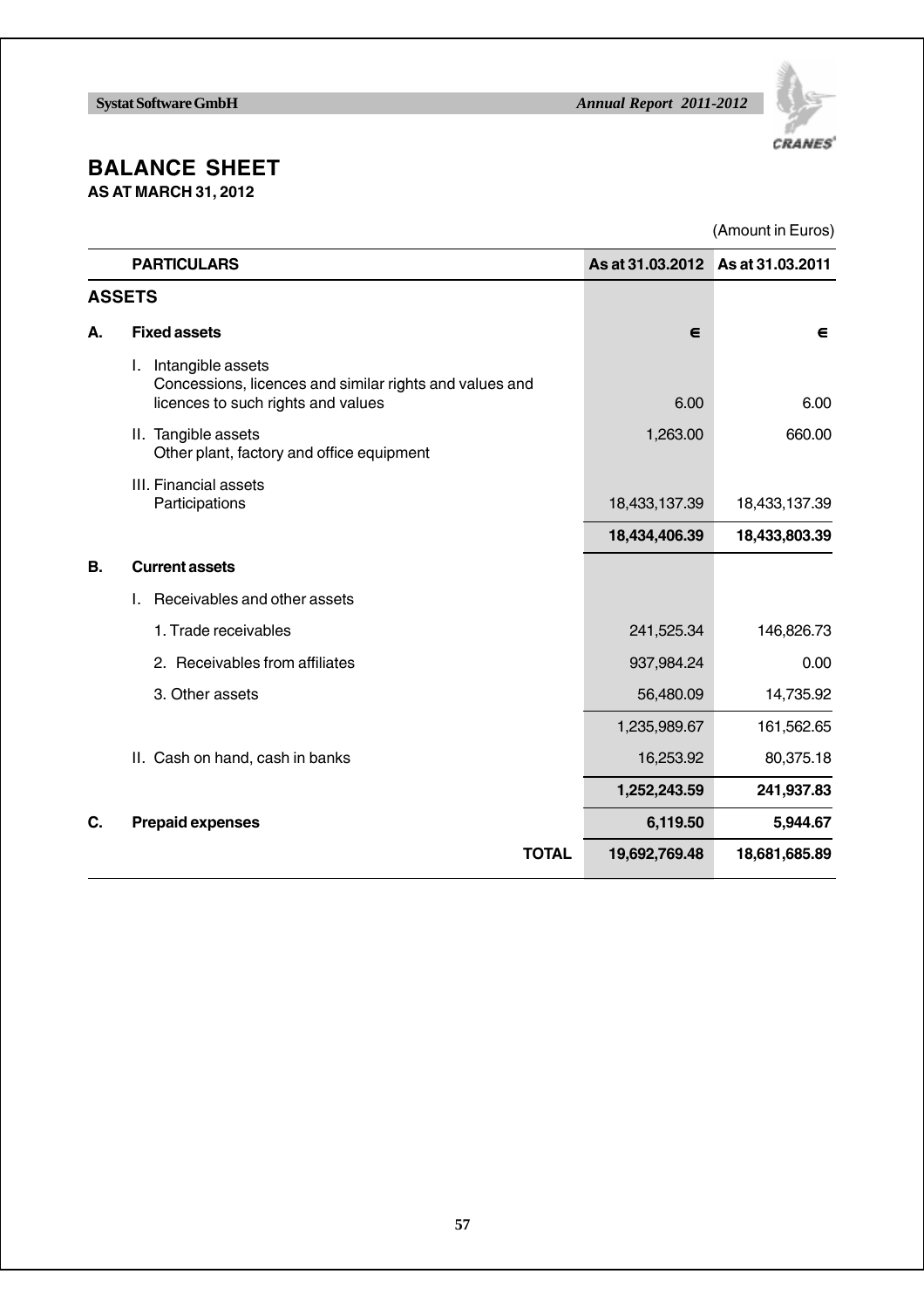

#### **CRANES BALANCE SHEET**

**AS AT MARCH 31, 2012**

|    | (Amount in Euros)                                                                                                                                                                                                                                                                                                                                                 |                  |                  |
|----|-------------------------------------------------------------------------------------------------------------------------------------------------------------------------------------------------------------------------------------------------------------------------------------------------------------------------------------------------------------------|------------------|------------------|
|    | <b>PARTICULARS</b>                                                                                                                                                                                                                                                                                                                                                | As at 31.03.2012 | As at 31.03.2011 |
|    | <b>EQUITY AND LIABILITIES</b>                                                                                                                                                                                                                                                                                                                                     |                  |                  |
| А. | <b>Equity</b>                                                                                                                                                                                                                                                                                                                                                     | $\epsilon$       | $\epsilon$       |
|    | I. Subscribed capital                                                                                                                                                                                                                                                                                                                                             | 25,000.00        | 25,000.00        |
|    | II. Capital reserve                                                                                                                                                                                                                                                                                                                                               | 8,559,870.50     | 8,559,870.50     |
|    | III. Accumulated loss brought forward                                                                                                                                                                                                                                                                                                                             | (909, 134.44)    | (553, 458.47)    |
|    | iv. Net income for the year / Net loss for the year                                                                                                                                                                                                                                                                                                               | 874,610.12       | (355, 675.97)    |
|    |                                                                                                                                                                                                                                                                                                                                                                   | 8,550,346.18     | 7,675,736.06     |
| В. | <b>Accruals</b>                                                                                                                                                                                                                                                                                                                                                   |                  |                  |
|    | 1. Tax accruals                                                                                                                                                                                                                                                                                                                                                   | 38,580,00        | 0.00             |
|    | 2. Other accruals                                                                                                                                                                                                                                                                                                                                                 | 38,333.00        | 56,708.99        |
|    |                                                                                                                                                                                                                                                                                                                                                                   | 76,913.00        | 56,708.99        |
| C. | <b>Liabilities</b>                                                                                                                                                                                                                                                                                                                                                |                  |                  |
|    | 1. Trade accounts payable<br>(thereof with a residual term of up to one year<br>$\in$ 160,299.58; prior year $\in$ 169,805.80)                                                                                                                                                                                                                                    | 160,299.58       | 169,805.80       |
|    | 2. Liabilities against affiliated companies<br>(thereof with a residual term of up to one year<br>$\in$ 268,750.00; prior year $\in$ 238,750.00)                                                                                                                                                                                                                  | 268,750.00       | 238,750.00       |
|    | 3. Other liabilities<br>(thereof with a residual term of up to one year<br>$\in$ 10,475,077.13; prior year $\in$ 10,390,120.43)<br>(there of for taxes $\in$ 15,536.14; prior year $\in$ 8,991.71)<br>(thereof for social security $\in$ 0.00; prior year $\in$ 1,295.66)<br>(thereof against shareholder $\in$ 10,441,175.64;<br>prior year $\in$ 10,378,902.23) | 10,475,077.13    | 10,390,120.43    |
|    |                                                                                                                                                                                                                                                                                                                                                                   | 10,904,126.71    | 10,798,676.23    |
| D. | <b>Deferred income</b>                                                                                                                                                                                                                                                                                                                                            | 161,383.59       | 150,564.61       |
|    | <b>TOTAL</b>                                                                                                                                                                                                                                                                                                                                                      | 19,692,769.48    | 18,681,685.89    |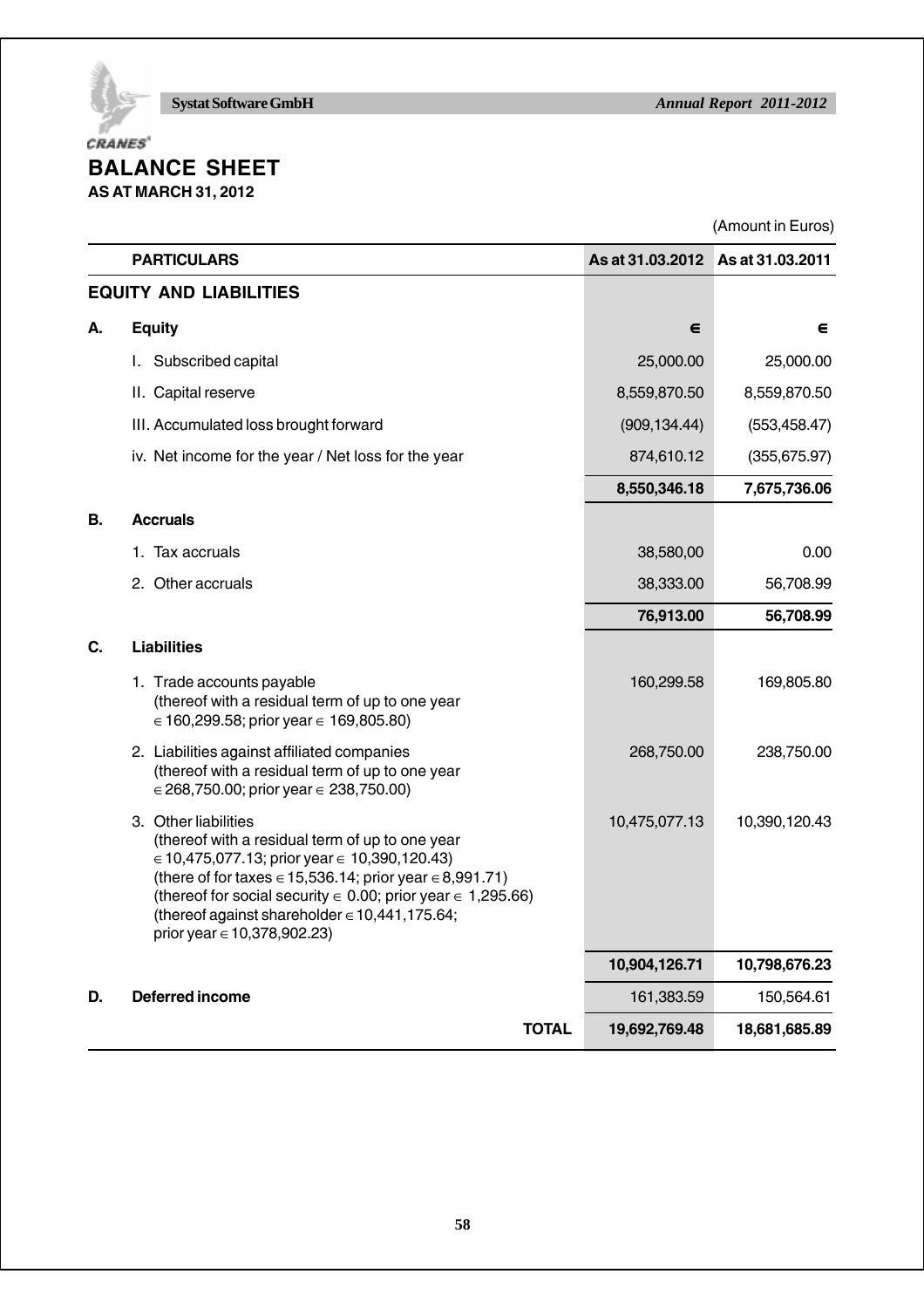

(Amount in Euros)

### **INCOME STATEMENT**

**FOR THE PERIOD APRIL 1, 2011 TO MARCH 31, 2012**

| <b>PARTICULARS</b>                                                                                                   | 2011/2012     | 2010/2011     |
|----------------------------------------------------------------------------------------------------------------------|---------------|---------------|
|                                                                                                                      | $\epsilon$    | $\in$         |
| 1. Sales                                                                                                             | 930,568.03    | 929,616.88    |
| 2. Other operating income                                                                                            | 534.18        | 27.29         |
| 3. Cost of materials                                                                                                 |               |               |
| a) Cost of raw materials, consumables and supplies and<br>of purchased merchandise                                   | (322, 680.76) | (297, 220.43) |
| b) Cost of services                                                                                                  | (1,926.39)    | (1,330.46)    |
| 4. Personnel expenses                                                                                                |               |               |
| a) Wages and salaries                                                                                                | (304, 672.26) | (338, 893.67) |
| b) Social security and pension cost<br>(thereof for old-age-pensions<br>$\in$ 2,100.00; prior year $\in$ 2,625.00)   | (54,969.22)   | (63, 336.96)  |
| 5. Depreciation on intangible assets and tangible assets                                                             | (390.91)      | (253.00)      |
| 6. Other operating expenses                                                                                          | (212, 302.65) | (233, 239.91) |
| 7. Income due to profit and loss absorption agreement                                                                | 986,271.42    | 0.00          |
| 8. Interest and similar expenses<br>(thereof to affiliated companies<br>$\in$ 92,273.41; prior year $\in$ 62,597.83) | (92, 278.31)  | (350,906.70)  |
| 9. Result from ordinary activities                                                                                   | 928,153.13    | (355, 536.96) |
| 10. Taxes on income                                                                                                  | (53,543.01)   | 0.00          |
| 11. Other taxes                                                                                                      | 0.00          | (139.01)      |
| 12. Net income for the year / Net loss for the year                                                                  | 874,610.12    | (355, 675.97) |
|                                                                                                                      |               |               |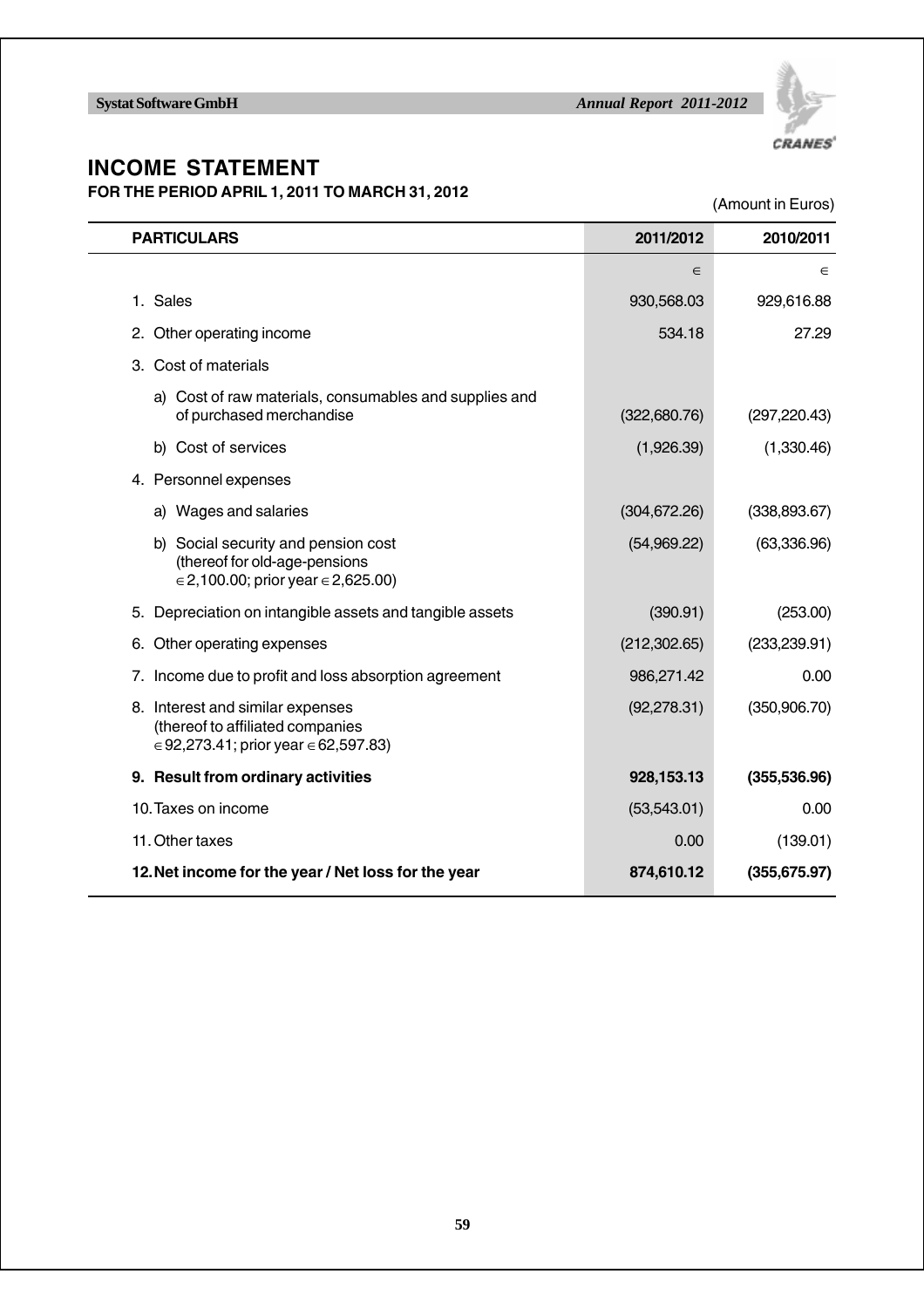

#### *CRANES* **NOTES AS OF MARCH 31, 2012**

#### **I. General Information**

As of the balance sheet date March 31, 2012 the company is classified as small-sized corporation for the purposes of Sections 267 of the German Commercial Code (HGB).

The annual financial statements are prepared in accordance with the accounting regulations applicable for corporation of the German Commercial Code (HGB), with due consideration being given to the law relating to limited liability companies (GmbHG) and also in accordance with the rules of the articles of incorporation of the company.

The company takes advantage of the size-related exemptions set out in Sections 274a and 288 (1) HGB.

The income statement has been prepared using the type of expenditure format.

The financial year starts on April 1 and ends as of March 31.

#### **II. Accounting and valuation methods**

The following explained accounting and valuation methods have been applied:

**Fixed assets** are evaluated at purchase cost less systematical depreciation using the straightline method.

The **financial assets** contain the 100% participation in Cubeware GmbH, Rosenheim, at acquisition costs.

**Trade receivables** and **other assets** have been recorded at nominal value and are due within twelve months.

**Cash on hand, cash in bank** are valued at nominal value.

**Prepaid expenses** cover expenses for a certain time after the balance sheet date, which have already been paid before the balance sheet date.

**Accruals** were established under consideration of recognisable risk and were calculated in accordance with reasonable business principles at their redemption values.

The liabilities are valued based upon their redemption amounts.

**Deferred income** has been posted for revenues concerning a certain period after the balance sheet date.

#### **III. Other information**

#### **1. Participations**

As of March 31, 2012 the company held participations as follows :

|                                                    | <b>Shares</b><br>$\%$ | <b>Equity</b><br>Te | Net income<br>of 2012<br>Τ∈ |
|----------------------------------------------------|-----------------------|---------------------|-----------------------------|
| Cubeware GmbH, Rosenheim (closing date 31.03.2012) | 100                   | 36                  | 27                          |

According to the shareholders resolution dated March 16, 2012 and Notarial deed as of March 19, 2012 a profit & loss agreement has been enforced which was noted in the Commercial Register of Traunstein on March 21, 2012.

#### **2. Shareholder**

The company is a wholly-owned subsidiary of Cranes Software International Limited, Bangalore/ India.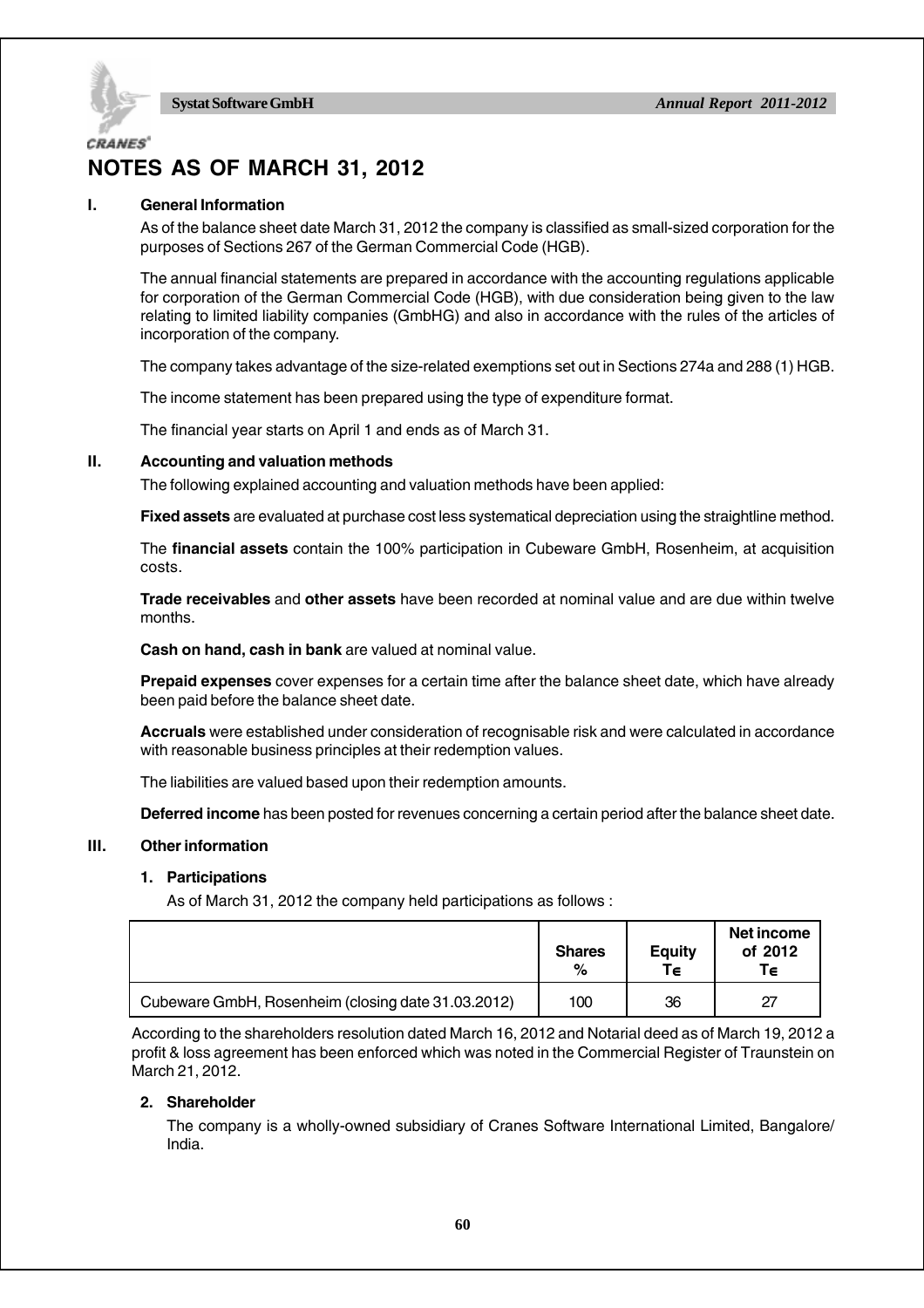

#### **3. General Managers**

During the financial year 2011-2012 the general management was performed by Mr. Saligram Rajashekar Suresh, Munich.

#### **4. Consolidated Accounts**

The company is included into the consolidated accounts of Cranes Software International Limited, Bangalore/India. The parent company, which prepares the consolidated accounts for the greatest group of companies is Cranes Software International Limited, Bangalore/India.

#### **5. Appropriation of Result**

It was recommended to the shareholder to carry forward the net income for the year 2012 to new account.

Erkrath, in May 2012

The Management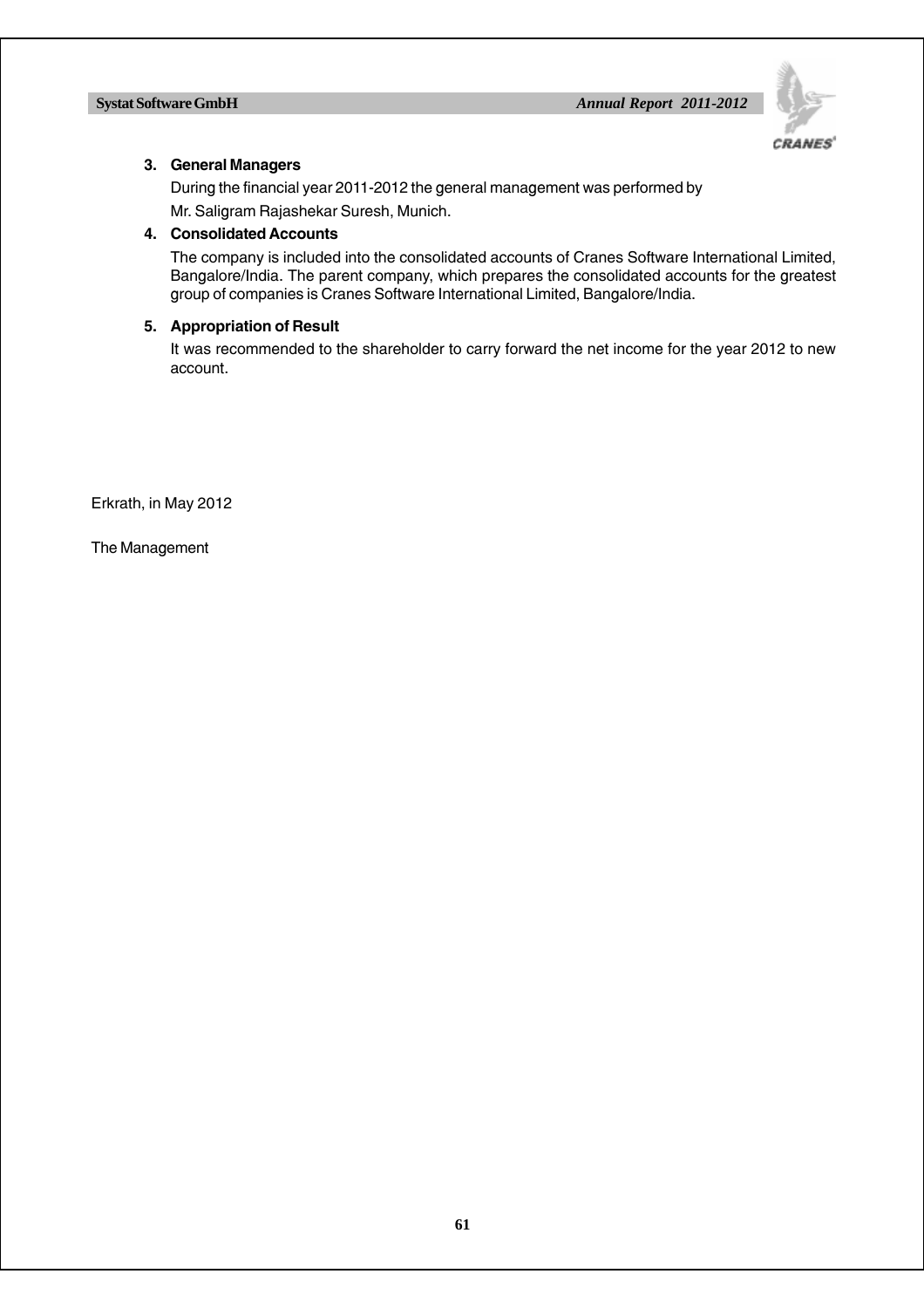

**Systat Software GmbH**

#### (Transtator's notes are in square brackets) **GENERAL ENGAGEMENT TERMS** for

#### Wirtschaftsprufer an Wirtschaftsprufungsgesellschaften (German Public Auditors and Public Audit firms) as of Januray 1, 2002

This is an English translation of the German text, which is the sole authoritative version

#### **1. Scope**

- 1) Those engagement terms are applicable to contracts between Wirtschaftsprufer (German Public Auditors) or Wirischaftsprufungsgesellschaften (German Public Audit Firms) (Hereinafter Collectively referred to as the 'Wirtschaftspruter') and their clients for audits, Consulting and other engagements to the extent that something else has not been expressly agreed to in ariting or is not compulsory due to legal requirements.
- 2) If, in an individual case, as an exception contractual realtions have also been established between the Wirtschaftsprufer and persons other than the client, the proviosions of No. 9 below also apply to such third parties.

#### **2. Scope adn performance of the engagemetn**

- 1) Subject of the Wirtschaftsprufer's engagement is the performance of agreed services not a particular economic result. The engagement is performed in accordance with the Grundsatze ordnungsmabiger Berufsusubung (Standards of proper professional Conduct). The Wirtschaftsprufer is entitled to use qualified persons to conduct the engagement.
- 2) The application of foreign law requires except for financial attestation engagements an express written agreement.
- 3) The engagement does not extend -to the extent it is not directed thereto to an examination of the issue of whether the requirements of tax lawa or special regulations, such as for example, laws on price controls, laws lirniting pompetition and Bewirtschaftugsrecht (laws controling certain aspects of specific business operations) were observed; the same applies tothe determination as to whether subsidies, allowances or other bonelits may be claimed. The performance of an engagement encompasses auditing procedures aimed at the detection of the defaication of books and records and other irrgularities only if during the conduct of audits grounds therefor arise or this has been expressly agreed to in writing
- 4) if the legal position changes subsequent to the issuance of the final professional statement, the Wirtschaftsprufer is not obliged to inform the client of changes of any consequences resulting therefrom.

#### **3. The Client's duty to inform**

- 1) The client must ensure that the Wirtschaftsprufer even without his special equest is provided, on a timely basis, with all supporting documents and records required for and is informed of all events and circumstances which may be significant to the performance of the engagement. This also applies to those supporting documents and records. events and circumstances which first become known during the Wirtschaftsprufer's work.
- 2) Upon the Wirtschaftsprufer's request, the client must confirm in a written statement drafted by the Wirtschaftsprufer that the supporting documents and records and the information and explanations provided are complete.

#### **4. Ensuring Independence**

The Client guarantees to refrain from everything which may endanger the independence of the Wirtschaftsprufer's staff. This particularly applies to offers of employment and offers to undertake engagements on one's own account.

#### **5. Reporting and Verbal information**

In the Wirtschaftsprufer is required to present the results of his work in writing. only that written presentation is authoritative. For audit engagements the long inform report should be submitted in writing to the extent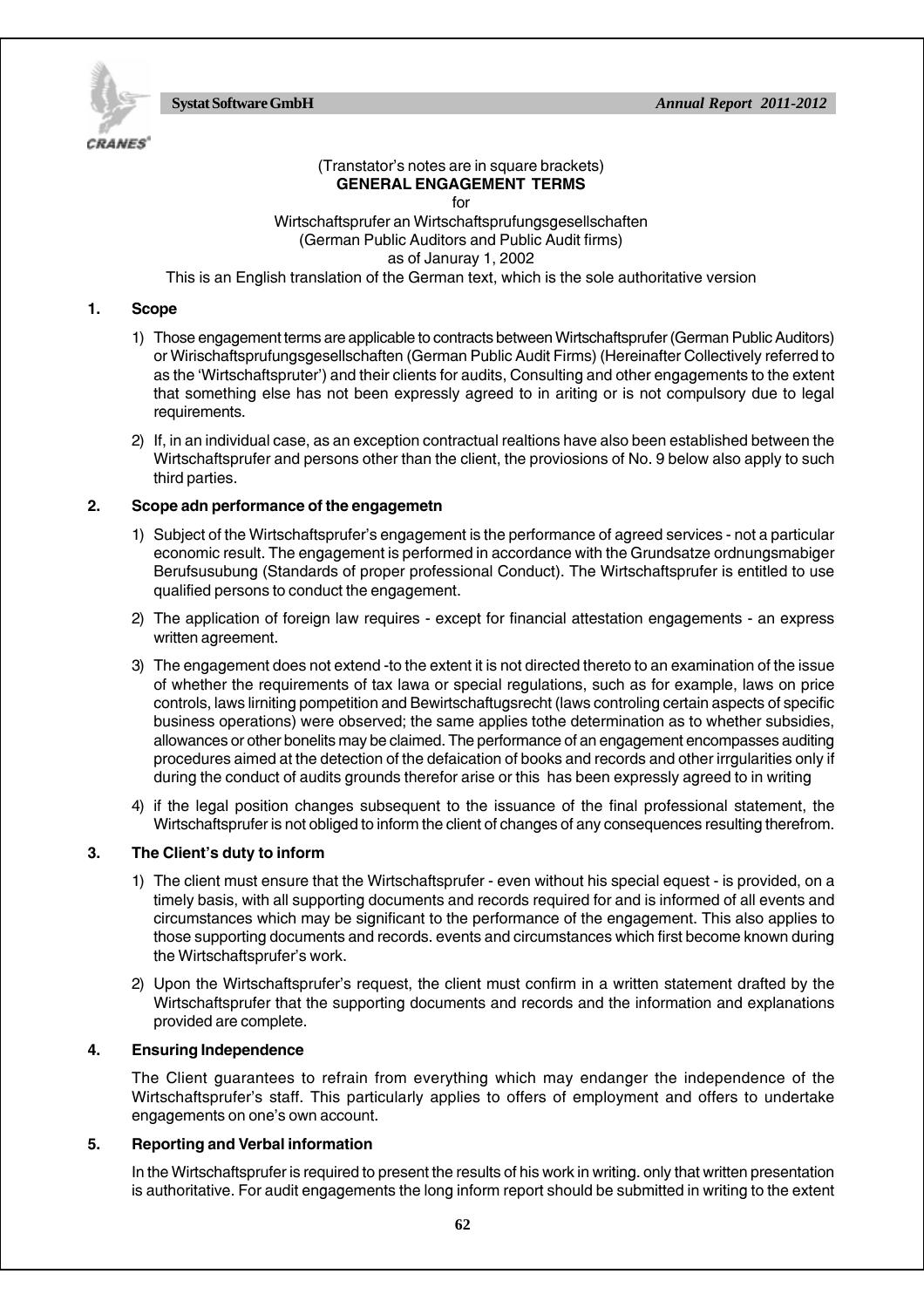*Annual Report 2011-2012*



that nothing else has been agreed to. Verbal statements and information provided by the Wirtschaftsprufer's staff beyond the engagement agreed to are never binging.

#### **6. Protection of the Wirtschaftsprufer's intellectual property**

The client quarantees that expert opinions, organizational charts, drafts, sketches, schedules and calculations - expecially quantity and cost computations - prepared by the Wirtschaftsprufer within the scope of the engagement will be used only for his own purposes.

#### **7. Transmission of the Wirtschaftsprufer's professional statement**

- (1) The transmission of a Wirtschaftsprufer's professional statements (long-form reports. Expert opinions and the like) to a third party requires the Wirtschaftsprufer's written consent to the extent that the permission to transmit to a certain third party does not result from the engagement terms. The Wirtschaftsprufer is liable (within the limits of No. 9) towards third parties only if the prerequisiter of the first sentence are given.
- (2) The use of the Wirtschaftsprufer's professional statements for promotional purposes is not permitted: an ingringement entities the Wirtschaftsorufer to immediately cancel all engagements not yet conducted for the client.

#### **8. Correction of deficiencies**

- (1) Where ther are deficiencies, the client is entitled to subsequent fulfillment (of the contract). The client may demand a reduction in fees or the cancellation of the contract only for the failure to subsequently fulfill (the contact); if the engagement was awarded by a person carrying on a commercial business as part of that commercial busines, a government-owned legal person under public law or a special government-owned fund under public law, the client may demand the cancellation of the contract only if the services rendered are of no interest to him due to the failute to subsequently fulfill (the contract) No. 9 applies to the extent that claims for damages exist beyond this.
- (2) The client must assert his claim for the correction of deficiencies in writing without delay. claims pursuant to the first paragraph not arising from an intensional cort cease to be enforceable one year after the commencement of the statutory time limit for enforcement.
- (3) Obvious deficiencies. such as typing and arithmedical errors and formade mangel (deficiencies associated with technicalities) contained in a Wirtschaftsprufer's professional statements (long-form reports, expert opinions and the like) may be corrected - and also be applicable versus third parties by the Wirtschaftsprufer at any time. Errors which may call into question the conclusions contained in the Wirtschaftsprufer's professional statements entitle the Wirtschaftsprufer to withdraw - also versus third parties - such statements. In the cases noted the Wirtschaftsprufer should first hear the client, if possible.

#### **9. Liability**

- (1) The liability limitation of \$ ("Article") 323 (2) ("paragraph 2") HGB ("Handelsgesetzbuch": Gorman Commercial Code) applies to statutory audits required by law.
- (2) Liability for negligence: An individual case of Damages

If neither No. 1 is applicable nor a regulation exists in an indivisual case. Pursuant to \$ 54a (1) No.2 WPO ("Wirtschaftspruferordnung". Law regulating the Profession of Wirtschaftspruter) the liabliltity of the Wirtschaftsprufer for Claims of Compensatory damages of any kind - except for damages resuiting from injury to life, body or health - for an individual case of damages resuiting from negligence is limted to E 4 million, this alaso applies if liability to a person other than the client shoudl be established. An individual vase of damages also exists in relation to a uniform damage arising from a number of breaches of duty. The individual vase of damages encompasses all consequences from a breach of duty eithouttaking into account whether the damages occurred in one year or in a number of successibe years,. In this case multiple acts or omissions of acts based on a similar source of error or on a source of error of an equivalent nature are deemed to be a uniform breach of duty if the matters in question are legally or economically connected to one another. In this event the claim against the Wirtschaltsprufer is milited to E 5 million. The limitation to the fivefold of the minimum amount insured does not apply to compulsory audits required by law.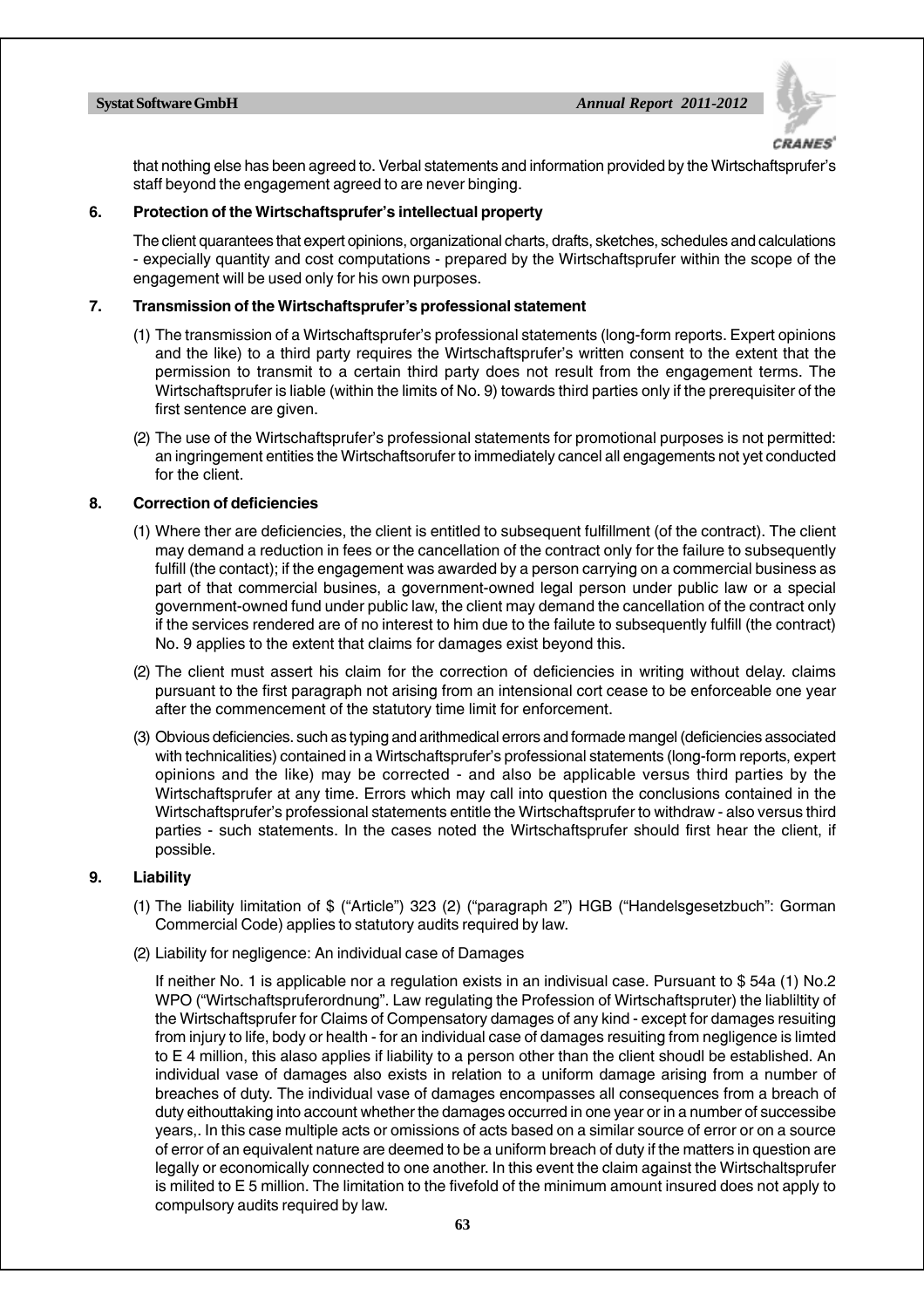

#### *CRANES*

#### (3) Preclusive deadlines

A compensatory damages claim may only be lodged within a preclusive deadline of one year of the rightful claimant having become aware of the damage and of the event giving rise to the claim - at the very latest. however. within 5 years subsequent to the event giving rise to the claim. The claim expires if legal action is not taken within a six month deadline subsequent to the written refusal of accesplance of the indemnity and the client was informed of this consequence.

The right to assert the bar of the preclusive deadline remains unaffected. Sentences 1 to 3 also apply to legally required audits with statutory liability limits.

#### **10. Supplementary provisions for audit engagements**

- (1) A subsequent amendment or abridgerment of the financial statements or management report audited by a Wirtschaftsprufer and acompanied by an auditor's report requires the writtedn consent of the Wirtschaftsprufer even if these documents are not published. If the Wirtschaftsprufer has not issued an auditor's report, a reference to the audit conducted by the Wirtschaftsprufer in the management report or elsewhere specified for the general public is permitted only with the Wirtschaftspruter's written consent and using the wording authorized by him.
- (2) If the Wirtschaftsprufer revokes the auditor's report, it may no longer be used. if the client has already made use of the auditor's report. he must announce its revocation upon the Wirtschaftsprufer's request.
- (3) The client has a right to 5 copies of the long-form report Additional copies will be charged for separately

#### **11. Supplementary provisions for assistance with tax matters**

- (1) When advising on an individual tax issue as well as when furnishing continucus tax advice. the wirtschftsprufer is entitle to assume that the facts provided by the client - especially numerical disclosures - are correct and complete; this also applies to bookkeeping engagements. Neverthliess, he is obliged to inform the client of any eerors he ahs discovered.
- (2) The tax consulting engagements does not encompass procesures required to meet deadlines. unless the Wirtschaltschaftsprufer has explicitly accepted the engagement for this in thsievent the client must proved the wirtschaftsprufer, ona timely bases, all supporting documents and records - especially tax assessments - material to meeting the deadlines, so that the Wirtschaftspruter has an appropriate time period available to work therewith.
- (3) In the absence of other written agreements, continuous tax advice encompasses the following work during the contract period:
	- a) Preparation of annual tax returns for income tax, corporation tax and business tax, as well as net worth tax returns on the basis of the annual financial statements and other schedules and ecidence required for tax purposes to be submitted by the client
	- b) Exmination of tax assessments in raltion to the taxes mentioned in (a)
	- c) Negotiations with tax authorities in connectioin with the returns and assessments mentioned in (a) and (b)
	- d) Particupation in tax audits and evaluation of teh results of tax audits with respect to the taxes mentioned in (a)
	- e) Participation in Einspructis und beschwerdevertahren (appeals and complaint procedures) with respect to the taxes mentioned in (a).

In the atore-mentaioned work the Wirtschaftspruter takes material published legal decisions and administrative interpretations into account.

(4) If the Wirtschaftsprufer receives a fixed fee for continuous tax advice, in the absence of other written agreements the work mentioned under paragraph 3 (d) and 9e) will be charged separately.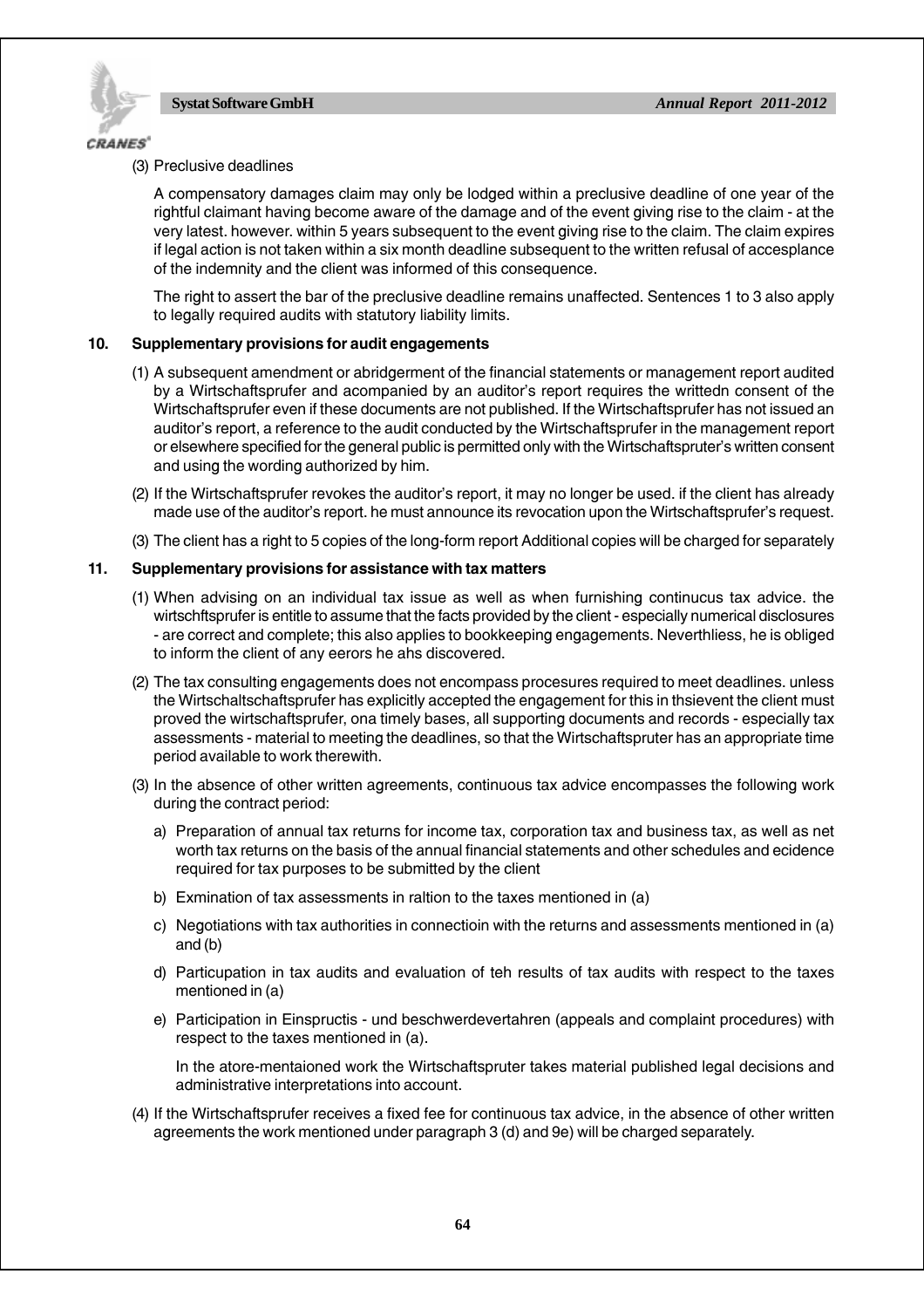

- (5) Services with respect to special individual issued for income tax, corporate tax, business tax, valuation procedures for property and net worth taxation, and net worth tax as well as all issues in relation to sales tax, wages tax, other taxes and dues require a special engagement. This also applies to :
	- a) the treatmetn of nonrocurring tax matters, e.g. in the field of estate tax, capital transactions tax, real estate acquisition tax
	- b) Participation and representation in proceedings before tax and administrative courts and in criminal proceedings with respect to taxes, and
	- c) the granting of advice and work with respect to expert opinions in connection with conversions of legal form, mergers, capital increases and reductions, financial reorganizations, admission and retirement of partners of shareholders. sale of a business, liquidations and the like.
- (6) To the extent that the annual sales tax return is aceepted as additional work, this does not include the review of any special accounting prerequisities nor of the issue ad to whether all potential legal sales tax reductions have been claimed. No guarantee is assumed for the completeness of the supporting documents and records to validate the deduction of the input tax credit.

#### **12. Confidentiality towards third parties and data security**

- (1) Pursuant to the law the Wirtschaftspruter is obliged to treat all facts that he comes to know in connection with his work as confidential, irrespective of whether theses concern the client himself or his business associations, unless the client releases him from this obligation.
- (2) The Wirtschaftsprufer may only relases long-form reports. export opinions and other written statements on the results of his work to third parties with the consent of his client.
- (3) The Wirtschaftsprufer is entitled within the purposes stipulated by the client to process personal data entrusted to him or allow them to be processed by third parties.
- **13.** Default of acceptance and lack of cooprtation on the part of the client if the client defaults in accepting the services offered by the Wirtschaftsprufer or if the client does not provide the addistance incumbent on him pursuant to No. 3 or otherwise, the Wirtschaftsprufer is entitled to cancel the contract immediately. The Wirtschaftsprufer's right to compensation for additional expenses as well as for damages caused by the default or the lack of assistance is not affected, even if the Wirtschaftsprufer does not exercise his right to cancel.

#### **14. Remuneration**

- (1) In addition tohis claims for fees or remuncration, the Wirtschaftsprufer is entitled to reimbursement of his outlays: sales tax will be billed separately. He may claim appropriate advances for remumeration and reimbursement of outlays and make the rendering of his services dependent upon the complete satistaction of his claims. Multiple clients awarding engagements are jointly adn severally liable.
- (2) Any set off against the Wirtschaftspruter's claims for remuncration and reimbursement of outlays is permitted only for undisputed claims or claims determined to be legally valid.

#### **15. Retention and return of supporting documentation and records**

- (1) The Wirtschaftsprufer retains, for ten years, the supporting documents and records in connection with the completion of the engagement - that had been provided to him adn that he has prepared himself - as well as the correcspondence withrespect to the engagement.
- (2) After the settlement of his claims arising from the engagement, the Wirtschaftsprufer, upon the request of the client, must return all supporting documents and records obtained from him or for him by reason of his work on the engagement. This does not. however. apply to correspondence exchanged between the Wirtschaftsprufer and his client and to any documents of which the client already has the original or a copy. The Wirtschaftsprufer may prepare and retain copies or photocopies of supporting documents and records which he returns to the client.

#### **16. Applicable law**

Only German law applies to the engagement, its conduct and any claims arising therefrom.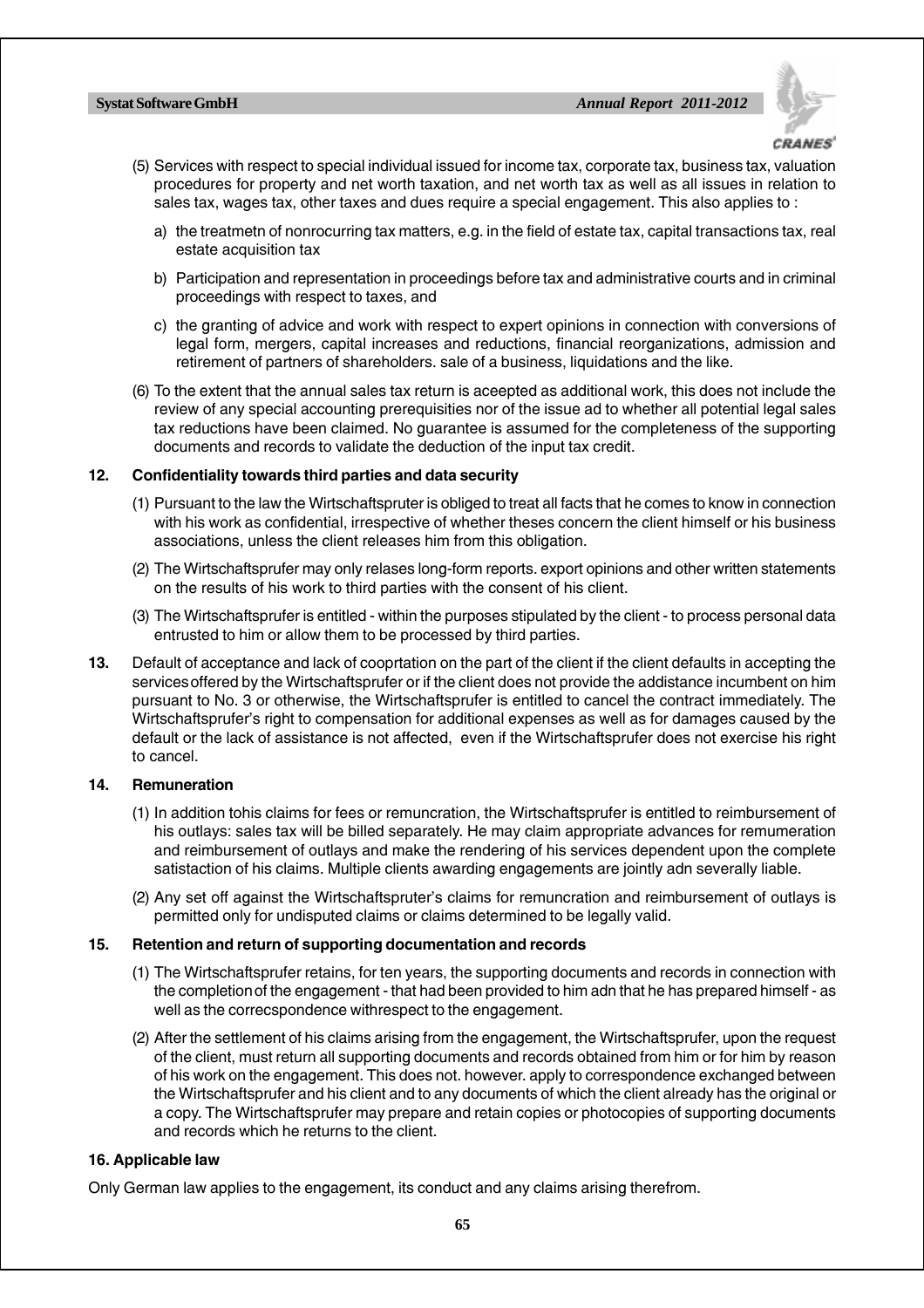

**Systat Software GmbH**

#### **SPECIAL CONDITIONS**

Goverming the Raising of the Limit of Liability defined in the General Terms of Engagement for Wirtschaftsprufer and Wirtschaftsprufungsgesellschaften as amended January 1, 2001

Instead of the lower liability limit for single cases defined in section 9 (2) of the enclosed General Terms of Engagement a uniform limit of Euro 10 million shall apply.

Where the Client is of the opinion that the engagement involves a risk significantly in excess of Euro 10 million, we are prepared to raise the limit on our liability to a reasonable amount in ex-change for an adequate increase in our fees, provided that insurance cover can be obtained.

The above shall not apply where a higher or lower limit on liability for professional services if prescribed by law, e.g. for a statutory audit.

Where a loss is due to several causes, we shall be liable only if our negligence or the negligence of our staff has contributed to the loss, and only for the proportion of the loss corresponding to the extent of such contribution, subject to the agreed limit on our liability; this provision shall apply in particular to all engagements to be performed jointly with other members of the profession.

In addition to section 7 (1) of teh General Terms of Engagement we point out that a limitation of our liability agreed with our client will also apply to any third party who is affected by the engagement.

Exclusive place of jurisdiction for any action or other legal proceedings arising out of or in connection with this engagement shall be the court competent for the office in charge for this engagement.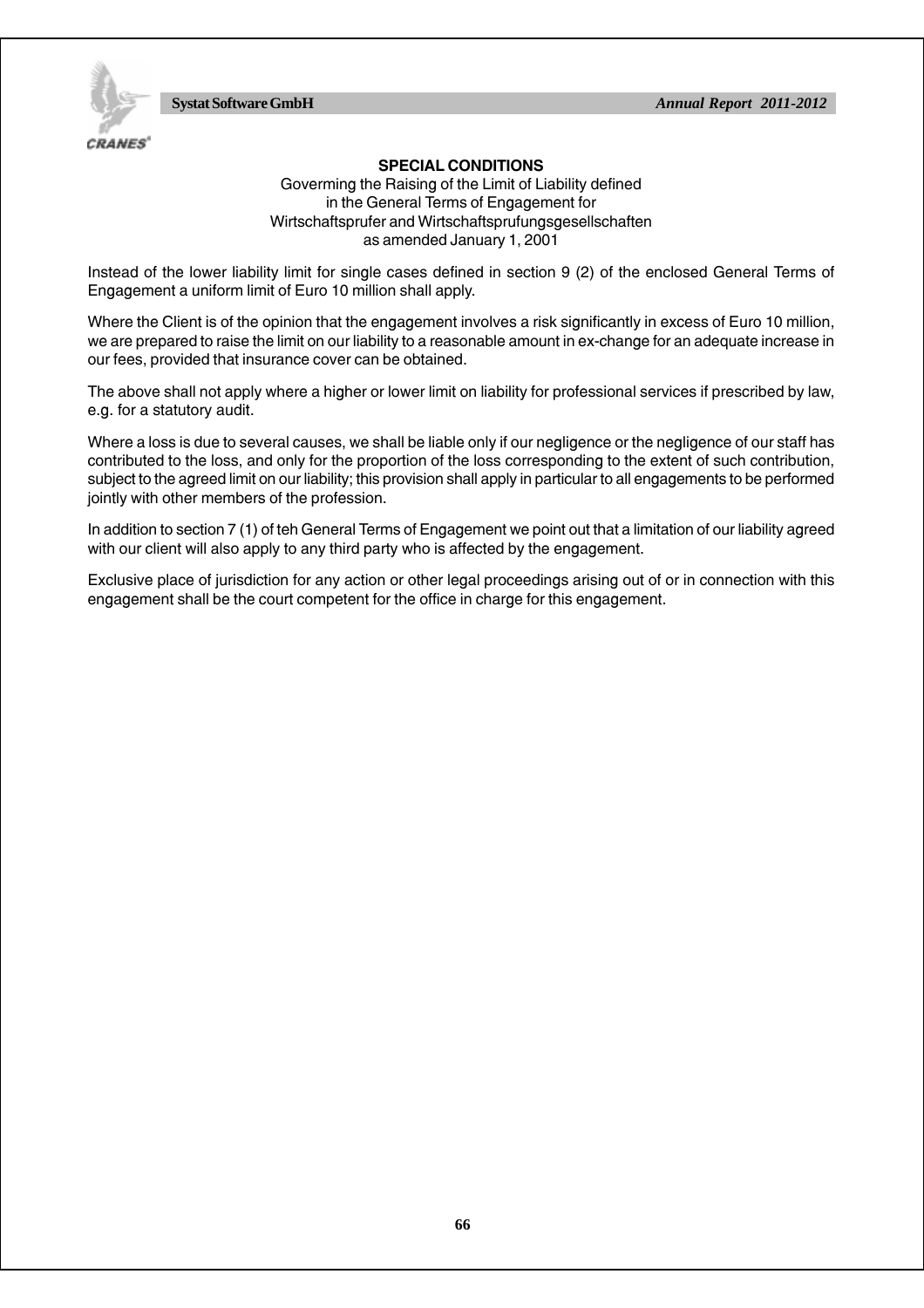*Annual Report 2011-2012*



#### **A. Assignment and execution**

The General management of **Systat Software GmbH, Erkrath,** (hereinafter referred to as "company")

engaged us to compile the annual group consolidation as of March 31, 2012.

We have compiled the consolidated balance sheet and the consolidated statement of income and expenses from the books kept by Cubeware GmbH, Rosenheim, and by us.

The performance of our engagement and our liability thereof including our liability in respect to third party claims, is based on the "General terms of Engagement for Wirtschaftsprüfer and WirtschaftsprüfungsgeseLschaften" dated January 1, 2002 and our special conditions dated January 1, 2001.

The company's management and the instructed staff have readily provided us with the necessary information and evidence requested. A letter of representation referring to the accounting and the consolidated financial statements has been provided to us.

#### **B. Certificate to the shareholder of Systat Software GmbH, Erkrath**

"We have compiled the accompanying consolidated balance sheet and consolidated income statement of Systat Group, Erkrath, based on the books kept by Cubeware GmbH, Rosenheim, and we keep for the period ended March 31, 2012. These compilation is the responsibility of the Company's Management and has been approved by the Board of Directors.

A review of the financial information contained in the accompanying statements consists principally of applying analytical procedures for financial data and making inquiries of persons responsible for financial and accounting matters. It is substantially less in scope than an audit conducted in accordance with the generally accepted auditing standards, the objective of which is the expression of an opinion regarding the financial statements taken as a whole. Accordingly, we do not express such an opinion.

Based on our compliation conducted as above, nothing has come to our notice that causes us to believe that the accompanying statement of financial results prepared in accordance with accounting standards and other recognised accounting practices and policies contains any material misstatement."

Düsseldorf, May 18, 2012

PricewaterhouseCoopers **Aktiengesellschaft** Wirtschaftsprüfungsgesellschaft

Eckard Winnacker **Ingeborg Steinbring**<br>
Steuerberater **Ingeborg Steinbring**<br>
Steuerberaterin Steuerberaterin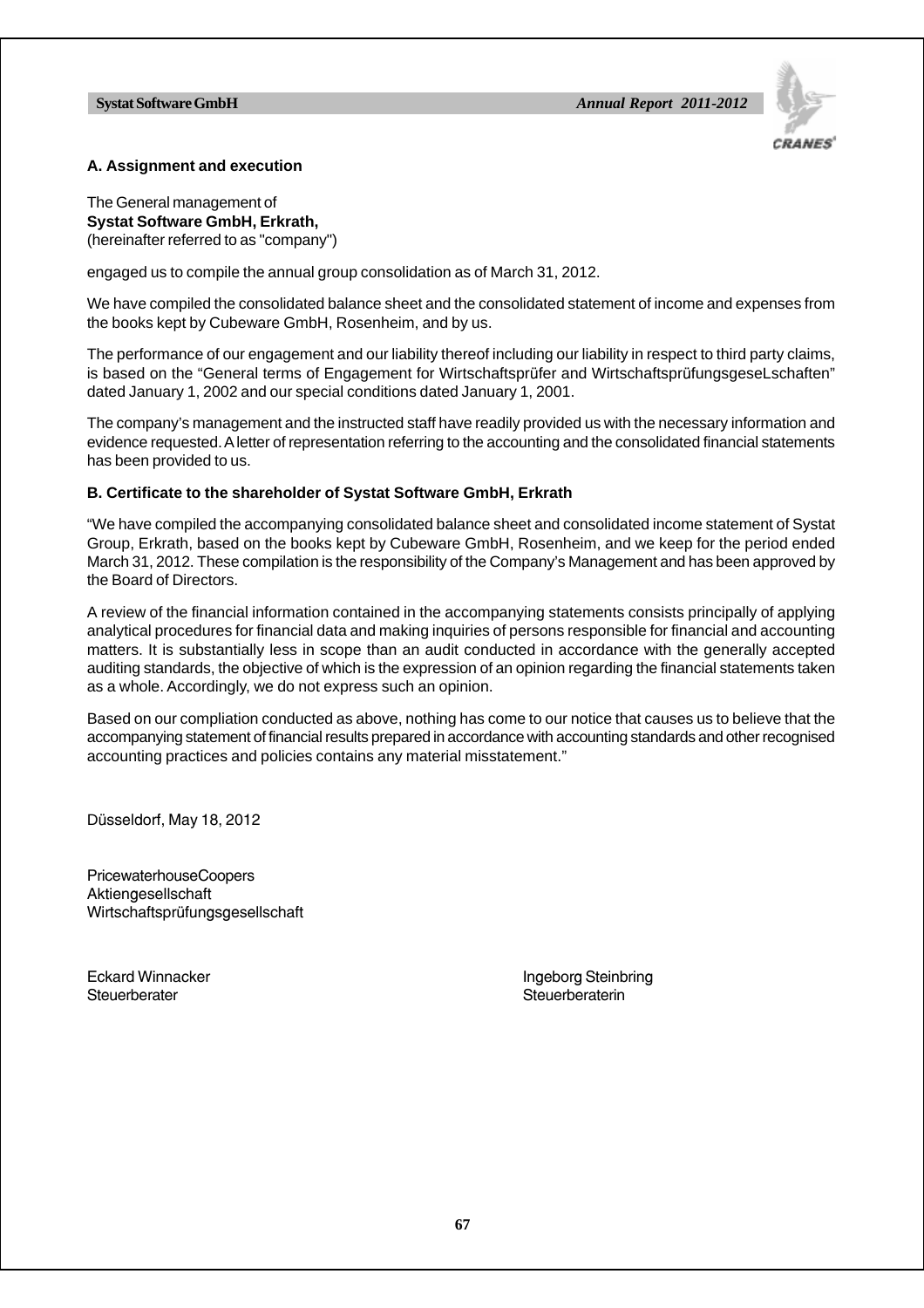**Systat Software GmbH**

#### **CRANES CONSOLIDATED BALANCE SHEET AS OF MARCH 31, 2012**

|    | <b>PARTICULARS</b>                                                                                                                                                                                                                                                                                                             | AT AS<br>March 31, 2012                                              |
|----|--------------------------------------------------------------------------------------------------------------------------------------------------------------------------------------------------------------------------------------------------------------------------------------------------------------------------------|----------------------------------------------------------------------|
|    | <b>ASSETS</b>                                                                                                                                                                                                                                                                                                                  | $\epsilon$                                                           |
| А. | Capitalized start-up and business expansion expenses                                                                                                                                                                                                                                                                           | 269.35                                                               |
| В. | <b>Fixed assets</b>                                                                                                                                                                                                                                                                                                            |                                                                      |
|    | Intangible assets<br>Ι.<br>1. Concessions, licences and similar rights and values and licences<br>to such rights and values<br>2. Goodwill<br>(thereof due to equity consolidation $\in$ 14,600,799.71)<br>3. Payments on account<br>II. Tangible assets<br>Other plant, factory and office equipment<br>III. Financial assets | 69,320.01<br>14,600,799.71<br>2,955.92<br>14,673,075.64<br>95,033.13 |
|    | Loans to enterprises in which participations are held                                                                                                                                                                                                                                                                          | 829,050.00                                                           |
| C. | <b>Current assets</b>                                                                                                                                                                                                                                                                                                          | 15,597,158.77                                                        |
|    | Inventories<br>Work in progress                                                                                                                                                                                                                                                                                                | 206,579.07                                                           |
|    | II Receivables and other assets<br>1. Trade receivables<br>2. Receivables from affiliates<br>3. Other assets                                                                                                                                                                                                                   | 1,791,810.73<br>237,485.20<br>418,882.14                             |
|    | III Cash on hand, cash in banks                                                                                                                                                                                                                                                                                                | 2,448,178.07<br>1,687,546.51                                         |
|    |                                                                                                                                                                                                                                                                                                                                | 4,342,303.65                                                         |
| D. | <b>Prepaid expenses</b>                                                                                                                                                                                                                                                                                                        | 572,318.35                                                           |
|    | <b>TOTAL</b>                                                                                                                                                                                                                                                                                                                   | 20,512,050.12                                                        |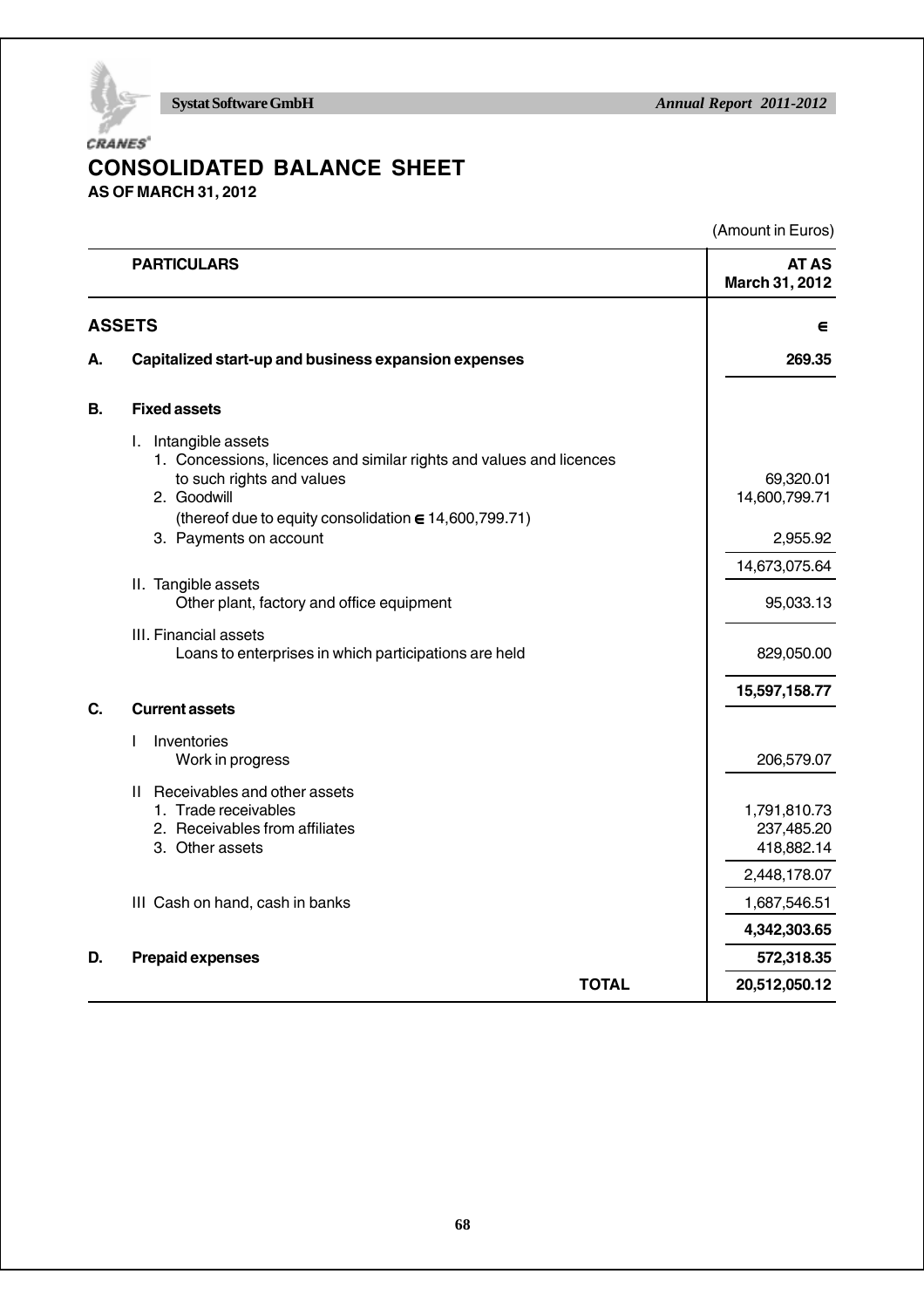

### **CONSOLIDATED BALANCE SHEET AS OF MARCH 31, 2012**

|    | <b>Particulars</b>                                                                                                                                                                                                                              | <b>AS AT</b><br>March 31, 2012                                               |
|----|-------------------------------------------------------------------------------------------------------------------------------------------------------------------------------------------------------------------------------------------------|------------------------------------------------------------------------------|
|    | <b>EQUITY AND LIABILITIES</b>                                                                                                                                                                                                                   | $\epsilon$                                                                   |
| А. | <b>Equity</b><br>I. Subscribed capital<br>II. Capital reserve<br>III. Accumulated loss brought forward<br>IV. Net loss for the year                                                                                                             | 25,000.00<br>8,559,870.50<br>(909, 134.44)<br>(2,702,469.81)<br>4,973,266.25 |
| В. | Special reserves for investment grants and tax incentives                                                                                                                                                                                       | 81.78                                                                        |
| C. | <b>Accruals</b><br>1. Tax accruals<br>2. Other accruals                                                                                                                                                                                         | 105,650.28<br>869,518.79                                                     |
| D. | <b>Liabilities</b><br>1. Advance payment received on account of orders                                                                                                                                                                          | 975,169.07<br>56,403.74                                                      |
|    | (thereof with a residual term of up to one year $\epsilon$ 56,403,74)<br>2. Trade accounts payable<br>(thereof with a residual term of up to one year $\in$ 718,564,99)                                                                         | 718,564.99                                                                   |
|    | 3. Liabilities against affiliated companies<br>(thereof with a residual term of up to one year $\in$ 85,023,91)                                                                                                                                 | 85,023.91                                                                    |
|    | 4. Other liabilities<br>(thereof with a residual term of up to one year $\epsilon$ 10,975,411,60)<br>(thereof for taxes $\in$ 393,352,02)<br>(thereof for social security $\in$ 17,061,49)<br>(thereof against shareholder $\in$ 10,441,175,64) | 10,975,411.60                                                                |
|    |                                                                                                                                                                                                                                                 | 11,835,404.24                                                                |
| Е. | <b>Deferred income</b>                                                                                                                                                                                                                          | 2,728,128.78                                                                 |
|    |                                                                                                                                                                                                                                                 | 20,512,050.12                                                                |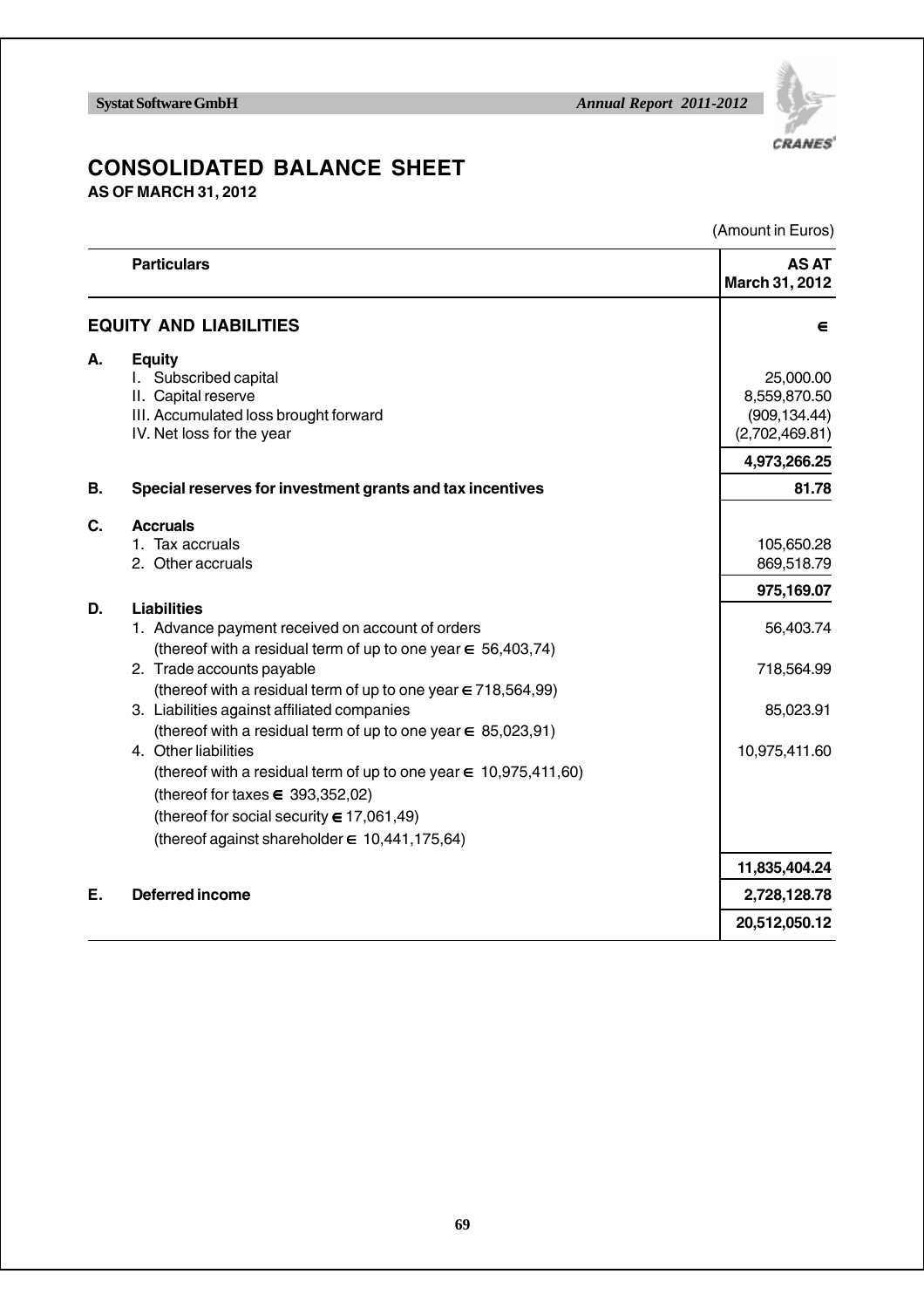

#### **CRANES CONSOLIDATED INCOME STATEMENT FOR THE PERIOD APRIL 1, 2011 TO MARCH 31, 2012**

|     | <b>PARTICULARS</b>                                                                                                          | 2011/2012      |
|-----|-----------------------------------------------------------------------------------------------------------------------------|----------------|
|     |                                                                                                                             | $\epsilon$     |
| 1.  | Sales                                                                                                                       | 13,694,706.33  |
| 2.  | Increase in finished and unfinished goods                                                                                   | 206,579.07     |
| 3.  | Other operating income                                                                                                      | 225,131.05     |
| 4.  | Cost of materials                                                                                                           | (1,364,122.35) |
| 5.  | Personnel expenses                                                                                                          | (8,070,612.34) |
| 6.  | Depreciation on intangible assets and tangible assets as well as<br>on capitalized start-up and business expansion expenses | (3,736,222.55) |
| 7.  | Other operating expenses                                                                                                    | (3,500,554.90) |
| 8.  | Other interest and similar income<br>(thereof due from affiliated companies $\in$ 14,028.92)                                | 18,212.91      |
| 9.  | Interest and similar expenses<br>(thereof due to affiliated companies $\in$ 62,273.41)                                      | (62, 754.07)   |
| 10. | <b>Result from ordinary activities</b>                                                                                      | (2,589,636.85) |
| 11. | Taxes on income                                                                                                             | (98, 753.67)   |
| 12. | Other taxes                                                                                                                 | (14,079.29)    |
| 13. | Net loss for the year                                                                                                       | (2,702,469.81) |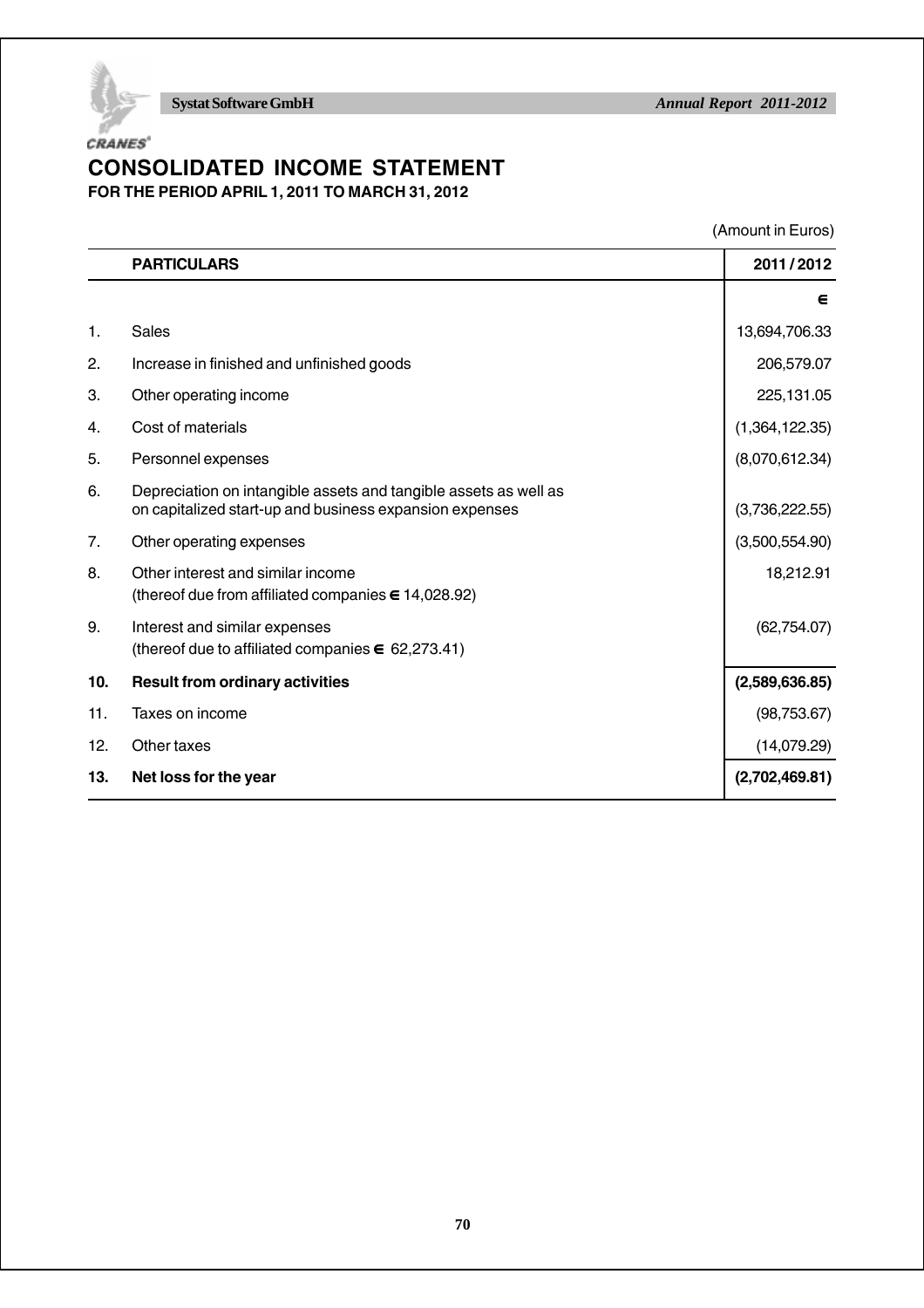**Cubeware GmbH Including its WOS in Austria and Switzerland**

*Annual Report 2011-2012*



# CUBEWARE GmbH INCLUDING ITS WOS IN AUSTRIA AND SWITZERLAND

FINANCIAL STATEMENTS 2011-2012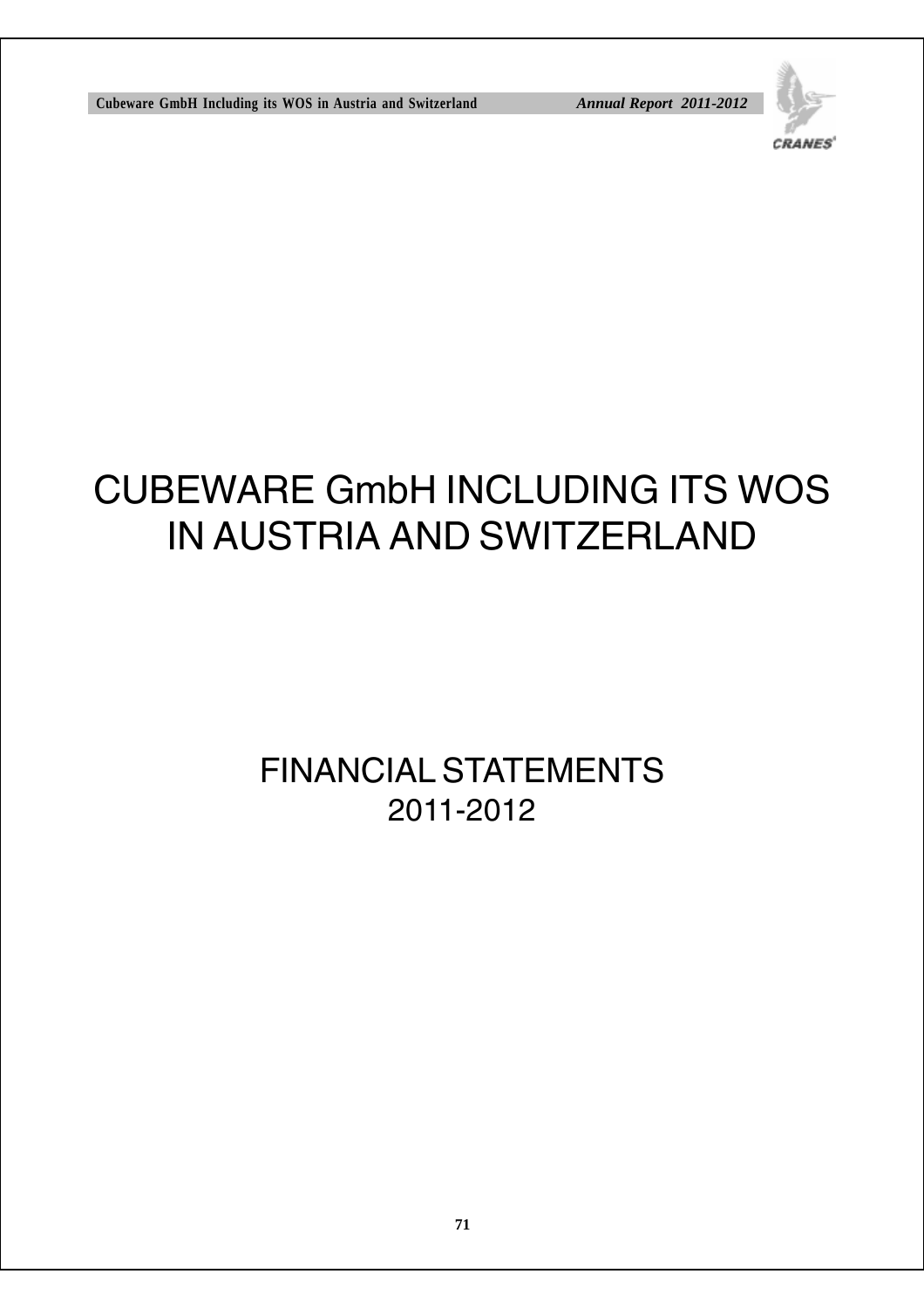

### *CRANES* **AUDIT REPORT TO CUBEWARE GROUP**

We have reviewed the accompanying financial statements of Cubeware Group for the year ended 31<sup>st</sup>, March 2012. These financial statements are the responsibility of the Company's management. Our responsibility is to issue a report on these financial statements based on our review.

We conducted our review in accordance with the IDW Auditing Standards, issued by the institut der Wirtschaftsprüfer in Deutschland e.V. (IDW). This Standard requires that we plan and perform the review to obtain moderate assurance as to whether the financial statements are free of material misstatement. A review is limited primarily to inquiries of company personnel and analytical procedures applied to financial data and thus provides less assurance than an audit.

Based on our review, nothing has come to our attention that causes us to believe that the accompanying financial statements or are not presented fairly, in all material respects in accordance with Generally Accepted Accounting Principles.

Rosenheim, 11<sup>th</sup> May 2012

Eger, Färber & Kollegen Wirtschaftsprüfungs und Beratungs GmbH Wirtschaftsprüfungsgesellschaft

> Ralph Eger Wirtschaftsprufer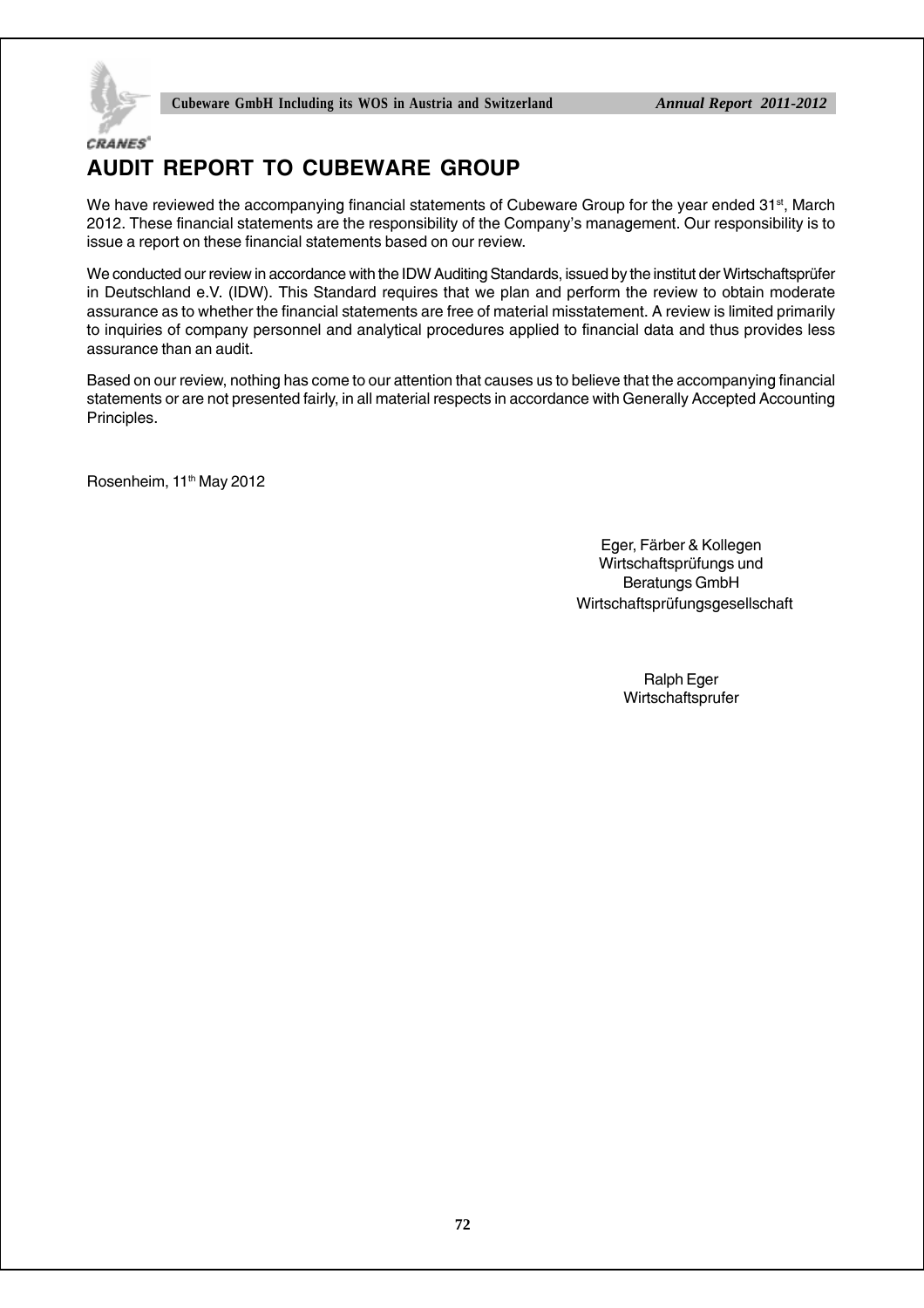*Annual Report 2011-2012*



# **BALANCE SHEET**

| <b>AS AT MARCH 31, 2012</b>                                                                                       | (Amount in Euros)        |  |
|-------------------------------------------------------------------------------------------------------------------|--------------------------|--|
| <b>PARTICULARS</b>                                                                                                | Financial Year 31-3-2012 |  |
| <b>ASSETS</b>                                                                                                     |                          |  |
| Start up and business expansion expenses                                                                          | 269,35                   |  |
| <b>A. FIXED ASSETS</b>                                                                                            |                          |  |
| I. Intangible assets                                                                                              |                          |  |
| 1. Franchises, Trademarks, patents<br>& Similar rights and licenses<br>2. Work in progress, contracts in progress | 69,314.01<br>2,955,92    |  |
| II. Tangible assets                                                                                               |                          |  |
| 1. Other equipment, operational and Office Equipment                                                              | 93,770.13                |  |
| <b>III. Financial Assets</b>                                                                                      |                          |  |
| 1. Loans to affiliated companies                                                                                  | 1,097,800.00             |  |
| <b>B. CURRENT ASSETS</b>                                                                                          |                          |  |
| I. Inventories<br>Work-in-progress, contracts in progress<br>II. Receivables / debtors and other assets           | 206,579.07               |  |
| 1. Accounts Receivable trade                                                                                      | 1,550,285.39             |  |
| 2. Accounts due from affiliated companies                                                                         | 237,485.20               |  |
| 3. Accounts due from other group companies                                                                        | 0.00                     |  |
| 4. Other assets                                                                                                   | 314,114.87               |  |
| III. Checks, cash on hand, cash in central bank and banks                                                         | 1,671,292.59             |  |
| <b>C. DEFERRED CHARGES AND PREPAYMENTS</b>                                                                        | 566,198.85               |  |
| <b>TOTAL</b>                                                                                                      | 5,810,065.38             |  |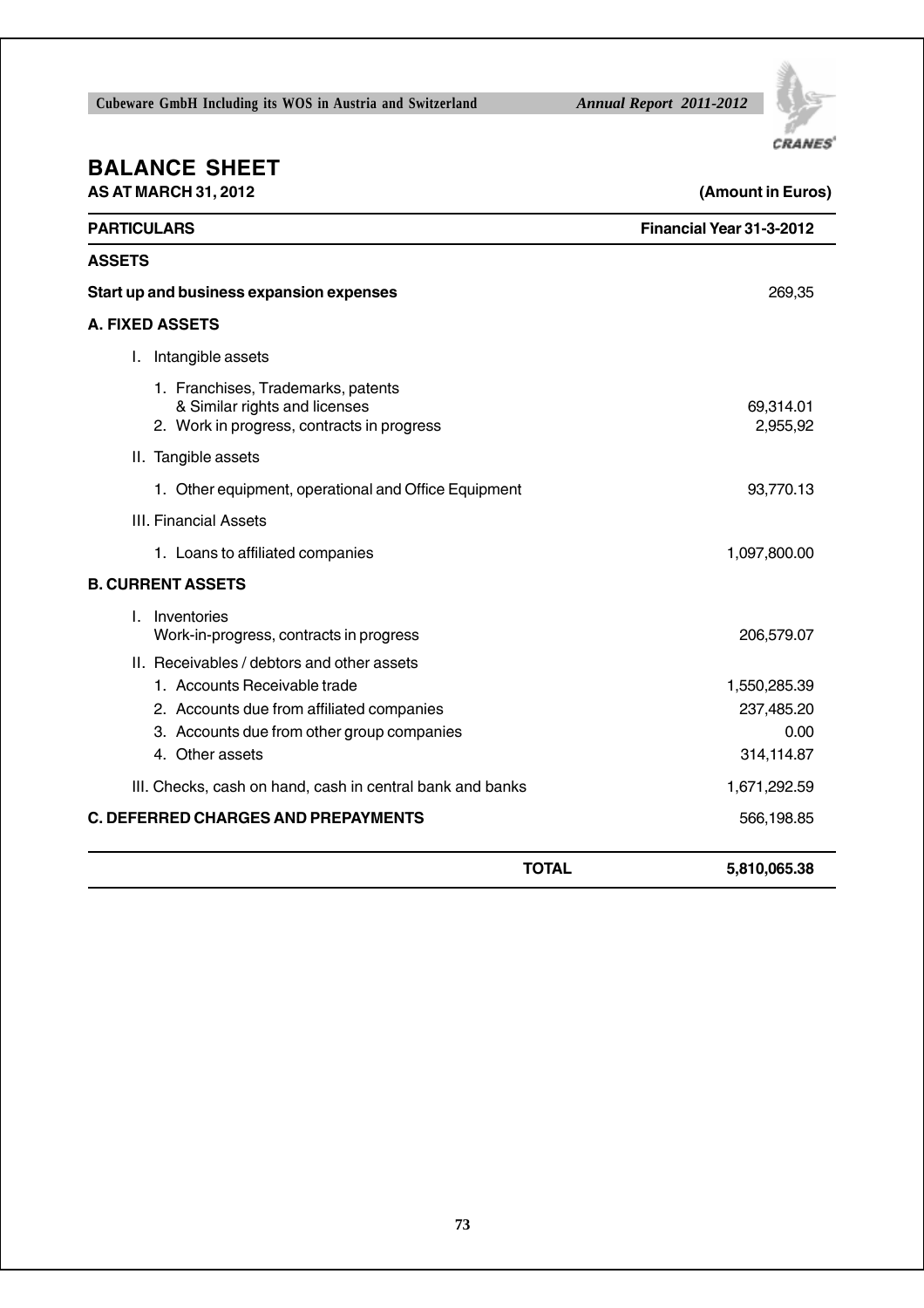

*Annual Report 2011-2012*

# **CRANES BALANCE SHEET**<br>AS AT MARCH 31, 2012

| <b>AS AT MARCH 31, 2012</b><br>(Amount in Euros)                    |              |
|---------------------------------------------------------------------|--------------|
| <b>PARTICULARS</b><br>Financial Year 31-3-2012                      |              |
| <b>LIABILITIES AND EQUITY</b>                                       |              |
| <b>A. SHAREHOLDERS EQUITY</b>                                       |              |
| I. Capital subscribed                                               | 36,000.00    |
| II. Capital Surplus                                                 | 0.00         |
| <b>III. Appropriated Surplus</b>                                    |              |
| 1. Legal reserve                                                    | 0.00         |
| 2. Reserve for own shares                                           | 0.00         |
| 3. Statutory reserves                                               | 0.00         |
| 4. Other reserves                                                   | 52,112.45    |
| IV. Unappropriated brought forward                                  | 167,145.30   |
| <b>B. SPECIAL RESERVES FOR INFESTMENT GRANTS AND TAX INCENTIVES</b> | 81.78        |
| <b>C. ACCRUALS</b>                                                  |              |
| 1. Accrued taxes                                                    | 67,070.28    |
| 2. Other accruals                                                   | 831,185.79   |
| <b>D. LIABILITIES</b>                                               |              |
| 1. Advance payments received on account of orders                   | 56,403.74    |
| 2. Accounts Payable trade                                           | 558,265.41   |
| 3. Liabilities due to other group companies                         | 974,720.97   |
| 4. Other liabilities                                                | 500,334.48   |
| thereof concerning taxes EUR 377,788.88                             |              |
| thereof conceming social security EUR 17,061.49                     |              |
| <b>E. DEFERRED ITEMS</b>                                            | 2,566,745.19 |
| <b>TOTAL</b>                                                        | 5,810,065.39 |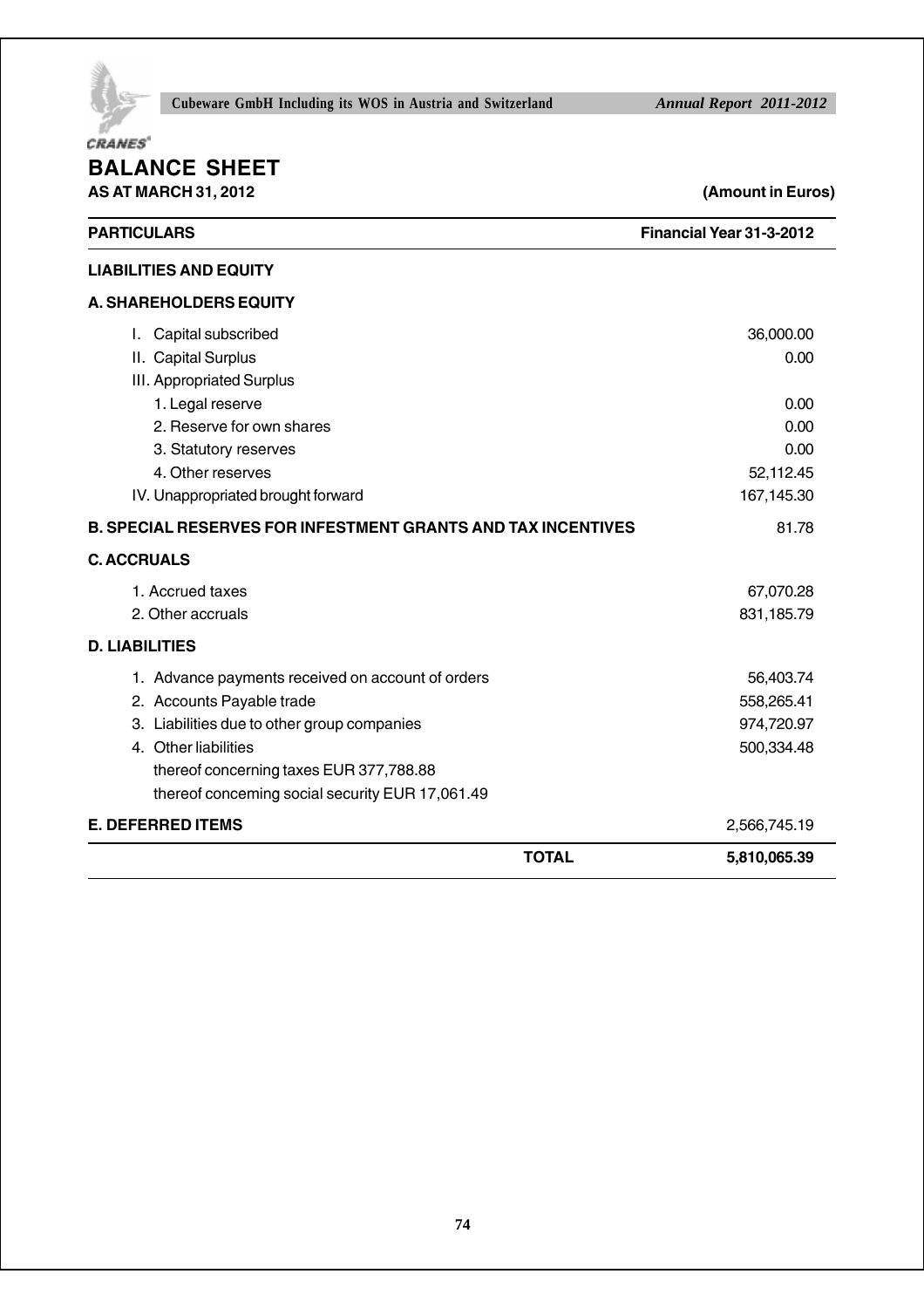# **STATEMENT OF PROFIT AND LOSS**

FOR THE YEAR ENDED MARCH 31, 2012 **(Amount in Euros)**

**75**

*Annual Report 2011-2012*

|            | <b>PARTICULARS</b>                                                   | From 01-04-2011 to 31-03-2012 |
|------------|----------------------------------------------------------------------|-------------------------------|
| 1.         | Sales                                                                | 12,764,138.30                 |
| 2.         | Increase / Decrease in finished goods inventories & work-in-progress | 206,579.07                    |
| 3.         | Own work capitalized                                                 |                               |
| 4.         | <b>Operating performance</b>                                         | 12,970,717.37                 |
| 5.         | Other operating income                                               | 224,596.87                    |
| 6.         | <b>Gross performance</b>                                             | 13,195,314.24                 |
| 7.         | Cost of materials                                                    | 1,039,515.20                  |
| 8.         | <b>Gross Margin</b>                                                  | 12,155,799.04                 |
| 9.         | Personell expenses                                                   | 7,710,970.86                  |
| 10.        | Depreciation                                                         | 85,362.37                     |
| 11.        | Other operating expenses                                             | 3,288,252.25                  |
| 12.        | <b>Operating result</b>                                              | 1,071,213.56                  |
| 13.        | Income from participations                                           |                               |
|            | thereof affiliated companies                                         | 4,613.81                      |
| 14.        | Income from profit transfer                                          |                               |
| 15.        | Income from other investments and long terms Loans                   |                               |
|            | thereof affiliated companies                                         |                               |
| 16.        | Other interest and similar income                                    | 58,758.99                     |
|            | thereof affiliated companies                                         |                               |
| 17.        | Depreciation on financial assets and short term investments          | 269.35                        |
| 18.        | Interset and similar expenses                                        | 11,021.84                     |
|            | thereof affiliated companies                                         |                               |
| 19.        | Expenses loss absorption                                             | 6,872.18                      |
| 20.        | Result from equity accounting                                        |                               |
| 21.        | <b>Financial result</b>                                              | 52,081.61                     |
| 22.        | Result from ordinary operating activities                            | 1,123,295.17                  |
| 23.<br>24. | Extraordinary income                                                 |                               |
| 25.        | Extraordinary expenses<br><b>Extraordinary result</b>                | 0.00                          |
| 26.        | Taxes on income                                                      | 45,210.66                     |
| 27.        | <b>Other Taxes</b>                                                   | 14,079.29                     |
| 28.        | Income from loss absorption                                          |                               |
| 29.        | Expenses profit transfer                                             | 986,271.42                    |
| 30.        | Net income/loss for the period                                       | 77,733.80                     |
| 31.        | Minority share in the net income/loss                                |                               |
| 32.        | Retained earnings brought forward                                    | 89,411.50                     |
| 33.        | Distribution of income                                               |                               |
| 34.        | Transfer to revenue reserves                                         |                               |
| 35.        | Transfers from revenue reserves                                      |                               |
| 36.        | <b>Unappropriated Profit/loss</b>                                    | 167,145.30                    |
|            |                                                                      |                               |

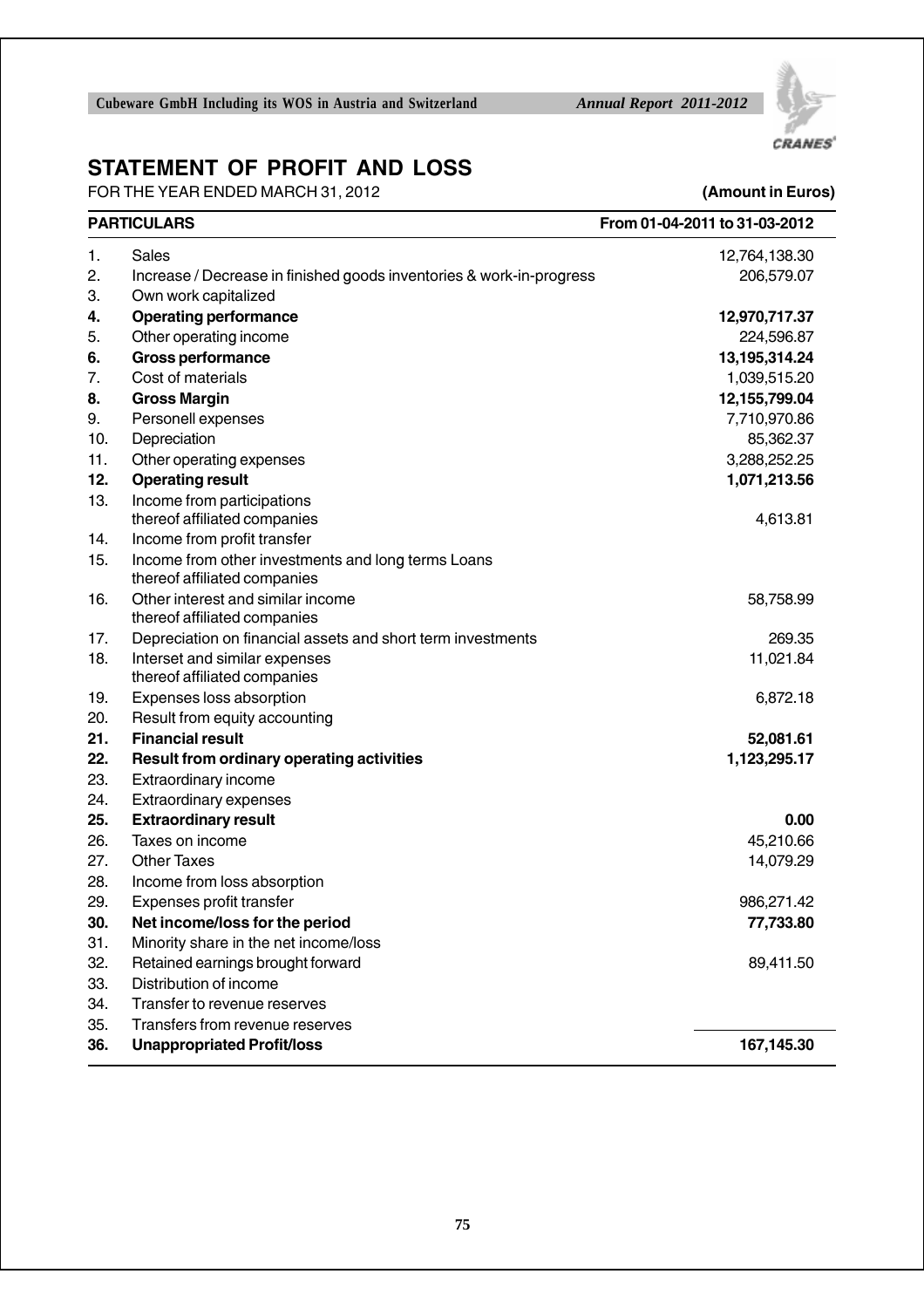

# **CRANES**

## **Allgemeine Auftragsbedingungen für**

Wirtschaftsprufer und Wirtschaftsprufungsgesellschaften

vom 1, Januar 2002

#### **I. Geltungsbereich**

- (1) Die Auftragsbedingungen gelten für die Verträge zwischen Wirtschaftsprüfern oder Wirtschaftsprüfungsgesellschaften (im nachstehenden zusammenfassend Wirtschaftsprüfer genannt) und ihren Auftraggebern über Prüfungen, Beratungen und sonstige Aufträge, soweit nicht etwas anderes ausdrucklich schriftlich vereinbart oder gesetczlich zwingend vorgeschrieben ist.
- (2) Werden im Einzelfall ausnahmsweise vertragliche Beziehungen auch zwischen dem Wirtschaftsprüfer und anderen Personen als dem Auftraggeber begründet, so gelten auch gegenüber solchen Dritten die Bestimmungen der nachstehenden Nr. 9.

#### **2. Umfang und Ausfuhrung des Auftrages**

- (1) Gegenstand des Auftrages ist die vereinbarte Leistung, nicht ein bestimmter wirtschaftlicher Erfolg, Der Auftrag wird nach den Grundsatzen ordnungsgemäβer Berufsausubung ausgeführt. Der Wirtschaftsprüfer ist berechtigt, sich zur Durchführung des Auftrages sachverständiger Personen zu bedienen.
- (2) Die Berücksichtigung ausländischen Rechts bedarf auβer beibetriebswirtschaftlichen Prufungen der ausdrücklichen schriftlichen Vereinbarung.
- (3) Der Auftrag erstreckt sich, soweit er nicht darauf gerichtet ist, nicht auf die Prüfung der Frage, ob die Vorschriften des Steuerrechts oder Sondervorschriften, wie z, B. die Vorschriften des Preis-Wettbewerbsbeschränkungs- und Bewirtschaftungsrechts beachtetsind; das gleiche gilt für die Feststellung, ob Subventionen, Zulagen oder sonstige Vergünstigungen in Anspruch genommen werden konnen. Die Ausfuhrung eines Auftrages umfasst nur dann Prüfungshandungen, die gezielt auf die Aufdeckung von Buchfälschungen und sonstigen Unregelmäβigkeiten gerichtet sind, wenn sich bei der Durchfuhrüng von Prüfungen dazu ein Anlass ergibt oder dies ausdrücklich schriftlich vereinbart ist.
- (4) Ändert sich die Rechtslage nach Abgabe der abschlieβenden beruflichen Äuβerung, so ist der Wirtschaftsprüfer nicht verpflichtet, den Äuftraggeber auf Änderungen oder sich daraus ergebene Folgerungen hinzuweisen.

#### **3. Aufklärungspflicht des Auftraggebers**

- (1) Der Auftraggeber hat drafür zu sorgen, dass dem Wirtschaftsprüfer auch ohne dessen besondere Aufforderung alle für die Ausführung des Auftrages notwendigen Unterlagen rechtzeitig vorgelegt werden und ihm von allen Vorgängen und Umständen Kenntnis gegeben wird, die fur die Ausfuhrung des Auftrages von Bedeutung sein konnen. Dies gilt auch fur die Unterlagen, Vorgänge und Umstände, die erst während der Tätigkeit des Wirtschaftsprüfers bekannt werden.
- (2) Auf Verlagen des Wirtschaftsprüfers hat der Auftraggeber die Vollständigkeit der vorgelegten Unterlagen und der gegebenen Auskünfte und Erklärungen in einer vom Wirtschaftsprüfer formulierten schriftlichen Erklärung zu bestätigen.

#### **4. Sicherung der Unabhängigkeit**

Der Auftraggeber steht dafür ein, dass alles unterlassen wird, was die Unabhängigkeit der Mitarbeiter des Wirtschaftsprufers gefährden könnte. Dies gilt insbesondere für Angebote auf Anstellung und für Angebote, Aufträge auf eigene Rechnung zu übernhmen.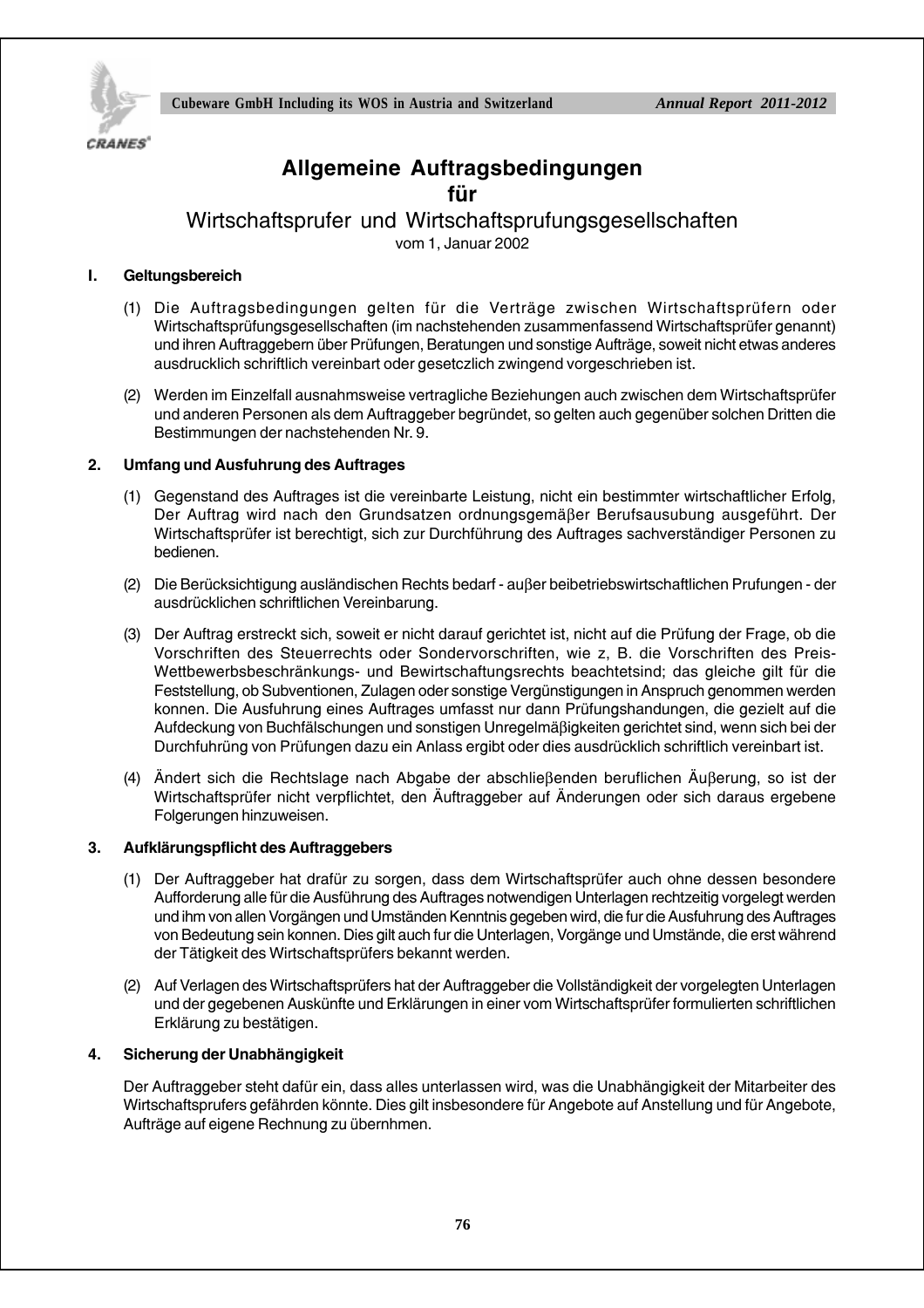*Annual Report 2011-2012*



#### **5. Berichterstattung und mundliche Auskunfte**

Hat der Wirtschaftsprüfer die Ergebnisse seiner Tätigkeit schriftlich darzustellen, so ist nur die schriftliche Darstellung maβgebend. Bei Prüfungsaufträgen wird der Bericht, soweit nichts anderes vereinbart ist, schriftlich erstattet. Mündliche Erklärungen und Auskünfte von Mutarbeitern des Wirtschaftsprüfers auβerhalb des erteilten Auftrages sing stets unverbindlich.

#### **6. Schutz des geistigen Eigentums des Wirtschaftsprüfers**

Der Auftraggeber steht dafür ein, dass die im Rahmen des Auftrags vom Wirtschaftsprüfer gefertigten Gutachten, Organisationspläne, Entwürfe, Zeichnungen, Aufstellungen und Berechnungen, insbesondere Massen- und Kostenberechnungen, nur fur seine eigenen Zwecke verwendet werden.

#### **7. Weitergabe einer beruflichen Äu**β**erung des Wirtschafts prufers**

(1) Die Weitergabe beruflicher Äuberungen des Wirtschaftsprüfers (Berichte, Gutachten und dgl.) an einen Dritten bedarf der schriftlichen Zustimmung des Wirtschaftsprüfers, soweit sich nicht bereits aus dem Auftragsinhalt die Einwilligung zur Weitergabe an einen bestimmten Dritten ergibt.

Gegenüber einem Dritten haftet der Wirtschaftsprüfer (im Rahmen Von Nr.9) nur, wenn die Voraussetzungen des Satzes 1 gegeben sind.

(2) Die Verwendung beruflicher Äuβerungen des Wirtschafts prüfers zu Werbezwecken ist unzulässig, ein Verstoβ berechtigt den Wirtschaftsprüfer zur fristlosen Kündigung aller noch nicht durchgeführten Aufträge des Auftraggebers.

#### **8. Mängelbeseitigung**

- (1) Der Auftraggeber hat Anspruch auf Beseitigung etwaiger Mängel durch den Wirtschaftsprüfer. Nur bei Fehlschlagen der Nachbesserung kann er auch Herabsetzung der Vergütung oder Rückgängigmachung des Vertrages verlagen; ist der Auftrag von einem Kaufmann im Rahmen seines Handelsgewerbes, einer juristische Person des öffentlichen Rechts oder von einem öffentlich-rechtlichen Sondervermögen erteilt worden, so kann der Auftraggeber die Rückgängigmachung des Vertrages nur verlagen, wenn die erbrachte Leistung wegen Fehlschlagens der Nachbesserung für ihn ohne Interesse ist. Soweit darüber hinaus Schadensersatzansprüche bestehen, gilt Nr. 9.
- (2) Der Anspruch auf Beseitigung von Mängeln muss vom Auftraggeber unverzüglich schriftlich geltend gemacht werden. Ansprüche nach Abs. 1 Satz 1 verjähren mit Ablauf von sechs Monaten, nachdem der Wirtschaftsprufer die berufliche Leistung erbracht hat.
- (3) Offenbare Unrichtigkeiten, wie z. B. Schreibfehler, Rechenfehler und formelle Mängel, die in einer beruflichen Äuβerung (Bericht, Gutachten und dgl.) des Wirtschaftsprufers enthalten sind, konnen jederzeit vom Wirtschaftsprufer auch Dritten gegenuber berichtigt werden. Unrichtigkeiten, die geeignet sind, in der beruflichen Äuβerung des Wirtschaftsprufers enthaltene Ergebnisse in Fragen zu stellen, berechtigen diesen, die Äuβerung auch Dritten gegenuber zuruckzunehmen. In den vorgenannten Fällen ist der Auftraggeber vom Wirtschaftsprufer tunlichst vorher zu horen.

#### **9. Haftung**

- (1) Fur gesetzlich vorgeschriebene Prufungen gilt die Haftungsbeschränkung des § 232 Abs. 2 HGB.
- (2) Haftung bei Fahrlässigkeit; Einzelner Schadensfall Falls weder Abs. I eingreift noch eine Regelung im Einzelfall besteht, ist die Haftung des Wirtschaftsprufers fur Schadensersatzanspruche jeder Art, mit Ausnahme von Schäden ausder Verletzung von Leben, Korper und Gesundheit, bei einem fahrlässig verursachten einzelnen Schadensfall gem. § 54a Abs. i Nr. 2 WPO auf 4 Mio. ε beschränkt; dies gilt auch dann, wenn eine Haftung gegenuber einer anderen Person als dem Auftraggeber begrundet sein sollte. Ein einzelner Schadensfall ist auch bezuglich eines aus mehreren Pflichtverletzungen stammenden einheitlichen Schadens gegeben. Der einzelne Schadensfall umfasst sämtliche Folgen einer Pflichtverletzung ohne Rucksicht darauf, ob Schäden in einem oder in mehreren aufeinanderfolgenden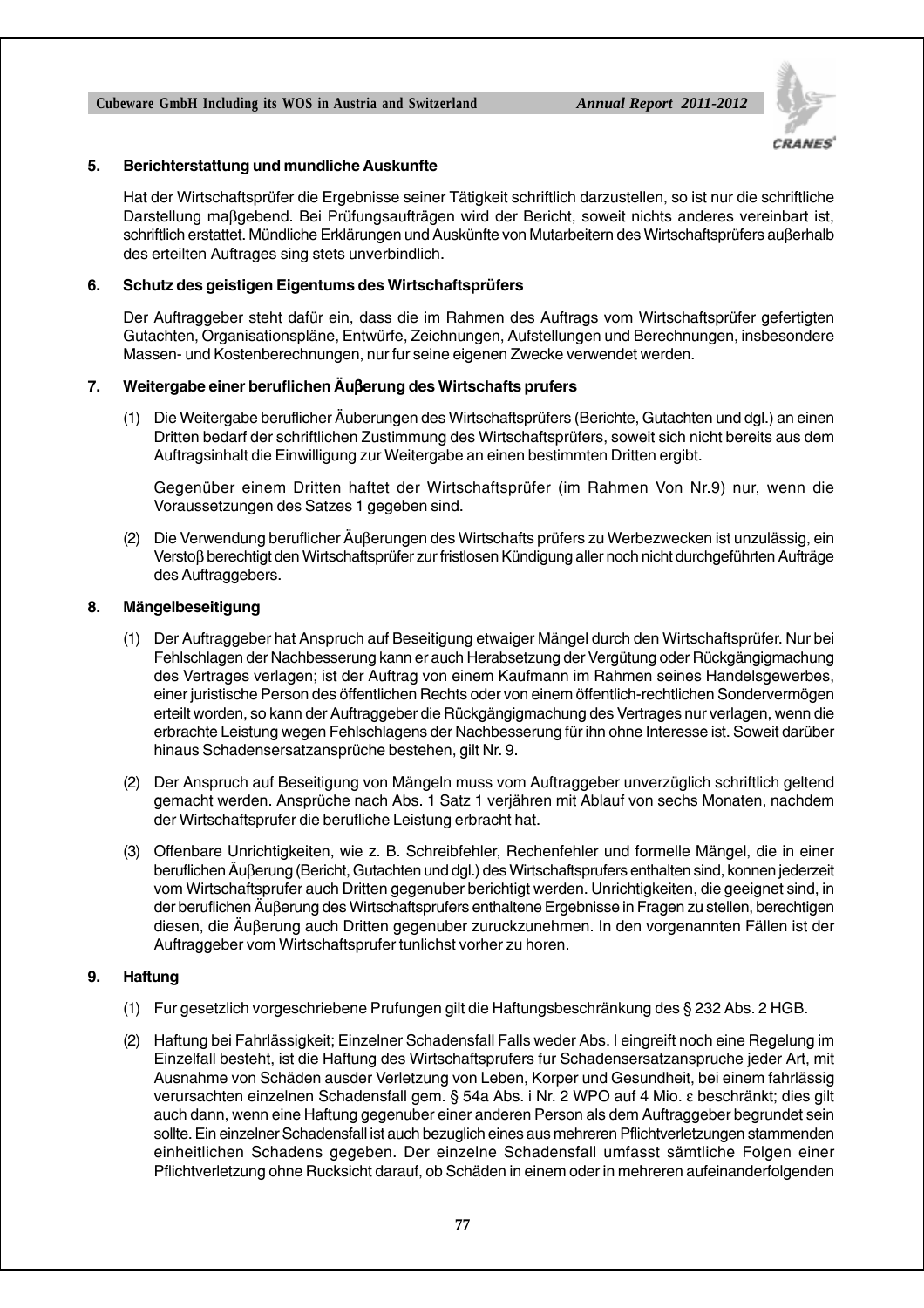

#### **CRANES**

jahren entstanden sind. Dabei gilt mehrfaches auf gleicher oder gleichartiger Fehlerquelle beruhendes Tun oder Unterlassen als einheitliche Pflichtverletzung, wenn die betreffenden Angelegenheiten miteinander in rechtlichem oder wirtschaftlichem Zusammenhang stehen. In diesem Fall kann der Wirtschaftsprufer nur bis zur Hohe von 5 Mio. ε in Anspruch genommen werden. Die Begrenzung auf das Funffache der Mindestversicherungssumme gilt nicht beigesetzlich vorgeschriebenen Pflichtprufungen.

(3) Ausschlussfristen

Ein Schadensersatzanspruch kann nur innerhalb einer Ausschlussfrist von 12 Monaten geltend gemacht werden, nachdem der Anspruchsberechtigte von dem Schaden und von dem anspruchsbegrundenden Ereignis Kenntnis erlangt hat, spatestens aber innerhalb von 5 Jahren nach dem anspruchsbegrundenden Ereignis. Der Anspruch erlischt, wenn nicht innerhalb einer Frist von sechs Monaten sei der schriftlichen Ablehnung der Ersatzleistung Klage erhoben wird und der Auftraggeber auf diese Folge hingewiesen wurde. Das Recht, die Einrede der Verjährung geltend zu machen, bleibt unberuhrt. Die Sätze 1 bis 3 gelten auch bei gesetzlich vorgeschriebenen Prufungen mit gesetzlicher Haflungsbeschränkung.

#### **10. Ergänzende Bestimmungen fur Prufungsaufträge**

- (1) Eine nachträgliche Änderung oder Kurzung des durch den Wirtschaftsprufer gepruften und mit einem Bestätigungsvermerk versehenen Abschlusses oder Lageberichts bedarf, auch wenn eine Veroffentlichung nicht stattfindet, der schriftlichen Einwilligung des Wirtschaftsprufers. Hat der Wirtschaftsprufer einen Bestätigungsvermerk nicht erteilt, so ist ein Hinweis auf di durch den Wirtschaftsprufer durchgefuhrte Prufung im Lagebericht oder an anderer fur die Offentlichkeit bestimmter Stelle nur mit schriftlicher Einwilligung des Wirtschaftsprufers und mit dem von ihm genehmigten Wortlaut zulässig.
- (2) Widerruft der Wirtschaftsprufer den Bestätigungs vermerk, so darf der Bestätigungsvermerk nicht weiterverwendet werden. Hat der Auftraggeber den Bestätigungsvermerk bereits verwendet, so hat er auf Verlagen des Wirtschaftsprufers den Widerruf bekanntzugeben.
- (3) Der Auftraggeber hat Anspruch auf fung Berichts ausfertigungen. Weitere Ansfertigungen werden besonders in Rechnung gestellt.

#### **11. Ergänzende Bestimmungen fur Hilfeleistung in Steuersachen**

- (1) Der Wirtschaftsprüfer ist berechtigt, sowohl bei der Beratung in steuerlichen Einzelfragen als auch im Falle der Dauerberatung die vom Auftraggeber genannten Tatsachen, insbesondere Zahlenangaben, als richtig und vollstandig zugrunde zu legen; dies gilt auch fur Buchfuhrungsaufträge. Er hat jedoch den Auftraggeber auf von ihm festgestellte Unrichtigkeiten hinzuweisen.
- (2) Der Steuerberatungsauftrag umfasst nicht die zur Wahrung von Fristen erforderlichen Handlungen, es sei denn, dass der Wirtschaftsprufer hierzu ausdrucklich den Auftrag ubernommen hat. In diesem Falle hat der Auftraggeber dem Wirtschaftsprufer alle fur die Wahrung von Fristen wesentlichen Unterlagen, insbesondere Steuerbeschide, so rechtzeitig vorzulegen, dass dem Wirtschaftsprufer eine angemessene Bearbeitungszeit zur Verfugung steht.
- (3) Mangels einer anderweitigen schrigtlichen Vereinbarung umfasst die laufende Steuerberatung folgende, in die Vertragsdauer fallenden Tätigkeiten:
	- a) Ausarbeitung der Jahressteuereklärungen für die Einkommensteuer, Körperschaftsteuer und Gewerbesteuer sowie der Vermögensteuereklärungen, und zwar auf Grund der vom Auftraggeber vorzulegenden Jahresabschlusse und sonstiger, für die Besteuerung erforderlicher Aufstellungen und Nachweise.
	- b) Nachprufung von Steuerbescheiden zu den unter a) genannten Steuern.
	- c) Verhandlungen mit den Finanzbehörden im Zusammenhang mit den unter a) und b) genannten Erklä rungen und Bescheiden.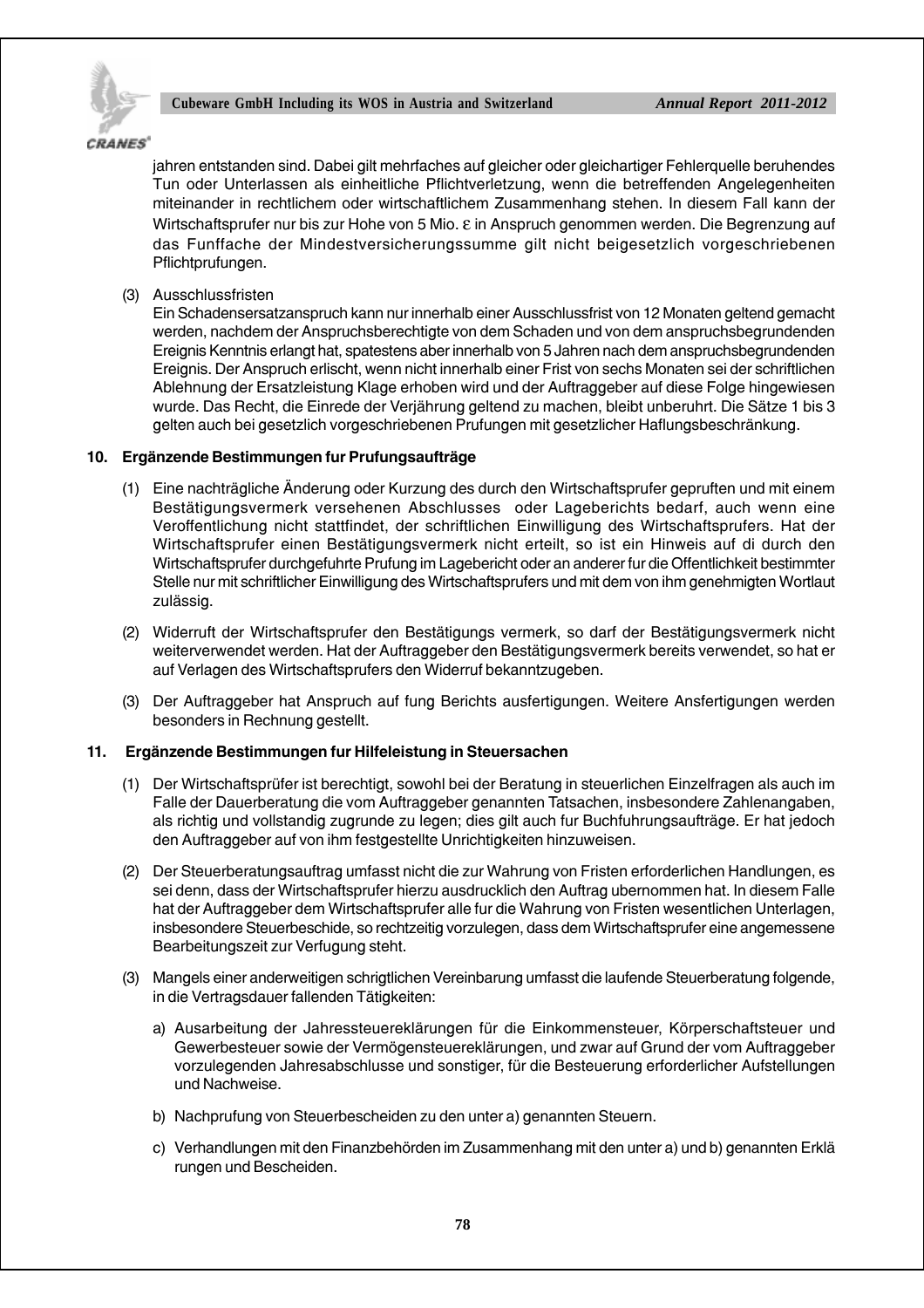*Annual Report 2011-2012*



- d) Mitwirkung bei Betriebsprüfungen und Auswertung der Ergebnisse von Betriebsprüfungen hinsichtlich der unter a) genannten Steuern.
- e) Mitwirkung in Einspruchs-und Beschwerdeverfahren hinsichtlich der unter a) genannten Steuern.

Der Wirtschaftsprüfer berücksichtigt bei den vorgenannten Aufgaben die wesentliche veröffentlichte Rechtsprechung und Verwaltungs auffassung.

- (4) Erhält der Wirtschaftsprüfer für die laufende Steuerberatung ein Pauschalhonorar, so sind mangels anderweitiger schriftlicher Vereinvbarungen die unter Abs. 3 d) und e) genannten Tätigkeiten gesondert zu honorieen.
- (5) Die Bearbeitung besonderter Einzelfragen der Einkommensteuer, Korperschaftsteuer, Gewerbesteuer, Einheistbewertung und Vermogensteuer sowie allier Fragen der Umsatzsteuer, Lohnsteuer. sonstigen Steuern und Abgaben erfolgt auf Grund eines besonderen Auftrages. Die gilt auch fur
	- a) die Bearbeitung einmaliger anfallender Steuerangelegenheiten, z. B. auf dem Gebiet der Erbschaftsteuer, Kapitalverkehrsteuer, Grunderwerbsteuer,
	- b) die Mitwirkung und Vertretung in Verfahren vor den Gerichten der Finanz- und der Verwaltungsgerichtsbarkeit sowie in Steuerstrafsachen und
	- c) die beratende und gutachtliche Tätigkeit im Zusammenhang mit Umwandlung, Verschmelzung, Kapitalerhöhung und-herabsetzung, Sanierung, Eintritt und Ausscheiden eines Gesellschafters, Betriebsveräuβerung, Liquidation und dergleichen.
- (6) Soweit auch die Ausarbeitung der Umsatzsteuerjahreserklärung als zusätzliche Tatigkeit übernommen wird, gehört dazu nicht die Überprüfung etwaiger besonderer buchmabiger Voraussetzungen sowie die Frage, ob alle in Betracht kommenden umsatzsteuerrechtlichen Vergünstigungen wahrgenommen worden sind. Eine Gewähr für die vollständige Erfassung der Unterlagen zur Geltendmachung des Vorsteuerabzuges wird nicht ubernommen.

#### **12. Schweigepflicht gegenüber Dritten, Datenschutz**

- (1) Der Wirtschaftsprüfer ist nach Maβgabe der Gesetze verpflichtet, über alle Tatsachen, die ihm im Zusammenhang mit seiner Tätigkeit fur den Aufraggeber bekannt werden, Stillschweigen zu bewahren, gleichviel, ob es sich dabei um den Auftraggeber selbst oder dessen Geschäftsverbindungen handelt, es sei denn, dass der Auftraggeber ihn von dieser Schweigepflicht entbindet.
- (2) Der Wirtschaftsprufer darf Berichte, Gutachten und sonstige schriftliche Äuβerungen uber die Ergebnisse seiner Tätigkeit Dritten nur mit Einwilligung des Auftraggebers aushandigen.
- (3) Der Wirtschaftsprüfer ist befugt, ihm anvertraute personenbezogene Daten im Rahmen der Zwechbestimmung des Auftraggebers zu verarbeiten order durch Dritle verarbeiten zu lassen.

#### **13. Annahmeverzug und unterlassene Mitwirkung des Auftraggebers**

Kommt der Auftraggeber mit der Annahme der vom Wirtschftsprüfer angebotenen Leistung in Verzug oder unterlässtder Auftraggeber eine ihm nach Nr. 3 oder sonst wie obliegenden Mitwirkung, so ist der Wirtschaftsprüfer zur fristlosen Kündigungdes Vertrages berechtigt. Unberührt bleibt der Anspruch des Wirtschaftsprufers auf Ersatz der ihm durch den Verzug oder die unterlassene Mitwirkung des Auftraggebers entstandenen Mehraufwendungen sowie des verursachten Schadens, und zwar auch dann, wenn der Wirtschaftsprüfer von dem Kündigungsrecht keinen Gebrauch macht.

#### **14. Vergutung**

(1) Der Wirtschaftsprüfer hat neben seiner Gebühren- oder Honorarforderung Anspruch auf Erstattung seiner Auslagen; die Umsatzsteuer wird zusätzlich berechnet. Er kann angemessene Vorschüsse auf Vergutung und Auslagenersatz verlagen und die Auslieff erung seiner Leistung von der vollen Befriedigung seiner Ansprüche abhängig machen. Mehrere Auftraggeber haften als Gesamtschuldner.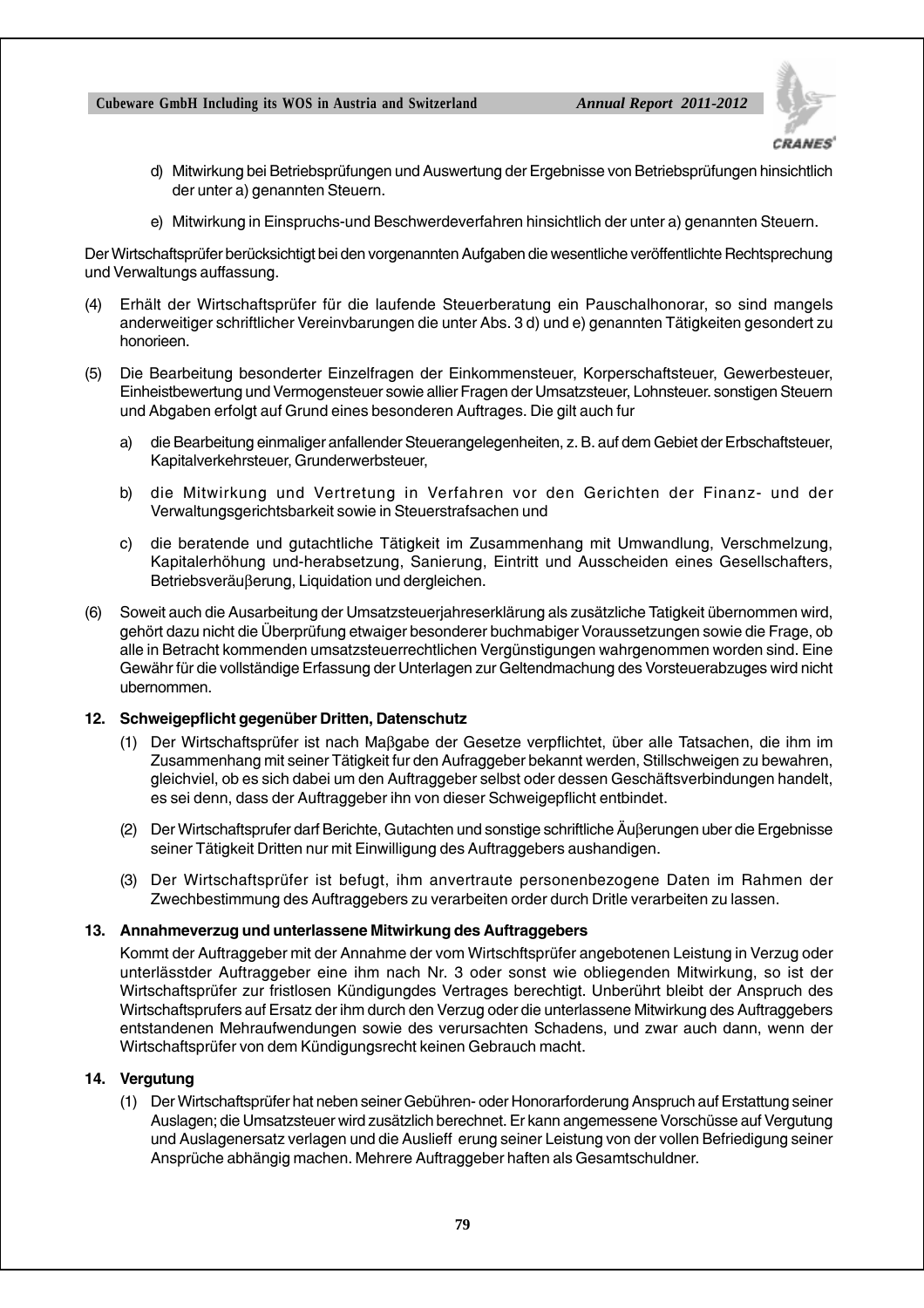

#### **CRANES**

(2) Eine Aufrechnung gegen Forderungen des Wirtschaftsprüfers auf Vergütung und Auslagenersatz ist nur mit unbestrittenen oder rechtskräftig festgestellten Forderungen zulassig.

#### **15. Aufbewahrung und Herausgabe von Unterlagen**

- (1) Der Wirtschaftsprüfer bewahrt die in Zusammenhang mit der Erledigung eines Auftrages ihm übergebenen und von ihm selbst angefertigten Unterlagen sowie den über den Auftrag geführten Schriftwechsel sieben Jahre auf.
- (2) Nach Befriedigung seiner Ansprüche aus dem Auftrag hat der Wirtchaftsprüfer auf Verlangen des Auftraggebers alle Unterlagen herauszugeben, die er aus Anlass seiner Tätigkeit fur den Auftrag von diesem oder für diesen erhalten hat. Dies gilt jedoch nicht für den Schriftwechsel zwischen dem Wirtschaftsprüfer und seinem Auftraggeber und für die Schriftstücke, die dieser bereits in Urschrift oder Abschrift besitzt. Der Wirtschaftsprüfer kann von Unterlagen, die er an den Auftraggeber zurückgibt, Abschriften oder Fotokopien anfertigen und zurückbehalten.

#### **16. Anzuwendendes Recht**

Für den Auftrag, seiner Durchführung und für sich hieraus ergebenden Ansprüche gilt nur deutsches Recht.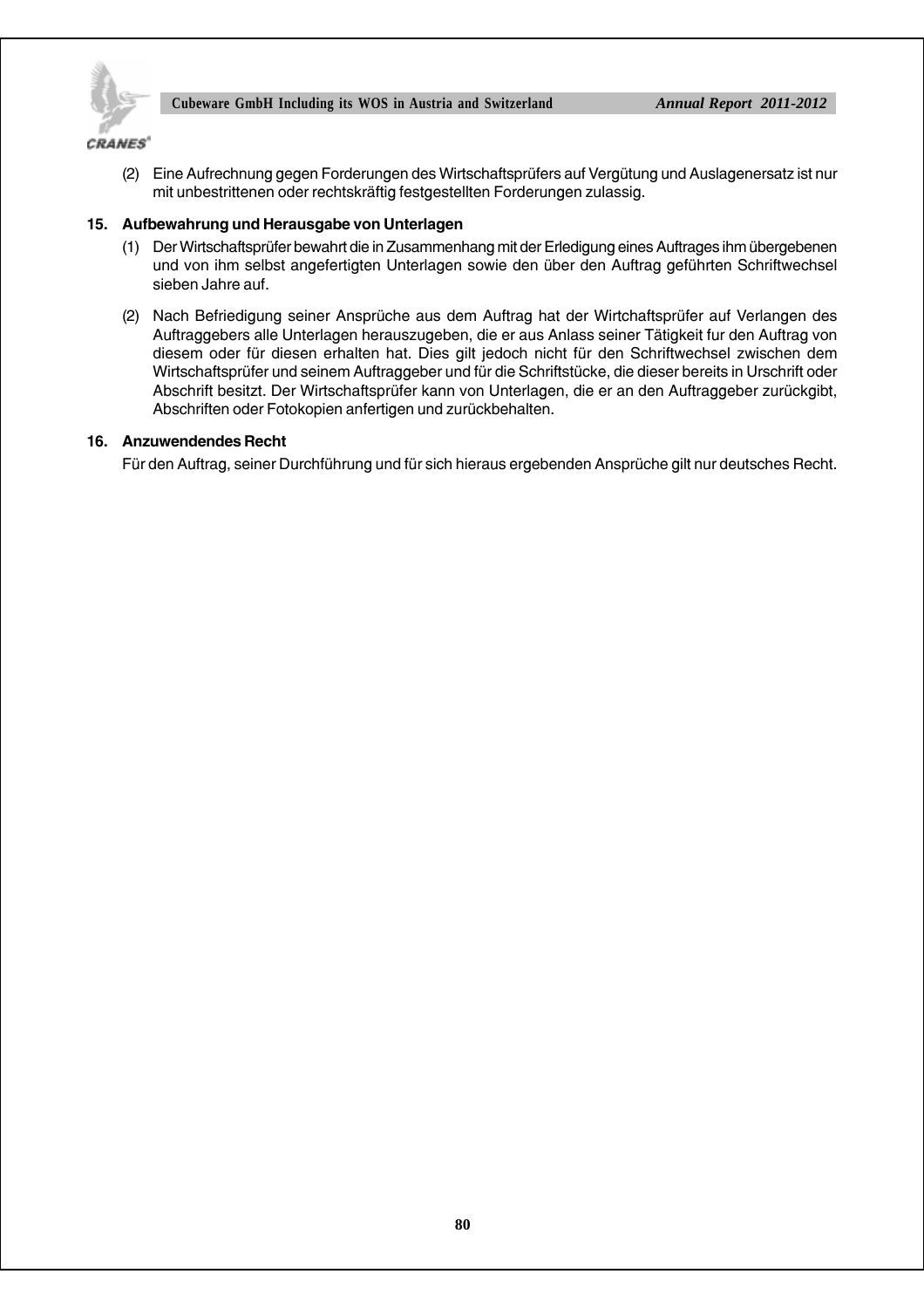*Annual Report 2011-2012*



# CRANES SOFTWARE, INC.

FINANCIAL STATEMENTS 2011 - 2012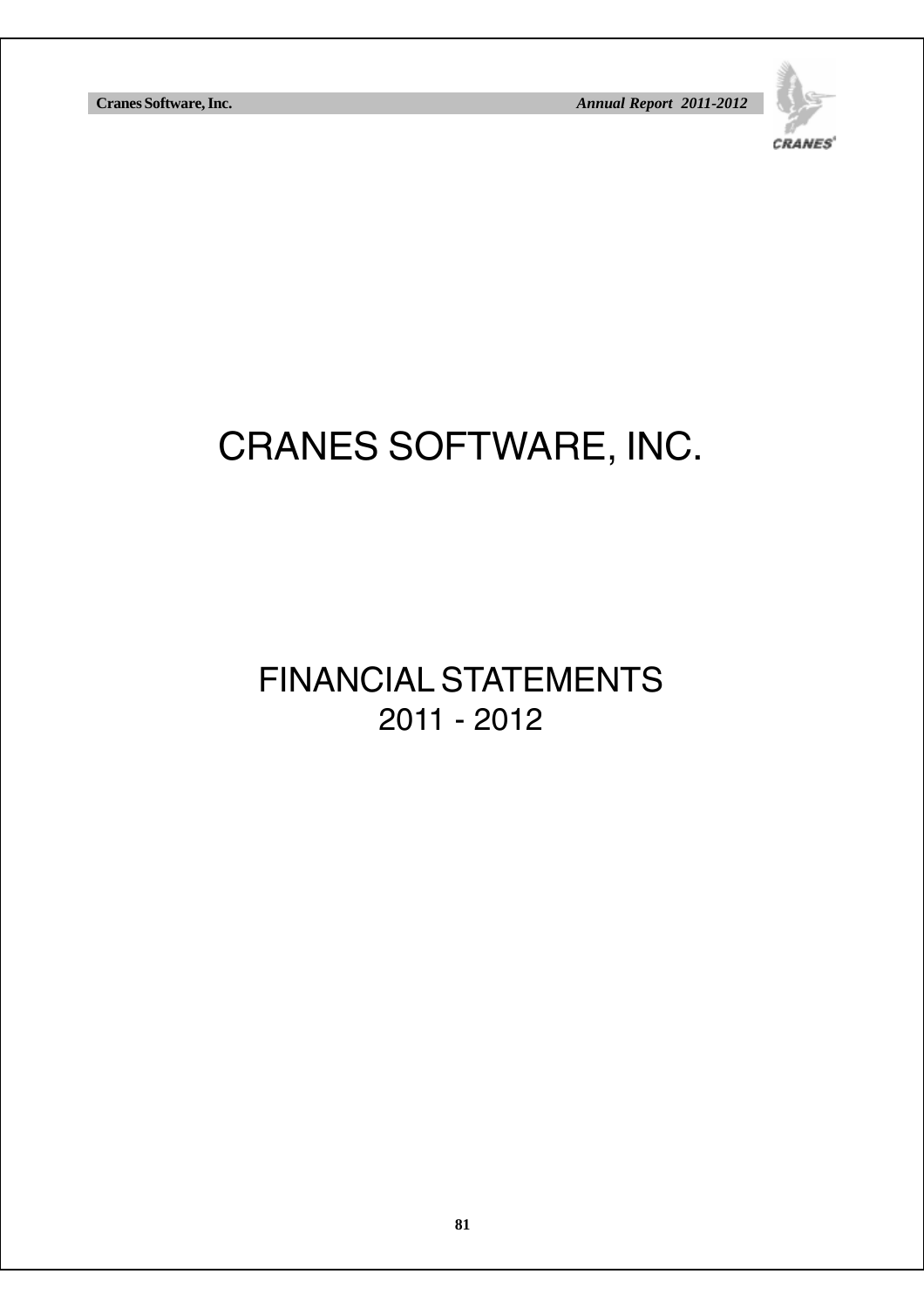

#### **CRANES INDEPENDENT AUDITOR'S REPORT**

To

#### The Board of Directors **Cranes Software, Inc.**

We have audited the accompanying consolidated balance sheets of **Cranes Software, Inc.,** and subsidiaries as of March 31, 2012, and the related consolidated statements of income, retained earnings and cash flows for the year then ended. These financial statements are the responsibility of the Company's management. Our responsibility is to express an opinion on these financial statements based on our audit.

We conducted our audits in accordance with auditing standards generally accepted in the United States of America. Those standards require that we plan and perform the audit to obtain reasonable assurance about whether the financial statements are free of material misstatement. An audit includes examining, on a test basis, evidence supporting the amounts and disclosures in the financial statements. An audit also includes assessing the accounting principles used and significant estimates made by management, as well as evaluating the overall financial statement presentation. We believe that our audit provides a reasonable basis for our opinion.

In our opinion, the financial statements referred to above present fairly, in all material respects the financial position of Cranes Software, Inc. and subsidiaries as of March 31, 2012 and the results of its operations and its cash flow for the year then ended in conformity with accounting principles generally accepted in United States of America.

Our audit was conducted for the purpose of forming an opinion on the basic financial statements taken as a whole. The consolidated schedule of revenue, cost of revenue and sales, general & administrative expenses on page 21 is presented for the purpose of additional analysis rather than to present the financial position, results of operations, and cash flows of the individual companies, and is not a required part of the consolidated financial statements. The consolidating information has been subjected to the auditing procedures applied in the audit of the consolidated financial statements, and certain additional procedures, including comparing and reconciling such information directly to the underlying accounting and other records used to prepare the consolidated financial statements or to the consolidated financial statements themselves, and other additional procedures in accordance with auditing standards generally accepted in the United State of America. In our opinion, the consolidating information is fairly stated in all material respects in relation to the consolidated financial statements taken as a whole.

#### **Premier Accounting Solutions Inc**

June 1st 2012

Columbus Office : Columbus Office ;<br>
6063 Frantz Road. Suite 203 March 2008 1731 Sarah Drive 6063 Frantz Road, Suite 203<br>Dublin OH 43017 Dublin OH 43017 Mason OH 45040

Tel: (614) 659-9999 Toll Free Tel: 1-866-CPA-0333 Toll free fax: 1-877-623-9311

Website : www.premiercpa.com Email : premier@premiercpa.com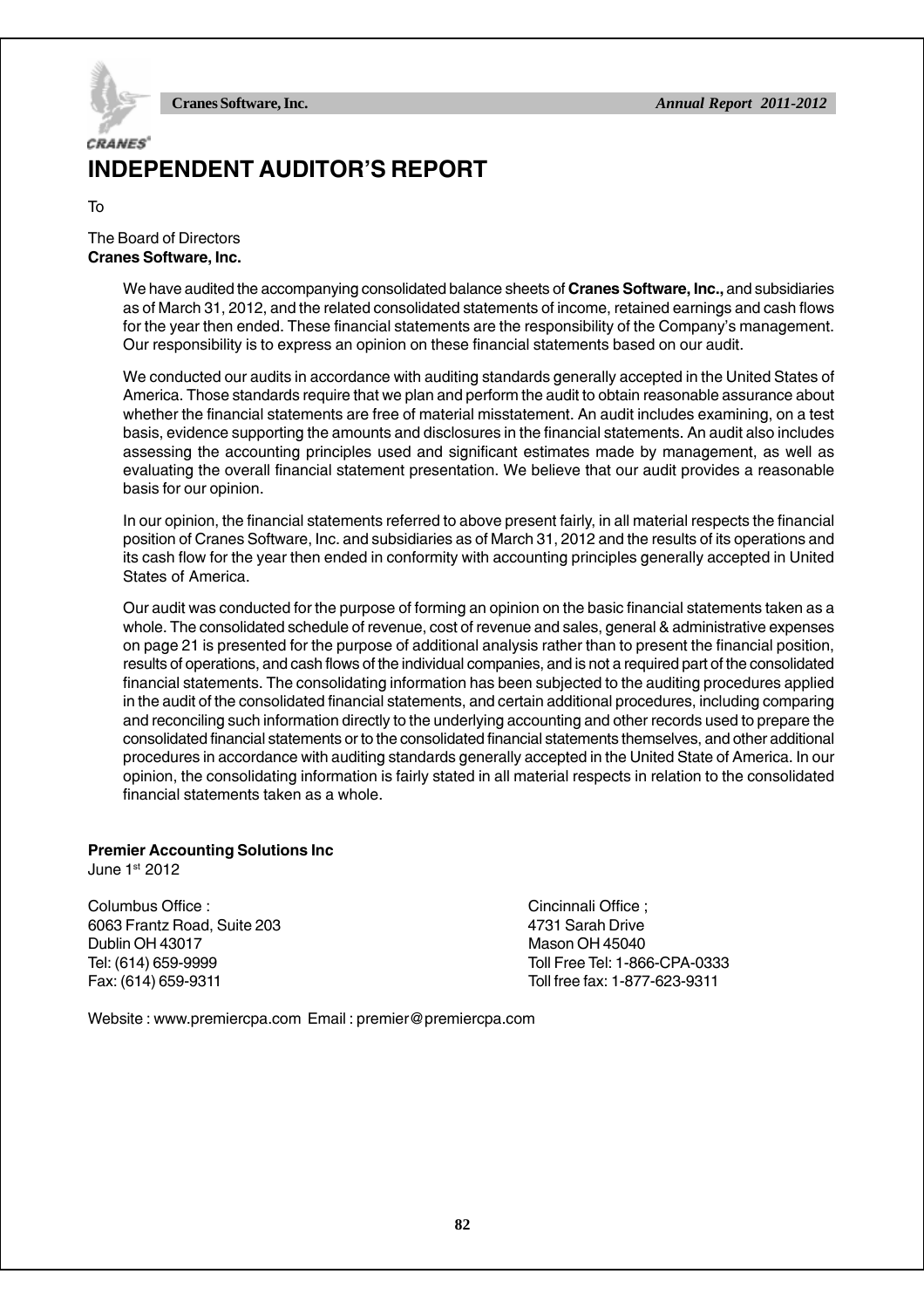*Annual Report 2011-2012*



# **CONSOLIDATED BALANCE SHEET**

**AS AT MARCH 31, 2012**

(Amount in Dollars)

| <b>PARTICULARS</b>                                                                                                              | <b>Note</b><br>No.             | \$                                     | <b>AS AT March 31, 2012</b><br>S |
|---------------------------------------------------------------------------------------------------------------------------------|--------------------------------|----------------------------------------|----------------------------------|
| <b>ASSETS</b>                                                                                                                   |                                |                                        |                                  |
| <b>CURRENT ASSETS</b><br>Cash and Cash Equivalents<br><b>Trade Accounts Receivable</b><br>Less: Allowance for Doubtful Accounts |                                | 4,809,302<br>(84,080)                  | 448,400<br>4,725,222             |
| <b>Other Receivables</b><br>Inventory<br>Prepaid Expenses & Advances                                                            |                                |                                        | 8,362<br>287,684<br>142,218      |
| <b>Total Current Assets</b>                                                                                                     |                                |                                        | 5,611,886                        |
| PROPERTY & EQUIPMENT                                                                                                            | Note 5                         |                                        | 212,828                          |
| <b>INTANGIBLE ASSETS</b><br>Goodwill<br>Other-Net                                                                               | Note 1<br>Note <sub>6</sub>    | 13,692,619<br>1,969,311                |                                  |
| <b>OTHER ASSETS</b><br>Receivable From Employees<br>Refundable Deposits<br>Deferred Expenses<br><b>Deferred Tax Asset</b>       |                                | 3,884<br>36,984<br>99,942<br>1,067,925 | 15,661,930                       |
| <b>Total Other Assets</b>                                                                                                       |                                |                                        | 1,208,735                        |
| <b>TOTAL ASSETS</b>                                                                                                             |                                |                                        | 22,695,379                       |
| Per our report attached                                                                                                         | For and on behalf of the Board |                                        |                                  |

| <b>Premier Accounting Solutions, Inc.</b> | <b>Richard H. Gall</b> | <b>Mueed Khader</b> | Asif Khader |
|-------------------------------------------|------------------------|---------------------|-------------|
| Auditor                                   | President              | Secretary           | Director    |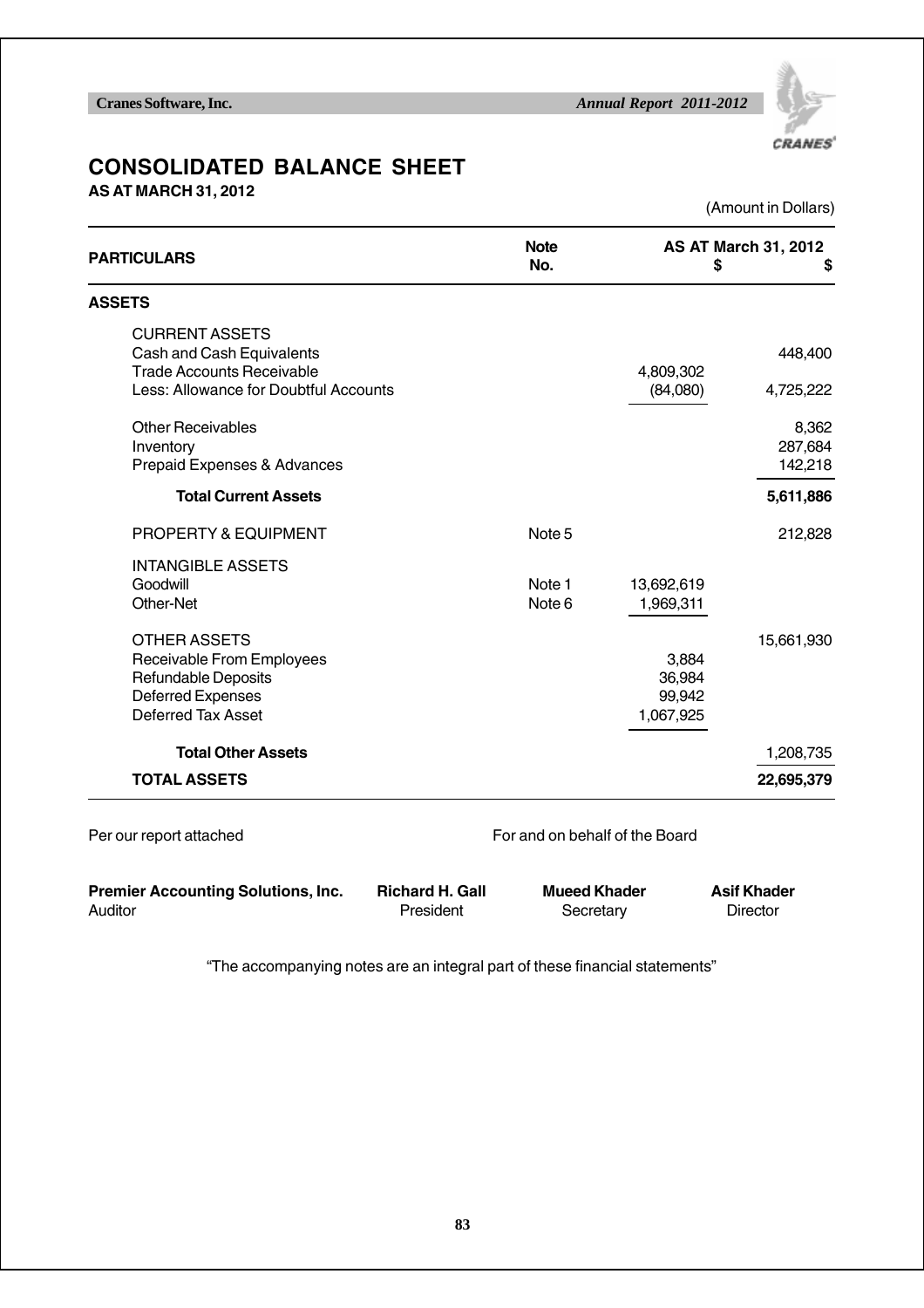

#### **CRANES CONSOLIDATED BALANCE SHEET AS AT MARCH 31, 2012**

|                                                      |                                     |                                  |                  | (Amount in Dollars)                     |
|------------------------------------------------------|-------------------------------------|----------------------------------|------------------|-----------------------------------------|
| <b>PARTICULARS</b>                                   |                                     | <b>Note</b><br>No.               |                  | <b>AS AT March 31, 2012</b><br>\$<br>\$ |
| <b>LIABILITIES &amp; STOCKHOLDER'S EQUITY</b>        |                                     |                                  |                  |                                         |
| <b>CURRENT LIABILITIES</b>                           |                                     |                                  |                  |                                         |
| <b>Trade Accounts Payable</b>                        |                                     |                                  | 931,184          |                                         |
| <b>Accrued Expenses</b>                              |                                     |                                  | 1,164,495        |                                         |
| Loans Payable - Employees                            |                                     |                                  | 487,888          |                                         |
| Loans Payable - Related Party                        |                                     |                                  | 435,000          |                                         |
| Refundable Advance<br>Deferred Revenue               |                                     |                                  | 16,884<br>42,105 |                                         |
| Revolving Line of Credit                             |                                     |                                  | 1,373,000        |                                         |
| <b>Other Current Liabilities</b>                     |                                     | Note 8                           | 1,934,000        |                                         |
| <b>Total Current Liabilities</b>                     |                                     |                                  |                  | 6,384,556                               |
| <b>LONG TERM LIABILITIES</b>                         |                                     |                                  |                  |                                         |
| Affiliated Co Loans Payable                          |                                     | Note 4                           | 8,084,997        |                                         |
| <b>Total Long Term Liabilities</b>                   |                                     |                                  |                  | 8,084,997                               |
| <b>TOTAL LIABILITIES</b>                             |                                     |                                  |                  | 14,469,553                              |
| STOCKHOLDER'S EQUITY                                 |                                     |                                  |                  |                                         |
| Common stock: \$1.00 par; 6,000,000 Shares           |                                     |                                  |                  |                                         |
| Authorized: 2,691,855 Shares Issued & Outstanding    |                                     |                                  | 2,691,885        |                                         |
| <b>Additional Paid-in Capital</b>                    |                                     |                                  | 8,075,115        |                                         |
| <b>Retained Earnings</b>                             |                                     |                                  | (2,536,231)      |                                         |
| Non Controlling Interest                             |                                     |                                  | (899)            |                                         |
| Gain Due to Exchange Fluctuations                    |                                     |                                  | (4,044)          |                                         |
| <b>Total Stockholder's Equity</b>                    |                                     |                                  |                  | 8,225,826                               |
| <b>TOTAL LIABILITIES &amp; STOCKHOLDER'S EQUITY</b>  |                                     |                                  |                  | 22,695,379                              |
| Per our report attached                              |                                     | For and on behalf of the Board   |                  |                                         |
| <b>Premier Accounting Solutions, Inc.</b><br>Auditor | <b>Richard H. Gall</b><br>President | <b>Mueed Khader</b><br>Secretary |                  | <b>Asif Khader</b><br>Director          |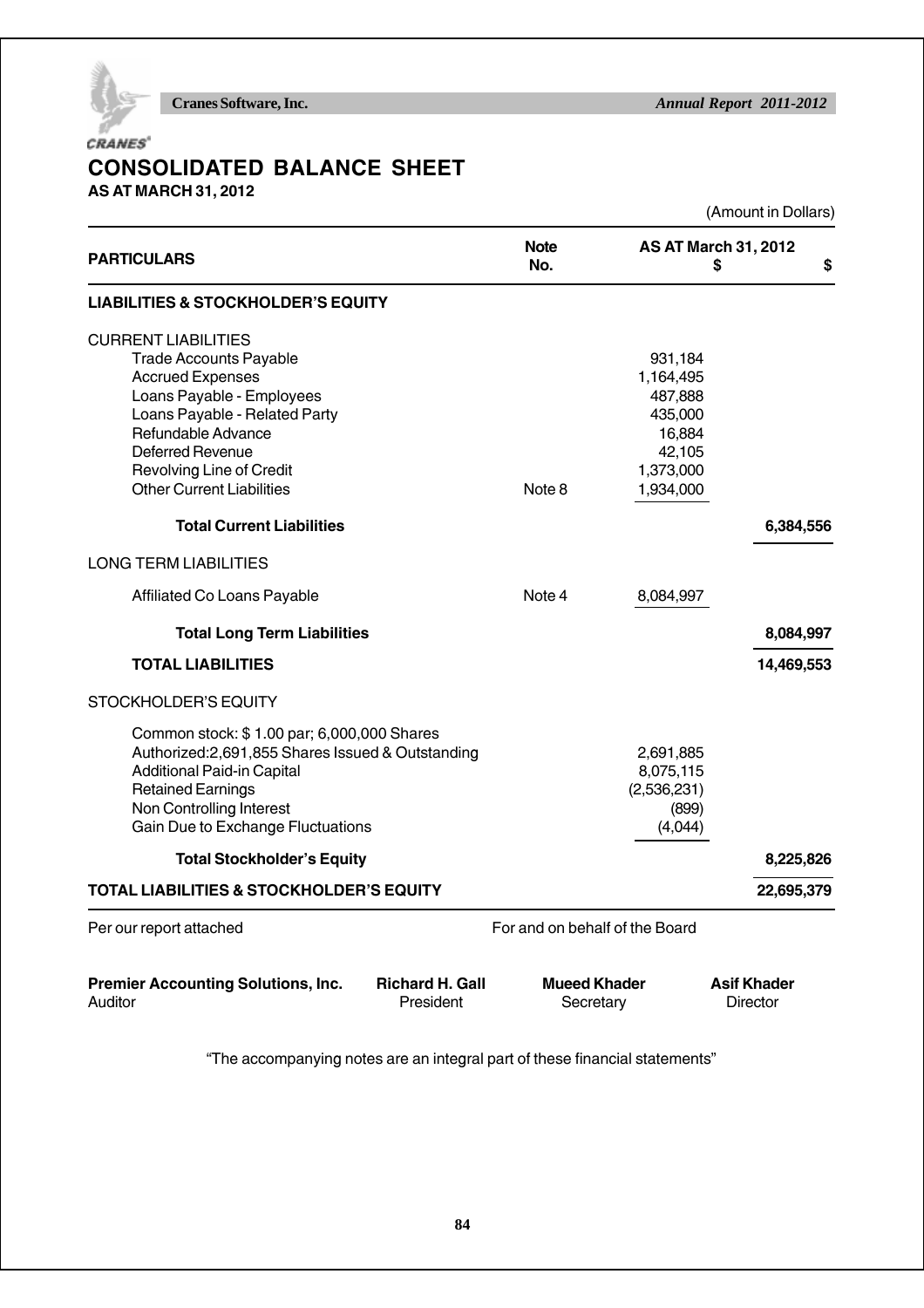

#### **CONSOLIDATED STATEMENT OF INCOME AND RETAINED EARNINGS FOR THE YEAR ENDED MARCH 31, 2012**

|                                                                                                                                                                                   | (Amount in Dollars)                                          |
|-----------------------------------------------------------------------------------------------------------------------------------------------------------------------------------|--------------------------------------------------------------|
| <b>PARTICULARS</b>                                                                                                                                                                | March 31, 2012<br>\$                                         |
| <b>REVENUE</b>                                                                                                                                                                    | 28,621,834                                                   |
| <b>COST OF REVENUE</b>                                                                                                                                                            | 21, 157, 792                                                 |
| <b>GROSS PROFIT</b>                                                                                                                                                               | 7,464,042                                                    |
| <b>OPERATING EXPENSES</b><br><b>Personnel Expenses</b><br>Sales, General & Administrative Expenses                                                                                | 3,010,400<br>4,971,417                                       |
| <b>Total Operating Expenses</b>                                                                                                                                                   | 7,981,817                                                    |
| <b>LOSS FROM OPERATIONS</b>                                                                                                                                                       | (517, 775)                                                   |
| <b>OTHER INCOME / EXPENSES</b><br>Interest Income<br>Interest Expense<br><b>Currency Fluctuation</b><br>Other Income<br><b>Other Expenses</b><br>Loss on Investment in Subsidiary | 997<br>(117, 515)<br>(5,340)<br>25,706<br>(6)<br>(1,080,000) |
| <b>Total Other Income / Expenses</b>                                                                                                                                              | (1, 176, 158)                                                |
| <b>LOSS BEFORE INCOME TAXES</b>                                                                                                                                                   | (1,693,933)                                                  |
| <b>INCOME TAXES</b><br>Foreign Income Taxes Paid<br><b>Deferred Tax Benefit</b>                                                                                                   | (37, 924)<br>519,557                                         |
| <b>NET LOSS</b>                                                                                                                                                                   | (1,212,300)                                                  |
| Loss Attributable to noncontrolling Interest                                                                                                                                      | 899                                                          |
| <b>NET LOSS ATTRIBUTABLE TO PARENT</b>                                                                                                                                            | (1,211,401)                                                  |
| <b>Retained Earnings-Beginning of the Year</b>                                                                                                                                    | (1,324,830)                                                  |
| <b>Retained Earnings-End of the Year</b>                                                                                                                                          | (2,536,231)                                                  |

Per our report attached For and on behalf of the Board

| <b>Premier Accounting Solutions, Inc.</b> | <b>Richard H. Gall</b> | <b>Mueed Khader</b> | <b>Asif Khader</b> |
|-------------------------------------------|------------------------|---------------------|--------------------|
| Auditor                                   | President              | Secretary           | Director           |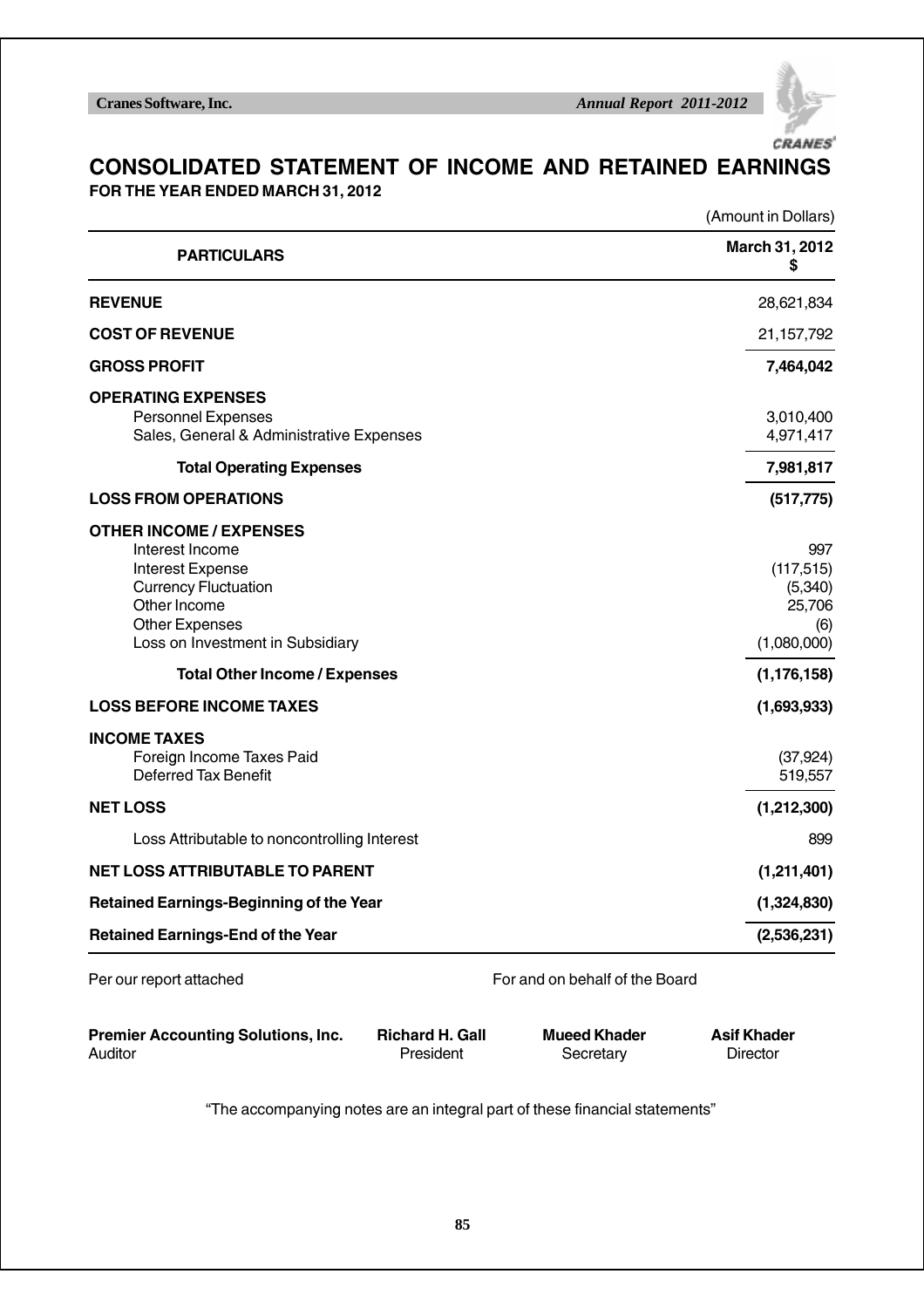

*Annual Report 2011-2012*

(Amount in Dollars)

#### **CRANES CONSOLIDATED STATEMENT OF CASH FLOW AS AT MARCH 31, 2012**

| <b>PARTICULARS</b>                                                                                                                                                                                                                                                                                                                                                                                                                                                                        | <b>AS AT March 31, 2012</b><br>S                                                                                                                                             |
|-------------------------------------------------------------------------------------------------------------------------------------------------------------------------------------------------------------------------------------------------------------------------------------------------------------------------------------------------------------------------------------------------------------------------------------------------------------------------------------------|------------------------------------------------------------------------------------------------------------------------------------------------------------------------------|
| <b>OPERATING ACTIVITIES:</b>                                                                                                                                                                                                                                                                                                                                                                                                                                                              |                                                                                                                                                                              |
| Net Income/(Loss)                                                                                                                                                                                                                                                                                                                                                                                                                                                                         | (1,211,401)                                                                                                                                                                  |
| Adiustment to Reconcile Net Profit (Loss) to Net Cash<br><b>Used in Operational Activities:</b><br>Depreciation & Amortization<br>Non Controlling Interest in Subsidiary                                                                                                                                                                                                                                                                                                                  | 222,247<br>(899)                                                                                                                                                             |
| <b>Changes in Current Assets and Liabilities:</b><br><b>Accounts Receivable</b><br><b>Other Receivables</b><br>Inventory<br><b>Prepaid Expenses</b><br>Receivable From Employees<br><b>Refundable Deposits</b><br><b>Deferred Expenses</b><br>Deferred Tax Asset<br>Decrease in Exchange Fluctuations<br><b>Trade Accounts Payable</b><br><b>Accrued Expenses</b><br>Refundable Advance<br>Deferred Revenue<br><b>Other Current Liablities</b><br><b>Affiliated Company Loans Payable</b> | 50,380<br>(8,362)<br>24,511<br>(34, 638)<br>(3,884)<br>9,717<br>39,794<br>(519, 557)<br>(13, 971)<br>(191, 523)<br>(172, 916)<br>8,884<br>21,095<br>(1,736,000)<br>2,921,801 |
| <b>Net Cash used in Operating Activities</b>                                                                                                                                                                                                                                                                                                                                                                                                                                              | (594, 722)                                                                                                                                                                   |
| <b>INVESTING ACTIVITIES:</b><br>Purchase of Equipment<br>Purchase of Customer List                                                                                                                                                                                                                                                                                                                                                                                                        | (44, 184)<br>(5,000)                                                                                                                                                         |
| <b>Net Cash Used in Investing Activities</b>                                                                                                                                                                                                                                                                                                                                                                                                                                              | (49, 184)                                                                                                                                                                    |
| <b>FINANCING ACTIVITIES:</b><br>Repayment of Capital Lease Obligation<br>Employee Loans<br>Net Payment from Line of Credit                                                                                                                                                                                                                                                                                                                                                                | (11, 481)<br>642,888<br>(325,000)                                                                                                                                            |
| <b>Net Cash Provided by Financing Activities</b>                                                                                                                                                                                                                                                                                                                                                                                                                                          | 306,407                                                                                                                                                                      |
| Net decrease In Cash and Cash Equivalents<br>Cash and Cash Equivalents at Beginning of Year<br>Cash and Cash Equivalents at End of Year                                                                                                                                                                                                                                                                                                                                                   | (337, 499)<br>785,899<br>448,400                                                                                                                                             |
| <b>Supplemental Disclosures to Financial Statements</b><br>Interest paid<br>Foreign Income Tax Paid                                                                                                                                                                                                                                                                                                                                                                                       | 117,515<br>37,924                                                                                                                                                            |
| Per our report attached                                                                                                                                                                                                                                                                                                                                                                                                                                                                   | For and on behalf of the Board                                                                                                                                               |

**Premier Accounting Solutions, Inc.** Richard H. Gall Mueed Khader Auditor Auditor Auditor Auditor President Secretary Director Auditor President Secretary Director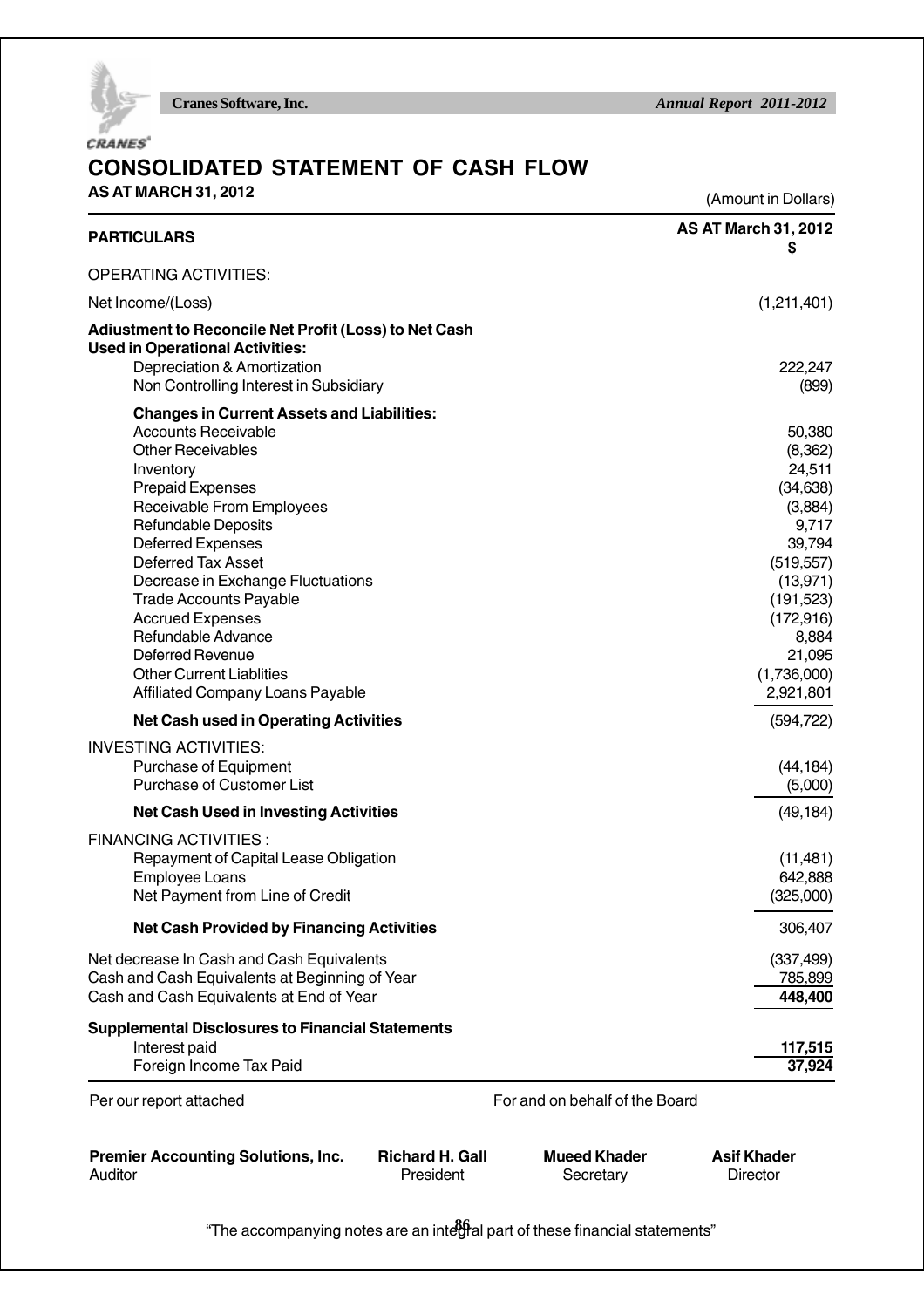*Annual Report 2011-2012*



# **BALANCE SHEET - PARENT CO**

**AS AT MARCH 31, 2012 AND 2011**

(Amount in Dollars)

| <b>AS AT</b><br>S | <b>AS AT</b><br>March 31, 2012 March 31, 2011<br>S |
|-------------------|----------------------------------------------------|
|                   |                                                    |
| 8,677<br>29,298   | 3,469<br>75,123<br>2,338                           |
| 37,975            | 80,930                                             |
| 15,696,351        | 15,696,351                                         |
| 836               |                                                    |
| 1,933,335         | 1,083,335                                          |
| 974,565           | 1,000,000<br>586,606                               |
| 974,565           | 1,586,606                                          |
| 18,643,062        | 18,447,222                                         |
|                   |                                                    |

Per our report attached For and on behalf of the Board

| <b>Premier Accounting Solutions, Inc.</b> | <b>Richard H. Gall</b> | <b>Mueed Khader</b> | <b>Asif Khader</b> |
|-------------------------------------------|------------------------|---------------------|--------------------|
| Auditor                                   | President              | Secretary           | Director           |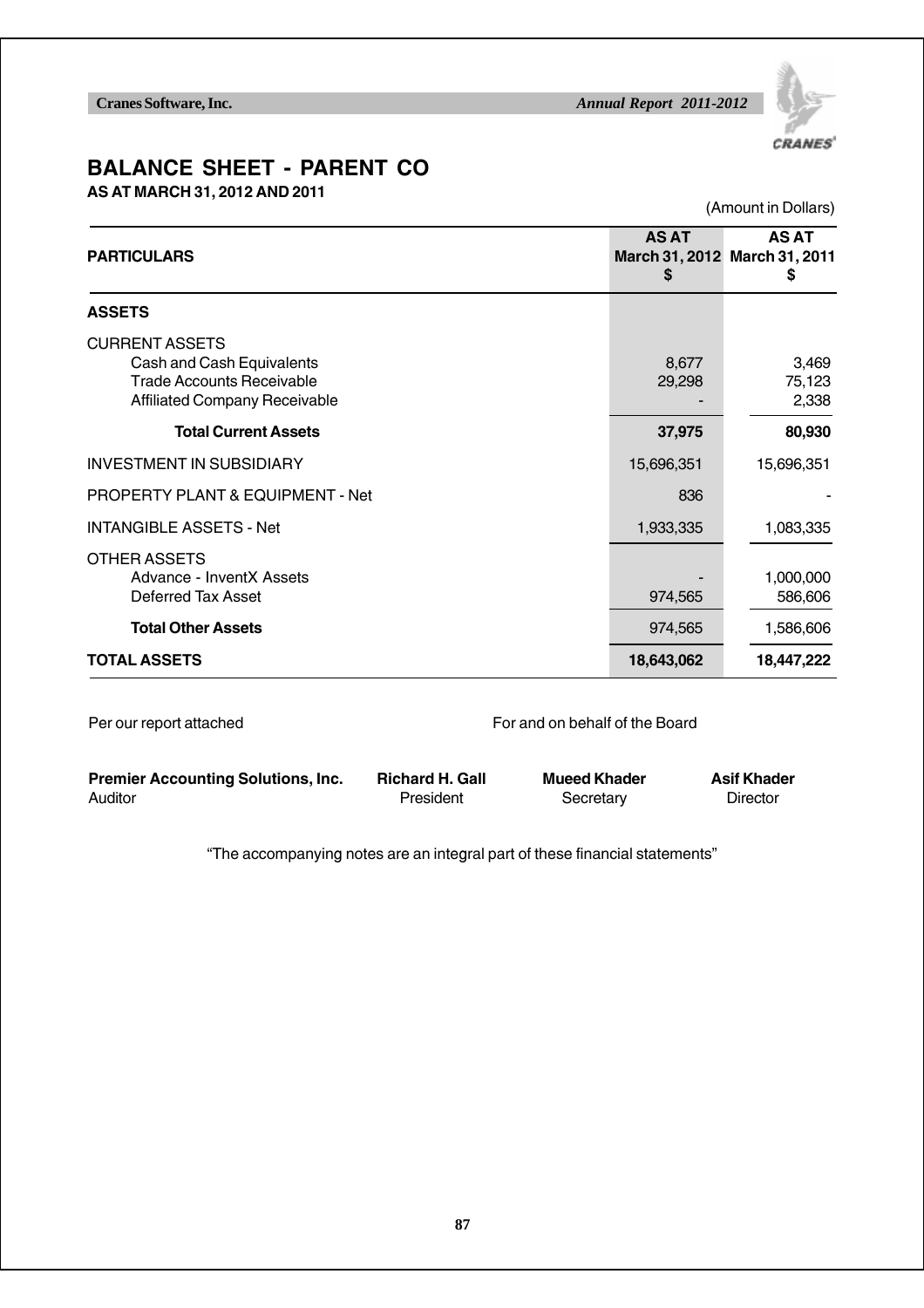*Annual Report 2011-2012*

**Cranes Software, Inc.**

#### **CRANES BALANCE SHEET - PARENT CO**

**AS AT MARCH 31, 2012 And 2011**

| (Amount in Dollars) |  |
|---------------------|--|
|---------------------|--|

| <b>PARTICULARS</b>                                                                                                                          | <b>AS AT</b><br>\$                         | <b>AS AT</b><br>March 31, 2012 March 31, 2011<br>\$ |
|---------------------------------------------------------------------------------------------------------------------------------------------|--------------------------------------------|-----------------------------------------------------|
| <b>LIABILITIES AND STOCKHOLDERS' EQUITY</b>                                                                                                 |                                            |                                                     |
| <b>CURRENT LIABILITIES</b>                                                                                                                  |                                            |                                                     |
| Trade Accounts Payable<br>Accrued Payroll and Taxes<br>Affiliated Co Loans Payable<br><b>Other Current Liabilities</b>                      | 63,148<br>78,332<br>8,074,568<br>1,934,000 | 68,975<br>67,604<br>5,242,391<br>3,670,000          |
| <b>Total Liabilities</b>                                                                                                                    | 10,150,048                                 | 9,048,970                                           |
| STOCKHOLDER'S EQUITY                                                                                                                        |                                            |                                                     |
| Common Stock - \$1 Par 6,000,000 shares authorized<br>and 2,691,855 shares issued<br>Additional Paid in Capital<br><b>Retained Earnings</b> | 2,691,885<br>8,075,115<br>(2,273,986)      | 2,691,885<br>8,075,115<br>(1,368,748)               |
| <b>Total Stockholders Equity</b>                                                                                                            | 8,493,014                                  | 9,398,252                                           |
| TOTAL LIABILITIES & STOCKHOLDER'S EQUITY                                                                                                    | 18,643,062                                 | 18,447,222                                          |

| Per our report attached                   |                        | For and on behalf of the Board |                    |
|-------------------------------------------|------------------------|--------------------------------|--------------------|
| <b>Premier Accounting Solutions, Inc.</b> | <b>Richard H. Gall</b> | <b>Mueed Khader</b>            | <b>Asif Khader</b> |
| Auditor                                   | President              | Secretary                      | Director           |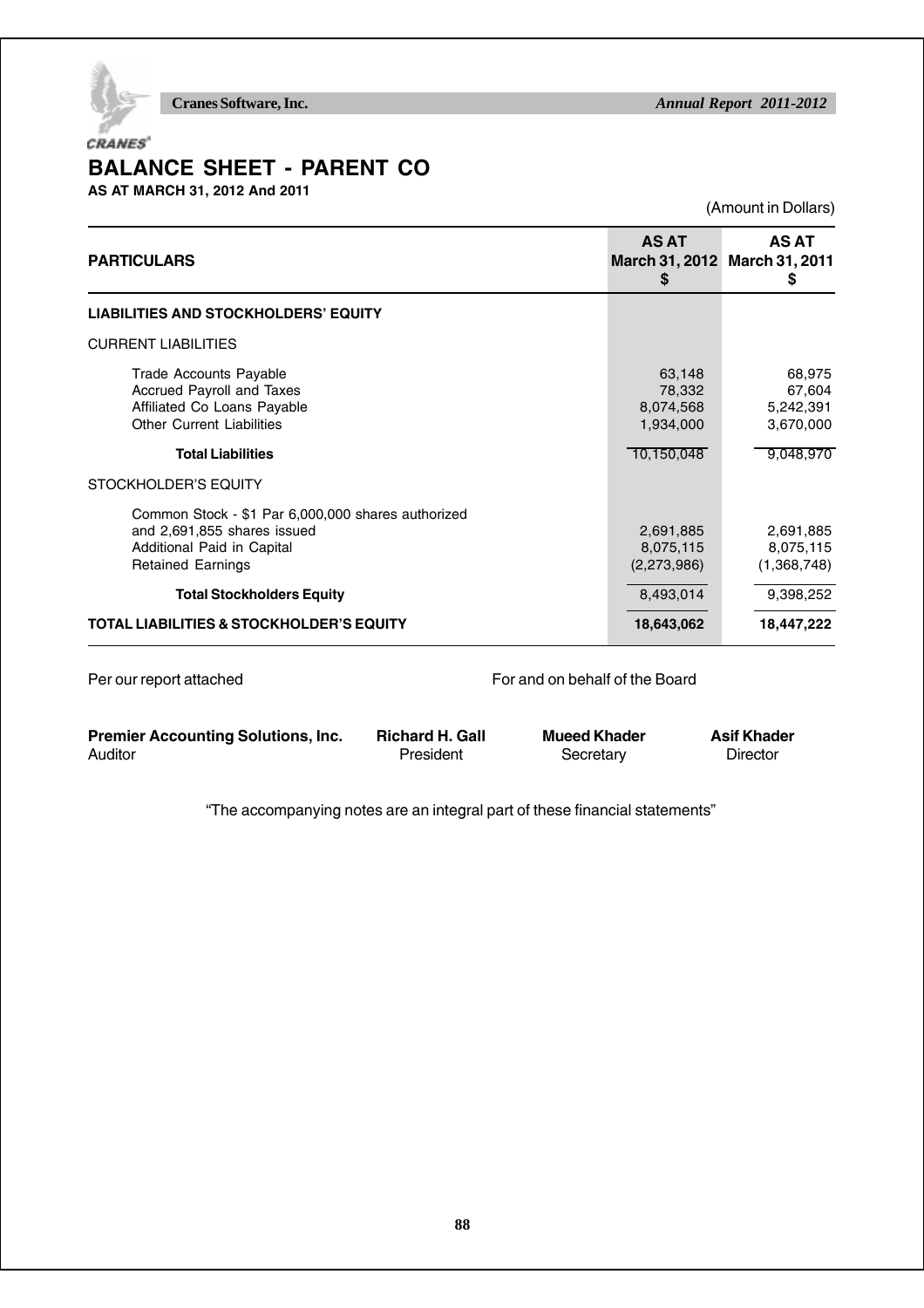

### **STATEMENT OF INCOME AND RETAINED EARNINGS - PARENT CO**

**FOR THE YEAR ENDED MARCH 31, 2012 AND 2011**

(Amount in Dollars)

| <b>PARTICULARS</b>                             | March 31, 2012<br>\$           | March 31, 2011<br>\$ |
|------------------------------------------------|--------------------------------|----------------------|
| <b>INCOME</b>                                  |                                |                      |
| Maintenance Income                             | 142,442                        | 120,831              |
| Sales - Domestic                               |                                | 11,522               |
| Sales-International                            | 81,577                         | 100,504              |
| Service Revenue                                | 3,200                          | 24,000               |
| <b>Contract Labor</b>                          |                                |                      |
| <b>Total Income</b>                            | 227,219                        | 256,857              |
| <b>EXPENSE</b>                                 |                                |                      |
| <b>Bank Wire Fee</b>                           | 549                            | 931                  |
| <b>Royalty Expense</b>                         | (498)                          | 6,193                |
| <b>Office Expense</b>                          | 68                             | 1,108                |
| Entertainment                                  | 37                             | 20                   |
| <b>Agent Commission</b>                        | 39,283                         | 66,241               |
| <b>Accounting &amp; Legal Fees</b>             | 12,750                         | 15,715               |
| <b>Bank Charges</b>                            | 1,432                          | (244)                |
| Depreciation & Amortization                    | 150,418                        | 83,332               |
| Insurance                                      | 897                            | 347                  |
| <b>Outside Services</b>                        |                                | 64                   |
| <b>Advertising &amp; Promotion</b>             | 2,825                          | 2,040                |
| <b>Licenses &amp; Permits</b>                  |                                | 195                  |
| Postage                                        | 58                             | 91                   |
| Rent                                           | 12,006                         | 14,894               |
| <b>Personnel Costs</b>                         | 209,873                        | 206,236              |
| <b>Business Taxes</b>                          | 12,853                         | 4,001                |
| <b>Telephone</b>                               | 1,272                          | 3,747                |
| Printing                                       | 1,234                          |                      |
| Travel                                         |                                | 1,419                |
| <b>Moving Expenses</b>                         |                                | 301                  |
| <b>Bad Debts</b>                               |                                | 24,452               |
| <b>Total Expense</b>                           | 445,057                        | 431,083              |
| Loss From Operations                           | (217, 838)                     | (174, 226)           |
| OTHER INCOME                                   |                                |                      |
| Other Income                                   | 2,843                          |                      |
| <b>Currency Fluctuations</b>                   | 1,798                          |                      |
| Loss on Investment in Subsidiary               | (1,080,000)                    |                      |
| LOSS BEFORE INCOME TAX                         | (1, 293, 197)                  | (174, 226)           |
| <b>Deferred Tax Benefit</b>                    | 387,959                        | 52,268               |
| <b>NET LOSS</b>                                | (905, 238)                     | (121, 958)           |
| <b>Retained Earnings-Beginning of the Year</b> | (1,368,748)                    | (1,246,790)          |
| <b>Prior Period Adjustment</b>                 |                                |                      |
| <b>Retained Earnings-end of Year</b>           | (2,273,986)                    | (1368, 748)          |
| Per our report attached                        | For and on behalf of the Board |                      |

| <b>Premier Accounting Solutions, Inc.</b> | <b>Richard H. Gall</b> | <b>Mueed Khader</b> | <b>Asif Khader</b> |
|-------------------------------------------|------------------------|---------------------|--------------------|
| Auditor                                   | President              | Secretary           | Director           |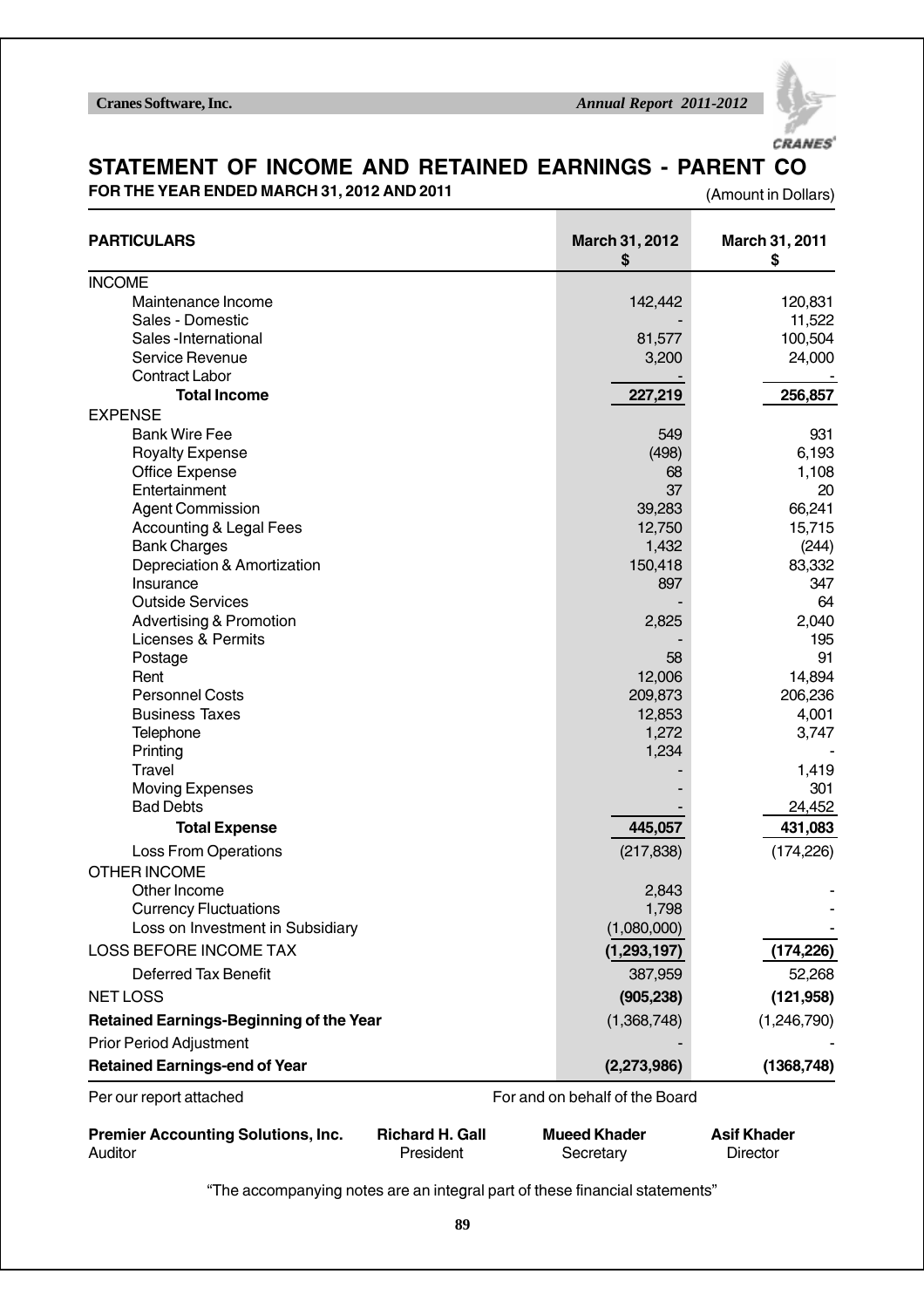*Annual Report 2011-2012*

**Cranes Software, Inc.**

# **CRANES**

# **STATEMENT OF CASH FLOW-PARENT CO**

**FOR THE YEAR ENDED MARCH 31, 2012 AND 2011**

|                                                                                                                                                                                                                                                                                                                                                         |                                                                                         | (Amount in Dollars)                                                          |
|---------------------------------------------------------------------------------------------------------------------------------------------------------------------------------------------------------------------------------------------------------------------------------------------------------------------------------------------------------|-----------------------------------------------------------------------------------------|------------------------------------------------------------------------------|
| <b>PARTICULARS</b>                                                                                                                                                                                                                                                                                                                                      | <b>AS AT</b><br>March 31, 2012<br>\$                                                    | <b>AS AT</b><br>March 31, 2011<br>S                                          |
|                                                                                                                                                                                                                                                                                                                                                         |                                                                                         |                                                                              |
| <b>OPERATING ACTIVITIES</b><br>Net Loss                                                                                                                                                                                                                                                                                                                 | (905, 238)                                                                              | (121, 958)                                                                   |
| Adiustments to Reconcile Net Income to<br><b>Net Cash Provided by Operating Activities:</b><br>Depreciation<br><b>Prior Period Adjustment</b>                                                                                                                                                                                                           | 150,418                                                                                 | 83,332                                                                       |
|                                                                                                                                                                                                                                                                                                                                                         |                                                                                         |                                                                              |
| <b>Change in Assets and Liabilities</b><br><b>Trade Accounts Receivable</b><br>Affiliated Companies Receivable<br>Deferred Tax Asset<br><b>Trade Accounts Payable</b><br><b>Accrued Payroll</b><br>Affiliated Co Loans Payable<br><b>Other Current Liabilities</b><br>Net Cash Provided / (Used) by Operating Activities<br><b>INVESTING ACTIVITIES</b> | 45,825<br>2,338<br>(387, 959)<br>(5,827)<br>10,728<br>2,832,177<br>(1,736,000)<br>6,462 | 108,952<br>(2,338)<br>(52, 268)<br>(71, 306)<br>22,280<br>139,447<br>106,141 |
| <b>Investments in ETA</b><br><b>Purchase of Computers</b>                                                                                                                                                                                                                                                                                               | (1, 254)                                                                                | (119, 933)                                                                   |
|                                                                                                                                                                                                                                                                                                                                                         |                                                                                         |                                                                              |
| Net Cash Provided / (Used) in Investing Activities                                                                                                                                                                                                                                                                                                      | (1, 254)                                                                                | (119, 933)                                                                   |
| <b>FINANCING ACTIVITIES</b>                                                                                                                                                                                                                                                                                                                             |                                                                                         |                                                                              |
| Net Cash Provided / (Used) by Financing Activities                                                                                                                                                                                                                                                                                                      |                                                                                         |                                                                              |
| Net Increase / (Decrease) in Cash                                                                                                                                                                                                                                                                                                                       | 5,208                                                                                   | (13,792)                                                                     |
| Cash-Beginning of Year                                                                                                                                                                                                                                                                                                                                  | 3,469                                                                                   | 17,261                                                                       |
| Cash-End of Year                                                                                                                                                                                                                                                                                                                                        | 8,677                                                                                   | 3,469                                                                        |

| Per our report attached                   |                        | For and on behalf of the Board |                    |
|-------------------------------------------|------------------------|--------------------------------|--------------------|
| <b>Premier Accounting Solutions, Inc.</b> | <b>Richard H. Gall</b> | <b>Mueed Khader</b>            | <b>Asif Khader</b> |
| Auditor                                   | President              | Secretary                      | Director           |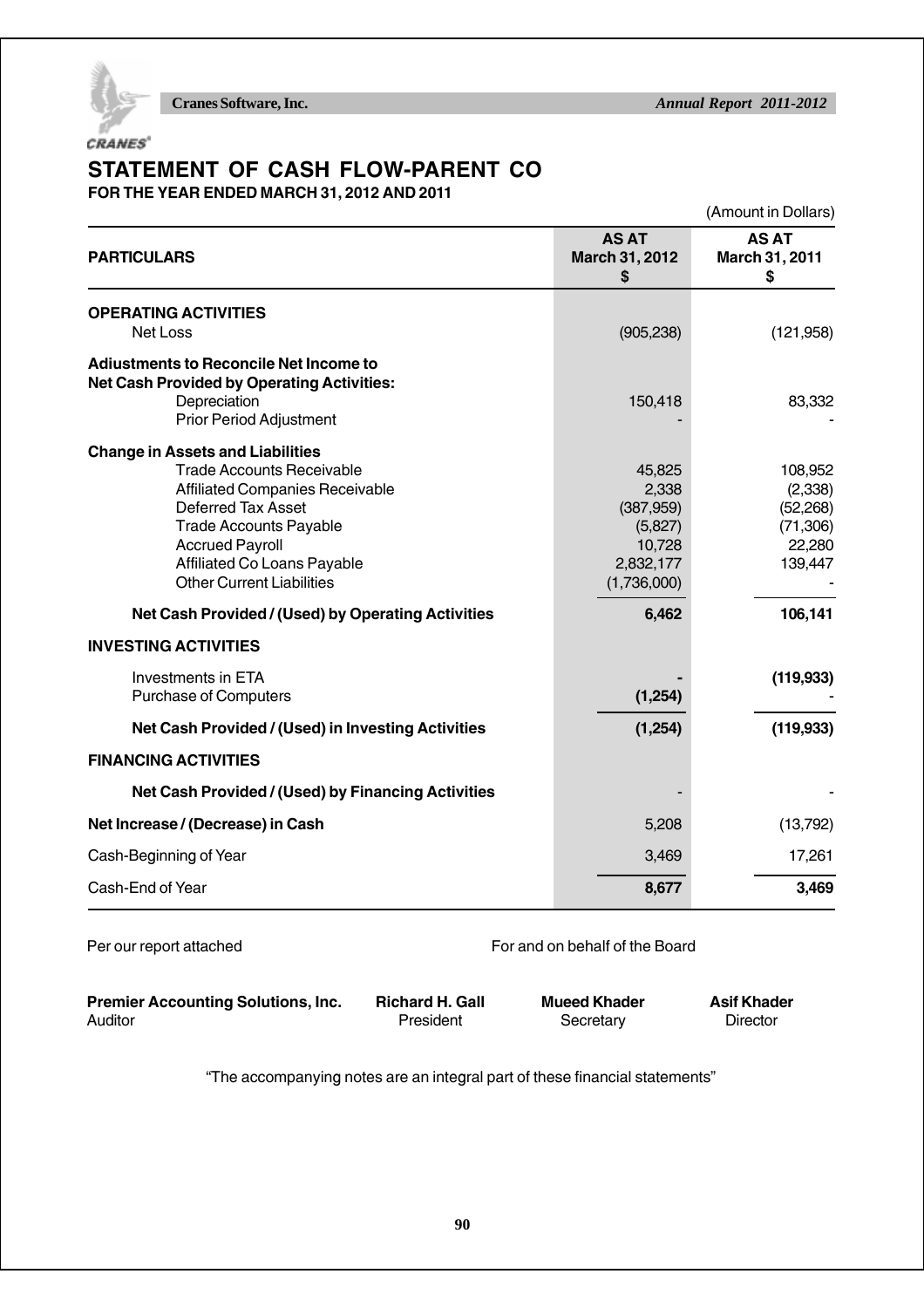

# **NOTES TO FINANCIAL STATEMENTS**

#### **Note No. 1. SUMMARY OF SIGNIFICANT ACCOUNTING POLICIES**

#### **Organization :**

Cranes Software, Inc., (The Company) was incorporated on February 24, 2005 as a Nevada Corporation, and is licensed to do business in the state of Michigan. The Company is a fully owned Subsidiary of Cranes Software International Ltd., Bangalore, India and is a supplier of software products that deals with module based engineering which essentially means finite elementary analysis and mathematical analysis of any product that is built or buildable. On April 1, 2006 the Company acquired 100% of the stock of Dunn Solutions Group Inc. (DSG). DSG was incorporated in September of 1990 in Illinois and provides business intelligence, transactional, and knowledge Solutions to enterprise and mid market businesses in a cross section of industries such as information technology consultancy, government, finance, insurance, health care, manufacturing, media publishing, distribution, telecom and pharmaceuticals. The Subsidiary generates its revenue through consulting services, software product sales application development and training. On April 1, 2007 the Company acquired 100% of the stock of Engineering Technologies Associates, Inc (ETA). ETA was incorporated in February of 1983 in Michigan as a C-corporation and provides innovative Computer Aided Engineering (CAE) solutions to a variety of industries whereby enabling engineers to simulate the behavior of automobiles, trains, aircraft, household appliances, and consumer electronics during manufacture and use, to make these products more safer, more durable and less expensive to develop. ETA is also the developer of the cutting edge software packages namely ETA-DYNAFORM and ETA-VPG. ETA has a branch office in China and also a fully owned subsidiary in China. The fully owned subsidiary was established on July 31, 2006 with initial investment of \$140,000. On April, 2011, the Compnay established a 50% owned subsidiary in Germany with the total investment of \$ 11,191. During July, 2011, the Company established a 99% owned subsidiary in India with an initial investment of \$2,377. However there has not been any activity in the subsidiaries during the the year ended March 31, 2012. During April, 2011, the Company established a 99% owned subsidiary in India with an initial investment of \$2,235 to extend its name globally for its software development and consulting services.

#### **Consolidation Policy :**

As required by the Generally Accepted Accounting Principles the method used to account for the investment in subsidiaries is by the way of consolidation of the financial statements of the parent company with the financial statements of the subsidiaries. Consolidated financial statements are based on the assumption that they present the financial position and results of operations of a single entity. Thus, preparing the consolidated financial statements consists of combining all parent and subsidiary accounts and eliminating all inter company balances and transactions, if any.

#### **Management Estimates:**

The preparation of financial statements in conformity with generally accepted accounting principles requires management to make estimates and assumptions that affect the reported amounts of assets and liabilities and disclosure of contingent assets and liabilities at the date of the financial statements, and the reported amounts of revenues and expenses during the reporting period. Actual results could differ from those estimates.

#### **Revenue Recognition:**

The Company recognizes revenue as and when a product is sold or a related service is rendered which is accordance with Generally Accepted Accounting Principles (GAAP).

| Per our report attached                   | For and on behalf of the Board |                     |                    |  |  |
|-------------------------------------------|--------------------------------|---------------------|--------------------|--|--|
| <b>Premier Accounting Solutions, Inc.</b> | <b>Richard H. Gall</b>         | <b>Mueed Khader</b> | <b>Asif Khader</b> |  |  |
| Auditor                                   | President                      | Secretary           | <b>Director</b>    |  |  |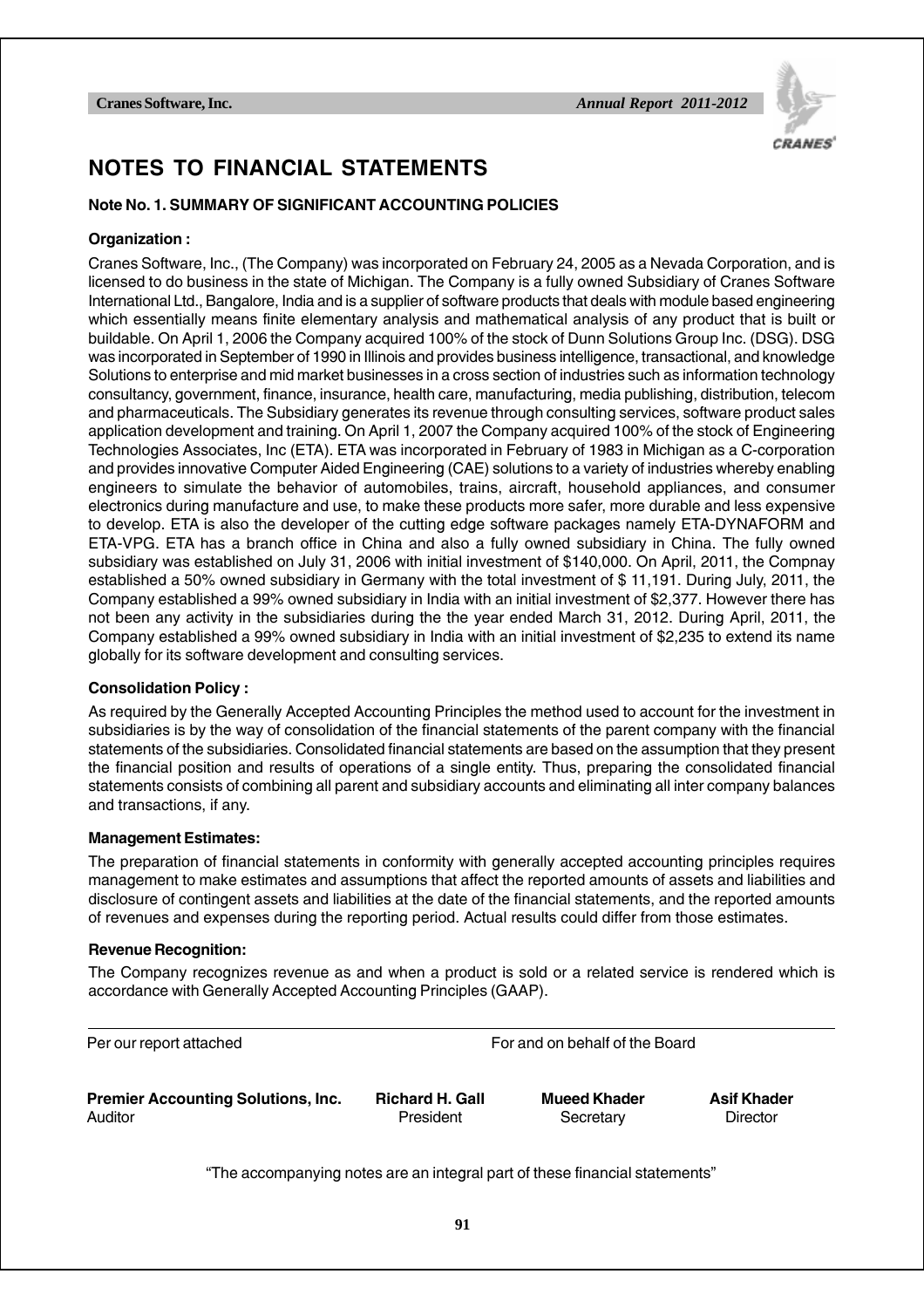

#### **CRANES**

#### **Inventory:**

In accordance with GAAP the Company employs the lower of cost or market value in valuing its inventory. Inventory as of March 31, 2012 is stated at cost. Cost of inventory includes the purchasing cost from suppliers plus other relevant costs such as transportation expenses, customs duty, and loading and unloading expenses in bringing the inventory to its current location.

#### **Property and Equipment :**

Property and equipment are reflected at cost. Depreciation on property and equipment for financial reporting purposes is based on estimated useful lives of the related assets using the straight-line method of depreciation. It is the policy of the Company to capitalize any acquired asset with a value of \$ 1,000 or more with the exception of laptops and desktops, which are capitalized even if the cost of such items are less than \$ 1,000, and to provide for a full years of depreciation in the year of purchase and no depreciation in the year of sale.

The Company uses the following lives for the following categories of assets:

| 3-7 Years  |
|------------|
| 3 Years    |
| 3-7 Years  |
| 1-39 Years |
| 3-7 Years  |
| 3-5 Years  |
| 3-5 Years  |
| 5 Years    |
|            |

The Company provided \$67,229 in depreciation expense for the year ended March 31, 2012.

#### **Intangible Assets:**

The Intangible asset (customer list) is recorded at cost and is deprecciated using the stright line method of depreciation over 15 years. The Company provided \$155,018 in amortization expense during the year ended March 31, 2012.

#### **Income Taxes:**

**Federal Income Taxes**-the Company is a "C" corporation and is taxed under 1361 (a) (2) of the Internal revenue Code. Under this section the company is taxed at graduated rates on its taxable income for federal and state income tax purposes. However there will not be a federal income tax liability for the year ended March 31, 2012 as a result of current year loss sustained and Net Operating Losses carry forward from the prior years. The Company can also be subject to enterprise income taxes on its subsidiary in China and India, based on the subsidiary's taxable income, and accordingly paid income taxes for the year ended March 31, 2012 in the amount of \$37,924.

#### **Deferred Taxes:**

Generally Accepted Accounting Principles requires recognition of deferred tax liabilities and assets for the expected future tax consequences of temporary differences between the book and tax basis of assets and liabilities. However the Company does not provide for deferred income tax for timing differences resulting from the amounts of assets & liabilities reported for financial reporting purposes and amounts reported for tax purposes as these amounts are immaterial due to the company being a accrual basis tax payer. However a deferred tax asset has been provided in the amount of \$ 1,067,925 for the future tax benefit that can arise from the net operating losses of the Company.

| Per our report attached                   |                        | For and on behalf of the Board |             |
|-------------------------------------------|------------------------|--------------------------------|-------------|
| <b>Premier Accounting Solutions, Inc.</b> | <b>Richard H. Gall</b> | <b>Mueed Khader</b>            | Asif Khader |
| Auditor                                   | President              | Secretary                      | Director    |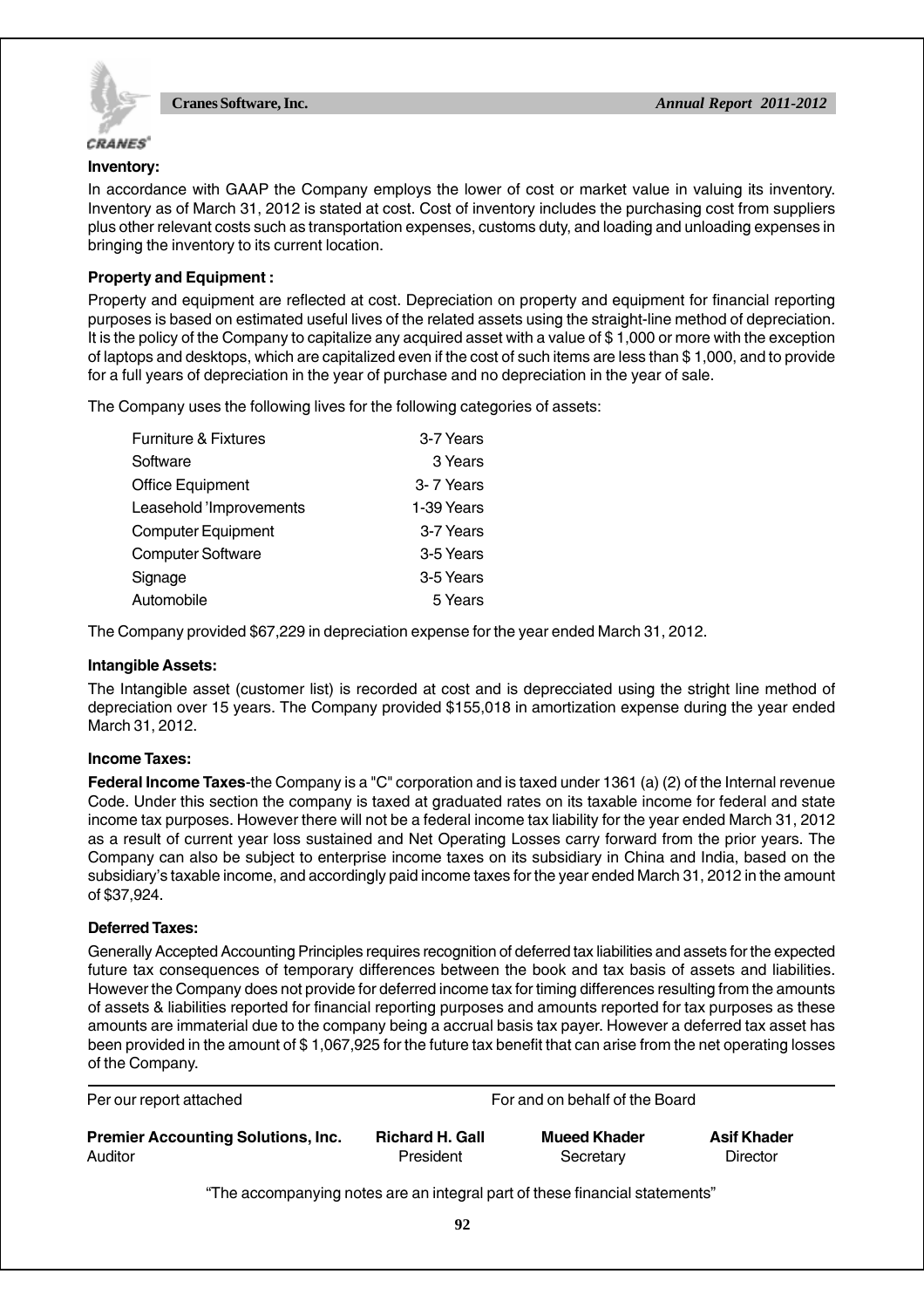

#### **Advertising & Promotion:**

It is the policy of the Company to expense all advertising and marketing costs (if any) during the periods to which such advertising costs pertain. The Company does not capitalize any advertising or marketing costs. During the year ended March 31, 2012 the Company incurred \$ 137,747 in advertising and Promotion Costs.

#### **Disclosures Regarding Financial Instruments:**

The carrying value of cash, trade receivables, accounts payable, and accrued expenses are considered to approximate fair value due to the relatively short maturity of these instruments. The company's borrowing on the revolving line of credit is considered to approximate fair value based on the current interest rates and terms.

#### **Concentration of Credit risk:**

The financial instruments that subject the Company to a potential credit risk are cash and accounts receivable.

**Cash:** The Company's cash is held at various financial institutions each of which provides Federal Deposit Insurance coverage up-to \$ 250,000. However as of March 31, 2012 the cash balance at these financial institution did exceed this amount.

**Trade Accounts Receivable:** The Company provides goods and services to its customers based on the evaluation of the customers' credit worthiness without requiring any collateral. However a reasonable allowance in the amount of \$ 84,080 is provided on the financial statements mitigate the risk of any unanticipated losses.

#### **Cash & Cash equivalents:**

The Company considers all highly liquid investments with an original maturity date of three months or less to be cash equivalents.

#### **Goodwill:**

Goodwill recorded in the financial Statements is the difference between the purchase consideration agreed to be paid to acquire the stock of subsidiaries and the net assets of the subsidiaries as of the date of acquisition of the respective subsidiaries. As stipulated by Generally Accepted Accounting principles the recorded goodwill will not be amortized but will be tested for impairment. In accordance with Generally Accepted Accounting Principles, testing for impairment will be done at least annually or more frequently if certain indications of impairment are obvious.

#### **Note No. 2. LEASE COMMITMENTS**

The Company leases office space under various lease agreements in Michigan, Illinois, Missouri and Minnesota which are described below.

A three year lease agreement to rent office space from a related party in Michigan which commenced on July 1, 2010. This lease calls for a monthly base rent payment of \$ 1,001.

A five year lease agreement to rent office space from a related party in Michigan which commenced January 1, 2007. This lease calls for a monthly base rent payment of \$ 14,080.

A month to month lease agreement to rent office space from a related party in Michigan, with a monthly payment of \$ 800.

The lease for office space in Skokie IL commenced on January 1, 1998 for a period of 11 years and 8 months (140) months, and was extended commencing September 1, 2009 for additional term of 5 years. This lease calls for monthly a base rent payment of \$ 20,705.

| Per our report attached                   |                        | For and on behalf of the Board |                    |
|-------------------------------------------|------------------------|--------------------------------|--------------------|
| <b>Premier Accounting Solutions, Inc.</b> | <b>Richard H. Gall</b> | <b>Mueed Khader</b>            | <b>Asif Khader</b> |
| Auditor                                   | President              | Secretary                      | Director           |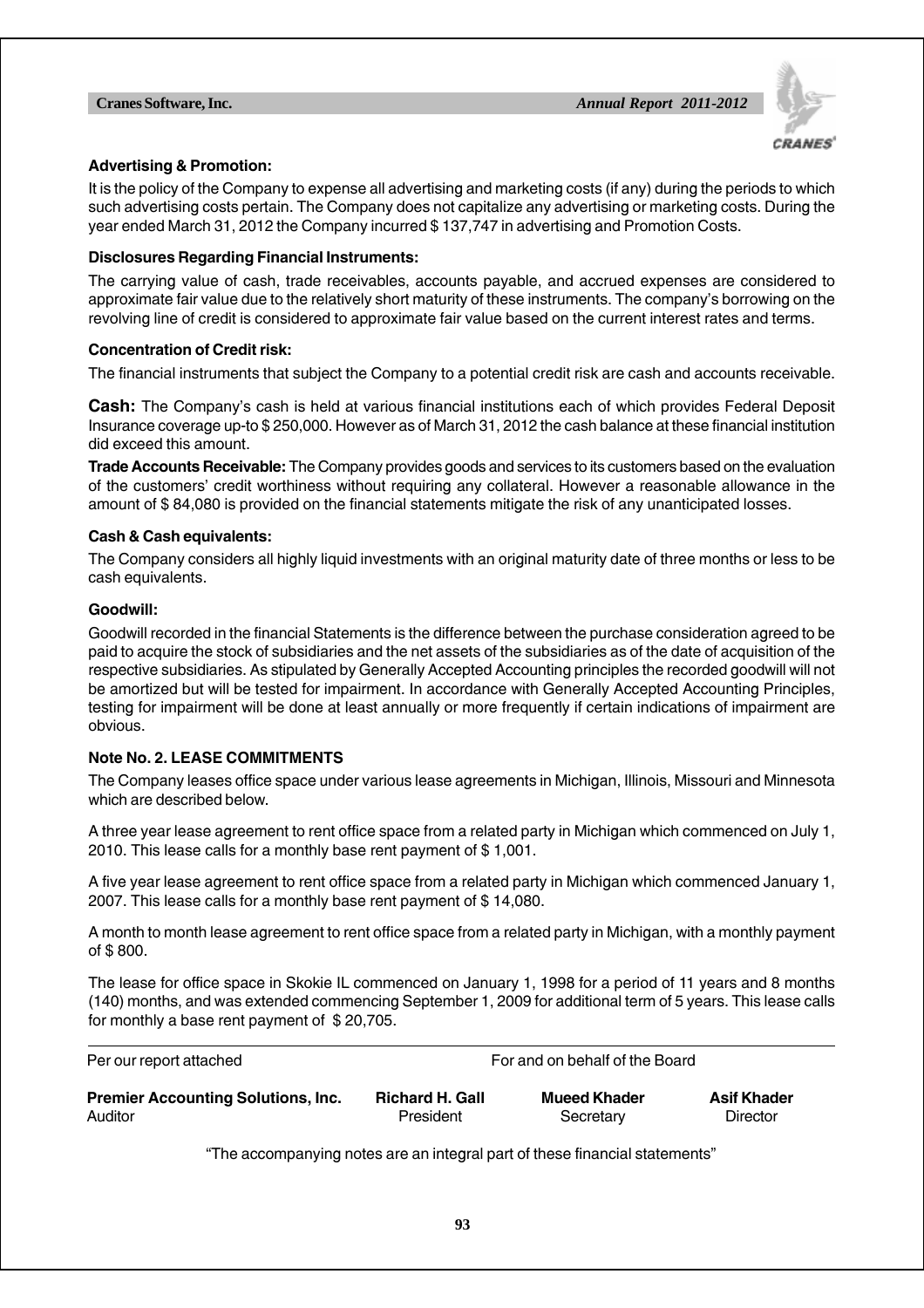

#### *CRANES*

A lease agreement for office space in Raleigh NC which commenced on September 30, 2003 for 4 years 7 months (55 months) and was extended for an additional 5 years commencing October 1, 2007. This lease calls for a monthly base rent payment of \$ 9,759.

The lease for office space in St. Louis MO commenced on April 1, 2009 for 3 years and calls for a monthly rent of \$3,650.

The lease for office space in Golden Valle MN commenced on October 1, 2009 for 39 months and calls for a monthly rent of \$4,128.

Future minimum lease payments under all office space leases for the years ended March 31 is as follows:

| Year       | Amount  |
|------------|---------|
| 2013       | 524.076 |
| 2014       | 417.420 |
| 2015       | 272,485 |
| Thereafter | 42.240  |

#### **Equipment Leases**

#### **Operating Leases**

The company leases copiers under a 60 month lease agreement that commenced in May of 2007. This agreement calls for a monthly payment of \$ 403.

The Company leases computers under a 24 month lease agreement that commenced in April 1, 2011. This agreement calls for a monthly payment of \$2,910.

Future minimum lease payments under these leases for the years ended March 31, are as follows.

| Year | Amount |
|------|--------|
| 2013 | 35,323 |

#### **Note No. 3 SOFTWARE DEVEOPMENT AND ACQUISTION COSTS**

Software development acquisition costs incurred by the Company in connection with the company's long term development projects are capitalized in accordance with Generally Accepted Accounting Principles-Accounting for costs of computer software to be sold, leased or marketed. In accordance with Generally Accepted Accounting Principles, research and development costs are written off when incurred.

#### **Note No. 4 AFFILIATED COMPANY LOANS PAYABLE**

Affiliated loans payable represents amounts transferred by affiliated Companies. There is no interest charged on the amount outstanding and there are no definite terms to the repayment of these amounts and there is no interest charged. The following table reflects affiliated company loans payable as of March 31, 2012.

|                                   | March 31, 2012                    |  |
|-----------------------------------|-----------------------------------|--|
| Cranes Software International Ltd | 4.447.970                         |  |
| Systat Software Inc.              | 3,637,027                         |  |
| Total                             | \$8,084,997                       |  |
| المصاد مقادمات والمتحددة          | Four and an India Highligh Deputy |  |

| Per our report attached |  |
|-------------------------|--|
|-------------------------|--|

Per our report attached For and on behalf of the Board

| <b>Premier Accounting Solutions, Inc.</b> | <b>Richard H. Gall</b> | <b>Mueed Khader</b> | Asif Khader     |
|-------------------------------------------|------------------------|---------------------|-----------------|
| Auditor                                   | President              | Secretary           | <b>Director</b> |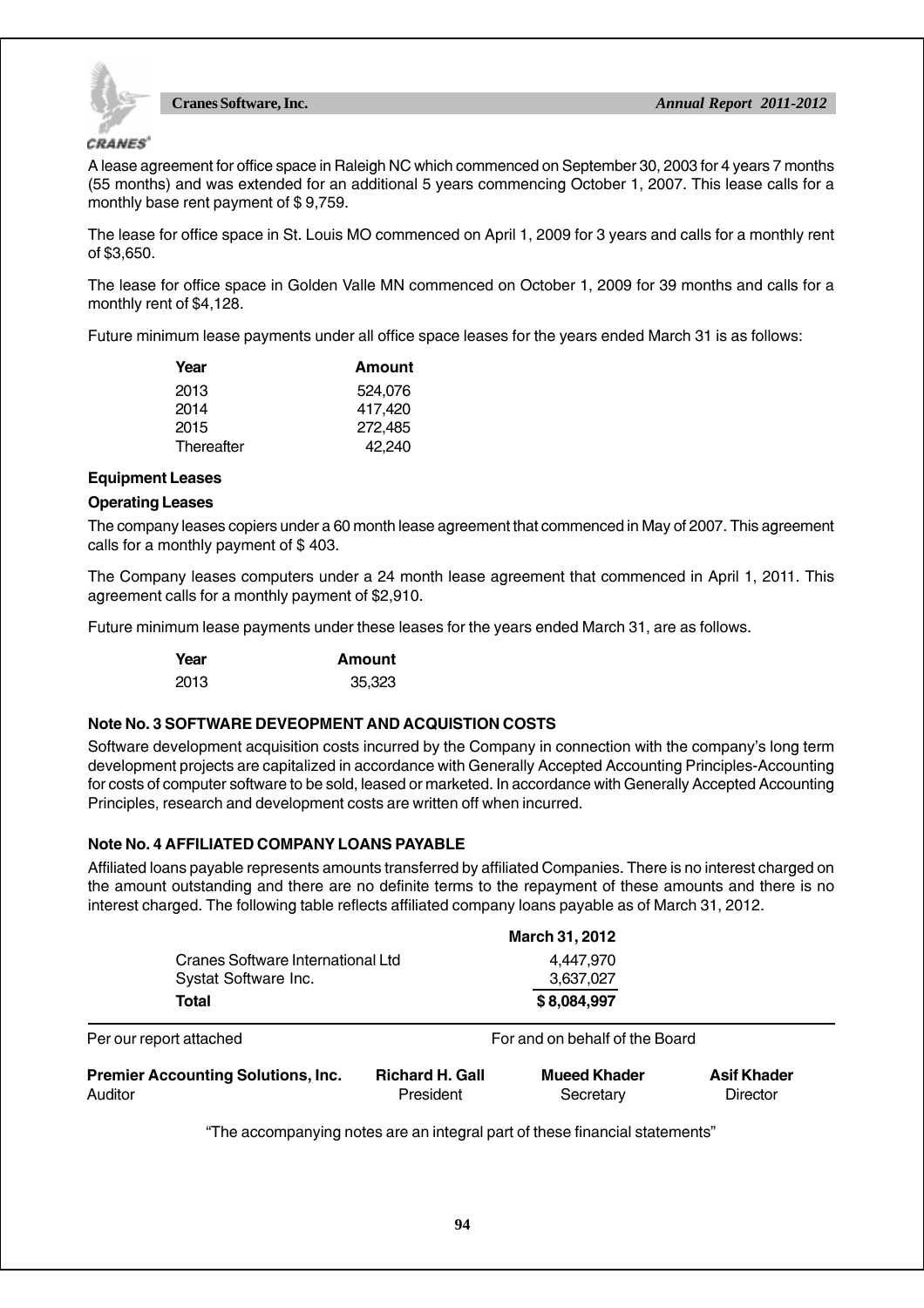|                | Cost                |                 |           |                                               | Depreciation        |                 |                        |                             | Net book Value                         |
|----------------|---------------------|-----------------|-----------|-----------------------------------------------|---------------------|-----------------|------------------------|-----------------------------|----------------------------------------|
|                | မာ<br>April 1, 2011 | Additions<br>မာ | ക<br>jsig | posals Mar 31, 2012<br>$\boldsymbol{\varphi}$ | H)<br>April 1, 2011 | Additions<br>မာ | <b>Disposals</b><br>မာ | Mar 31, 2012<br>↮           | Mar 31, 2012<br>$\theta$               |
| Auto & Sign    | 7,471               |                 |           | 7,471                                         | 7,471               |                 |                        | 7,471                       |                                        |
| Equipment      | 676,297             | 44,184          |           | 720,481                                       | 547,568             | 49,373          |                        | 596,941                     | 128,540                                |
| Furn & Fixture | 200,789             |                 |           | 200,789                                       | 193,643             | 3,773           |                        | 197,416                     | 3,373                                  |
| easehold impr  | 156,602             |                 |           | 156,602                                       | 56,604              | 14,083          |                        | 70,687                      | 85,915                                 |
| Total          | 1,041,159           | 44,184          |           | 1,085,343                                     | 805,286             | 67,229          |                        | 872,515                     | 212,828                                |
|                | Cost                |                 |           |                                               | Amortization        |                 |                        |                             | Net book Value                         |
|                | April 1, 2011<br>မာ | Additions<br>မာ | မာ<br>ja  | posals Mar 31, 2012<br>မာ                     | April 1, 2011<br>မာ | Additions<br>မာ |                        | Disposals Mar 31, 2012<br>↮ | Mar 31, 2012<br>$\boldsymbol{\varphi}$ |
| Customer List  | 50,000              | 5,000           |           | 55,000                                        | 23,896              | 3,669           |                        | 27,565                      | 27,435                                 |
| Software       | 1,313,226           | 1,000,000       |           | 2,313,226                                     | 220,001             | 151,349         |                        | 371,350                     | 1,941,876                              |
| Total          | 1,363,226           | 1,005,000       |           | 2,368,226                                     | 243,897             | 155,018         |                        | 398,915                     | 1,969,311                              |

Per our report attached For and on behalf of the Board Per our report attached

**Premier Accounting Solutions, Inc. Richard H. Gall Mueed Khader Asif Khader** Auditor Director Secretary Secretary Director President Premier Accounting Solutions, Inc.<br>Auditor

**Richard H. Gall**<br>President

"The accompanying notes are an integral part of these financial statements"

"The accompanying notes are an integral part of these financial statements"

For and on behalf of the Board

**Mueed Khader**<br>Secretary

**Asif Khader**<br>Director

*Annual Report 2011-2012*



**Cranes Software, Inc.**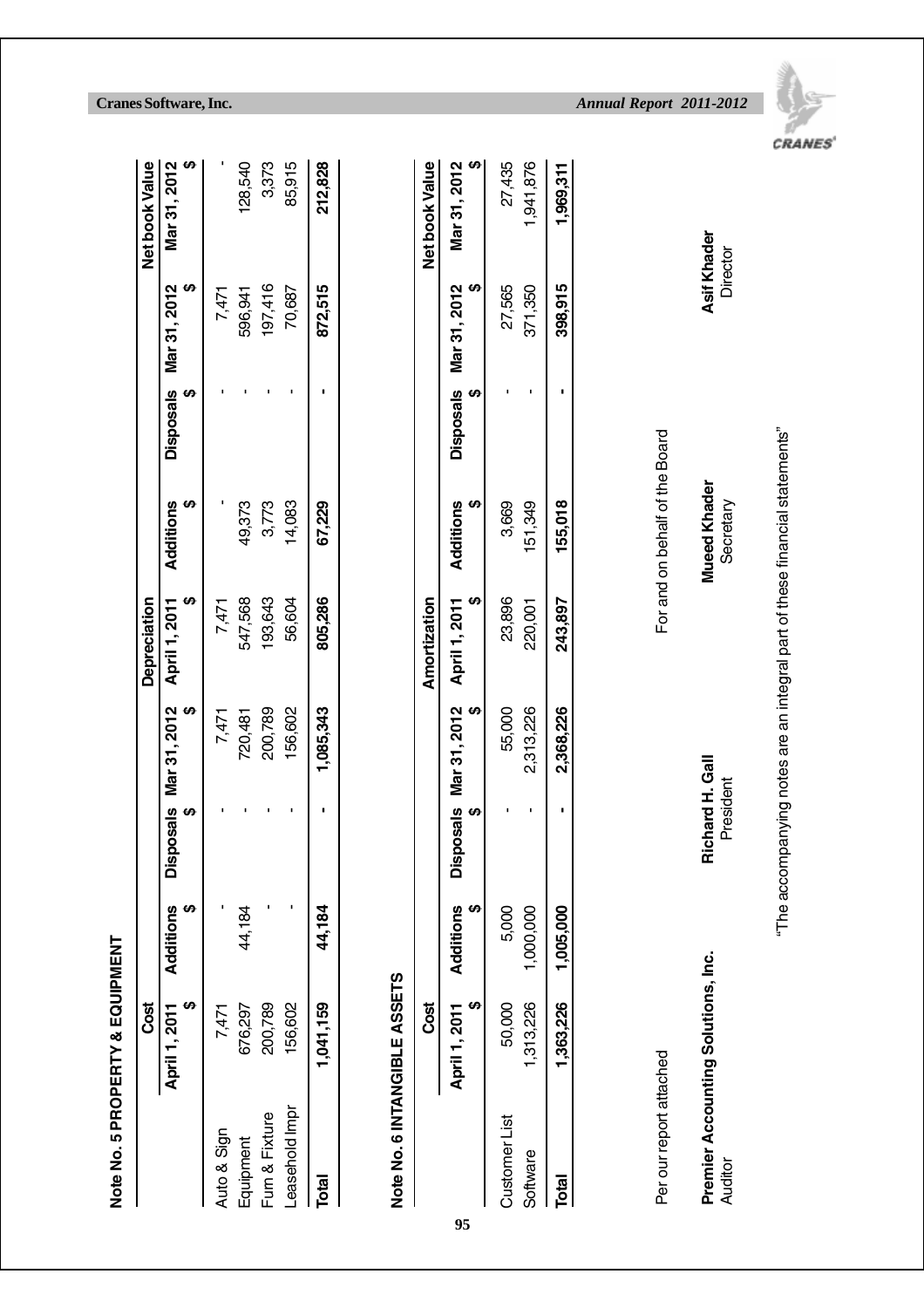



#### **CRANES**

#### **Note No. 7 DEFERRED COMPENSATION PLANS**

Each of subsidiaries of the Company sponsors its own 401(k) plan whereby all eligible employees can participate.

The plan of one subsidary provides for an employee can contribute up to the maximum statutory limit. The plan also provides for an employer match after the employee has completed a year of service. The match is limited to .50 cents for every dollar the employee contributes, up-to \$ 2,000 employer match limit and vests to the employee over four years.

The plan of the second subsidiary also provides for an employee to contribute up-to the maximum statutory limit. The plan provides a discretionary employee match provision, which vests to the employee over 5 years. The plan also has a loan provision which enables the employee to borrow up-to 50% of the vested amount.

#### **Note No 8 OTHER CURRENT LIABILITIES - PAYABLE TO ENGINEERING TECHOLOGIES ASSOCIATES, INC (ETA) STOCKHOLDERS**

As of march 31, 2012 the Company owed \$ 1,934,000 to the former stockholder of ETA. However the amount owed to the former stockholder is in default and remain in default through the date of our report. At this time this stockholder, in accordance with the provisions of the purchase contract can exercise his rights and attempt to collect all of the amounts owed to him.

#### **Note No. 9 REVOLVING LINE OF CREDIT**

One of the Company's subsidiaries currently has a revolving line o credit with a financial institution with a maximum borrowing limit of \$ 2,000,000. The line has an interest rate of 2% above "Prime" Rate, matures on June 30, 2012 and is secured by all of the general assets of the Company. As of March 31, 2012 the outstanding balance on this line amounted \$ 1,373,000. The borrowing base on this line is limited to 80% of eligible trade receivables not to exceed the maximum borrowing limit.

#### **Note No. 10 INTANGIBLE ASSETS-SOFTWARE PRODUCTS**

Nisa - NISA software product is one of the most comprehensive engineering analysis suites available globally to address the automotive, aerospace, energy and power, civil electronics and the sporting goods industries. NICA has been as engineer's favorite for more than 30 years, and currently Cranes Software scientists, technology architects and software engineers are engaged in the development of NISA. They work closely with their global customers to provide solutions in the areas of Stress Analysis, Seismic Analysis, Vibration Analysis, Composite Material Analysis, Motion & Linkage Analysis, Fatigue Analysis, Thermal Analysis, PCB Analysis, Computational Fluid Dynamics, Electromagnetic Analysis and Civil Structure Analysis.

InventX is a Strategic Project Portfolio Management (SP²M™) solution for globally dispersed project teams. It is a comprehensive and cost-effective suite of integrated project management applications. It enables total communication, collaboration, and coordination of an organization's diverse personnel and project resources to maximize the potential for project success.

InventX(R) SP2 MTM 4.0 offers a highly customizable solution, which supports end-to-end business planning from strategic to operational with multi-site project management and product development support environment. It addresses the needs of strategic project management, as well as the status and reporting requirements of midto-executive-level management, sponsors, customers, and other stakeholders of the projects.

| Per our report attached                   |                        | For and on behalf of the Board |                    |
|-------------------------------------------|------------------------|--------------------------------|--------------------|
| <b>Premier Accounting Solutions, Inc.</b> | <b>Richard H. Gall</b> | <b>Mueed Khader</b>            | <b>Asif Khader</b> |
| Auditor                                   | President              | Secretary                      | Director           |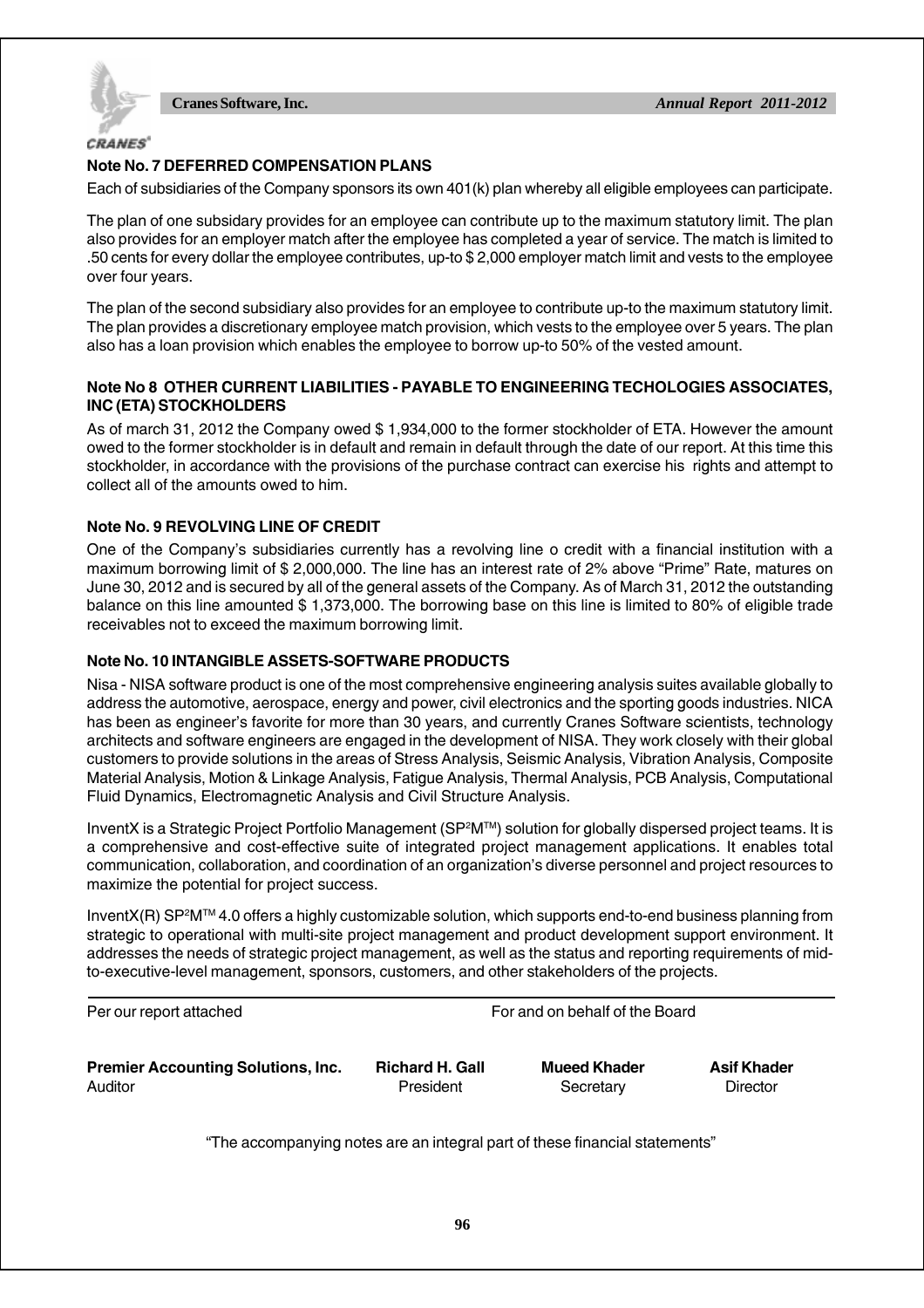#### *Annual Report 2011-2012*



#### **CRANES**

InventX(R) SP2 MTM comes with a host of new features like Strategic Planner, XML import / export, Task Manager (with ability for team members to propose new tasks) and the incorporation of Business Activities Module in the main Portfolio Module. The application gives users enhanced usability and project management flexibility to meet the real needs of their portfolios. The application has been built to aid corporate managers, link their portfolios and projects to strategic plans and get a holistic view of the project execution performance.

InventX(R) chose to drive much of its reputation for competency by basing its projects on the collective wisdom of the most widely recognized industry standards, PMI'S PMBOK, PRINCE2, and SEIs CMMI framework. The use of these highly respected industry standard frameworks assures that competency is key element in our product structure.

SP<sup>2</sup>M™ supports a highly scalable and open architecture that allows organizations to scale the application to thousands of users. The system is 100% web based, platform independent (JAVA, J2EE) with a thin client for low cost of ownership, zero client maintenance and flexible accessibility.

#### **Note No. 11 LOSS ON INVESTMENT IN SUBSIDIARY**

The loss on investment in Subsidiary in the amount of \$ 1,080,000 represents the additional amount negotiated between the Company and the owners of one of its Subsidiaries for late payments and defaults of original purcahse consideration.

#### **Note No. 12 SUBSEQUENT EVENTS**

Generally Accepted Accounting Principles defines subsequent events as events or transactions that occur after the statement of financial position date, but before the financial statements are issued or are available to be issued. Management has evaluated subsequent events through June 01st, 2012, the date on which the financial statements were available to be issued.

| Per our report attached                   |                        | For and on behalf of the Board |                    |
|-------------------------------------------|------------------------|--------------------------------|--------------------|
| <b>Premier Accounting Solutions, Inc.</b> | <b>Richard H. Gall</b> | <b>Mueed Khader</b>            | <b>Asif Khader</b> |
| Auditor                                   | President              | Secretary                      | <b>Director</b>    |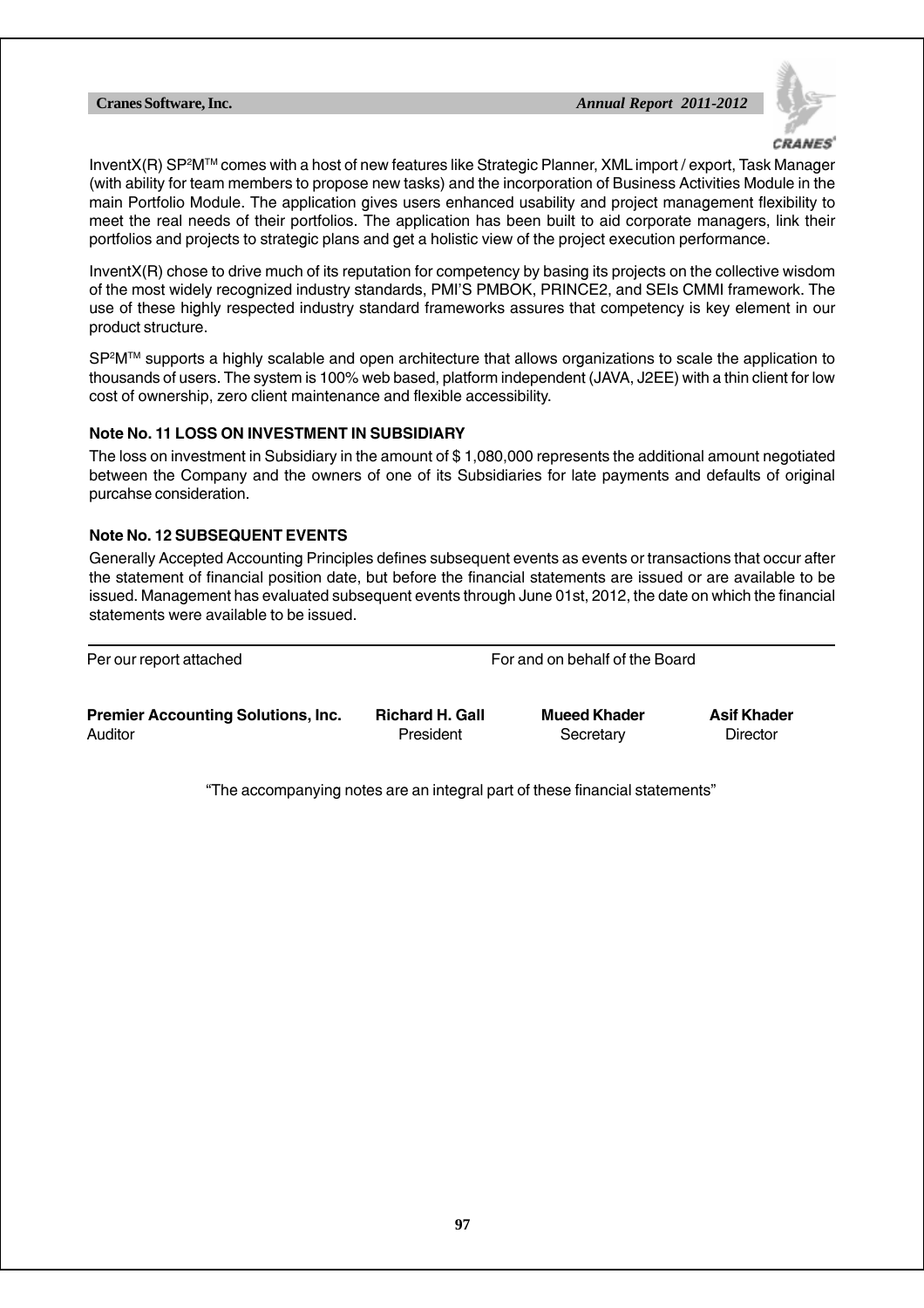| - PARENT CO                      |                                   |
|----------------------------------|-----------------------------------|
| ー<br>0<br>1                      |                                   |
| <b>SINUMBIAL STANGE DI SINUS</b> | FOE THE YEAR ENDED MARCH 31, 2012 |
|                                  |                                   |

Note No. 1 PROPERTY AND EQUIPMENT **Note No. 1 PROPERTY AND EQUIPMENT**

|                |               |       |                                  |                         |     |                                     | (Amount in Dollars)   |
|----------------|---------------|-------|----------------------------------|-------------------------|-----|-------------------------------------|-----------------------|
|                | <b>Cost</b>   |       |                                  | <b>Depreciation</b>     |     |                                     | <b>Net Book Value</b> |
|                | April 1, 2011 |       | Additions Disposals Mar 31, 2012 | April 1, 2011 Additions |     | Disposals Mar 31, 2012 Mar 31, 2012 |                       |
| Furn & Fixture | 16,879        |       | 16,879                           | 16,879                  |     | 16,879                              |                       |
| Computers      | 11,553        | 1,254 | 12,807                           | 11,553                  | 418 | 11,971                              | 88                    |
| Software       | 3,949         |       | 3,949                            | 3,949                   |     | 3,949                               |                       |
| Total          | 32,381        | 1,254 | 33,635                           | 32,381                  | 418 | 32,799                              | 836                   |
|                |               |       |                                  |                         |     |                                     |                       |

# Note No. 2 INTANGIBLE ASSET **Note No. 2 INTANGIBLE ASSET**

|                         | <b>Cost</b>                        |              |                              |                       | Amortization            |                                  |                                     | Book Value Net |
|-------------------------|------------------------------------|--------------|------------------------------|-----------------------|-------------------------|----------------------------------|-------------------------------------|----------------|
|                         | April 1, 2011                      | Additions Di |                              | isposals Mar 31, 2012 | April 1, 2011 Additions |                                  | Disposals Mar 31, 2012 Mar 31, 2012 |                |
| Software                | 1,250,000                          | 1,000,000    |                              | 2,250,000             | 166.665                 | 150,000                          | 316,665                             | 1,933,335      |
| <b>Total</b>            | 1,250,000                          | 1,000,000    |                              | 2,250,000             | 166.665                 | 150,000                          | 316.65                              | 1,933,335      |
| Per our report attached |                                    |              |                              |                       |                         | For and on behalf of the Board   |                                     |                |
| Auditor                 | Premier Accounting Solutions, Inc. |              | Richard H. Gall<br>President |                       |                         | <b>Mueed Khader</b><br>Secretary | Asif Khader<br>Director             |                |

"The accompanying notes are an integral part of these financial statements" "The accompanying notes are an integral part of these financial statements"

**CRANES**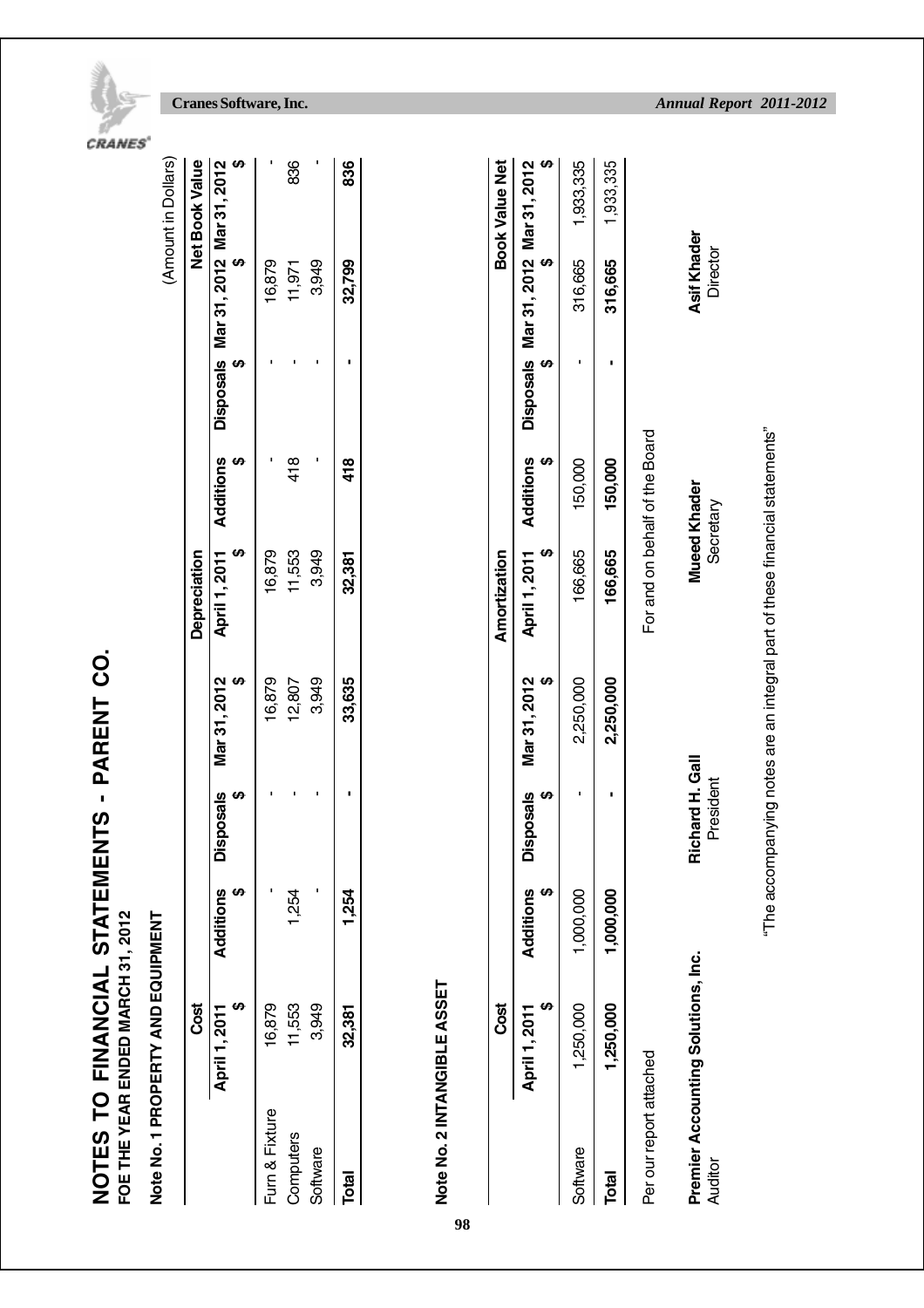# **CRANES**

# **CONSOLIDATED SCHEDULE OF REVENUE, COST OF REVENUE AND SALES, GENERAL ADMINISTRATIVE EXPENSES**

**FOR THE YEAR ENDED MARCH 31, 2012**

(Amount in Dollars)

| March 31, 2012<br>S            |
|--------------------------------|
|                                |
| 142,442                        |
| 1,817,413                      |
| 6,968,397                      |
| 19,428,439                     |
| 297,588                        |
| (65, 496)                      |
| 33,051                         |
| 28,621,834                     |
|                                |
| 6,351,011                      |
| 10,911,836                     |
| 3,145,387                      |
| 473,304                        |
| 99,861                         |
| 138,381                        |
| 38,012                         |
| 21, 157, 792                   |
|                                |
| 348,512                        |
| (498)                          |
| 375,276                        |
| 12,029                         |
| 44,590                         |
| 25,409                         |
| 713,440                        |
| 68,830                         |
| 119,535                        |
| 1,840                          |
| For and on behalf of the Board |
| <b>Mueed Khader</b>            |

"The accompanying notes are an integral part of these financial statements"

Auditor President Secretary Director